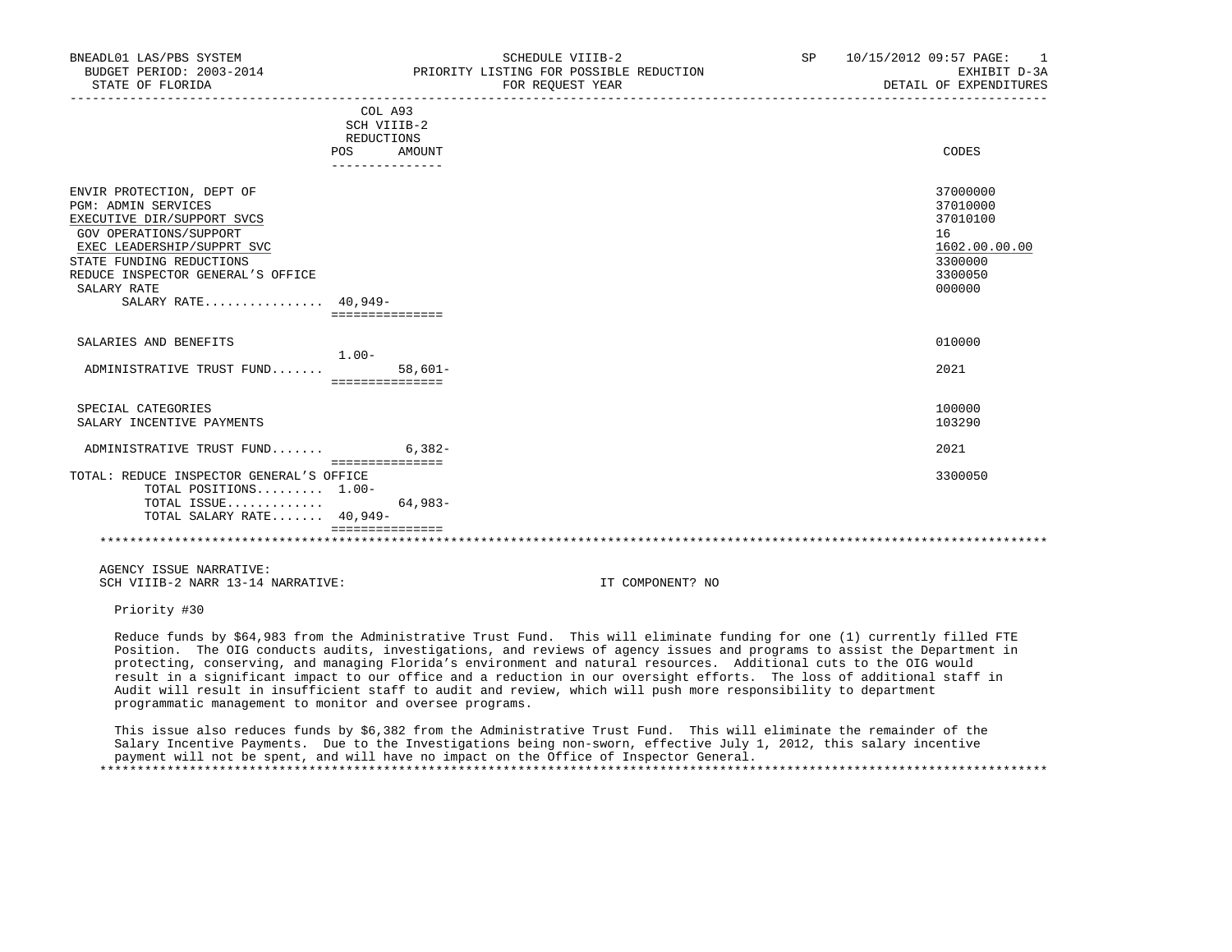| BNEADL01 LAS/PBS SYSTEM<br>BUDGET PERIOD: 2003-2014<br>STATE OF FLORIDA                                                                                                                                 |                                      |           |                   | SCHEDULE VIIIB-2<br>PRIORITY LISTING FOR POSSIBLE REDUCTION<br>FOR REQUEST YEAR | ______________________________________ |           |                      | SP 10/15/2012 09:57 PAGE:<br>-2<br>EXHIBIT D-3A<br>DETAIL OF EXPENDITURES     |
|---------------------------------------------------------------------------------------------------------------------------------------------------------------------------------------------------------|--------------------------------------|-----------|-------------------|---------------------------------------------------------------------------------|----------------------------------------|-----------|----------------------|-------------------------------------------------------------------------------|
|                                                                                                                                                                                                         | COL A93<br>SCH VIIIB-2<br>REDUCTIONS |           |                   |                                                                                 |                                        |           |                      |                                                                               |
|                                                                                                                                                                                                         | POS<br>AMOUNT<br>_______________     |           |                   |                                                                                 |                                        |           |                      | CODES                                                                         |
| ENVIR PROTECTION, DEPT OF<br>PGM: ADMIN SERVICES<br>EXECUTIVE DIR/SUPPORT SVCS<br>GOV OPERATIONS/SUPPORT<br>EXEC LEADERSHIP/SUPPRT SVC<br>STATE FUNDING REDUCTIONS<br>REDUCE INSPECTOR GENERAL'S OFFICE |                                      |           |                   |                                                                                 |                                        |           |                      | 37000000<br>37010000<br>37010100<br>16<br>1602.00.00.00<br>3300000<br>3300050 |
| POSITION DETAIL OF SALARIES AND BENEFITS:                                                                                                                                                               |                                      |           |                   |                                                                                 |                                        |           |                      | LAPSE LAPSED SALARIES                                                         |
|                                                                                                                                                                                                         | <b>FTE</b>                           |           | BASE RATE         | ADDITIVES                                                                       | BENEFITS                               |           | SUBTOTAL             | % AND BENEFITS                                                                |
| A93 - SCH VIIIB-2 REDUCTIONS                                                                                                                                                                            |                                      |           |                   |                                                                                 |                                        |           |                      |                                                                               |
| CHANGES TO CURRENTLY AUTHORIZED POSITIONS<br>P101 PROPOSED CLASS CODE                                                                                                                                   |                                      |           |                   |                                                                                 |                                        |           |                      |                                                                               |
| C0001 001                                                                                                                                                                                               |                                      |           | $1.00 - 40,949 -$ |                                                                                 |                                        |           | $15,430-56,379-0.00$ | 56,379-                                                                       |
| TOTALS FOR ISSUE BY FUND<br>2021 ADMINISTRATIVE TRUST FUND                                                                                                                                              |                                      |           |                   |                                                                                 |                                        |           |                      | $56,379-$                                                                     |
|                                                                                                                                                                                                         |                                      | $1.00-$   | $40,949-$         |                                                                                 |                                        | $15,430-$ | 56,379–              | --------------<br>$56, 379-$<br>==============                                |
| OTHER SALARY AMOUNT<br>2021 ADMINISTRATIVE TRUST FUND                                                                                                                                                   |                                      |           |                   |                                                                                 |                                        |           |                      | 2,222-                                                                        |
|                                                                                                                                                                                                         |                                      |           |                   |                                                                                 |                                        |           |                      | -----------<br>$58,601-$<br>==============                                    |
|                                                                                                                                                                                                         |                                      |           |                   |                                                                                 |                                        |           |                      |                                                                               |
| REDUCE LEGISLATIVE AFFAIRS<br>SALARY RATE<br>SALARY RATE 42,229-                                                                                                                                        | ===============                      |           |                   |                                                                                 |                                        |           |                      | 3300070<br>000000                                                             |
| SALARIES AND BENEFITS                                                                                                                                                                                   |                                      |           |                   |                                                                                 |                                        |           |                      | 010000                                                                        |
| ADMINISTRATIVE TRUST FUND                                                                                                                                                                               | $1.00 -$                             | $61,957-$ |                   |                                                                                 |                                        |           |                      | 2021                                                                          |
| TOTAL: REDUCE LEGISLATIVE AFFAIRS<br>TOTAL POSITIONS 1.00-<br>TOTAL ISSUE                                                                                                                               | ===============                      | $61,957-$ |                   |                                                                                 |                                        |           |                      | 3300070                                                                       |
| TOTAL SALARY RATE $42,229-$                                                                                                                                                                             | ===============                      |           |                   |                                                                                 |                                        |           |                      |                                                                               |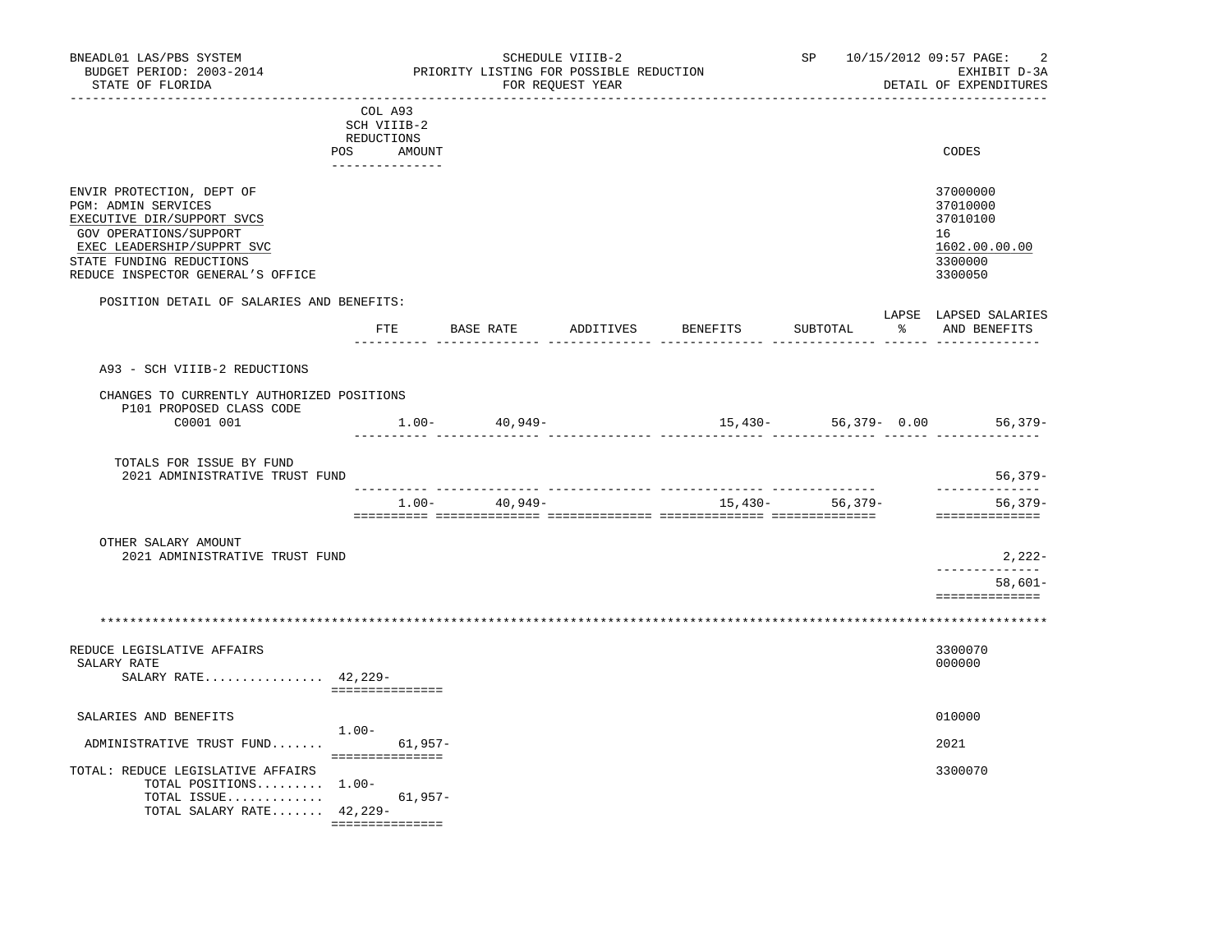| BNEADL01 LAS/PBS SYSTEM<br>BUDGET PERIOD: 2003-2014                                                                                                                                                                                                                                                  |                                      | PRIORITY LISTING FOR POSSIBLE REDUCTION | SCHEDULE VIIIB-2 |                                  | SP               |               | 10/15/2012 09:57 PAGE:<br>3<br>EXHIBIT D-3A                                   |
|------------------------------------------------------------------------------------------------------------------------------------------------------------------------------------------------------------------------------------------------------------------------------------------------------|--------------------------------------|-----------------------------------------|------------------|----------------------------------|------------------|---------------|-------------------------------------------------------------------------------|
| STATE OF FLORIDA<br>------------------                                                                                                                                                                                                                                                               |                                      |                                         | FOR REOUEST YEAR |                                  |                  |               | DETAIL OF EXPENDITURES                                                        |
|                                                                                                                                                                                                                                                                                                      | COL A93<br>SCH VIIIB-2<br>REDUCTIONS |                                         |                  |                                  |                  |               |                                                                               |
| POS                                                                                                                                                                                                                                                                                                  | AMOUNT<br>---------------            |                                         |                  |                                  |                  |               | CODES                                                                         |
| ENVIR PROTECTION, DEPT OF<br>PGM: ADMIN SERVICES<br>EXECUTIVE DIR/SUPPORT SVCS<br>GOV OPERATIONS/SUPPORT<br>EXEC LEADERSHIP/SUPPRT SVC<br>STATE FUNDING REDUCTIONS<br>REDUCE LEGISLATIVE AFFAIRS                                                                                                     |                                      |                                         |                  |                                  |                  |               | 37000000<br>37010000<br>37010100<br>16<br>1602.00.00.00<br>3300000<br>3300070 |
| AGENCY ISSUE NARRATIVE:<br>SCH VIIIB-2 NARR 13-14 NARRATIVE:                                                                                                                                                                                                                                         |                                      |                                         | IT COMPONENT? NO |                                  |                  |               |                                                                               |
| Priority #4                                                                                                                                                                                                                                                                                          |                                      |                                         |                  |                                  |                  |               |                                                                               |
| reduction issue will not have an impact on the ability to achieve specific performance metrics and it will also not<br>affect services provided to the public. There will be no impact to state economic development, existing jobs or job<br>creation.<br>POSITION DETAIL OF SALARIES AND BENEFITS: |                                      |                                         |                  | FTE BASE RATE ADDITIVES BENEFITS | SUBTOTAL         | $\frac{1}{6}$ | LAPSE LAPSED SALARIES<br>AND BENEFITS                                         |
| A93 - SCH VIIIB-2 REDUCTIONS                                                                                                                                                                                                                                                                         |                                      |                                         |                  |                                  |                  |               |                                                                               |
|                                                                                                                                                                                                                                                                                                      |                                      |                                         |                  |                                  |                  |               |                                                                               |
| CHANGES TO CURRENTLY AUTHORIZED POSITIONS<br>P101 PROPOSED CLASS CODE                                                                                                                                                                                                                                |                                      |                                         |                  |                                  |                  |               |                                                                               |
| C0001 001                                                                                                                                                                                                                                                                                            |                                      | $1.00 - 42,229 -$                       |                  | $15,594-57,823-0.00$ 57,823-     |                  |               |                                                                               |
| TOTALS FOR ISSUE BY FUND<br>2021 ADMINISTRATIVE TRUST FUND                                                                                                                                                                                                                                           |                                      |                                         |                  |                                  |                  |               | 57,823-                                                                       |
|                                                                                                                                                                                                                                                                                                      |                                      | $1.00 - 42,229 -$                       |                  |                                  | $15,594-57,823-$ |               | --------------<br>$57,823-$                                                   |
|                                                                                                                                                                                                                                                                                                      |                                      |                                         |                  |                                  |                  |               | ==============                                                                |
| OTHER SALARY AMOUNT<br>2021 ADMINISTRATIVE TRUST FUND                                                                                                                                                                                                                                                |                                      |                                         |                  |                                  |                  |               | $4,134-$                                                                      |
|                                                                                                                                                                                                                                                                                                      |                                      |                                         |                  |                                  |                  |               |                                                                               |
|                                                                                                                                                                                                                                                                                                      |                                      |                                         |                  |                                  |                  |               | ______________<br>$61,957-$<br>==============                                 |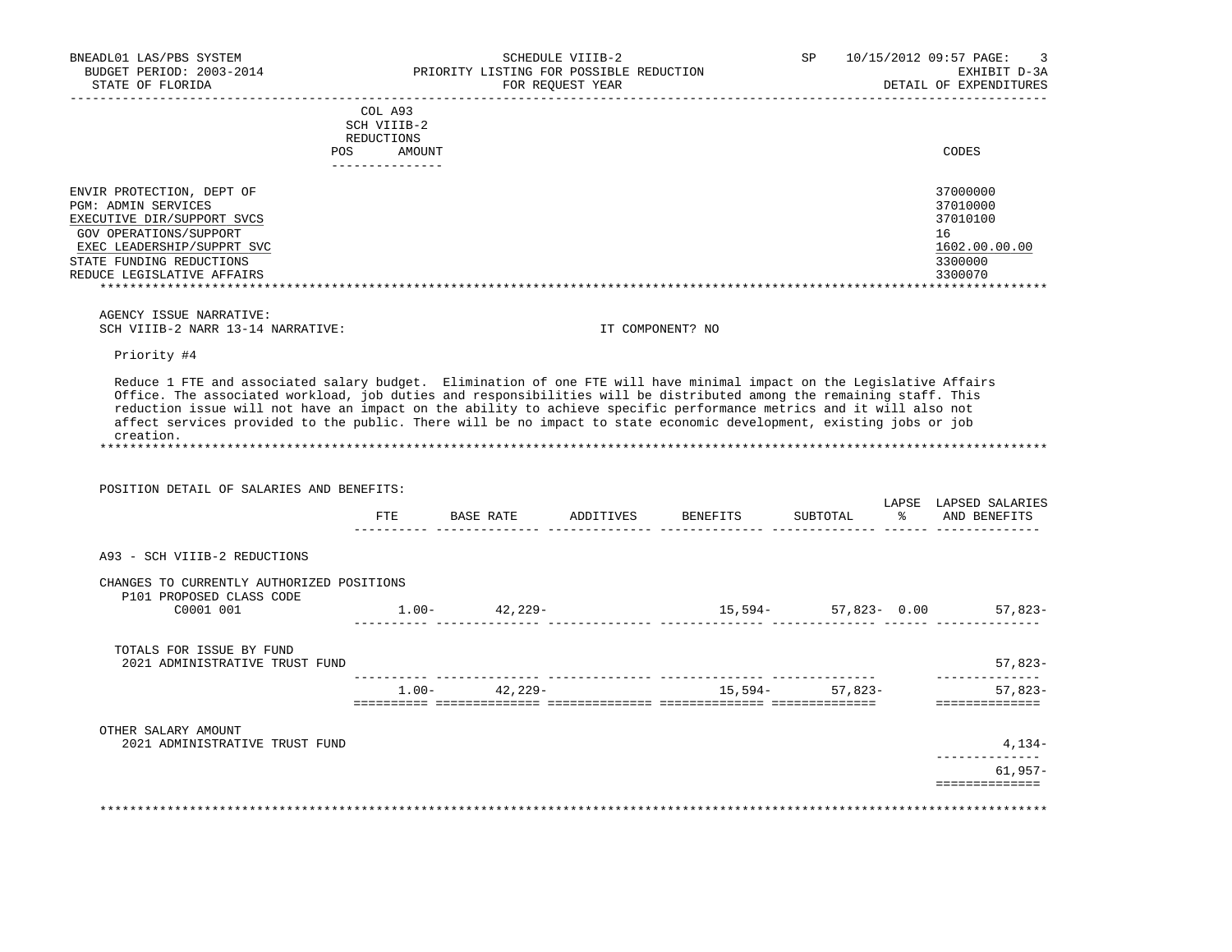| BNEADL01 LAS/PBS SYSTEM<br>BUDGET PERIOD: 2003-2014<br>STATE OF FLORIDA                                                                                                                                                 | SCHEDULE VIIIB-2<br>PRIORITY LISTING FOR POSSIBLE REDUCTION<br>FOR REQUEST YEAR                                                                                                                                                                                                                                                                                                                                                                                                    | SP | 10/15/2012 09:57 PAGE:<br>DETAIL OF EXPENDITURES                       | EXHIBIT D-3A  |
|-------------------------------------------------------------------------------------------------------------------------------------------------------------------------------------------------------------------------|------------------------------------------------------------------------------------------------------------------------------------------------------------------------------------------------------------------------------------------------------------------------------------------------------------------------------------------------------------------------------------------------------------------------------------------------------------------------------------|----|------------------------------------------------------------------------|---------------|
|                                                                                                                                                                                                                         | COL A93<br>SCH VIIIB-2<br>REDUCTIONS<br>POS.<br>AMOUNT                                                                                                                                                                                                                                                                                                                                                                                                                             |    | CODES                                                                  |               |
| ENVIR PROTECTION, DEPT OF<br><b>PGM: ADMIN SERVICES</b><br>EXECUTIVE DIR/SUPPORT SVCS<br>GOV OPERATIONS/SUPPORT<br>EXEC LEADERSHIP/SUPPRT SVC<br>STATE FUNDING REDUCTIONS<br>REDUCE OFFICE OF THE SECRETARY<br>EXPENSES | ---------------                                                                                                                                                                                                                                                                                                                                                                                                                                                                    |    | 37000000<br>37010000<br>37010100<br>16<br>3300000<br>3300080<br>040000 | 1602.00.00.00 |
| ADMINISTRATIVE TRUST FUND                                                                                                                                                                                               | $5.429 -$<br>===============                                                                                                                                                                                                                                                                                                                                                                                                                                                       |    | 2021                                                                   |               |
|                                                                                                                                                                                                                         |                                                                                                                                                                                                                                                                                                                                                                                                                                                                                    |    |                                                                        |               |
| AGENCY ISSUE NARRATIVE:<br>SCH VIIIB-2 NARR 13-14 NARRATIVE:                                                                                                                                                            | IT COMPONENT? NO                                                                                                                                                                                                                                                                                                                                                                                                                                                                   |    |                                                                        |               |
| Priority #5                                                                                                                                                                                                             |                                                                                                                                                                                                                                                                                                                                                                                                                                                                                    |    |                                                                        |               |
| staff's ability to do their job.                                                                                                                                                                                        | This issue reduces the expense budget in the Office of the Secretary. This reduction will have a minimal impact on                                                                                                                                                                                                                                                                                                                                                                 |    |                                                                        |               |
| REDUCE FUNDING PURSUANT TO<br>AGENCY-WIDE LEASE SAVINGS<br><b>EXPENSES</b>                                                                                                                                              |                                                                                                                                                                                                                                                                                                                                                                                                                                                                                    |    | 3300200<br>040000                                                      |               |
| ADMINISTRATIVE TRUST FUND                                                                                                                                                                                               | $619-$                                                                                                                                                                                                                                                                                                                                                                                                                                                                             |    | 2021                                                                   |               |
|                                                                                                                                                                                                                         | ===============                                                                                                                                                                                                                                                                                                                                                                                                                                                                    |    |                                                                        |               |
| AGENCY ISSUE NARRATIVE:<br>SCH VIIIB-2 NARR 13-14 NARRATIVE:                                                                                                                                                            | IT COMPONENT? NO                                                                                                                                                                                                                                                                                                                                                                                                                                                                   |    |                                                                        |               |
| Priority #1                                                                                                                                                                                                             |                                                                                                                                                                                                                                                                                                                                                                                                                                                                                    |    |                                                                        |               |
|                                                                                                                                                                                                                         | The Department of Environmental Protection (DEP) has taken an aggressive approach to identify opportunities to reduce<br>lease space. The Division of Air Resources Management recently relocated staff and equipment associated with<br>private-sector lease space to Department of Management Services (DMS) space at the Bob Martinez Center. The staff and<br>equipment were absorbed into DEP's existing leased space. There is an overall savings for FY 13/14 of \$381,643. |    |                                                                        |               |
|                                                                                                                                                                                                                         | The Division of State Lands consolidated staff in the Carr Building, thus allowing vacant space on the second floor to be<br>returned to DMS for reallocation. This reduction in leased space is effective October 1, 2012 and will result in a                                                                                                                                                                                                                                    |    |                                                                        |               |

 The Northwest District branch has negotiated a new lease for a new office. The new location will reduce DEP leased space by 457 square feet and reduce the rent cost in FY 13/14 by \$15,586.

savings in FY 13/14 of \$55,938.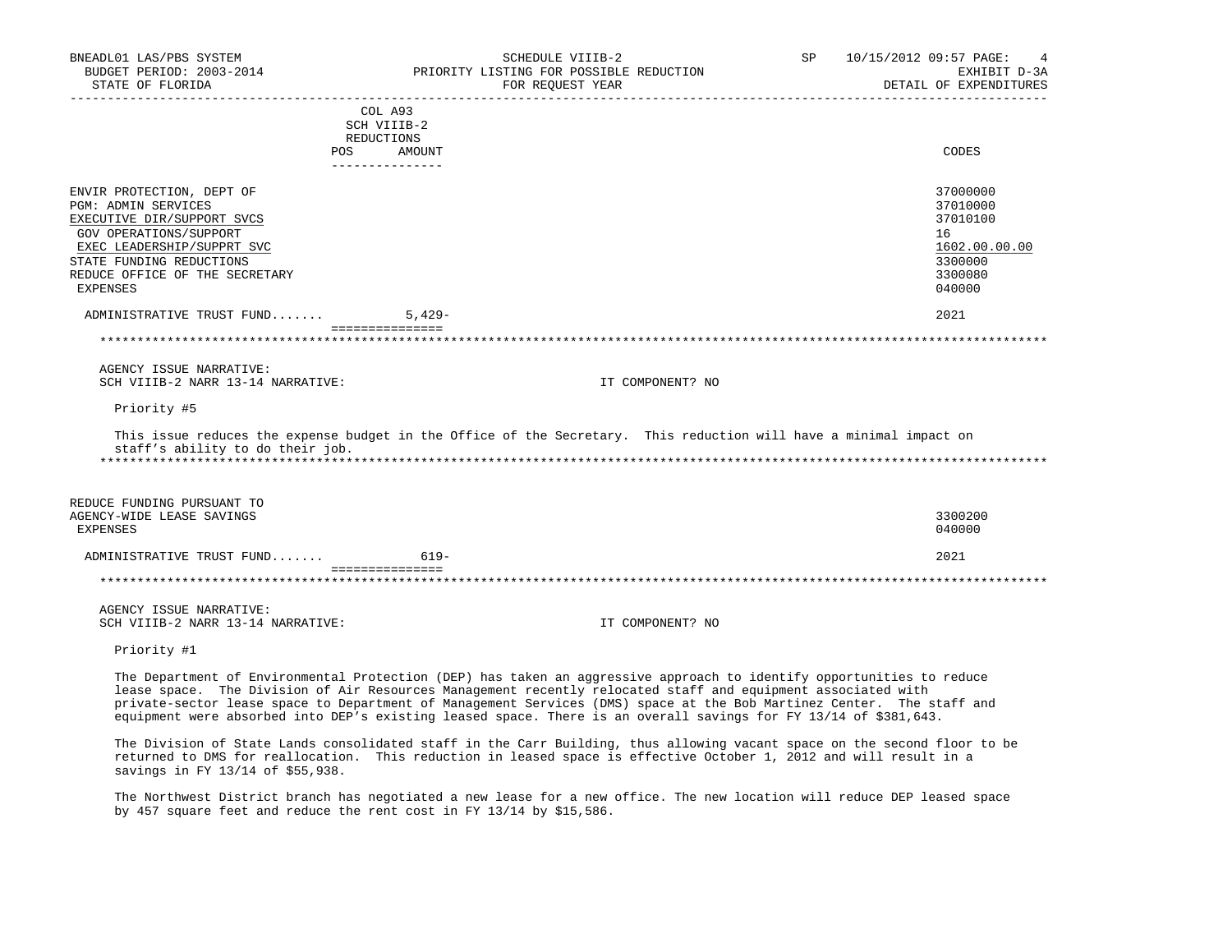| COL A93              |       |
|----------------------|-------|
| SCH VIIIB-2          |       |
| REDUCTIONS           |       |
| <b>POS</b><br>AMOUNT | CODES |
| ----------------     |       |
|                      |       |

| ENVIR PROTECTION, DEPT OF  | 37000000      |
|----------------------------|---------------|
| PGM: ADMIN SERVICES        | 37010000      |
| EXECUTIVE DIR/SUPPORT SVCS | 37010100      |
| GOV OPERATIONS/SUPPORT     | 16            |
| EXEC LEADERSHIP/SUPPRT SVC | 1602.00.00.00 |
| STATE FUNDING REDUCTIONS   | 3300000       |
| REDUCE FUNDING PURSUANT TO |               |
| AGENCY-WIDE LEASE SAVINGS  | 3300200       |
|                            |               |

-----------------------------------------------------------------------------------------------------------------------------------

 Since the budget reduction is equal to the rent savings, there will be no negative impact to DEP. This issue also realigns the budget associated with rent payments for the Bob Martinez Center.

Cost Summary:

| Budget Entity                                                             |                                                | Amount                        |                   |
|---------------------------------------------------------------------------|------------------------------------------------|-------------------------------|-------------------|
|                                                                           | Executive Direction and Support Services       | ( \$619)<br>\$50,157          |                   |
| Land Administration                                                       | Technology and Information Services            |                               |                   |
|                                                                           |                                                | $($ \$55,938)                 |                   |
|                                                                           | Northwest District/Executive Dir and Supp Svcs | ( \$15, 586)                  |                   |
|                                                                           | Water Science & Laboratory Services            | ( \$121, 025)<br>(S106, 482)  |                   |
| Water Resource Management                                                 |                                                |                               |                   |
| Waste Management                                                          |                                                | ( \$136, 072)<br>( \$67, 602) |                   |
| Air Resource Management                                                   |                                                | ---------                     |                   |
| Issue Total:                                                              |                                                | (S453, 167)                   |                   |
|                                                                           |                                                |                               |                   |
| REDUCE OFFICE OF EXTERNAL AFFAIRS -<br>EXECUTIVE DIRECTION<br>SALARY RATE | SALARY RATE 77,366-<br>===============         |                               | 3301060<br>000000 |
| SALARIES AND BENEFITS                                                     |                                                |                               | 010000            |
| ADMINISTRATIVE TRUST FUND                                                 | $2.00-$<br>$119.564-$<br>----------------      |                               | 2021              |
| OTHER PERSONAL SERVICES                                                   |                                                |                               | 030000            |

ADMINISTRATIVE TRUST FUND....... 7,000- 7,000-===============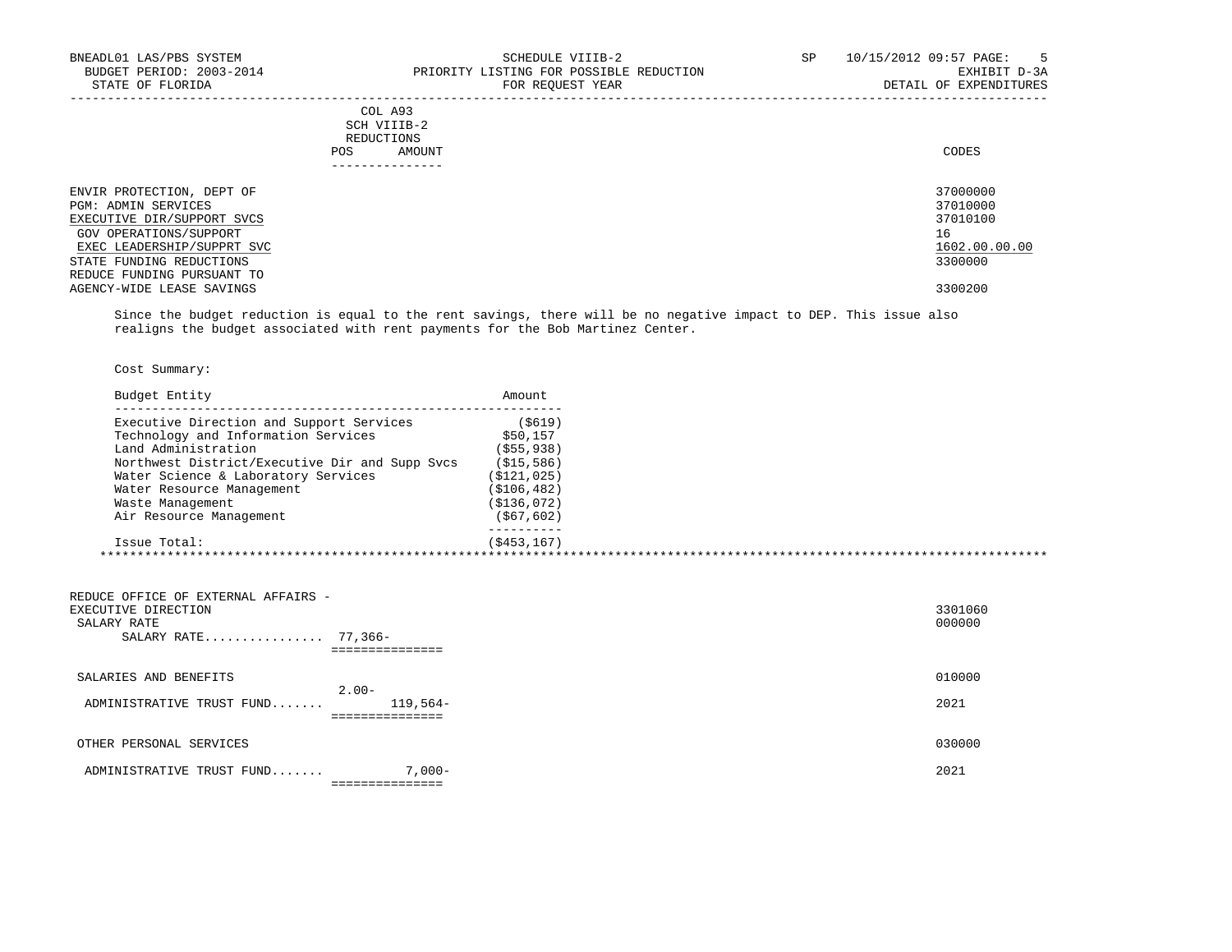| BNEADL01 LAS/PBS SYSTEM<br>STATE OF FLORIDA                                                                                                                                                                                                         | SCHEDULE VIIIB-2<br>BUDGET PERIOD: 2003-2014 PRIORITY LISTING FOR POSSIBLE REDUCTION<br>FOR REOUEST YEAR | SP 10/15/2012 09:57 PAGE: 6<br>DETAIL OF EXPENDITURES                  | EXHIBIT D-3A  |
|-----------------------------------------------------------------------------------------------------------------------------------------------------------------------------------------------------------------------------------------------------|----------------------------------------------------------------------------------------------------------|------------------------------------------------------------------------|---------------|
|                                                                                                                                                                                                                                                     | COL A93<br>SCH VIIIB-2<br>REDUCTIONS                                                                     |                                                                        |               |
|                                                                                                                                                                                                                                                     | POS AMOUNT<br>_______________                                                                            | CODES                                                                  |               |
| ENVIR PROTECTION, DEPT OF<br><b>PGM: ADMIN SERVICES</b><br>EXECUTIVE DIR/SUPPORT SVCS<br>GOV OPERATIONS/SUPPORT<br>EXEC LEADERSHIP/SUPPRT SVC<br>STATE FUNDING REDUCTIONS<br>REDUCE OFFICE OF EXTERNAL AFFAIRS -<br>EXECUTIVE DIRECTION<br>EXPENSES |                                                                                                          | 37000000<br>37010000<br>37010100<br>16<br>3300000<br>3301060<br>040000 | 1602.00.00.00 |
| ADMINISTRATIVE TRUST FUND 25,714-                                                                                                                                                                                                                   | ===============                                                                                          | 2021                                                                   |               |
| SPECIAL CATEGORIES<br>POLLUTION REST CONTRACTS                                                                                                                                                                                                      |                                                                                                          | 100000<br>102590                                                       |               |
| ECOSYSTEM MGT & RESTOR TF $4.066 -$                                                                                                                                                                                                                 | ===============                                                                                          | 2193                                                                   |               |
| TOTAL: REDUCE OFFICE OF EXTERNAL AFFAIRS -<br>EXECUTIVE DIRECTION<br>TOTAL POSITIONS $2.00-$<br>TOTAL ISSUE $156,344-$<br>TOTAL SALARY RATE 77,366-                                                                                                 |                                                                                                          | 3301060                                                                |               |

 =============== \*\*\*\*\*\*\*\*\*\*\*\*\*\*\*\*\*\*\*\*\*\*\*\*\*\*\*\*\*\*\*\*\*\*\*\*\*\*\*\*\*\*\*\*\*\*\*\*\*\*\*\*\*\*\*\*\*\*\*\*\*\*\*\*\*\*\*\*\*\*\*\*\*\*\*\*\*\*\*\*\*\*\*\*\*\*\*\*\*\*\*\*\*\*\*\*\*\*\*\*\*\*\*\*\*\*\*\*\*\*\*\*\*\*\*\*\*\*\*\*\*\*\*\*\*\*\*

 AGENCY ISSUE NARRATIVE: SCH VIIIB-2 NARR 13-14 NARRATIVE: IT COMPONENT? NO

Priority #28

 The proposed reduction eliminates one SES position from the Office of Sustainable Initiatives, and one career service position from the Office of External Outreach and Public Education. All the reductions will be difficult to absorb. Encouraging businesses to be good environmental stewards and join these voluntary initiatives requires dedicated staff to assist them. The two cuts to the Office of External Affairs will be difficult as the Division has been cut drastically over the last five years and each additional cut reduces our ability to effectively communicate with the public the importance of protecting Florida's environment as well as DEP programs and initiatives. \*\*\*\*\*\*\*\*\*\*\*\*\*\*\*\*\*\*\*\*\*\*\*\*\*\*\*\*\*\*\*\*\*\*\*\*\*\*\*\*\*\*\*\*\*\*\*\*\*\*\*\*\*\*\*\*\*\*\*\*\*\*\*\*\*\*\*\*\*\*\*\*\*\*\*\*\*\*\*\*\*\*\*\*\*\*\*\*\*\*\*\*\*\*\*\*\*\*\*\*\*\*\*\*\*\*\*\*\*\*\*\*\*\*\*\*\*\*\*\*\*\*\*\*\*\*\*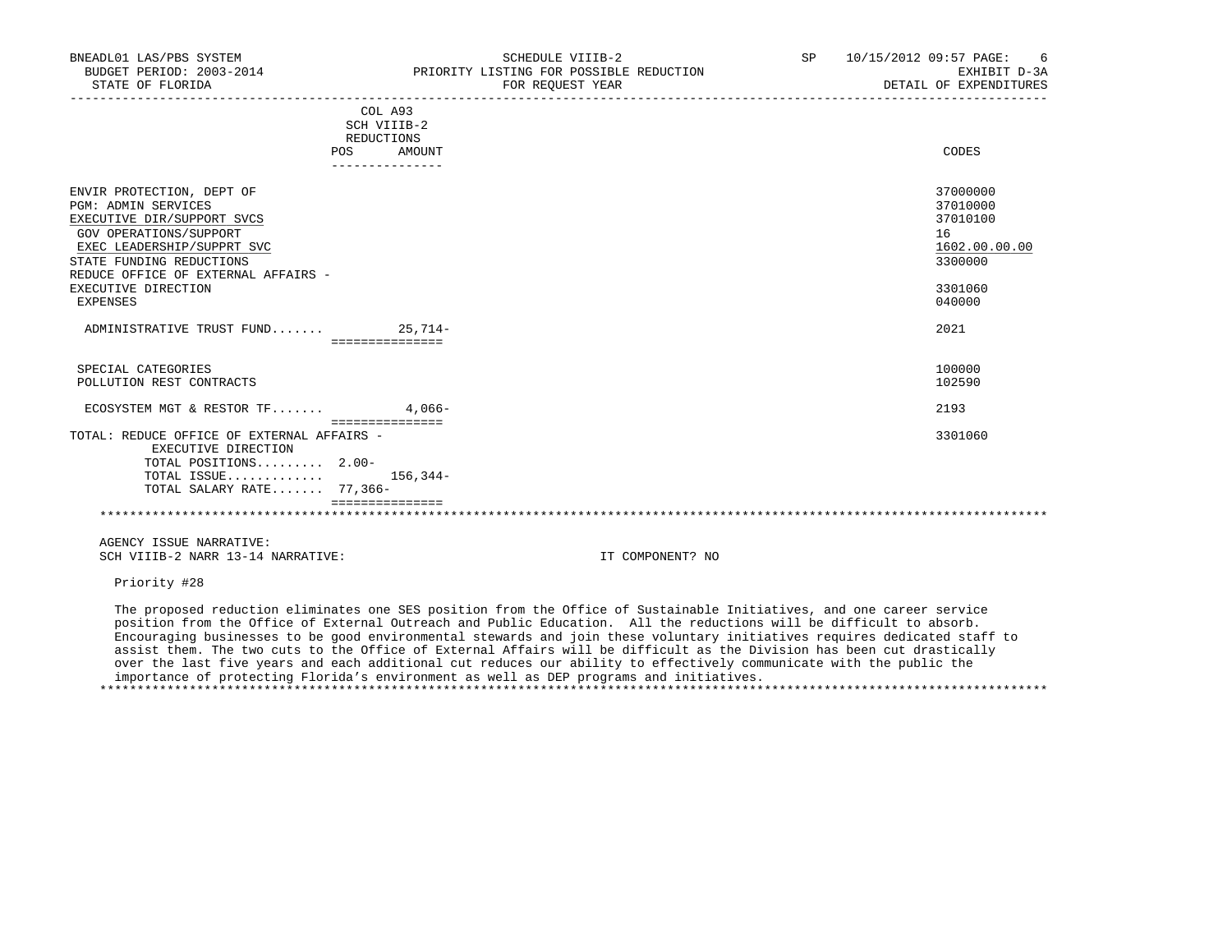| BNEADL01 LAS/PBS SYSTEM<br>BUDGET PERIOD: 2003-2014<br>STATE OF FLORIDA<br>----------------------                                                                                                                                |                                                                                 | PRIORITY LISTING FOR POSSIBLE REDUCTION | SCHEDULE VIIIB-2<br>FOR REQUEST YEAR | _________________________ |                  | SP 10/15/2012 09:57 PAGE:<br>7<br>EXHIBIT D-3A<br>DETAIL OF EXPENDITURES      |
|----------------------------------------------------------------------------------------------------------------------------------------------------------------------------------------------------------------------------------|---------------------------------------------------------------------------------|-----------------------------------------|--------------------------------------|---------------------------|------------------|-------------------------------------------------------------------------------|
| POS                                                                                                                                                                                                                              | COL A93<br>SCH VIIIB-2<br>REDUCTIONS<br>AMOUNT<br>. _ _ _ _ _ _ _ _ _ _ _ _ _ _ |                                         |                                      |                           |                  | CODES                                                                         |
| ENVIR PROTECTION, DEPT OF<br>PGM: ADMIN SERVICES<br>EXECUTIVE DIR/SUPPORT SVCS<br>GOV OPERATIONS/SUPPORT<br>EXEC LEADERSHIP/SUPPRT SVC<br>STATE FUNDING REDUCTIONS<br>REDUCE OFFICE OF EXTERNAL AFFAIRS -<br>EXECUTIVE DIRECTION |                                                                                 |                                         |                                      |                           |                  | 37000000<br>37010000<br>37010100<br>16<br>1602.00.00.00<br>3300000<br>3301060 |
| POSITION DETAIL OF SALARIES AND BENEFITS:                                                                                                                                                                                        | FTE                                                                             | <b>BASE RATE</b>                        |                                      | ADDITIVES BENEFITS        | SUBTOTAL         | LAPSE LAPSED SALARIES<br>% AND BENEFITS                                       |
| A93 - SCH VIIIB-2 REDUCTIONS<br>CHANGES TO CURRENTLY AUTHORIZED POSITIONS<br>P101 PROPOSED CLASS CODE<br>C0001 001                                                                                                               |                                                                                 | $2.00 - 77,366 -$                       |                                      |                           |                  | $30,278-107,644-0.00$ 107,644-                                                |
| TOTALS FOR ISSUE BY FUND<br>2021 ADMINISTRATIVE TRUST FUND                                                                                                                                                                       |                                                                                 |                                         |                                      |                           |                  | 107,644-                                                                      |
|                                                                                                                                                                                                                                  |                                                                                 | $2.00 - 77,366 -$                       |                                      |                           | 30,278- 107,644- | ______________<br>107,644-<br>==============                                  |
| OTHER SALARY AMOUNT<br>2021 ADMINISTRATIVE TRUST FUND                                                                                                                                                                            |                                                                                 |                                         |                                      |                           |                  | 11,920-<br>_____________                                                      |
|                                                                                                                                                                                                                                  |                                                                                 |                                         |                                      |                           |                  | 119,564-<br>==============                                                    |
|                                                                                                                                                                                                                                  |                                                                                 |                                         |                                      |                           |                  |                                                                               |
| REDUCE OFFICE OF INTERGOVERNMENTAL<br>PROGRAMS - EXECUTIVE DIRECTION<br>SALARY RATE<br>SALARY RATE 39,920-                                                                                                                       | ===============                                                                 |                                         |                                      |                           |                  | 3301080<br>000000                                                             |
| SALARIES AND BENEFITS                                                                                                                                                                                                            |                                                                                 |                                         |                                      |                           |                  | 010000                                                                        |
| GENERAL REVENUE FUND                                                                                                                                                                                                             | $1.00-$<br>$55,218-$<br>===============                                         |                                         |                                      |                           |                  | 1000                                                                          |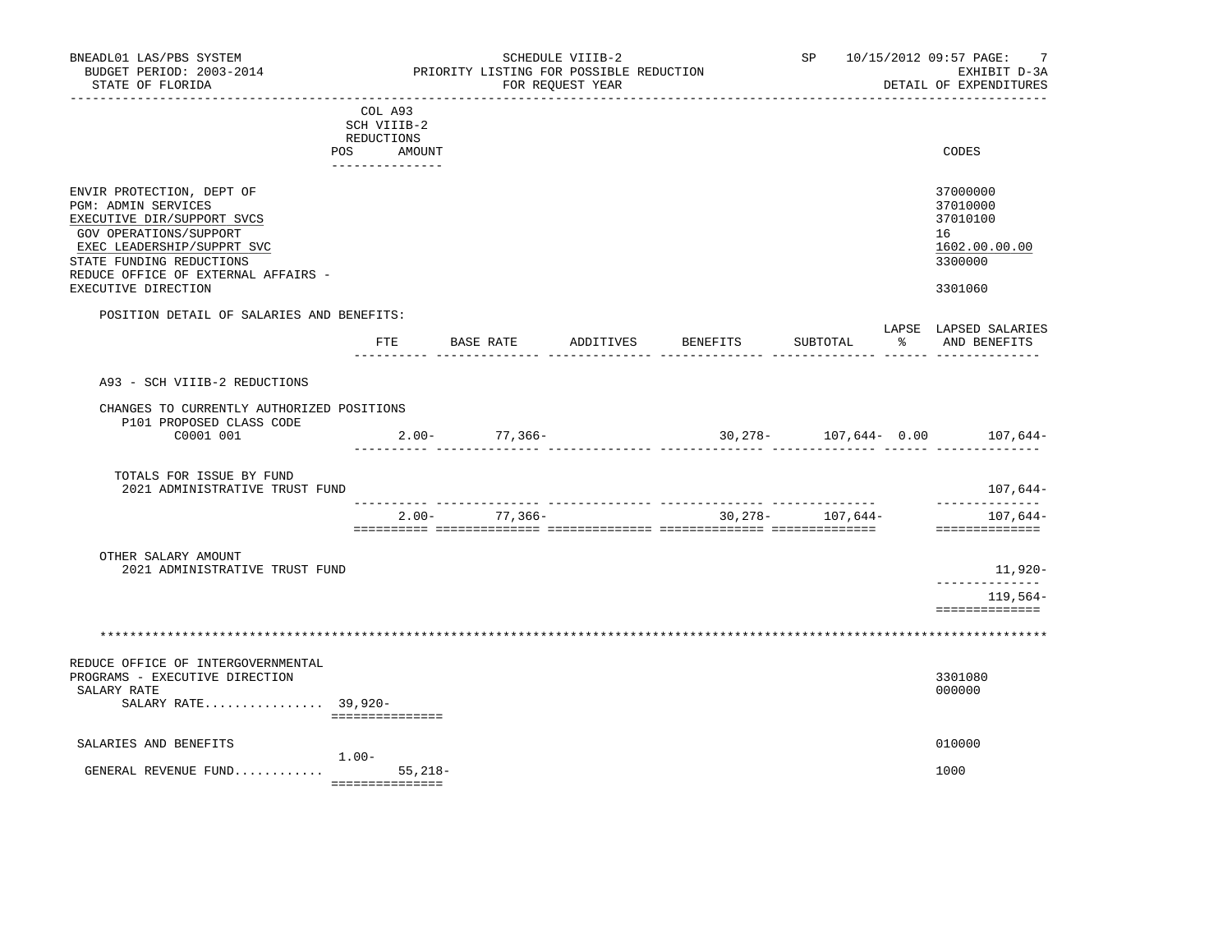| BNEADL01 LAS/PBS SYSTEM<br>BUDGET PERIOD: 2003-2014<br>STATE OF FLORIDA                                                                                                                                                                                                                                                                                                                                                                                                                                                                                                                                                                                                                                                                                                                                                                                                                                                                                                                                                      |                                      | SCHEDULE VIIIB-2 |                                               | SP       | 10/15/2012 09:57 PAGE:<br>8<br>EXHIBIT D-3A<br>DETAIL OF EXPENDITURES         |
|------------------------------------------------------------------------------------------------------------------------------------------------------------------------------------------------------------------------------------------------------------------------------------------------------------------------------------------------------------------------------------------------------------------------------------------------------------------------------------------------------------------------------------------------------------------------------------------------------------------------------------------------------------------------------------------------------------------------------------------------------------------------------------------------------------------------------------------------------------------------------------------------------------------------------------------------------------------------------------------------------------------------------|--------------------------------------|------------------|-----------------------------------------------|----------|-------------------------------------------------------------------------------|
|                                                                                                                                                                                                                                                                                                                                                                                                                                                                                                                                                                                                                                                                                                                                                                                                                                                                                                                                                                                                                              | COL A93<br>SCH VIIIB-2<br>REDUCTIONS |                  |                                               |          |                                                                               |
|                                                                                                                                                                                                                                                                                                                                                                                                                                                                                                                                                                                                                                                                                                                                                                                                                                                                                                                                                                                                                              | POS AMOUNT<br>_______________        |                  |                                               |          | CODES                                                                         |
| ENVIR PROTECTION, DEPT OF<br><b>PGM: ADMIN SERVICES</b><br>EXECUTIVE DIR/SUPPORT SVCS<br>GOV OPERATIONS/SUPPORT<br>EXEC LEADERSHIP/SUPPRT SVC<br>STATE FUNDING REDUCTIONS<br>REDUCE OFFICE OF INTERGOVERNMENTAL<br>PROGRAMS - EXECUTIVE DIRECTION                                                                                                                                                                                                                                                                                                                                                                                                                                                                                                                                                                                                                                                                                                                                                                            |                                      |                  |                                               |          | 37000000<br>37010000<br>37010100<br>16<br>1602.00.00.00<br>3300000<br>3301080 |
| TOTAL: REDUCE OFFICE OF INTERGOVERNMENTAL<br>PROGRAMS - EXECUTIVE DIRECTION<br>TOTAL POSITIONS 1.00-<br>TOTAL ISSUE<br>TOTAL SALARY RATE 39,920-                                                                                                                                                                                                                                                                                                                                                                                                                                                                                                                                                                                                                                                                                                                                                                                                                                                                             | $55,218-$                            |                  |                                               |          | 3301080                                                                       |
| and a complete the contract of the contract of the contract of the contract of the contract of the contract of                                                                                                                                                                                                                                                                                                                                                                                                                                                                                                                                                                                                                                                                                                                                                                                                                                                                                                               |                                      |                  |                                               |          |                                                                               |
| AGENCY ISSUE NARRATIVE:<br>SCH VIIIB-2 NARR 13-14 NARRATIVE:                                                                                                                                                                                                                                                                                                                                                                                                                                                                                                                                                                                                                                                                                                                                                                                                                                                                                                                                                                 |                                      |                  | IT COMPONENT? NO                              |          |                                                                               |
| Priority #15                                                                                                                                                                                                                                                                                                                                                                                                                                                                                                                                                                                                                                                                                                                                                                                                                                                                                                                                                                                                                 |                                      |                  |                                               |          |                                                                               |
| The proposed budget reduction will delete one career service FTE and associated salary budget from General Revenue. The<br>position is the sole GR-funded FTE in the Office of Intergovernmental Programs. Elimination of the position will impact<br>several functions of the office. It is one of four ESIII positions that conduct reviews of all federal and federally<br>funded projects through the Florida State Clearinghouse, as well as proposed transportation projects and local government<br>comprehensive plan amendments throughout the state. In Fiscal Year 2011 2012, the four ESIIIs reviewed 403 federal<br>projects for consistency with state law and 34 transportation projects through FDOT's web-based Efficient Transportation<br>Decision Making process. Federal law requires the state to review the Clearinghouse and transportation projects to<br>ensure protection of the state's natural environment, and provides substantial information to move the projects forward<br>to permitting. |                                      |                  |                                               |          |                                                                               |
| POSITION DETAIL OF SALARIES AND BENEFITS:                                                                                                                                                                                                                                                                                                                                                                                                                                                                                                                                                                                                                                                                                                                                                                                                                                                                                                                                                                                    |                                      |                  |                                               |          |                                                                               |
|                                                                                                                                                                                                                                                                                                                                                                                                                                                                                                                                                                                                                                                                                                                                                                                                                                                                                                                                                                                                                              |                                      |                  | FTE BASE RATE ADDITIVES BENEFITS              | SUBTOTAL | LAPSE LAPSED SALARIES<br>% AND BENEFITS                                       |
| A93 - SCH VIIIB-2 REDUCTIONS                                                                                                                                                                                                                                                                                                                                                                                                                                                                                                                                                                                                                                                                                                                                                                                                                                                                                                                                                                                                 |                                      |                  |                                               |          |                                                                               |
| CHANGES TO CURRENTLY AUTHORIZED POSITIONS<br>P101 PROPOSED CLASS CODE<br>C0001 001                                                                                                                                                                                                                                                                                                                                                                                                                                                                                                                                                                                                                                                                                                                                                                                                                                                                                                                                           |                                      |                  | $1.00$ - 39,920- 15,298- 55,218- 0.00 55,218- |          |                                                                               |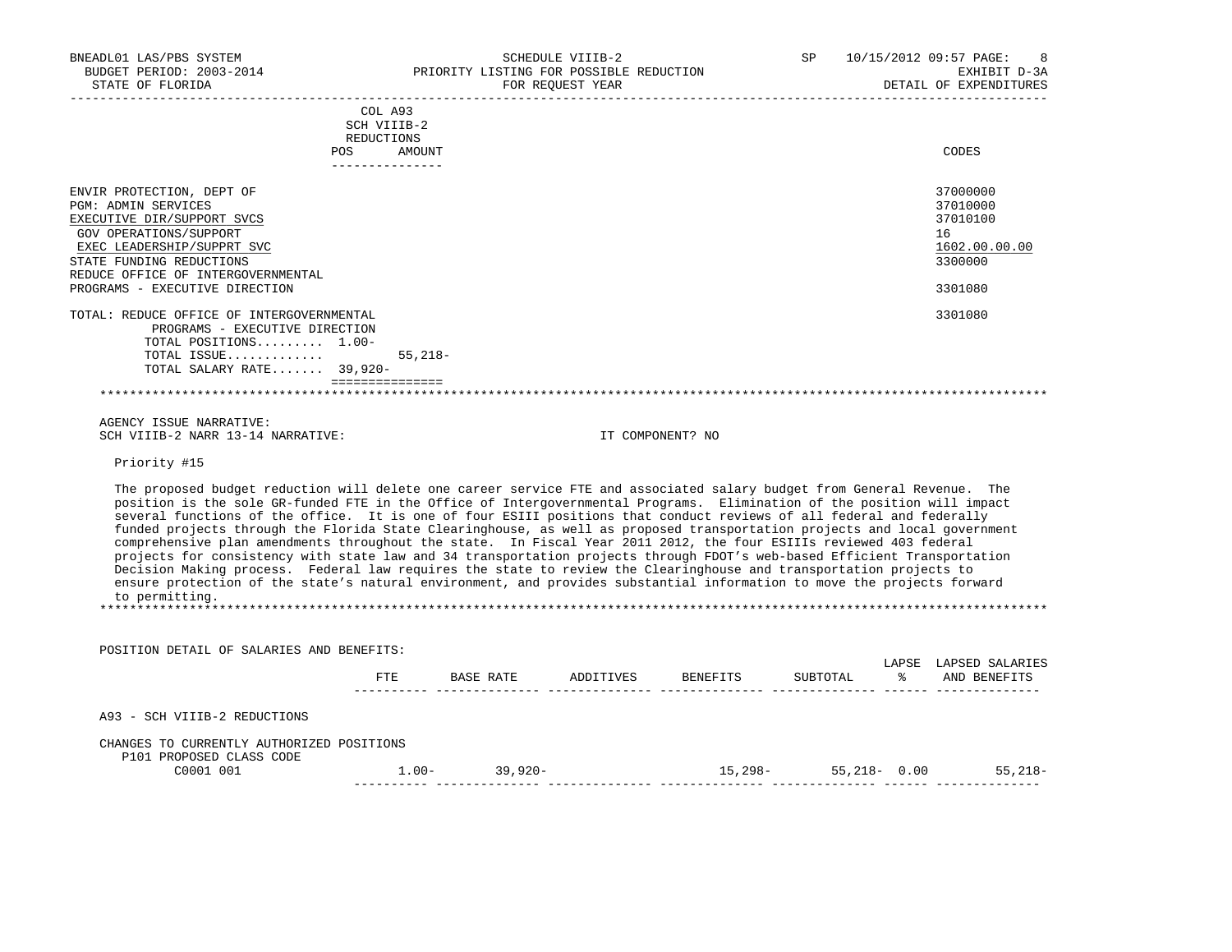| BNEADL01 LAS/PBS SYSTEM<br>BUDGET PERIOD: 2003-2014<br>STATE OF FLORIDA                                                                                                                                                                           |                                                                      |                   | SCHEDULE VIIIB-2<br>PRIORITY LISTING FOR POSSIBLE REDUCTION<br>FOR REOUEST YEAR |                              |                  | SP 10/15/2012 09:57 PAGE:<br>9<br>EXHIBIT D-3A<br>DETAIL OF EXPENDITURES      |
|---------------------------------------------------------------------------------------------------------------------------------------------------------------------------------------------------------------------------------------------------|----------------------------------------------------------------------|-------------------|---------------------------------------------------------------------------------|------------------------------|------------------|-------------------------------------------------------------------------------|
|                                                                                                                                                                                                                                                   | COL A93<br>SCH VIIIB-2<br>REDUCTIONS<br>POS AMOUNT<br>-------------- |                   |                                                                                 |                              |                  | CODES                                                                         |
| ENVIR PROTECTION, DEPT OF<br><b>PGM: ADMIN SERVICES</b><br>EXECUTIVE DIR/SUPPORT SVCS<br>GOV OPERATIONS/SUPPORT<br>EXEC LEADERSHIP/SUPPRT SVC<br>STATE FUNDING REDUCTIONS<br>REDUCE OFFICE OF INTERGOVERNMENTAL<br>PROGRAMS - EXECUTIVE DIRECTION |                                                                      |                   |                                                                                 |                              |                  | 37000000<br>37010000<br>37010100<br>16<br>1602.00.00.00<br>3300000<br>3301080 |
| POSITION DETAIL OF SALARIES AND BENEFITS:                                                                                                                                                                                                         |                                                                      |                   |                                                                                 |                              |                  | LAPSE LAPSED SALARIES                                                         |
|                                                                                                                                                                                                                                                   | ETE                                                                  |                   |                                                                                 | BASE RATE ADDITIVES BENEFITS | SUBTOTAL         | % AND BENEFITS                                                                |
| A93 - SCH VIIIB-2 REDUCTIONS                                                                                                                                                                                                                      |                                                                      |                   |                                                                                 |                              |                  |                                                                               |
| CHANGES TO CURRENTLY AUTHORIZED POSITIONS                                                                                                                                                                                                         |                                                                      |                   |                                                                                 |                              |                  |                                                                               |
| TOTALS FOR ISSUE BY FUND<br>1000 GENERAL REVENUE FUND                                                                                                                                                                                             |                                                                      |                   |                                                                                 |                              |                  | $55,218-$                                                                     |
|                                                                                                                                                                                                                                                   |                                                                      | $1.00 - 39.920 -$ |                                                                                 |                              | $15,298-55,218-$ | --------------<br>$55,218-$                                                   |
| EFFICIENCY REDUCTIONS -                                                                                                                                                                                                                           |                                                                      |                   |                                                                                 |                              |                  | ---------------                                                               |
| ADMINISTRATIVE SERVICES<br>SALARY RATE<br>SALARY RATE 139,705-                                                                                                                                                                                    | ===============                                                      |                   |                                                                                 |                              |                  | 3301110<br>000000                                                             |
| SALARIES AND BENEFITS                                                                                                                                                                                                                             | $6.00 -$                                                             |                   |                                                                                 |                              |                  | 010000                                                                        |
| ADMINISTRATIVE TRUST FUND                                                                                                                                                                                                                         | 218,686-<br>===============                                          |                   |                                                                                 |                              |                  | 2021                                                                          |
| <b>EXPENSES</b>                                                                                                                                                                                                                                   |                                                                      |                   |                                                                                 |                              |                  | 040000                                                                        |
| ADMINISTRATIVE TRUST FUND                                                                                                                                                                                                                         | $25,000-$                                                            |                   |                                                                                 |                              |                  | 2021                                                                          |

===============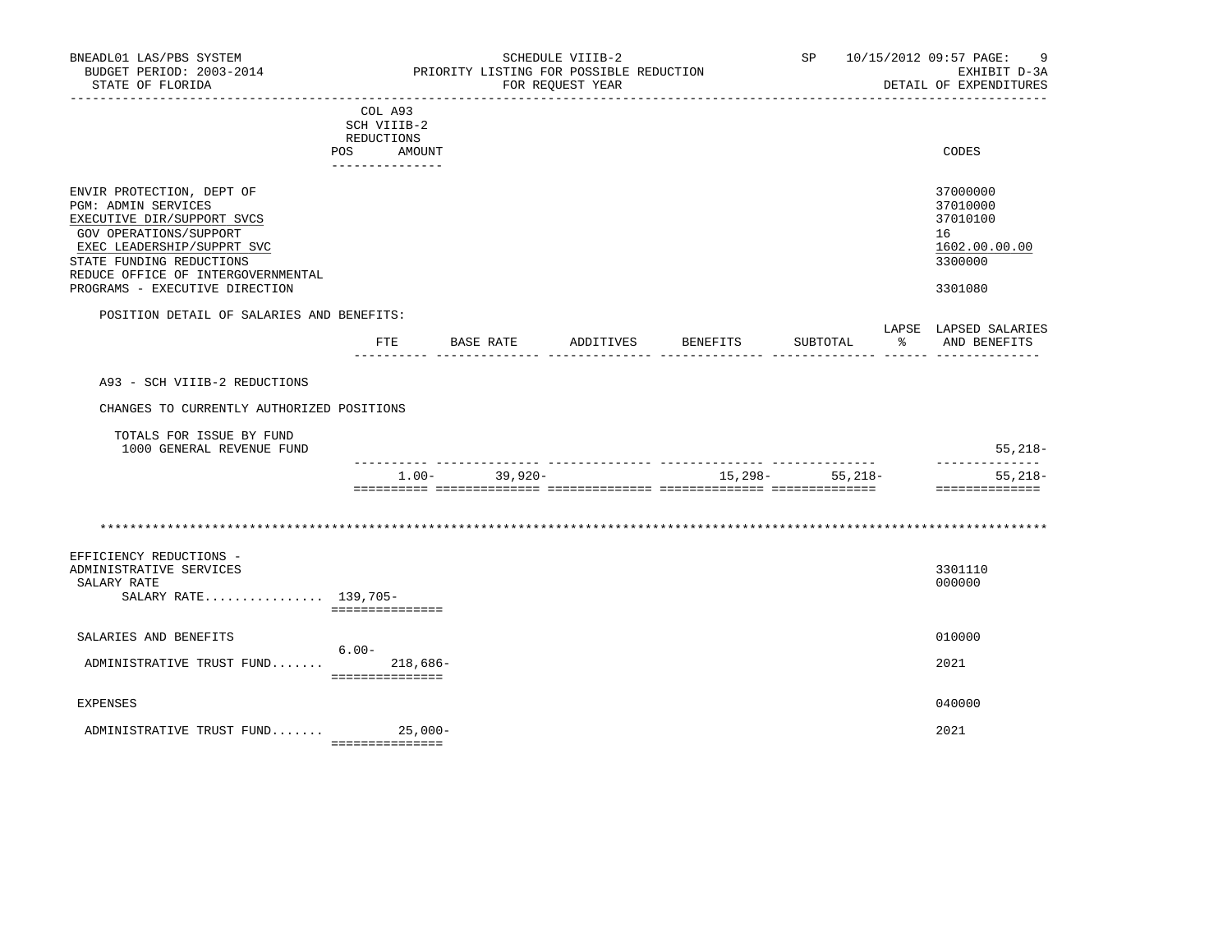| BNEADL01 LAS/PBS SYSTEM                                                  |                              | SCHEDULE VIIIB-2                                                                                                           | SP | 10/15/2012 09:57 PAGE: 10 |
|--------------------------------------------------------------------------|------------------------------|----------------------------------------------------------------------------------------------------------------------------|----|---------------------------|
| BUDGET PERIOD: 2003-2014                                                 |                              | PRIORITY LISTING FOR POSSIBLE REDUCTION                                                                                    |    | EXHIBIT D-3A              |
| STATE OF FLORIDA                                                         |                              | FOR REQUEST YEAR                                                                                                           |    | DETAIL OF EXPENDITURES    |
|                                                                          | COL A93                      |                                                                                                                            |    |                           |
|                                                                          | SCH VIIIB-2                  |                                                                                                                            |    |                           |
|                                                                          | REDUCTIONS                   |                                                                                                                            |    |                           |
|                                                                          | POS<br>AMOUNT                |                                                                                                                            |    | CODES                     |
|                                                                          | _______________              |                                                                                                                            |    |                           |
| ENVIR PROTECTION, DEPT OF                                                |                              |                                                                                                                            |    | 37000000                  |
| <b>PGM: ADMIN SERVICES</b>                                               |                              |                                                                                                                            |    | 37010000                  |
| EXECUTIVE DIR/SUPPORT SVCS                                               |                              |                                                                                                                            |    | 37010100                  |
| GOV OPERATIONS/SUPPORT                                                   |                              |                                                                                                                            |    | 16                        |
| EXEC LEADERSHIP/SUPPRT SVC                                               |                              |                                                                                                                            |    | 1602.00.00.00             |
| STATE FUNDING REDUCTIONS                                                 |                              |                                                                                                                            |    | 3300000                   |
| EFFICIENCY REDUCTIONS -                                                  |                              |                                                                                                                            |    |                           |
| ADMINISTRATIVE SERVICES                                                  |                              |                                                                                                                            |    | 3301110                   |
| SPECIAL CATEGORIES                                                       |                              |                                                                                                                            |    | 100000                    |
| NAT'L POLLUT/ELIMINATION                                                 |                              |                                                                                                                            |    | 100774                    |
| ADMINISTRATIVE TRUST FUND                                                | $22.906-$<br>=============== |                                                                                                                            |    | 2021                      |
| TOTAL: EFFICIENCY REDUCTIONS -                                           |                              |                                                                                                                            |    | 3301110                   |
| ADMINISTRATIVE SERVICES                                                  |                              |                                                                                                                            |    |                           |
| TOTAL POSITIONS 6.00-                                                    |                              |                                                                                                                            |    |                           |
| TOTAL ISSUE                                                              | $266,592-$                   |                                                                                                                            |    |                           |
| TOTAL SALARY RATE 139,705-                                               |                              |                                                                                                                            |    |                           |
|                                                                          | ===============              |                                                                                                                            |    |                           |
|                                                                          |                              |                                                                                                                            |    |                           |
| AGENCY ISSUE NARRATIVE:                                                  |                              |                                                                                                                            |    |                           |
| SCH VIIIB-2 NARR 13-14 NARRATIVE:                                        |                              | IT COMPONENT? NO                                                                                                           |    |                           |
| Priority #27                                                             |                              |                                                                                                                            |    |                           |
|                                                                          |                              | This issue would reduce the budget for the Division of Administrative Services by \$266,592 and delete 6 FTE. The Division |    |                           |
|                                                                          |                              | is continuing to look for ways to increase efficiencies, including integration of necessary copy center functions with     |    |                           |
|                                                                          |                              | the mail room services. Additional savings are anticipated from the various paperwork reduction initiatives underway,      |    |                           |
|                                                                          |                              | thus allowing a reduction of staff in the Bureaus of Finance and Accounting and General Services. This issue deletes 6     |    |                           |
| FTE, expense and the dedicated budget associated with the NPDES program. |                              |                                                                                                                            |    |                           |
|                                                                          |                              |                                                                                                                            |    |                           |
|                                                                          |                              |                                                                                                                            |    |                           |
| POSITION DETAIL OF SALARIES AND BENEFITS:                                |                              |                                                                                                                            |    |                           |

|                                                                       | FTE.     | BASE RATE | ADDITIVES | BENEFITS | SUBTOTAL         | LAPSE<br>⋇ | LAPSED SALARIES<br>AND BENEFITS |
|-----------------------------------------------------------------------|----------|-----------|-----------|----------|------------------|------------|---------------------------------|
| A93 - SCH VIIIB-2 REDUCTIONS                                          |          |           |           |          |                  |            |                                 |
| CHANGES TO CURRENTLY AUTHORIZED POSITIONS<br>P101 PROPOSED CLASS CODE |          |           |           |          |                  |            |                                 |
| C0001 001                                                             | $6.00 -$ | 139,705-  |           | 78,980-  | $218,685 - 0.00$ |            | $218,685-$                      |
|                                                                       |          |           |           |          |                  |            |                                 |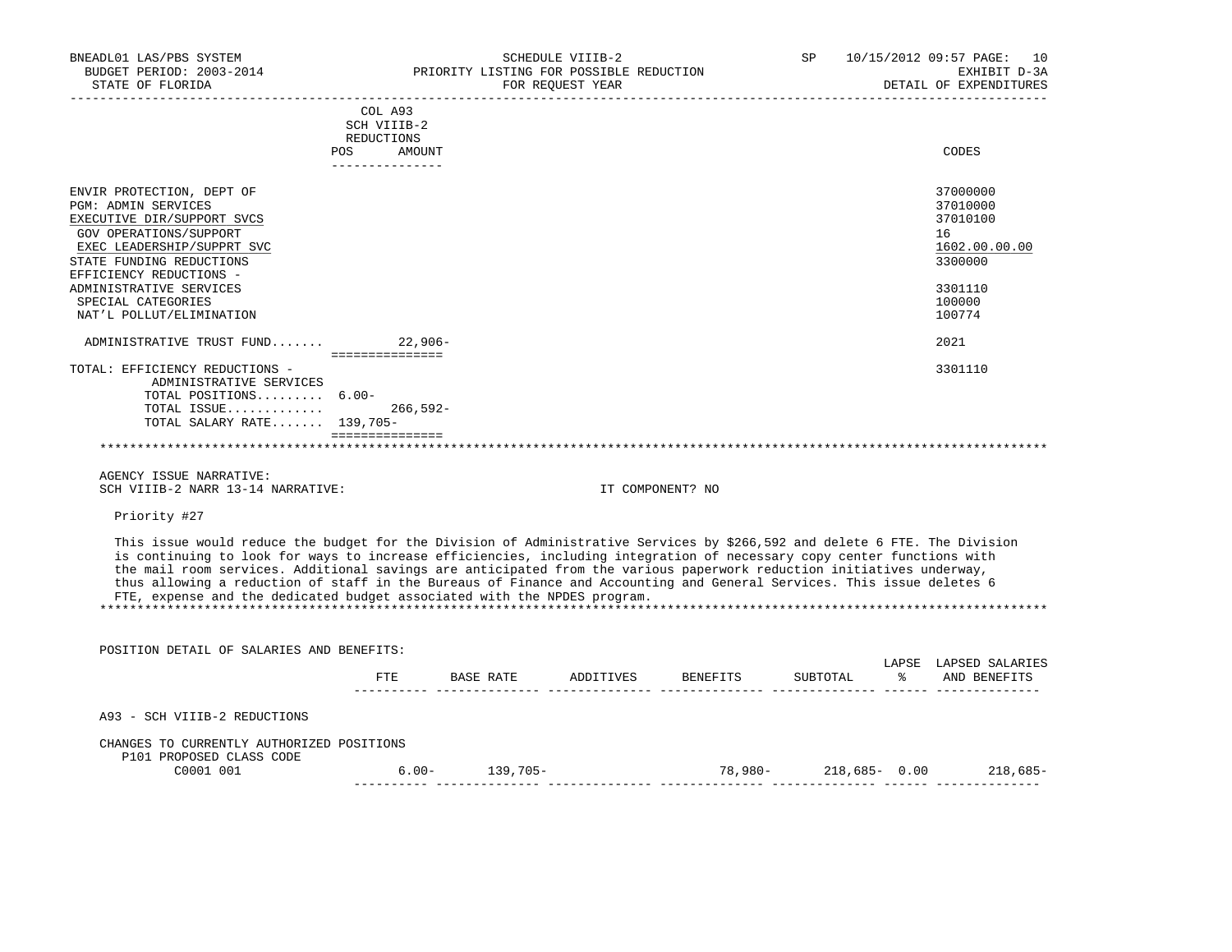| BNEADL01 LAS/PBS SYSTEM<br>BUDGET PERIOD: 2003-2014<br>STATE OF FLORIDA                                                                                                                                                         |                                                                             |                    | SCHEDULE VIIIB-2<br>PRIORITY LISTING FOR POSSIBLE REDUCTION<br>FOR REOUEST YEAR |                                  | SP and the set of the set of the set of the set of the set of the set of the set of the set of the set of the set of the set of the set of the set of the set of the set of the set of the set of the set of the set of the se | 10/15/2012 09:57 PAGE: 11<br>EXHIBIT D-3A<br>DETAIL OF EXPENDITURES           |
|---------------------------------------------------------------------------------------------------------------------------------------------------------------------------------------------------------------------------------|-----------------------------------------------------------------------------|--------------------|---------------------------------------------------------------------------------|----------------------------------|--------------------------------------------------------------------------------------------------------------------------------------------------------------------------------------------------------------------------------|-------------------------------------------------------------------------------|
|                                                                                                                                                                                                                                 | COL A93<br>SCH VIIIB-2<br>REDUCTIONS<br>POS DO<br>AMOUNT<br>--------------- |                    |                                                                                 |                                  |                                                                                                                                                                                                                                | CODES                                                                         |
| ENVIR PROTECTION, DEPT OF<br><b>PGM: ADMIN SERVICES</b><br>EXECUTIVE DIR/SUPPORT SVCS<br>GOV OPERATIONS/SUPPORT<br>EXEC LEADERSHIP/SUPPRT SVC<br>STATE FUNDING REDUCTIONS<br>EFFICIENCY REDUCTIONS -<br>ADMINISTRATIVE SERVICES |                                                                             |                    |                                                                                 |                                  |                                                                                                                                                                                                                                | 37000000<br>37010000<br>37010100<br>16<br>1602.00.00.00<br>3300000<br>3301110 |
| POSITION DETAIL OF SALARIES AND BENEFITS:                                                                                                                                                                                       |                                                                             |                    |                                                                                 | FTE BASE RATE ADDITIVES BENEFITS |                                                                                                                                                                                                                                | LAPSE LAPSED SALARIES<br>SUBTOTAL % AND BENEFITS                              |
| A93 - SCH VIIIB-2 REDUCTIONS<br>CHANGES TO CURRENTLY AUTHORIZED POSITIONS<br>TOTALS FOR ISSUE BY FUND<br>2021 ADMINISTRATIVE TRUST FUND                                                                                         |                                                                             |                    |                                                                                 |                                  |                                                                                                                                                                                                                                | 218,685-                                                                      |
|                                                                                                                                                                                                                                 |                                                                             | $6.00 - 139,705 -$ |                                                                                 |                                  | 78,980- 218,685-                                                                                                                                                                                                               | --------------<br>218,685-<br>==============                                  |
| OTHER SALARY AMOUNT<br>2021 ADMINISTRATIVE TRUST FUND                                                                                                                                                                           |                                                                             |                    |                                                                                 |                                  |                                                                                                                                                                                                                                | $1 -$<br>_______________<br>218,686-<br>==============                        |
|                                                                                                                                                                                                                                 |                                                                             |                    |                                                                                 |                                  |                                                                                                                                                                                                                                |                                                                               |
| REDUCE ADMINISTRATIVE SERVICES<br>SALARIES AND BENEFITS                                                                                                                                                                         |                                                                             |                    |                                                                                 |                                  |                                                                                                                                                                                                                                | 3301200<br>010000                                                             |
| ADMINISTRATIVE TRUST FUND 144,222-                                                                                                                                                                                              | ________________                                                            |                    |                                                                                 |                                  |                                                                                                                                                                                                                                | 2021                                                                          |
| <b>EXPENSES</b>                                                                                                                                                                                                                 |                                                                             |                    |                                                                                 |                                  |                                                                                                                                                                                                                                | 040000                                                                        |
| ADMINISTRATIVE TRUST FUND                                                                                                                                                                                                       | 144,222-<br>===============                                                 |                    |                                                                                 |                                  |                                                                                                                                                                                                                                | 2021                                                                          |
| TOTAL: REDUCE ADMINISTRATIVE SERVICES<br>TOTAL ISSUE 288,444-                                                                                                                                                                   |                                                                             |                    |                                                                                 |                                  |                                                                                                                                                                                                                                | 3301200                                                                       |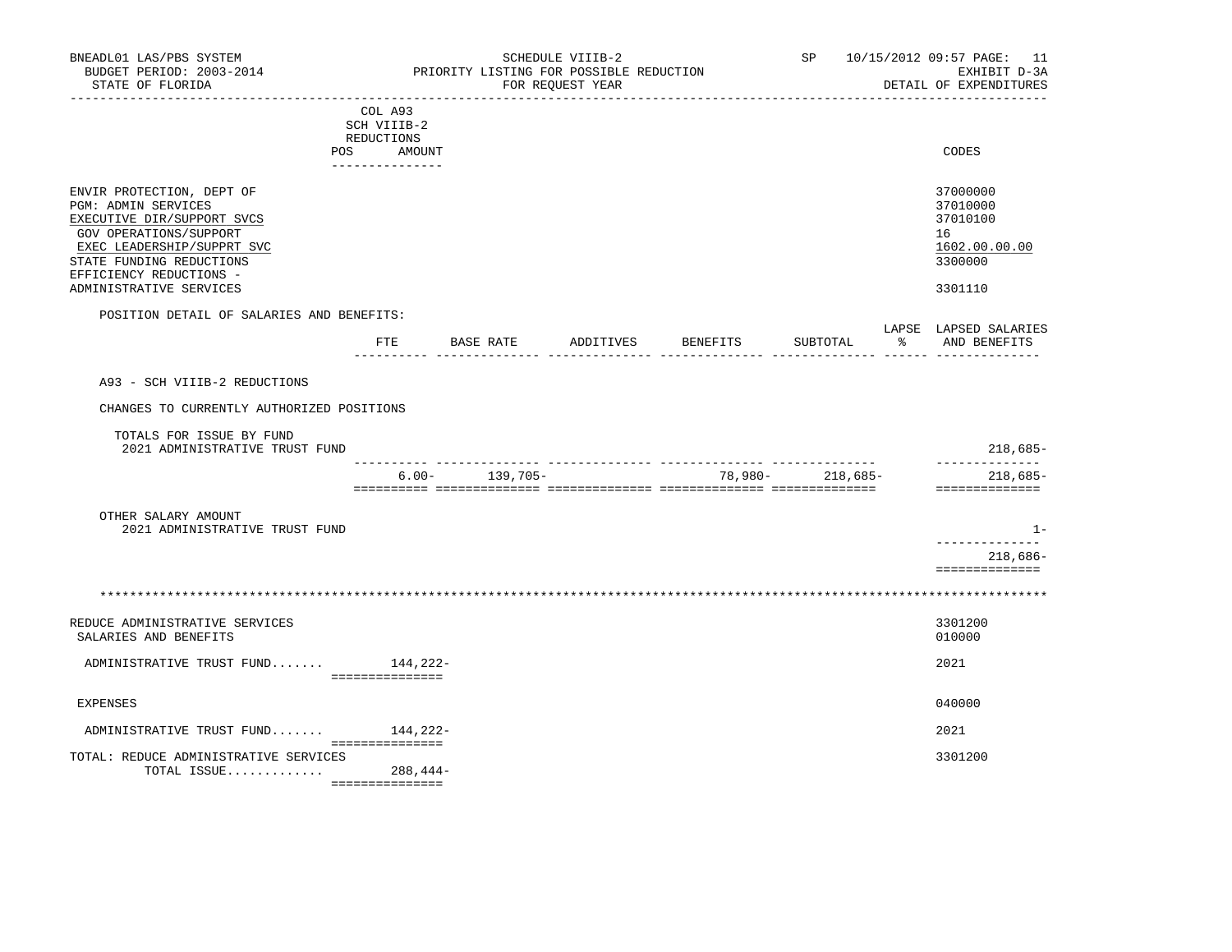| BNEADL01 LAS/PBS SYSTEM<br>BUDGET PERIOD: 2003-2014<br>STATE OF FLORIDA                                                                                   |                           | PRIORITY LISTING FOR POSSIBLE REDUCTION | SCHEDULE VIIIB-2<br>FOR REQUEST YEAR |                  | SP       |               | 10/15/2012 09:57 PAGE: 12<br>EXHIBIT D-3A<br>DETAIL OF EXPENDITURES |
|-----------------------------------------------------------------------------------------------------------------------------------------------------------|---------------------------|-----------------------------------------|--------------------------------------|------------------|----------|---------------|---------------------------------------------------------------------|
|                                                                                                                                                           | COL A93                   |                                         |                                      |                  |          |               |                                                                     |
|                                                                                                                                                           | SCH VIIIB-2<br>REDUCTIONS |                                         |                                      |                  |          |               |                                                                     |
|                                                                                                                                                           | POS<br>AMOUNT             |                                         |                                      |                  |          |               | CODES                                                               |
|                                                                                                                                                           | ---------------           |                                         |                                      |                  |          |               |                                                                     |
| ENVIR PROTECTION, DEPT OF                                                                                                                                 |                           |                                         |                                      |                  |          |               | 37000000                                                            |
| <b>PGM: ADMIN SERVICES</b>                                                                                                                                |                           |                                         |                                      |                  |          |               | 37010000                                                            |
| EXECUTIVE DIR/SUPPORT SVCS                                                                                                                                |                           |                                         |                                      |                  |          |               | 37010100                                                            |
| GOV OPERATIONS/SUPPORT                                                                                                                                    |                           |                                         |                                      |                  |          |               | 16                                                                  |
| EXEC LEADERSHIP/SUPPRT SVC                                                                                                                                |                           |                                         |                                      |                  |          |               | 1602.00.00.00                                                       |
| STATE FUNDING REDUCTIONS                                                                                                                                  |                           |                                         |                                      |                  |          |               | 3300000                                                             |
| REDUCE ADMINISTRATIVE SERVICES                                                                                                                            |                           |                                         |                                      |                  |          |               | 3301200                                                             |
|                                                                                                                                                           |                           |                                         |                                      |                  |          |               |                                                                     |
| AGENCY ISSUE NARRATIVE:<br>SCH VIIIB-2 NARR 13-14 NARRATIVE:                                                                                              |                           |                                         |                                      | IT COMPONENT? NO |          |               |                                                                     |
|                                                                                                                                                           |                           |                                         |                                      |                  |          |               |                                                                     |
| Priority #29                                                                                                                                              |                           |                                         |                                      |                  |          |               |                                                                     |
| implemented agency-wide, associated administrative services resources will also be identified for reduction.<br>POSITION DETAIL OF SALARIES AND BENEFITS: |                           |                                         |                                      |                  |          |               |                                                                     |
|                                                                                                                                                           |                           | FTE BASE RATE ADDITIVES BENEFITS        |                                      |                  | SUBTOTAL | $\frac{1}{6}$ | LAPSE LAPSED SALARIES<br>AND BENEFITS                               |
| A93 - SCH VIIIB-2 REDUCTIONS                                                                                                                              |                           |                                         |                                      |                  |          |               |                                                                     |
| CHANGES TO CURRENTLY AUTHORIZED POSITIONS<br>OTHER SALARY AMOUNT                                                                                          |                           |                                         |                                      |                  |          |               |                                                                     |
| 2021 ADMINISTRATIVE TRUST FUND                                                                                                                            |                           |                                         |                                      |                  |          |               | 144,222-<br>--------------                                          |
|                                                                                                                                                           |                           |                                         |                                      |                  |          |               | 144,222-                                                            |
|                                                                                                                                                           |                           |                                         |                                      |                  |          |               | <b>BEBBEBBBBBBBBB</b>                                               |
|                                                                                                                                                           |                           |                                         |                                      |                  |          |               |                                                                     |
| REDUCE GENERAL COUNSEL'S OFFICE                                                                                                                           |                           |                                         |                                      |                  |          |               | 3302000                                                             |
| SALARY RATE                                                                                                                                               |                           |                                         |                                      |                  |          |               | 000000                                                              |
| SALARY RATE 84, 277-                                                                                                                                      | ===============           |                                         |                                      |                  |          |               |                                                                     |
|                                                                                                                                                           |                           |                                         |                                      |                  |          |               |                                                                     |
| SALARIES AND BENEFITS                                                                                                                                     |                           |                                         |                                      |                  |          |               | 010000                                                              |
| ADMINISTRATIVE TRUST FUND                                                                                                                                 | 68,000-                   |                                         |                                      |                  |          |               | 2021                                                                |
| INTERNAL IMPROVEMENT TF                                                                                                                                   | $34,800-$                 |                                         |                                      |                  |          |               | 2408                                                                |
| LAND ACQUISITION TF                                                                                                                                       | $24,000-$                 |                                         |                                      |                  |          |               | 2423                                                                |
| TOTAL POSITIONS 2.00-                                                                                                                                     |                           |                                         |                                      |                  |          |               |                                                                     |
| TOTAL APPRO 126,800-                                                                                                                                      | _______________           |                                         |                                      |                  |          |               |                                                                     |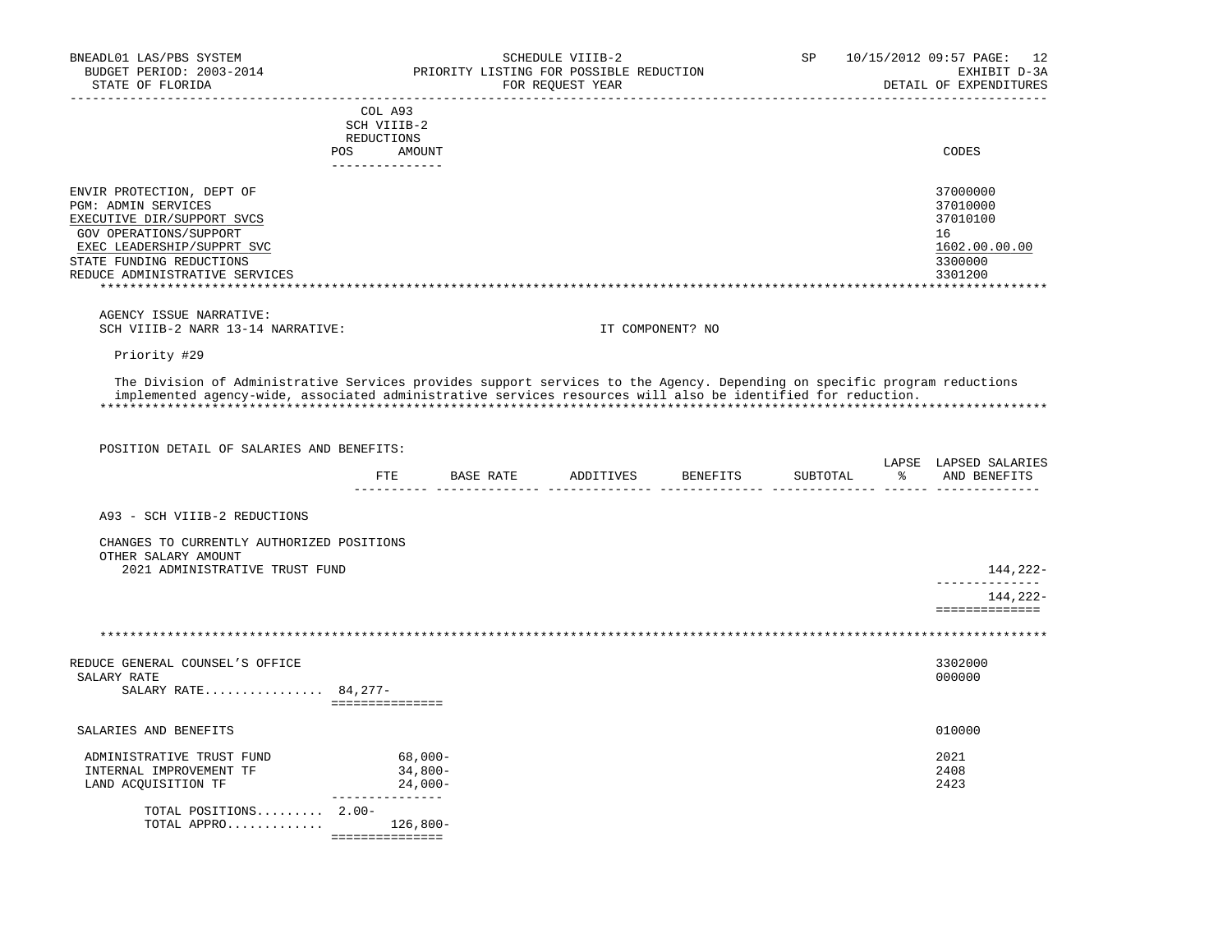| BUDGET PERIOD: 2003-2014<br>STATE OF FLORIDA                                                                                                                                                                                            | PRIORITY LISTING FOR POSSIBLE REDUCTION<br>FOR REOUEST YEAR           | EXHIBIT D-3A<br>DETAIL OF EXPENDITURES                                                  |
|-----------------------------------------------------------------------------------------------------------------------------------------------------------------------------------------------------------------------------------------|-----------------------------------------------------------------------|-----------------------------------------------------------------------------------------|
|                                                                                                                                                                                                                                         | COL A93<br>SCH VIIIB-2<br>REDUCTIONS<br>POS AMOUNT<br>_______________ | CODES                                                                                   |
| ENVIR PROTECTION, DEPT OF<br><b>PGM: ADMIN SERVICES</b><br>EXECUTIVE DIR/SUPPORT SVCS<br>GOV OPERATIONS/SUPPORT<br>EXEC LEADERSHIP/SUPPRT SVC<br>STATE FUNDING REDUCTIONS<br>REDUCE GENERAL COUNSEL'S OFFICE<br>OTHER PERSONAL SERVICES |                                                                       | 37000000<br>37010000<br>37010100<br>16<br>1602.00.00.00<br>3300000<br>3302000<br>030000 |
| ADMINISTRATIVE TRUST FUND 35,000-                                                                                                                                                                                                       | sessessessesses                                                       | 2021                                                                                    |
| <b>EXPENSES</b>                                                                                                                                                                                                                         |                                                                       | 040000                                                                                  |
| ADMINISTRATIVE TRUST FUND<br>ECOSYSTEM MGT & RESTOR TF<br>INLAND PROTECTION TF<br>LAND ACOUISITION TF 10,000-                                                                                                                           | $140,000-$<br>$15,000-$<br>$7,000-$<br>_______________                | 2021<br>2193<br>2212<br>2423                                                            |
| TOTAL APPRO 172,000-                                                                                                                                                                                                                    | sessessessesses                                                       |                                                                                         |
| SPECIAL CATEGORIES<br>CONTRACTED SERVICES                                                                                                                                                                                               |                                                                       | 100000<br>100777                                                                        |
| ADMINISTRATIVE TRUST FUND                                                                                                                                                                                                               | $35,000 -$                                                            | 2021                                                                                    |

| INTERNAL IMPROVEMENT TF  |             | $498.750 -$ | 2408   |
|--------------------------|-------------|-------------|--------|
|                          | TOTAL APPRO | 533,750-    |        |
|                          |             |             |        |
| UNDERGROUND TANK CLEANUP |             |             | 104132 |

| INLAND PROTECTION $TF$                 | $25.000 -$ |         |
|----------------------------------------|------------|---------|
|                                        |            |         |
| TOTAL: REDUCE GENERAL COUNSEL'S OFFICE |            | 3302000 |
| TOTAL POSITIONS $2.00-$                |            |         |
| TOTAL ISSUE 892,550-                   |            |         |
| TOTAL SALARY RATE 84,277-              |            |         |
|                                        |            |         |
|                                        |            |         |
|                                        |            |         |

Priority #17

OGC proposes to reduce expenses, OPS staffing and eliminate 2 FTE positions. These positions include one support staff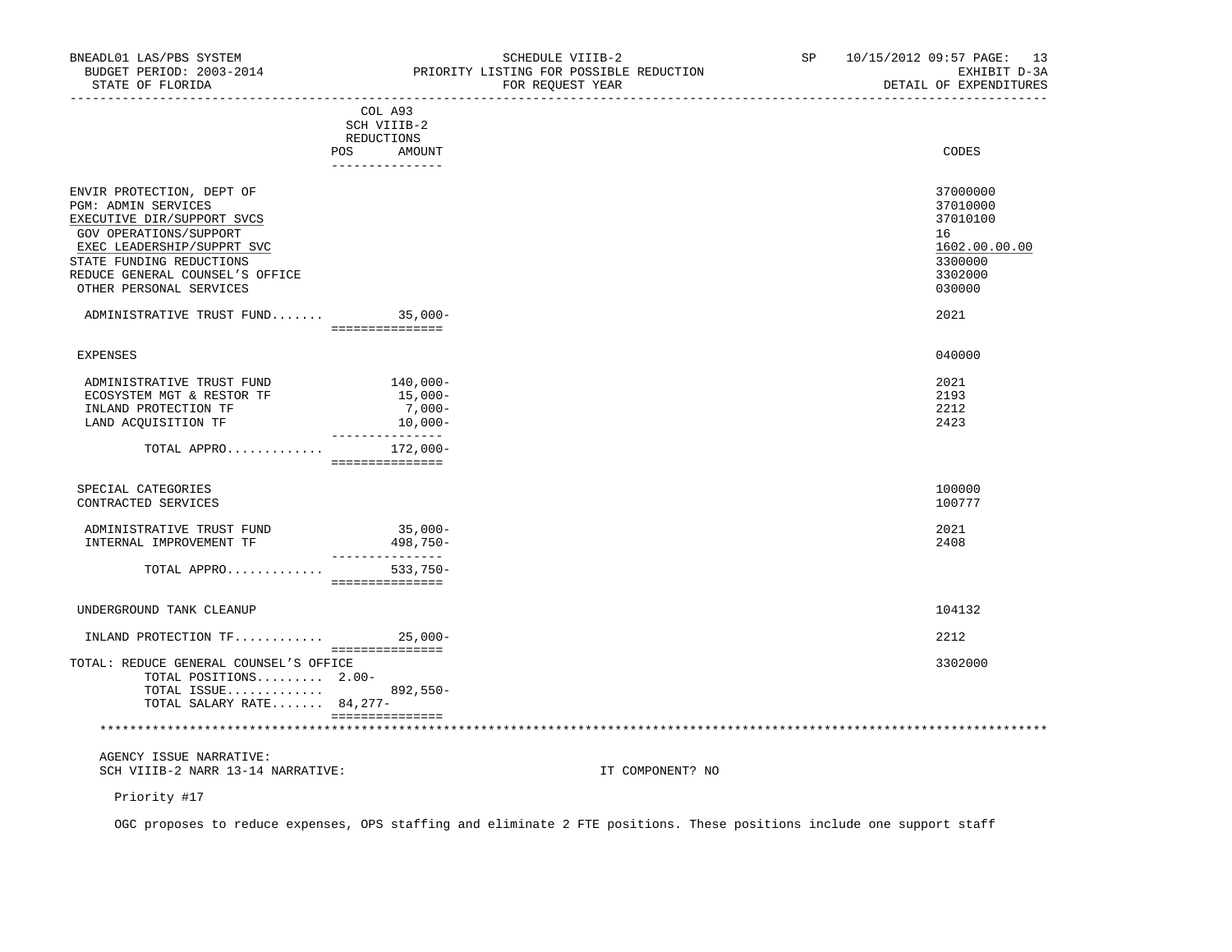-----------------------------------------------------------------------------------------------------------------------------------

|            | _______________ |       |
|------------|-----------------|-------|
| POS        | AMOUNT          | CODES |
| REDUCTIONS |                 |       |
|            | SCH VIIIB-2     |       |
|            | COL A93         |       |

| ENVIR PROTECTION, DEPT OF       | 37000000      |
|---------------------------------|---------------|
| PGM: ADMIN SERVICES             | 37010000      |
| EXECUTIVE DIR/SUPPORT SVCS      | 37010100      |
| GOV OPERATIONS/SUPPORT          | 16            |
| EXEC LEADERSHIP/SUPPRT SVC      | 1602.00.00.00 |
| STATE FUNDING REDUCTIONS        | 3300000       |
| REDUCE GENERAL COUNSEL'S OFFICE | 3302000       |

 and the Department's economist. The proposal also includes reducing 14% of the special appropriation for representation of Florida's interests in the Apalachicola, Chattahoochee and Flint (ACF) River System and in the federal Everglades cases. Eliminating the Department's economist could delay completion of rulemaking activities or result in the programs contracting for economic analyses. Statements of estimated regulatory costs are required for all rules which have an adverse impact on small businesses or if the proposed rule is likely to increase regulatory costs in excess of \$200,000 within 1 year of implementation of the rule. Eliminating one filled administrative support staff will mean a higher attorney to support ratio which may impact overall productivity. The reduction in the OPS category will result in reducing funding used for special projects for example, review of large volume public records requests, preparation of exhibits for hearings and employment of law clerks. The reduction in expense will reduce OGC's ability to fund travel and expenditures for mediators, court reporters such as settlement, witness preparation for depositions and hearings. It will also impact required continuing legal education, necessary library and research abilities, and office supplies. In addition to staffing, this reduction will impact OGC's ability to repair or replace computers. The last reduction is in the litigation appropriation category which funds the legal representation in the ACF and the Everglades cases. \*\*\*\*\*\*\*\*\*\*\*\*\*\*\*\*\*\*\*\*\*\*\*\*\*\*\*\*\*\*\*\*\*\*\*\*\*\*\*\*\*\*\*\*\*\*\*\*\*\*\*\*\*\*\*\*\*\*\*\*\*\*\*\*\*\*\*\*\*\*\*\*\*\*\*\*\*\*\*\*\*\*\*\*\*\*\*\*\*\*\*\*\*\*\*\*\*\*\*\*\*\*\*\*\*\*\*\*\*\*\*\*\*\*\*\*\*\*\*\*\*\*\*\*\*\*\*

| POSITION DETAIL OF SALARIES AND BENEFITS:                             |          |           |           |          |                           |             |                                 |
|-----------------------------------------------------------------------|----------|-----------|-----------|----------|---------------------------|-------------|---------------------------------|
|                                                                       | FTE      | BASE RATE | ADDITIVES | BENEFITS | SUBTOTAL                  | LAPSE<br>ႜၟ | LAPSED SALARIES<br>AND BENEFITS |
| A93 - SCH VIIIB-2 REDUCTIONS                                          |          |           |           |          |                           |             |                                 |
| CHANGES TO CURRENTLY AUTHORIZED POSITIONS<br>P101 PROPOSED CLASS CODE |          |           |           |          |                           |             |                                 |
| C0001 001                                                             | $2.00 -$ | 84,277-   |           |          | 31, 165 - 115, 442 - 0.00 |             | 115,442-                        |
| TOTALS FOR ISSUE BY FUND                                              |          |           |           |          |                           |             |                                 |
| 2021 ADMINISTRATIVE TRUST FUND                                        |          |           |           |          |                           |             | $62, 339 -$                     |
| 2408 INTERNAL IMPROVEMENT TF                                          |          |           |           |          |                           |             | $31,169-$                       |
| 2423 LAND ACOUISITION TF                                              |          |           |           |          |                           |             | $21,934-$                       |
|                                                                       | $2.00 -$ | 84,277-   |           | 31,165-  | 115,442-                  |             | 115,442-                        |
|                                                                       |          |           |           |          |                           |             |                                 |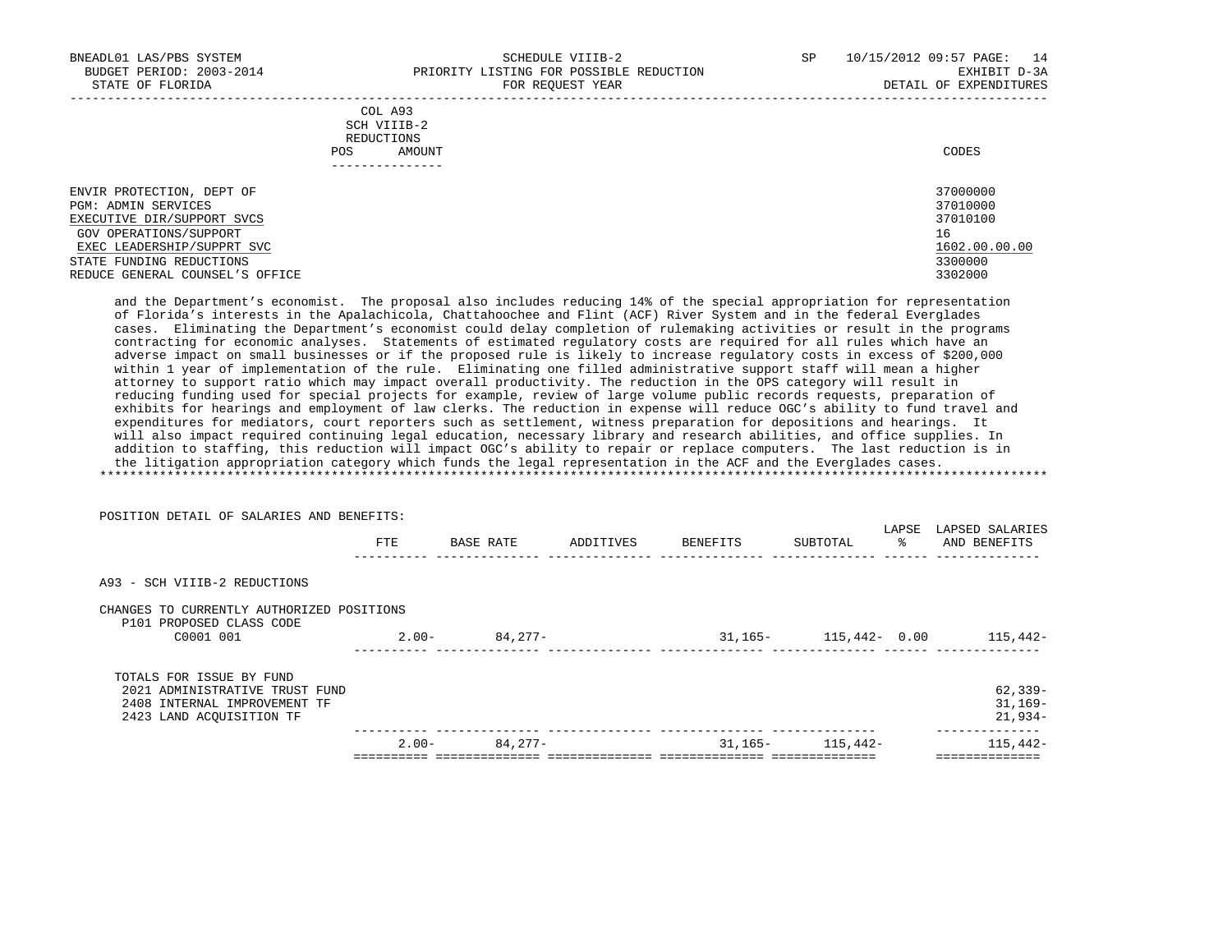| BNEADL01 LAS/PBS SYSTEM<br>BUDGET PERIOD: 2003-2014<br>STATE OF FLORIDA<br>----------------                                                                                                                  |                                                                       | --------------------- | SCHEDULE VIIIB-2<br>PRIORITY LISTING FOR POSSIBLE REDUCTION<br>FOR REOUEST YEAR |          | SP       | 10/15/2012 09:57 PAGE: 15<br>EXHIBIT D-3A<br>DETAIL OF EXPENDITURES           |
|--------------------------------------------------------------------------------------------------------------------------------------------------------------------------------------------------------------|-----------------------------------------------------------------------|-----------------------|---------------------------------------------------------------------------------|----------|----------|-------------------------------------------------------------------------------|
|                                                                                                                                                                                                              | COL A93<br>SCH VIIIB-2<br>REDUCTIONS<br>POS AMOUNT<br>_______________ |                       |                                                                                 |          |          | CODES                                                                         |
| ENVIR PROTECTION, DEPT OF<br><b>PGM: ADMIN SERVICES</b><br>EXECUTIVE DIR/SUPPORT SVCS<br>GOV OPERATIONS/SUPPORT<br>EXEC LEADERSHIP/SUPPRT SVC<br>STATE FUNDING REDUCTIONS<br>REDUCE GENERAL COUNSEL'S OFFICE |                                                                       |                       |                                                                                 |          |          | 37000000<br>37010000<br>37010100<br>16<br>1602.00.00.00<br>3300000<br>3302000 |
| POSITION DETAIL OF SALARIES AND BENEFITS:                                                                                                                                                                    | FTE                                                                   |                       | BASE RATE ADDITIVES                                                             | BENEFITS | SUBTOTAL | LAPSE LAPSED SALARIES<br>% AND BENEFITS                                       |
| A93 - SCH VIIIB-2 REDUCTIONS<br>CHANGES TO CURRENTLY AUTHORIZED POSITIONS                                                                                                                                    |                                                                       |                       |                                                                                 |          |          |                                                                               |
| OTHER SALARY AMOUNT<br>2021 ADMINISTRATIVE TRUST FUND<br>2423 LAND ACOUISITION TF<br>2408 INTERNAL IMPROVEMENT TF                                                                                            |                                                                       |                       |                                                                                 |          |          | $5,661-$<br>$2,066-$<br>$3,631-$<br>. _ _ _ _ _ _ _ _ _ _ _                   |
|                                                                                                                                                                                                              |                                                                       |                       |                                                                                 |          |          | $126,800-$<br>==============                                                  |
| TOTAL: EXEC LEADERSHIP/SUPPRT SVC<br>BY FUND TYPE                                                                                                                                                            |                                                                       |                       |                                                                                 |          |          | 1602.00.00.00                                                                 |
| GENERAL REVENUE FUND<br>TRUST FUNDS                                                                                                                                                                          | $55,218-$<br>1,736,918-<br>_______________                            |                       |                                                                                 |          |          | 1000<br>2000                                                                  |
| TOTAL POSITIONS 13.00-<br>TOTAL PROG COMP 1,792,136-<br>TOTAL SALARY RATE 424,446-                                                                                                                           | ===============                                                       |                       |                                                                                 |          |          |                                                                               |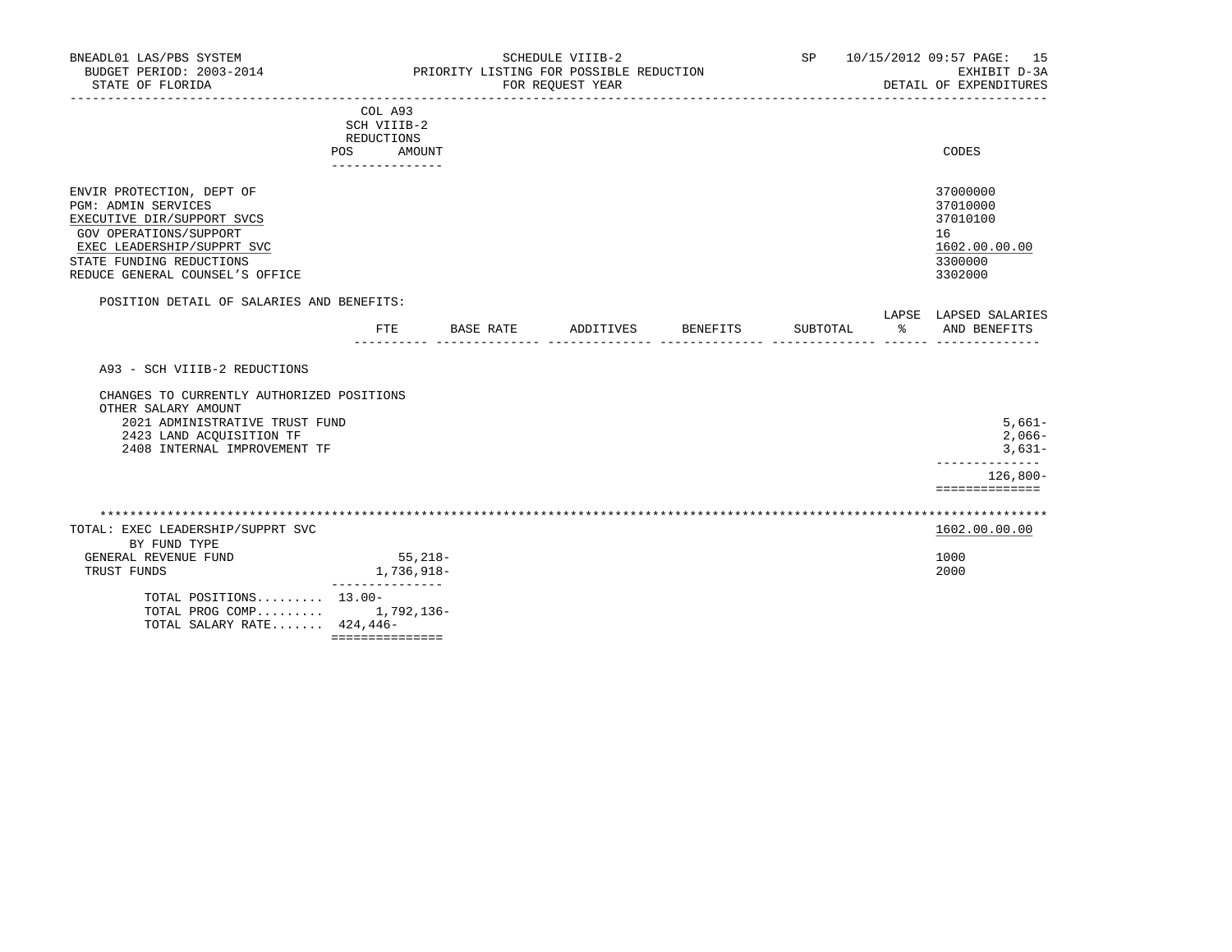| BNEADL01 LAS/PBS SYSTEM<br>BUDGET PERIOD: 2003-2014<br>STATE OF FLORIDA                                                                                               | SCHEDULE VIIIB-2<br>PRIORITY LISTING FOR POSSIBLE REDUCTION<br>FOR REOUEST YEAR | SP. | 10/15/2012 09:57 PAGE:<br>16<br>EXHIBIT D-3A<br>DETAIL OF EXPENDITURES |
|-----------------------------------------------------------------------------------------------------------------------------------------------------------------------|---------------------------------------------------------------------------------|-----|------------------------------------------------------------------------|
|                                                                                                                                                                       | COL A93<br>SCH VIIIB-2<br>REDUCTIONS<br>AMOUNT<br>POS<br>------------           |     | CODES                                                                  |
| ENVIR PROTECTION, DEPT OF<br><b>PGM: ADMIN SERVICES</b><br>TECHNOLOGY/INFORMATION SVC<br>GOV OPERATIONS/SUPPORT<br>INFORMATION TECHNOLOGY<br>STATE FUNDING REDUCTIONS |                                                                                 |     | 37000000<br>37010000<br>37010300<br>16<br>1603.00.00.00<br>3300000     |

 REDUCE FUNDING PURSUANT TO AGENCY-WIDE LEASE SAVINGS 3300200<br>EXPENSES 640000 EXPENSES 040000

 WORKING CAPITAL TRUST FUND...... 50,157 2792 ===============

\*\*\*\*\*\*\*\*\*\*\*\*\*\*\*\*\*\*\*\*\*\*\*\*\*\*\*\*\*\*\*\*\*\*\*\*\*\*\*\*\*\*\*\*\*\*\*\*\*\*\*\*\*\*\*\*\*\*\*\*\*\*\*\*\*\*\*\*\*\*\*\*\*\*\*\*\*\*\*\*\*\*\*\*\*\*\*\*\*\*\*\*\*\*\*\*\*\*\*\*\*\*\*\*\*\*\*\*\*\*\*\*\*\*\*\*\*\*\*\*\*\*\*\*\*\*\*

 AGENCY ISSUE NARRATIVE: SCH VIIIB-2 NARR 13-14 NARRATIVE: IT COMPONENT? NO

Priority #1

 The Department of Environmental Protection (DEP) has taken an aggressive approach to identify opportunities to reduce lease space. The Division of Air Resources Management recently relocated staff and equipment associated with private-sector lease space to Department of Management Services (DMS) space at the Bob Martinez Center. The staff and equipment were absorbed into DEP's existing leased space. There is an overall savings for FY 13/14 of \$381,643.

 The Division of State Lands consolidated staff in the Carr Building, thus allowing vacant space on the second floor to be returned to DMS for reallocation. This reduction in leased space is effective October 1, 2012 and will result in a savings in FY 13/14 of \$55,938.

 The Northwest District branch has negotiated a new lease for a new office. The new location will reduce DEP leased space by 457 square feet and reduce the rent cost in FY 13/14 by \$15,586.

 Since the budget reduction is equal to the rent savings, there will be no negative impact to DEP. This issue also realigns the budget associated with rent payments for the Bob Martinez Center.

| Budget Entity                                  | Amount        |  |
|------------------------------------------------|---------------|--|
| Executive Direction and Support Services       | (5619)        |  |
| Technology and Information Services            | \$50,157      |  |
| Land Administration                            | ( \$55, 938)  |  |
| Northwest District/Executive Dir and Supp Svcs | (S15, 586)    |  |
| Water Science & Laboratory Services            | ( \$121, 025) |  |
| Water Resource Management                      | ( \$106, 482) |  |
| Waste Management                               | (S136,072)    |  |
| Air Resources Management                       | ( \$67, 602)  |  |
| Issue Total:                                   | (S453, 167)   |  |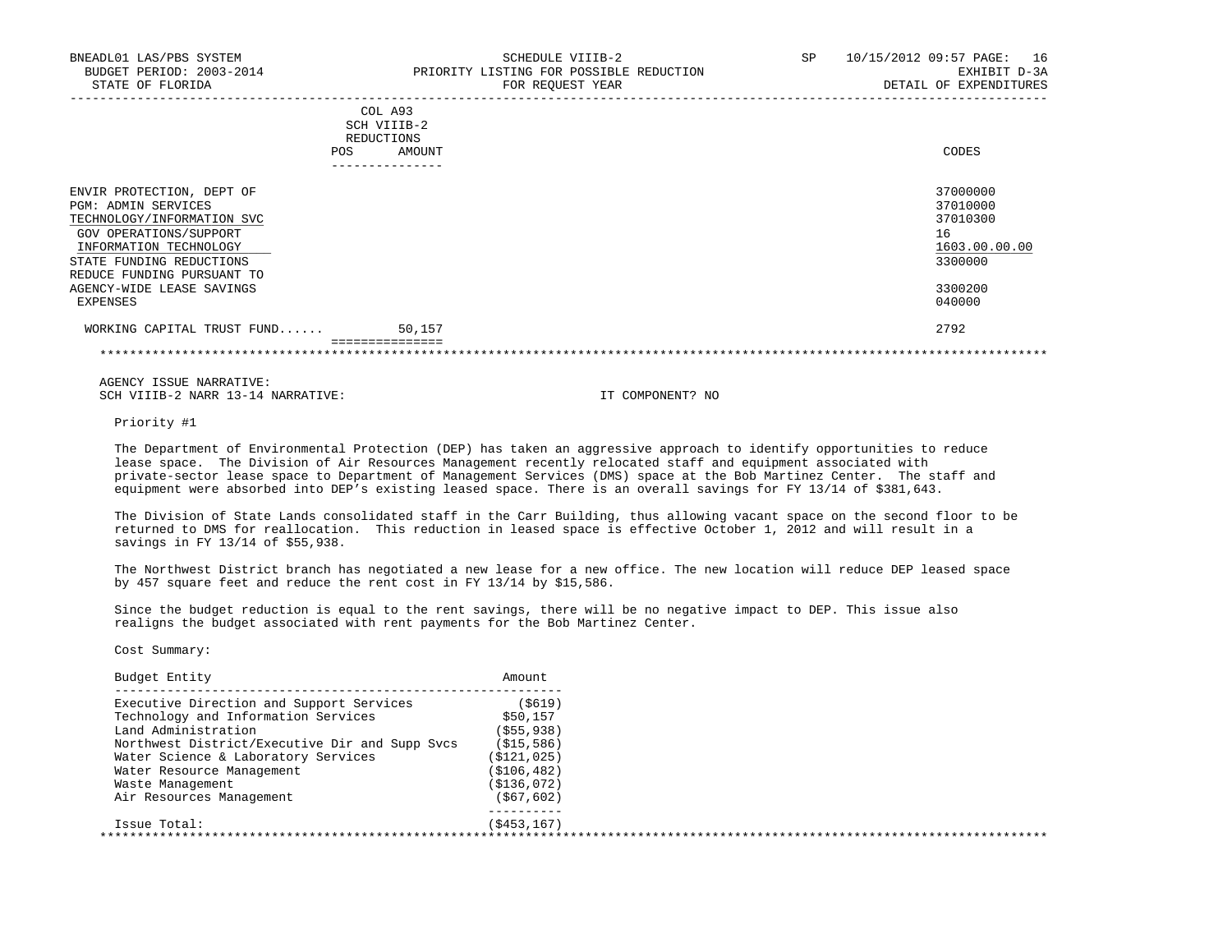| BNEADL01 LAS/PBS SYSTEM<br>BUDGET PERIOD: 2003-2014<br>STATE OF FLORIDA                                                                                                                                                                                                 |                                                                                 | SCHEDULE VIIIB-2<br>PRIORITY LISTING FOR POSSIBLE REDUCTION<br>FOR REQUEST YEAR | SP | 10/15/2012 09:57 PAGE: 17<br>EXHIBIT D-3A<br>DETAIL OF EXPENDITURES                     |
|-------------------------------------------------------------------------------------------------------------------------------------------------------------------------------------------------------------------------------------------------------------------------|---------------------------------------------------------------------------------|---------------------------------------------------------------------------------|----|-----------------------------------------------------------------------------------------|
|                                                                                                                                                                                                                                                                         | COL A93<br>SCH VIIIB-2<br><b>REDUCTIONS</b><br>POS<br>AMOUNT<br>--------------- |                                                                                 |    | CODES                                                                                   |
| ENVIR PROTECTION, DEPT OF<br><b>PGM: ADMIN SERVICES</b><br>TECHNOLOGY/INFORMATION SVC<br>GOV OPERATIONS/SUPPORT<br>INFORMATION TECHNOLOGY<br>STATE FUNDING REDUCTIONS<br>REDUCE OFFICE OF TECHNOLOGY AND<br>INFORMATION SERVICES<br>SALARY RATE<br>SALARY RATE 212,077- | ===============                                                                 |                                                                                 |    | 37000000<br>37010000<br>37010300<br>16<br>1603.00.00.00<br>3300000<br>3301400<br>000000 |
| SALARIES AND BENEFITS                                                                                                                                                                                                                                                   | $6.00 -$                                                                        |                                                                                 |    | 010000                                                                                  |
| WORKING CAPITAL TRUST FUND                                                                                                                                                                                                                                              | $314, 233 -$<br>===============                                                 |                                                                                 |    | 2792                                                                                    |
| OTHER PERSONAL SERVICES                                                                                                                                                                                                                                                 |                                                                                 |                                                                                 |    | 030000                                                                                  |
| WORKING CAPITAL TRUST FUND                                                                                                                                                                                                                                              | $59,634-$                                                                       |                                                                                 |    | 2792                                                                                    |
| TOTAL: REDUCE OFFICE OF TECHNOLOGY AND<br>INFORMATION SERVICES<br>TOTAL POSITIONS 6.00-<br>TOTAL ISSUE<br>TOTAL SALARY RATE 212,077-                                                                                                                                    | seesseesseesses<br>373,867-                                                     |                                                                                 |    | 3301400                                                                                 |
|                                                                                                                                                                                                                                                                         |                                                                                 |                                                                                 |    |                                                                                         |

Priority #34

 OTIS has targeted reductions in the staff which support IT areas of Business Management, Crystal Reporting, ReMot, and Web Management. The proposal decreases OTIS by 6 FTE and one OPS, and the associated salaries & benefits and OPS funding categories. These reductions will have a significant operational impact on the level of services currently provided by OTIS.

 Reduces OTIS' Business Management Services Staff by two employees, which are currently supporting procurement and human resource services. This may increase the turn-around time for maintenance renewals and other necessary purchases as well as delay recruitment, and other human resource efforts currently supporting OTIS.

 Eliminates three of the five staff dedicated to Crystal Report development within the Application Services Section. This group is involved in converting existing ASP reports into Crystal Reports for agency applications.

Eliminates the OTIS coordinator position for the ReMot product/service.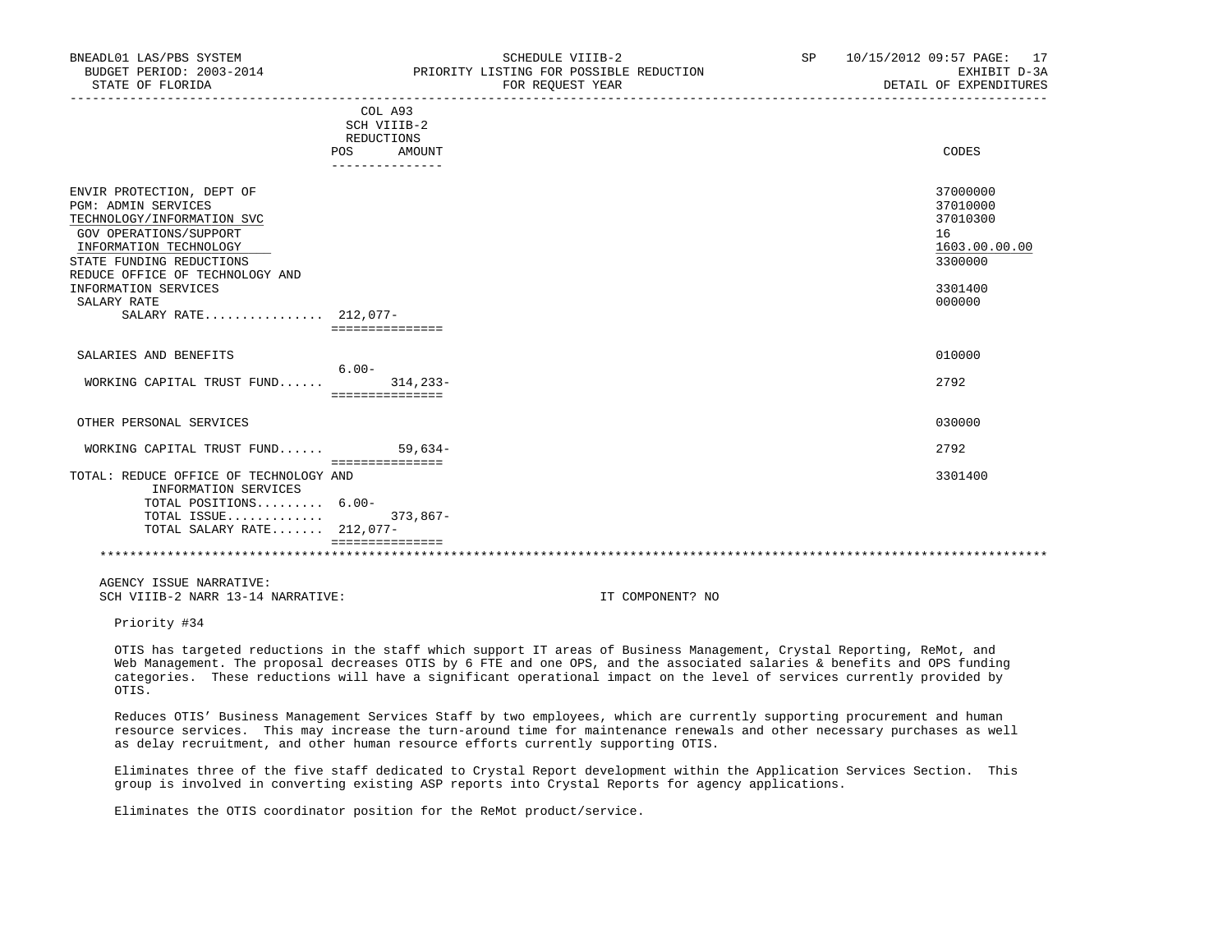| BNEADL01 LAS/PBS SYSTEM<br>BUDGET PERIOD: 2003-2014<br>STATE OF FLORIDA                                         | SCHEDULE VIIIB-2<br>PRIORITY LISTING FOR POSSIBLE REDUCTION<br>FOR REOUEST YEAR | 10/15/2012 09:57 PAGE:<br>SP.<br>18<br>EXHIBIT D-3A<br>DETAIL OF EXPENDITURES |
|-----------------------------------------------------------------------------------------------------------------|---------------------------------------------------------------------------------|-------------------------------------------------------------------------------|
|                                                                                                                 | COL A93<br>SCH VIIIB-2<br>REDUCTIONS<br>AMOUNT<br><b>POS</b>                    | CODES                                                                         |
| ENVIR PROTECTION, DEPT OF<br><b>PGM: ADMIN SERVICES</b><br>TECHNOLOGY/INFORMATION SVC<br>GOV OPERATIONS/SUPPORT |                                                                                 | 37000000<br>37010000<br>37010300<br>16                                        |

 $\frac{\text{INFORMATION TECHNOLOGY}}{\text{3300000}} \qquad \qquad \frac{1603.00.00000}{3300000}$ STATE FUNDING REDUCTIONS REDUCE OFFICE OF TECHNOLOGY AND INFORMATION SERVICES 3301400

 Eliminates one of the two positions which oversee compliance and enforcement of the agency's Internet/Intranet website services.

| Budget Entity                 | Appropriation Category  | FTE   | Amount        | Fund Source            |
|-------------------------------|-------------------------|-------|---------------|------------------------|
| Technology & Information Svcs | Salaries and Benefits   | (6.0) | (S314, 233)   | Working Capital Outlay |
| Technology & Information Svcs | Other Personal Services |       | $($ \$59,634) | Working Capital Outlay |
|                               |                         |       |               |                        |
| Total                         |                         |       | (S373, 867)   |                        |

| FTE     |                                                                                                                                                                                                                 |                                                                                 |                               |                         |                                                                                                       |
|---------|-----------------------------------------------------------------------------------------------------------------------------------------------------------------------------------------------------------------|---------------------------------------------------------------------------------|-------------------------------|-------------------------|-------------------------------------------------------------------------------------------------------|
|         | BASE RATE                                                                                                                                                                                                       | ADDITIVES BENEFITS                                                              | SUBTOTAL                      | LAPSE<br>?ะ             | LAPSED SALARIES<br>AND BENEFITS                                                                       |
|         |                                                                                                                                                                                                                 |                                                                                 |                               |                         |                                                                                                       |
|         |                                                                                                                                                                                                                 |                                                                                 |                               |                         |                                                                                                       |
|         |                                                                                                                                                                                                                 |                                                                                 |                               |                         |                                                                                                       |
|         |                                                                                                                                                                                                                 |                                                                                 |                               |                         | $47,069-$                                                                                             |
|         |                                                                                                                                                                                                                 |                                                                                 |                               |                         |                                                                                                       |
|         |                                                                                                                                                                                                                 |                                                                                 |                               |                         | $102,648-$                                                                                            |
|         |                                                                                                                                                                                                                 |                                                                                 |                               |                         | 56,379-                                                                                               |
|         |                                                                                                                                                                                                                 |                                                                                 |                               |                         |                                                                                                       |
|         |                                                                                                                                                                                                                 |                                                                                 |                               |                         | 45,142-                                                                                               |
|         |                                                                                                                                                                                                                 |                                                                                 |                               |                         |                                                                                                       |
| $1.00-$ |                                                                                                                                                                                                                 |                                                                                 |                               |                         | 49,104-                                                                                               |
|         |                                                                                                                                                                                                                 |                                                                                 |                               |                         |                                                                                                       |
|         |                                                                                                                                                                                                                 |                                                                                 |                               |                         | $300, 342 -$                                                                                          |
|         |                                                                                                                                                                                                                 |                                                                                 |                               |                         | $300, 342 -$                                                                                          |
|         | CHANGES TO CURRENTLY AUTHORIZED POSITIONS<br>2102 COMPUTER PROGRAMMER ANALYST I<br>$1.00-$<br>2103 COMPUTER PROGRAMMER ANALYST II<br>$2.00 -$<br>$1.00 -$<br>$1.00-$<br>2234 GOVERNMENT OPERATIONS CONSULTANT I | $32,698-$<br>72,938-<br>40,949-<br>30,990-<br>$34,502-$<br>$6.00 -$<br>212,077- | 29,710-<br>15,430-<br>14,152- | 88,265-<br>$300, 342 -$ | $14,371 47,069-$ 0.00<br>$102,648 - 0.00$<br>$56,379 - 0.00$<br>45,142- 0.00<br>$14,602 49,104-$ 0.00 |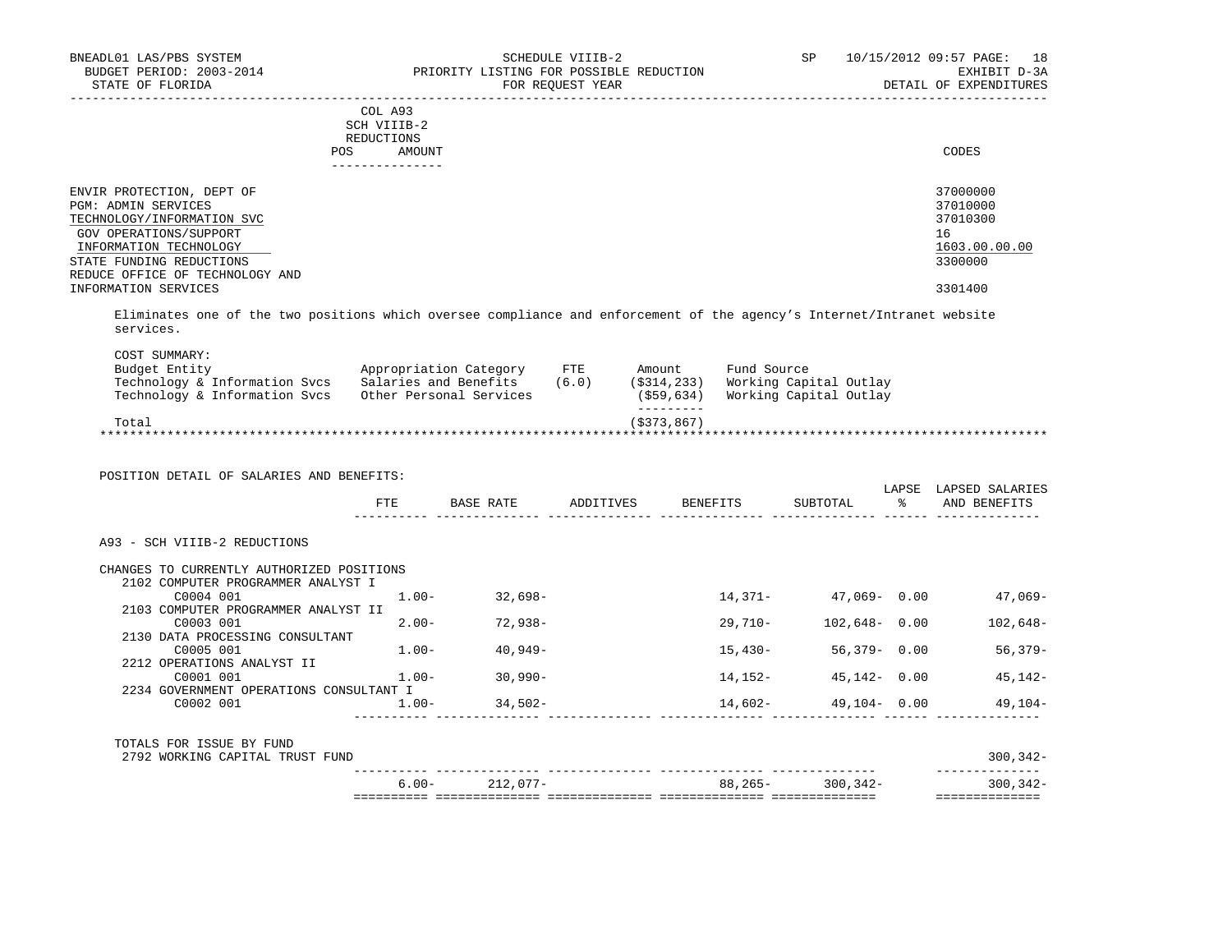| BNEADL01 LAS/PBS SYSTEM<br>BUDGET PERIOD: 2003-2014<br>STATE OF FLORIDA                                                                                                                                                          |                                                                                 |           | SCHEDULE VIIIB-2<br>PRIORITY LISTING FOR POSSIBLE REDUCTION<br>FOR REQUEST YEAR |          | <b>SP</b> | 10/15/2012 09:57 PAGE: 19<br>EXHIBIT D-3A<br>DETAIL OF EXPENDITURES           |
|----------------------------------------------------------------------------------------------------------------------------------------------------------------------------------------------------------------------------------|---------------------------------------------------------------------------------|-----------|---------------------------------------------------------------------------------|----------|-----------|-------------------------------------------------------------------------------|
|                                                                                                                                                                                                                                  | COL A93<br>SCH VIIIB-2<br>REDUCTIONS<br><b>POS</b><br>AMOUNT<br>--------------- |           |                                                                                 |          |           | CODES                                                                         |
| ENVIR PROTECTION, DEPT OF<br><b>PGM: ADMIN SERVICES</b><br>TECHNOLOGY/INFORMATION SVC<br>GOV OPERATIONS/SUPPORT<br>INFORMATION TECHNOLOGY<br>STATE FUNDING REDUCTIONS<br>REDUCE OFFICE OF TECHNOLOGY AND<br>INFORMATION SERVICES |                                                                                 |           |                                                                                 |          |           | 37000000<br>37010000<br>37010300<br>16<br>1603.00.00.00<br>3300000<br>3301400 |
| POSITION DETAIL OF SALARIES AND BENEFITS:                                                                                                                                                                                        | <b>FTE</b>                                                                      | BASE RATE | ADDITIVES                                                                       | BENEFITS | SUBTOTAL  | LAPSE LAPSED SALARIES<br>ႜ<br>AND BENEFITS                                    |
| A93 - SCH VIIIB-2 REDUCTIONS                                                                                                                                                                                                     |                                                                                 |           |                                                                                 |          |           |                                                                               |
| CHANGES TO CURRENTLY AUTHORIZED POSITIONS<br>OTHER SALARY AMOUNT                                                                                                                                                                 |                                                                                 |           |                                                                                 |          |           |                                                                               |
| 2792 WORKING CAPITAL TRUST FUND                                                                                                                                                                                                  |                                                                                 |           |                                                                                 |          |           | 13,891–                                                                       |
|                                                                                                                                                                                                                                  |                                                                                 |           |                                                                                 |          |           | $314, 233 -$<br>==============                                                |
|                                                                                                                                                                                                                                  |                                                                                 |           |                                                                                 |          |           |                                                                               |
| TOTAL: INFORMATION TECHNOLOGY<br>BY FUND TYPE                                                                                                                                                                                    |                                                                                 |           |                                                                                 |          |           | 1603.00.00.00                                                                 |
| TRUST FUNDS<br>SALARY RATE 212,077-                                                                                                                                                                                              | $6.00 -$<br>$323.710 -$<br>===============                                      |           |                                                                                 |          |           | 2000                                                                          |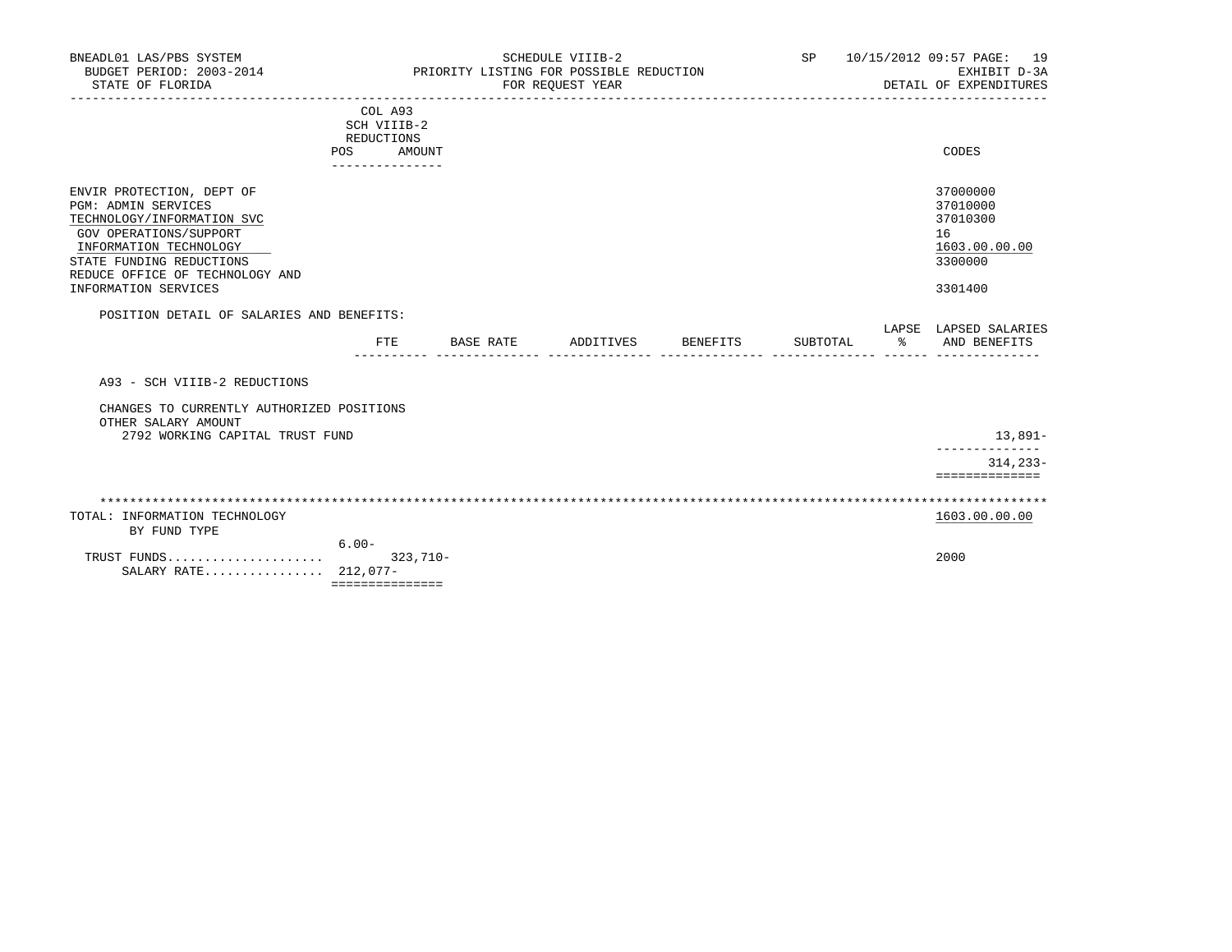| BNEADL01 LAS/PBS SYSTEM<br>BUDGET PERIOD: 2003-2014<br>STATE OF FLORIDA                                                    | SCHEDULE VIIIB-2<br>PRIORITY LISTING FOR POSSIBLE REDUCTION<br>FOR REOUEST YEAR | SP | 10/15/2012 09:57 PAGE:<br>20<br>EXHIBIT D-3A<br>DETAIL OF EXPENDITURES |
|----------------------------------------------------------------------------------------------------------------------------|---------------------------------------------------------------------------------|----|------------------------------------------------------------------------|
|                                                                                                                            | COL A93<br>SCH VIIIB-2<br>REDUCTIONS<br>AMOUNT<br>POS.<br>____________          |    | CODES                                                                  |
| ENVIR PROTECTION, DEPT OF<br><b>PGM: STATE LANDS</b><br>LAND ADMINISTRATION<br>NATURAL RESOURCES/ENVIRON<br>LAND RESOURCES |                                                                                 |    | 37000000<br>37100000<br>37100200<br>14<br>1402.00.00.00                |

 $\underline{\texttt{LAND}~RES$ STATE FUNDING REDUCTIONS 3300000 REDUCE FUNDING PURSUANT TO AGENCY-WIDE LEASE SAVINGS 3300200<br>EXPENSES 640000 EXPENSES 040000

 LAND ACQUISITION TF............. 55,938- 2423 ===============

\*\*\*\*\*\*\*\*\*\*\*\*\*\*\*\*\*\*\*\*\*\*\*\*\*\*\*\*\*\*\*\*\*\*\*\*\*\*\*\*\*\*\*\*\*\*\*\*\*\*\*\*\*\*\*\*\*\*\*\*\*\*\*\*\*\*\*\*\*\*\*\*\*\*\*\*\*\*\*\*\*\*\*\*\*\*\*\*\*\*\*\*\*\*\*\*\*\*\*\*\*\*\*\*\*\*\*\*\*\*\*\*\*\*\*\*\*\*\*\*\*\*\*\*\*\*\*

 AGENCY ISSUE NARRATIVE: SCH VIIIB-2 NARR 13-14 NARRATIVE: IT COMPONENT? NO Priority #1

 The Department of Environmental Protection (DEP) has taken an aggressive approach to identify opportunities to reduce lease space. The Division of Air Resources Management recently relocated staff and equipment associated with private-sector lease space to Department of Management Services (DMS) space at the Bob Martinez Center. The staff and equipment were absorbed into DEP's existing leased space. There is an overall savings for FY 13/14 of \$381,643.

 The Division of State Lands consolidated staff in the Carr Building, thus allowing vacant space on the second floor to be returned to DMS for reallocation. This reduction in leased space is effective October 1, 2012 and will result in a savings in FY 13/14 of \$55,938.

 The Northwest District branch has negotiated a new lease for a new office. The new location will reduce DEP leased space by 457 square feet and reduce the rent cost in FY 13/14 by \$15,586.

 Since the budget reduction is equal to the rent savings, there will be no negative impact to DEP. This issue also realigns the budget associated with rent payments for the Bob Martinez Center.

| Budget Entity                                  | Amount        |  |
|------------------------------------------------|---------------|--|
| Executive Direction and Support Services       | ( \$619)      |  |
| Technology and Information Services            | \$50,157      |  |
| Land Administration                            | ( \$55, 938)  |  |
| Northwest District/Executive Dir and Supp Svcs | (S15, 586)    |  |
| Water Science & Laboratory Services            | ( \$121, 025) |  |
| Water Resource Management                      | ( \$106, 482) |  |
| Waste Management                               | (S136,072)    |  |
| Air Resource Management                        | (S67, 602)    |  |
| Issue Total:                                   | (S453, 167)   |  |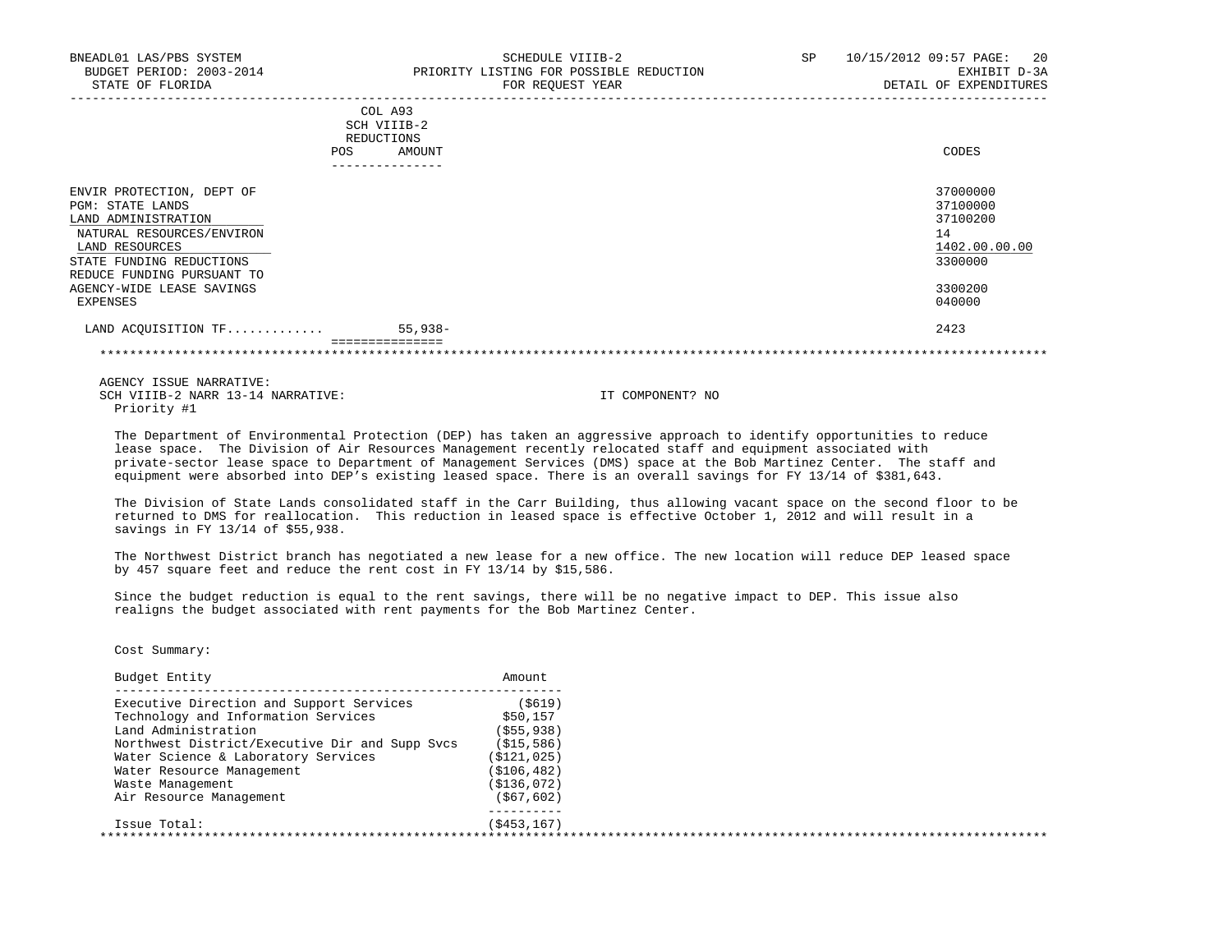| <b>POS</b>                      | SCH VIIIB-2<br>REDUCTIONS<br>AMOUNT<br>---------------- | CODES         |  |
|---------------------------------|---------------------------------------------------------|---------------|--|
| ENVIR PROTECTION, DEPT OF       |                                                         | 37000000      |  |
| <b>PGM: STATE LANDS</b>         |                                                         | 37100000      |  |
| LAND ADMINISTRATION             |                                                         | 37100200      |  |
| NATURAL RESOURCES/ENVIRON       |                                                         | 14            |  |
| LAND RESOURCES                  |                                                         | 1402.00.00.00 |  |
| STATE FUNDING REDUCTIONS        |                                                         | 3300000       |  |
| REDUCE PAYMENT IN LIEU OF TAXES |                                                         |               |  |
| (PILT) - STATE LANDS            |                                                         | 3302410       |  |
| SPECIAL CATEGORIES              |                                                         | 100000        |  |
| PAYMENT IN LIEU OF TAXES        |                                                         | 103887        |  |
| CONSERVATION/REC LANDS TF       | 136,000-                                                | 2131          |  |
|                                 |                                                         |               |  |

Priority #24

This issue proposes a 10% reduction to the Payment in Lieu of Taxes (PILT) appropriation.

 Section 259.032(12), F.S. requires the Department to pay annual payments to qualifying counties and local governments located within those counties for each tax loss incurred as a result of Board of Trustees acquisitions for state agencies under the Preservation 2000 or Florida Forever programs during any year. Payments shall be available to all counties that have a population of 150,000 or fewer and all local governments located in the eligible counties.

 The recurring appropriation of \$1,360,000 was not sufficient to process full payments for fiscal years 2008-2009, 2009-2010, and 2010-2011. The Division of State Lands, in accordance with Section 259.032(12)(c), provided prorated payments during those years. In 2011-2012 \$1,149,495 was distributed to the eligible counties and \$210,505 reverted to the CARL trust fund. This was possible due to counties that had an increase in population were no longer eligible.

 This reduction does not impact the Division of State Lands. The impact will be to the 38 eligible counties and the local governments within those counties. If the reduced appropriation isn't sufficient to meet the full payments required, DSL will continue to prorate the payments.

| Entity<br>Budget         | Category   | Amount      | Funding Source                               |
|--------------------------|------------|-------------|----------------------------------------------|
| --------------           | __________ | ----------  |                                              |
| ∟and<br>. Administration | 103887     | (\$136,000) | Conservation and Recreation Lands Trust Fund |
|                          |            |             | ********                                     |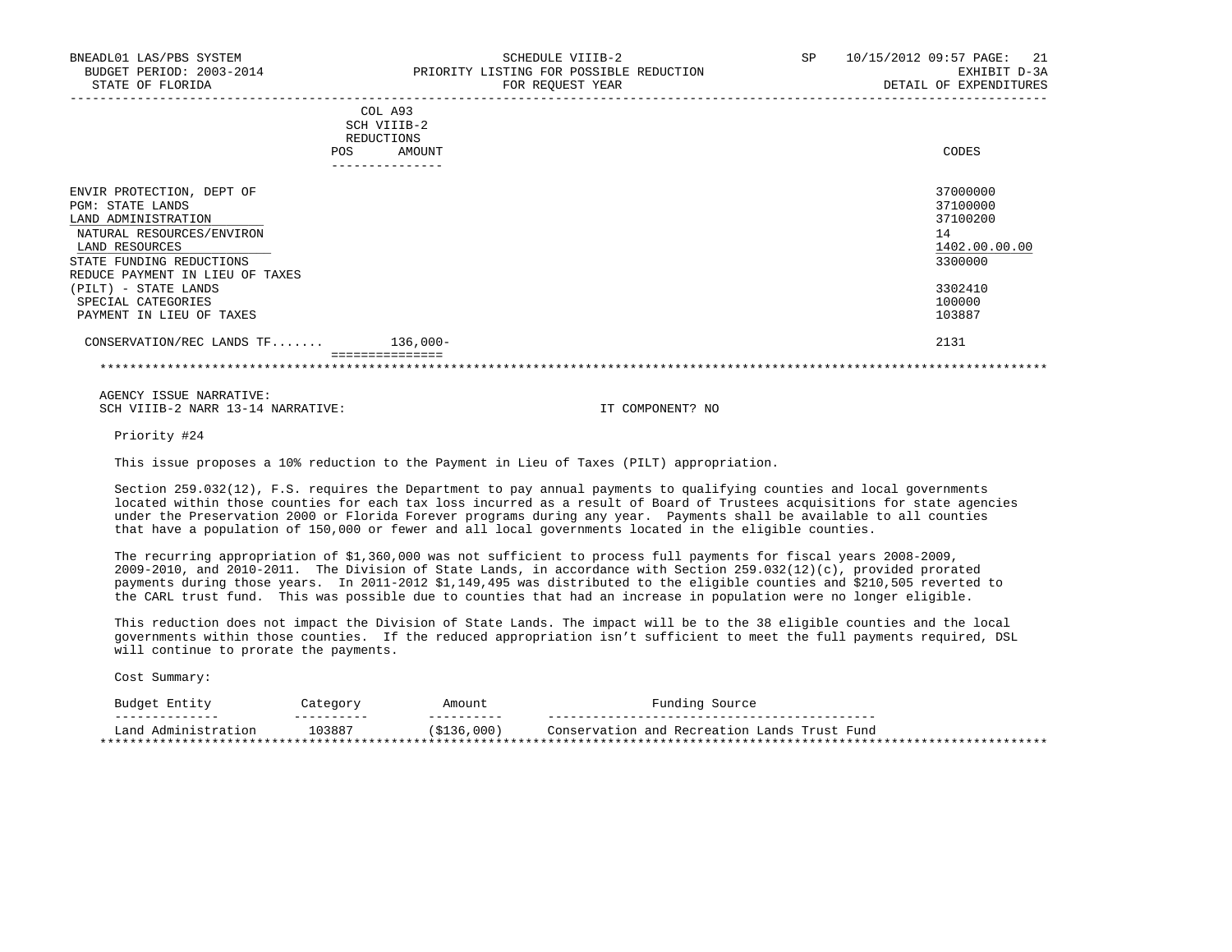| BNEADL01 LAS/PBS SYSTEM<br>STATE OF FLORIDA                                                                                                                                     | SCHEDULE VIIIB-2<br>BUDGET PERIOD: 2003-2014 PRIORITY LISTING FOR POSSIBLE REDUCTION<br>FOR REQUEST YEAR | SP <sub>2</sub><br>10/15/2012 09:57 PAGE: 22<br>EXHIBIT D-3A<br>DETAIL OF EXPENDITURES |
|---------------------------------------------------------------------------------------------------------------------------------------------------------------------------------|----------------------------------------------------------------------------------------------------------|----------------------------------------------------------------------------------------|
|                                                                                                                                                                                 | COL A93<br>SCH VIIIB-2<br>REDUCTIONS<br>POS<br>AMOUNT<br>. _ _ _ _ _ _ _ _ _ _ _ _ _ _ _                 | CODES                                                                                  |
| ENVIR PROTECTION, DEPT OF<br>PGM: STATE LANDS<br>LAND ADMINISTRATION<br>NATURAL RESOURCES/ENVIRON<br>LAND RESOURCES<br>STATE FUNDING REDUCTIONS<br>REDUCE FLORIDA NATURAL AREAS |                                                                                                          | 37000000<br>37100000<br>37100200<br>14<br>1402.00.00.00<br>3300000                     |
| INVENTORY (FNAI) - STATE LANDS<br>SPECIAL CATEGORIES<br>NATURAL AREAS INVENTORY                                                                                                 |                                                                                                          | 3302430<br>100000<br>102205                                                            |
| CONSERVATION/REC LANDS $TF$ 172,947-                                                                                                                                            |                                                                                                          | 2131                                                                                   |

 =============== \*\*\*\*\*\*\*\*\*\*\*\*\*\*\*\*\*\*\*\*\*\*\*\*\*\*\*\*\*\*\*\*\*\*\*\*\*\*\*\*\*\*\*\*\*\*\*\*\*\*\*\*\*\*\*\*\*\*\*\*\*\*\*\*\*\*\*\*\*\*\*\*\*\*\*\*\*\*\*\*\*\*\*\*\*\*\*\*\*\*\*\*\*\*\*\*\*\*\*\*\*\*\*\*\*\*\*\*\*\*\*\*\*\*\*\*\*\*\*\*\*\*\*\*\*\*\*

 AGENCY ISSUE NARRATIVE: SCH VIIIB-2 NARR 13-14 NARRATIVE: IT COMPONENT? NO

Priority #18

 This issue proposes an additional reduction to the Florida Natural Areas Inventory (FNAI) appropriation. This additional reduction would reduce the FNAI funding down to \$50,000 which is a 78% reduction, and an 89% reduction below its FY 2009-2010 funding level of \$445,895.

 This resource assists State Lands, the Acquisition and Restoration Council, and the Board of Trustees of the Internal Improvement Trust Fund to meet their goals and objectives of selecting and acquiring the most important lands under the Florida Forever Program and managing the state's 3.8 million acres of conservation lands to protect the most significant natural resources, as well as providing critical conservation and land use planning to other state agencies, and federal, regional and local governments.

 The following functions requiring FNAI's objective scientific ecological evaluations and participation will be eliminated or curtailed due to this reduction: participation in on-site reviews of management units and proposed acquisition projects, scientific evaluations of proposed and existing uses of state conservation lands and of Florida Forever acquisition project and proposal merits, maintenance of accurate boundary information for the state's existing (including those owned by water management districts, federal and local government) and proposed (including those proposed by water management districts) conservation lands.

| Budget Entity                                                  | Category                      | Amount                       | Funding Source                                        |
|----------------------------------------------------------------|-------------------------------|------------------------------|-------------------------------------------------------|
| ______________<br>Land Administration<br>********************* | _ _ _ _ _ _ _ _ _ _<br>102205 | --------------<br>\$172,947) | Conservation & Recreation Lands TF<br>* * * * * * * * |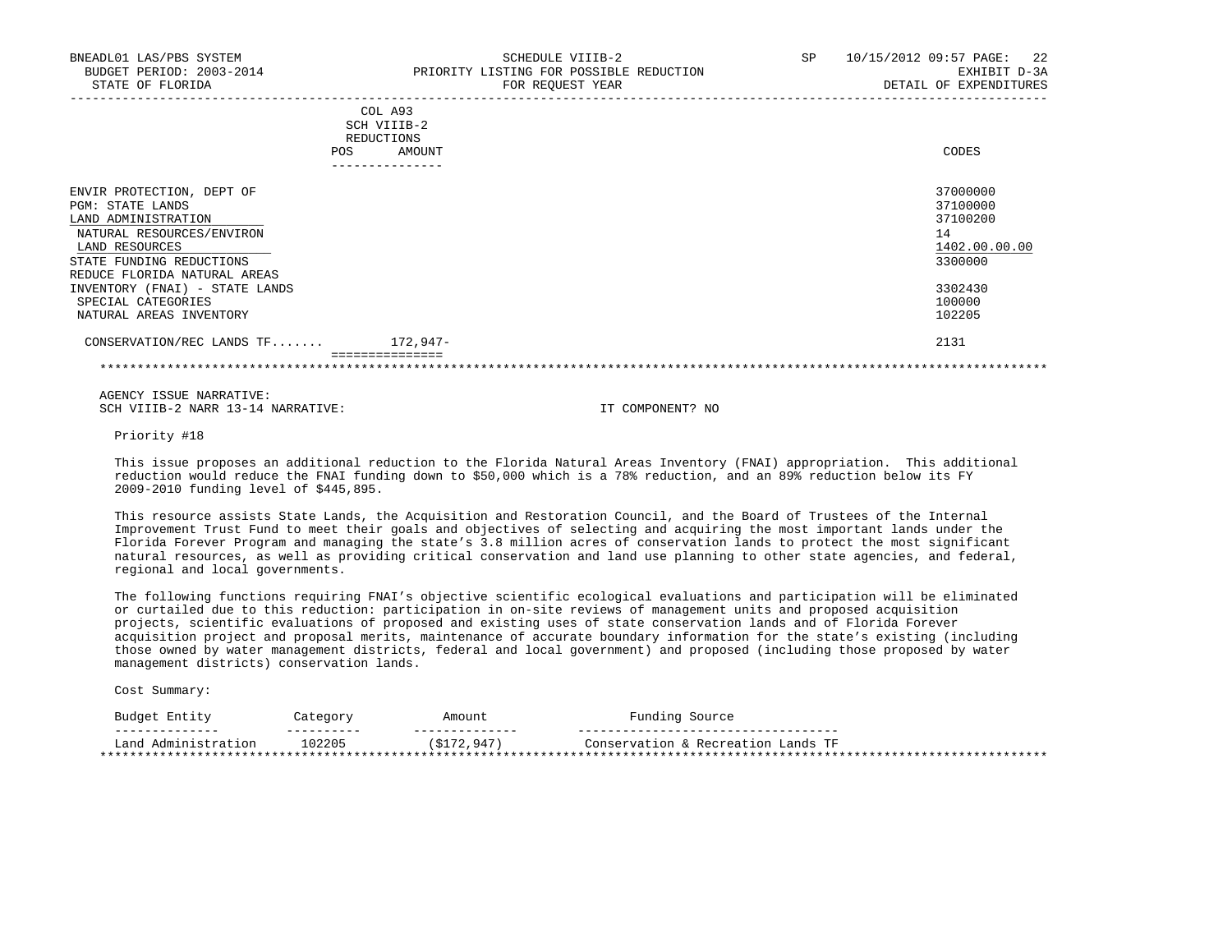| BNEADL01 LAS/PBS SYSTEM<br>BUDGET PERIOD: 2003-2014<br>STATE OF FLORIDA | SCHEDULE VIIIB-2<br>PRIORITY LISTING FOR POSSIBLE REDUCTION<br>FOR REQUEST YEAR | SP 10/15/2012 09:57 PAGE: 23<br>EXHIBIT D-3A<br>DETAIL OF EXPENDITURES |
|-------------------------------------------------------------------------|---------------------------------------------------------------------------------|------------------------------------------------------------------------|
|                                                                         | COL A93<br>SCH VIIIB-2                                                          |                                                                        |
|                                                                         | REDUCTIONS                                                                      |                                                                        |
|                                                                         | AMOUNT<br>POS                                                                   | CODES                                                                  |
|                                                                         |                                                                                 |                                                                        |
| ENVIR PROTECTION, DEPT OF                                               |                                                                                 | 37000000                                                               |
| <b>PGM: STATE LANDS</b>                                                 |                                                                                 | 37100000                                                               |
| LAND ADMINISTRATION                                                     |                                                                                 | 37100200                                                               |
| NATURAL RESOURCES/ENVIRON                                               |                                                                                 | 14                                                                     |
| LAND RESOURCES                                                          |                                                                                 | 1402.00.00.00                                                          |
| STATE FUNDING REDUCTIONS                                                |                                                                                 | 3300000                                                                |
| REDUCE POSITIONS - STATE LANDS                                          |                                                                                 | 3304400                                                                |
| SALARY RATE                                                             |                                                                                 | 000000                                                                 |
| SALARY RATE $48.120 -$                                                  |                                                                                 |                                                                        |
|                                                                         | ===============                                                                 |                                                                        |
| SALARIES AND BENEFITS                                                   |                                                                                 | 010000                                                                 |
|                                                                         | $1.00-$                                                                         |                                                                        |
| INTERNAL IMPROVEMENT $TF$                                               | 64,470-<br>===============                                                      | 2408                                                                   |
| TOTAL: REDUCE POSITIONS - STATE LANDS                                   |                                                                                 | 3304400                                                                |
| TOTAL POSITIONS 1.00-                                                   |                                                                                 |                                                                        |
| TOTAL ISSUE                                                             | $64.470-$                                                                       |                                                                        |
| TOTAL SALARY RATE 48,120-                                               |                                                                                 |                                                                        |
|                                                                         |                                                                                 |                                                                        |
| AGENCY ISSUE NARRATIVE:                                                 |                                                                                 |                                                                        |
| SCH VIIIB-2 NARR 13-14 NARRATIVE:                                       | IT COMPONENT? NO                                                                |                                                                        |

Priority #11

 This issue proposes to reduce 1 FTE position which supports the land administration functions of the Division of State Lands (DSL) as required by Chapters 253, 259, and 380  $\overline{F}$ .S. DSL will continue to evaluate the workload of current staff, streamline functions to become more efficient, and examine the need of vacant positions.

 If this reduction occurs, the workload of the position will be prioritized and those duties with the highest priority will be shifted to the remaining staff within the Division. The Division will still be able to carry out its core mission, but at a reduced level of customer service.

| Entity<br>Budge*              | $\sim$ $\sim$ $\sim$ | תחת<br>- 1 L L | Amount   | Source<br>.5 <sub>m</sub>                |  |
|-------------------------------|----------------------|----------------|----------|------------------------------------------|--|
|                               | ------               | ------         |          | ---                                      |  |
| ∟and<br>Administration        | 010000               | $\sim$         | \$64,470 | Fund<br>Trust<br>Internal<br>Improvement |  |
| ***************************** |                      |                |          | *******                                  |  |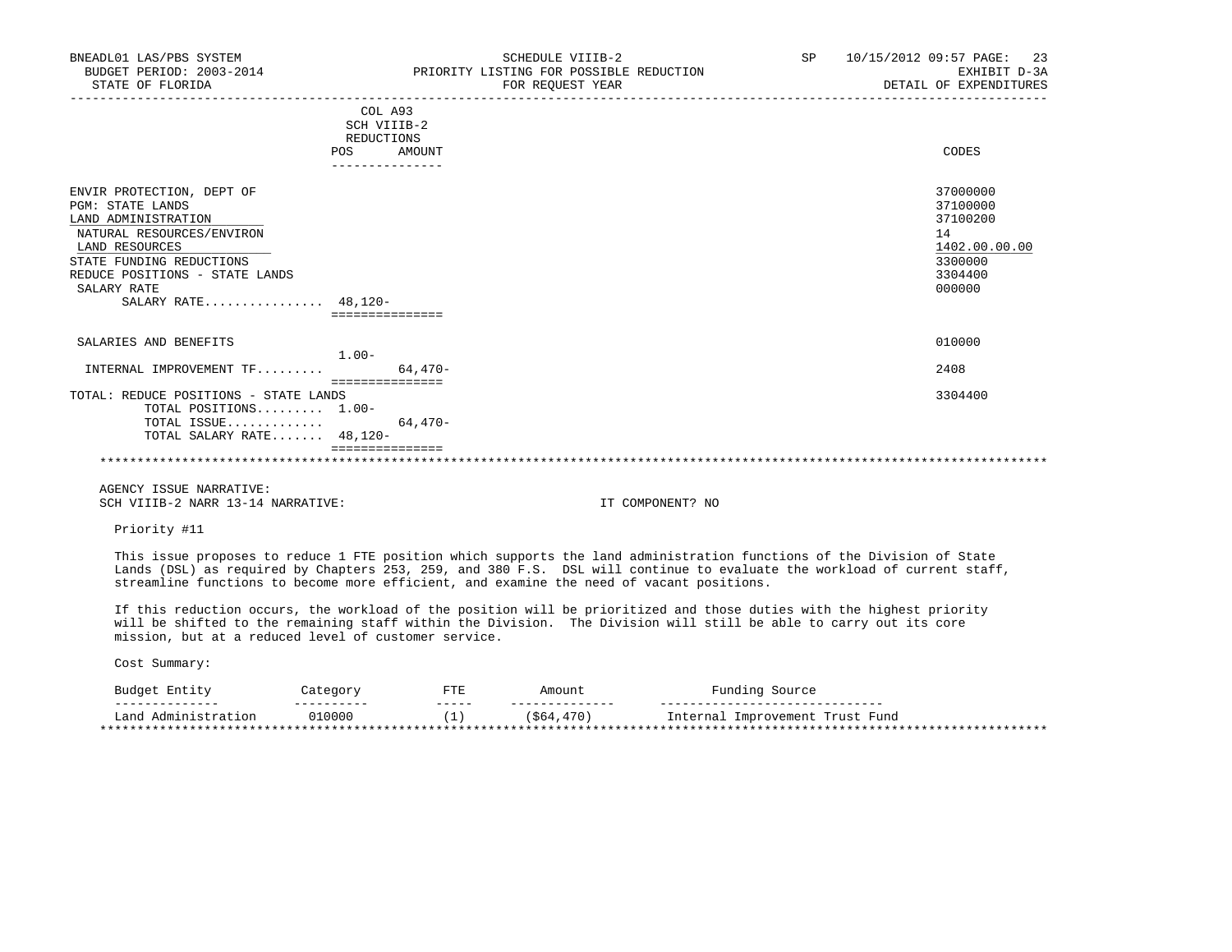| BNEADL01 LAS/PBS SYSTEM<br>BUDGET PERIOD: 2003-2014<br>STATE OF FLORIDA                                                                                                                  |                                                                |              | PRIORITY LISTING FOR POSSIBLE REDUCTION | SCHEDULE VIIIB-2<br>FOR REOUEST YEAR | SP and the set of the set of the set of the set of the set of the set of the set of the set of the set of the set of the set of the set of the set of the set of the set of the set of the set of the set of the set of the se |              | 10/15/2012 09:57 PAGE:<br>-24<br>EXHIBIT D-3A<br>DETAIL OF EXPENDITURES       |
|------------------------------------------------------------------------------------------------------------------------------------------------------------------------------------------|----------------------------------------------------------------|--------------|-----------------------------------------|--------------------------------------|--------------------------------------------------------------------------------------------------------------------------------------------------------------------------------------------------------------------------------|--------------|-------------------------------------------------------------------------------|
|                                                                                                                                                                                          | COL A93<br>SCH VIIIB-2<br>REDUCTIONS<br>POS<br>--------------- | AMOUNT       |                                         |                                      |                                                                                                                                                                                                                                |              | CODES                                                                         |
| ENVIR PROTECTION, DEPT OF<br><b>PGM: STATE LANDS</b><br>LAND ADMINISTRATION<br>NATURAL RESOURCES/ENVIRON<br>LAND RESOURCES<br>STATE FUNDING REDUCTIONS<br>REDUCE POSITIONS - STATE LANDS |                                                                |              |                                         |                                      |                                                                                                                                                                                                                                |              | 37000000<br>37100000<br>37100200<br>14<br>1402.00.00.00<br>3300000<br>3304400 |
| POSITION DETAIL OF SALARIES AND BENEFITS:                                                                                                                                                | FTE                                                            |              | BASE RATE                               | ADDITIVES BENEFITS                   | SUBTOTAL                                                                                                                                                                                                                       | $\mathbb{R}$ | LAPSE LAPSED SALARIES<br>AND BENEFITS                                         |
| A93 - SCH VIIIB-2 REDUCTIONS                                                                                                                                                             |                                                                |              |                                         |                                      |                                                                                                                                                                                                                                |              |                                                                               |
| CHANGES TO CURRENTLY AUTHORIZED POSITIONS<br>P101 PROPOSED CLASS CODE<br>C0001 001                                                                                                       |                                                                |              | $1.00 - 48,120 -$                       |                                      |                                                                                                                                                                                                                                |              | $16,350-$ 64,470- 0.00 64,470-                                                |
| TOTALS FOR ISSUE BY FUND<br>2408 INTERNAL IMPROVEMENT TF                                                                                                                                 |                                                                |              |                                         |                                      |                                                                                                                                                                                                                                |              | $64,470-$<br>---------------                                                  |
|                                                                                                                                                                                          |                                                                | $1.00 -$     | $48.120 -$                              |                                      | $16,350-$ 64,470-                                                                                                                                                                                                              |              | $64.470-$<br>==============                                                   |
| TOTAL: LAND RESOURCES<br>BY FUND TYPE                                                                                                                                                    |                                                                |              |                                         |                                      |                                                                                                                                                                                                                                |              | 1402.00.00.00                                                                 |
| TRUST FUNDS<br>SALARY RATE 48,120-                                                                                                                                                       | $1.00 -$<br>===============                                    | $429, 355 -$ |                                         |                                      |                                                                                                                                                                                                                                |              | 2000                                                                          |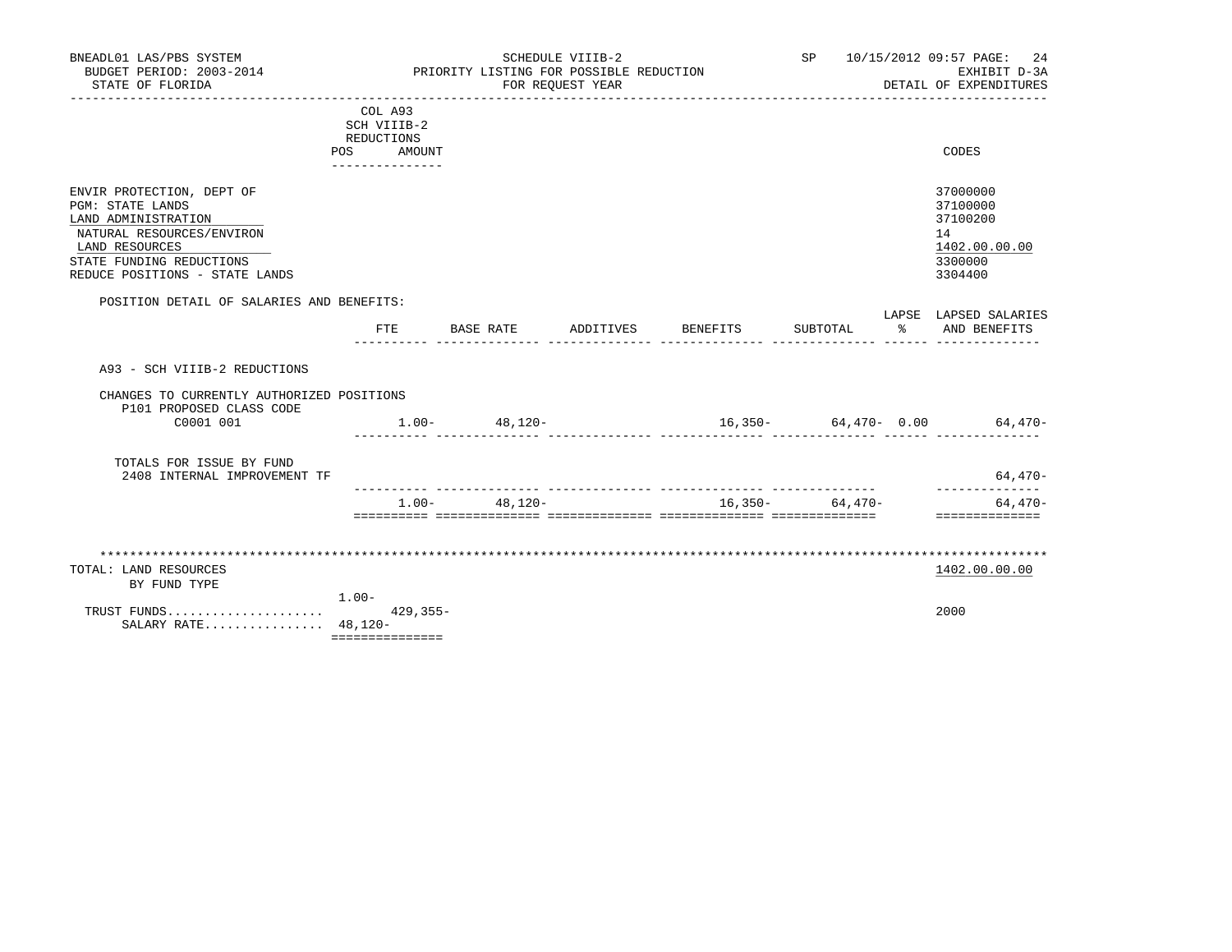| BUDGET PERIOD: 2003-2014<br>STATE OF FLORIDA                                                                                                                | PRIORITY LISTING FOR POSSIBLE REDUCTION<br>FOR REQUEST YEAR  | EXHIBIT D-3A<br>DETAIL OF EXPENDITURES                             |
|-------------------------------------------------------------------------------------------------------------------------------------------------------------|--------------------------------------------------------------|--------------------------------------------------------------------|
|                                                                                                                                                             | COL A93<br>SCH VIIIB-2<br>REDUCTIONS<br><b>POS</b><br>AMOUNT | CODES                                                              |
|                                                                                                                                                             | _______________                                              |                                                                    |
| ENVIR PROTECTION, DEPT OF<br><b>PGM: STATE LANDS</b><br>LAND MANAGEMENT<br>NATURAL RESOURCES/ENVIRON<br>LAND RESOURCES<br>STATE FUNDING REDUCTIONS          |                                                              | 37000000<br>37100000<br>37100300<br>14<br>1402.00.00.00<br>3300000 |
| REDUCE TRANSFERS OF CONSERVATION<br>AND RECREATION LANDS (CARL) LAND<br>MANAGEMENT FUNDING - STATE LANDS<br>SPECIAL CATEGORIES<br>TR/DACS PLANT INDUSTRY TF |                                                              | 3302420<br>100000<br>100724                                        |
| CONSERVATION/REC LANDS TF 24,000-                                                                                                                           | ================                                             | 2131                                                               |
| TR/DACS FOR MGT/CARL LANDS                                                                                                                                  |                                                              | 103895                                                             |
| CONSERVATION/REC LANDS TF 1,467,847-                                                                                                                        | _________________                                            | 2131                                                               |
| TR/F & W COMM/MGT/CARL LDS                                                                                                                                  |                                                              | 103898                                                             |
| CONSERVATION/REC LANDS TF 1,236,267-                                                                                                                        | ===============                                              | 2131                                                               |
| TR/DEPT OF STATE/G&D TF                                                                                                                                     |                                                              | 103978                                                             |
| CONSERVATION/REC LANDS TF 491,048-                                                                                                                          |                                                              | 2131                                                               |
| TOTAL: REDUCE TRANSFERS OF CONSERVATION<br>AND RECREATION LANDS (CARL) LAND<br>MANAGEMENT FUNDING - STATE LANDS<br>TOTAL ISSUE                              | ===============<br>$3,219,162-$<br>===============           | 3302420                                                            |
|                                                                                                                                                             |                                                              |                                                                    |

BNEADL01 LAS/PBS SYSTEM SCHEDULE VIIIB-2 SCHEDULE VIIIB-2 SP 10/15/2012 09:57 PAGE: 25

 AGENCY ISSUE NARRATIVE: SCH VIIIB-2 NARR 13-14 NARRATIVE: IT COMPONENT? NO

Priority #25

 This issue proposes to reduce 10% of the land management funds that are transferred from the Division of State Lands (DSL) to the land managing agencies outside the department; the Department of Agriculture and Consumer Services - Florida Forest Service (FFS), the Fish and Wildlife Conservation Commission - Division of Habitat and Species Conservation (FWC) and the Department of State - Division of Historical Resources (DHR), pursuant to Section 259.032(11), F.S.

 The statute also states that \$250,000 shall be transferred annually to the Plant Industry Trust Fund within the Department of Agriculture and Consumer Services for the purpose of implementing the Endangered or Threatened Native Flora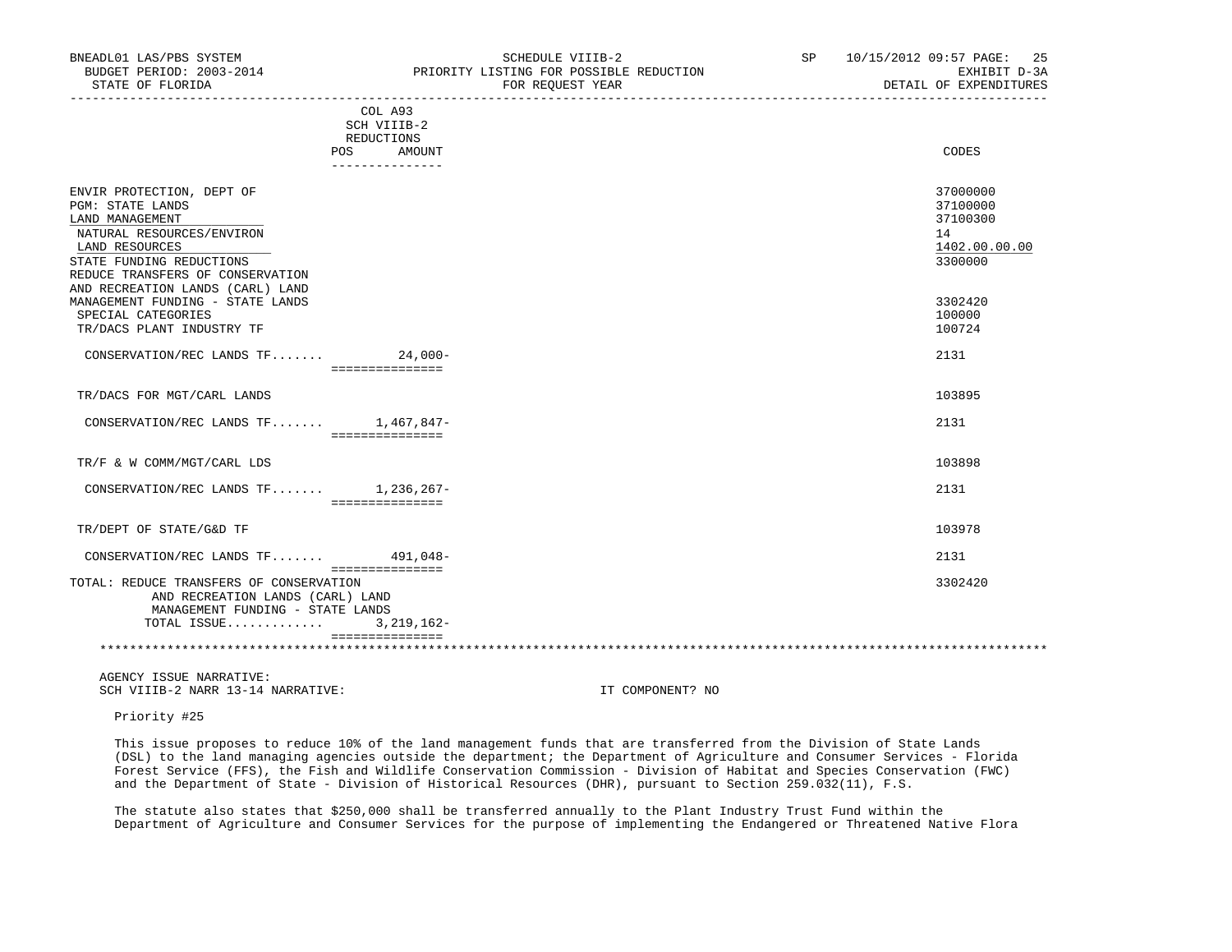Cost Summary:

| COL A93     |       |
|-------------|-------|
| SCH VIIIB-2 |       |
| REDUCTIONS  |       |
| AMOUNT      | CODES |
|             |       |

| _____________                                                |                      |
|--------------------------------------------------------------|----------------------|
| ENVIR PROTECTION, DEPT OF                                    | 37000000             |
| PGM: STATE LANDS<br>LAND MANAGEMENT                          | 37100000<br>37100300 |
| NATURAL RESOURCES/ENVIRON<br>LAND RESOURCES                  | 14<br>1402.00.00.00  |
| STATE FUNDING REDUCTIONS<br>REDUCE TRANSFERS OF CONSERVATION | 3300000              |
| AND RECREATION LANDS<br>(CARL) LAND                          |                      |
| MANAGEMENT FUNDING - STATE LANDS                             | 3302420              |

-----------------------------------------------------------------------------------------------------------------------------------

 Conservation Grants Program pursuant to s. 581.185(11). Due to budget reductions, \$10,000 of this appropriation was reduced in FY 2009-2010 so the remaining appropriation is only \$240,000.

 This issue proposes a 10% reduction to the Endangered or Threatened Native Flora Conservation Grants Program. If this funding is reduced, the Division of Plant Industry within the Department of Agriculture and Consumer Services will have fewer funds to provide grants to non-profit organizations to rescue and enhance the survival of endangered plant species in Florida.

 This issue also proposes a 10% reduction to the land management funds transferred to FFS, FWC, and DHR. This will result in the agencies receiving reduced funding for their land management activities. DSL distributes the funds pursuant to Section 259.032(11)(b), F.S., which states an amount of not less than 1.5 percent of the cumulative total of funds ever deposited into the Florida Preservation 2000 Trust Fund and the Florida Forever Trust Fund shall be made available for the purposes of management, maintenance, and capital improvements not eligible for funding pursuant to s. 11(e), Art. VII of the State Constitution, and for associated contractual services, for lands acquired pursuant to this section, s. 259.101, s. 259.105, s. 259.1052, or previous programs for the acquisition of lands for conservation and recreation, including state forests, to which title is vested in the Board of Trustees and other conservation and recreation lands managed by a state agency.

 In FY 2009-2010 the land managing agencies did not receive an increase in land management funding and in FY 2010-2011, FY 2011-2012, and FY 2012-2013 the agencies took significant land management budget reductions due to insufficient funds in the CARL Trust Fund. For each of these years, the amount appropriated was a portion of what they should have received. The request for FY 2013-2014 is approximately 57% of what they should be receiving based on Section 259.032(11)(b), F.S.

 This proposed 10% reduction in addition to the reductions already taken by the land managing agencies will significantly impact their land management programs.

 Budget Entity Category Amount Funding Source -------------- ---------- -------------- -------------------------------------------- Land Management 100724 \$( 24,000) Conservation and Recreation Lands Trust Fund Land Management 103895 \$(1,467,847) Conservation and Recreation Lands Trust Fund Land Management 103898 \$(1,236,267) Conservation and Recreation Lands Trust Fund Land Management 100724 \$( 491,048) Conservation and Recreation Lands Trust Fund \_\_\_\_\_\_\_\_\_\_\_\_\_\_  $Total:$   $\frac{1}{2}(3,219,162)$ \*\*\*\*\*\*\*\*\*\*\*\*\*\*\*\*\*\*\*\*\*\*\*\*\*\*\*\*\*\*\*\*\*\*\*\*\*\*\*\*\*\*\*\*\*\*\*\*\*\*\*\*\*\*\*\*\*\*\*\*\*\*\*\*\*\*\*\*\*\*\*\*\*\*\*\*\*\*\*\*\*\*\*\*\*\*\*\*\*\*\*\*\*\*\*\*\*\*\*\*\*\*\*\*\*\*\*\*\*\*\*\*\*\*\*\*\*\*\*\*\*\*\*\*\*\*\*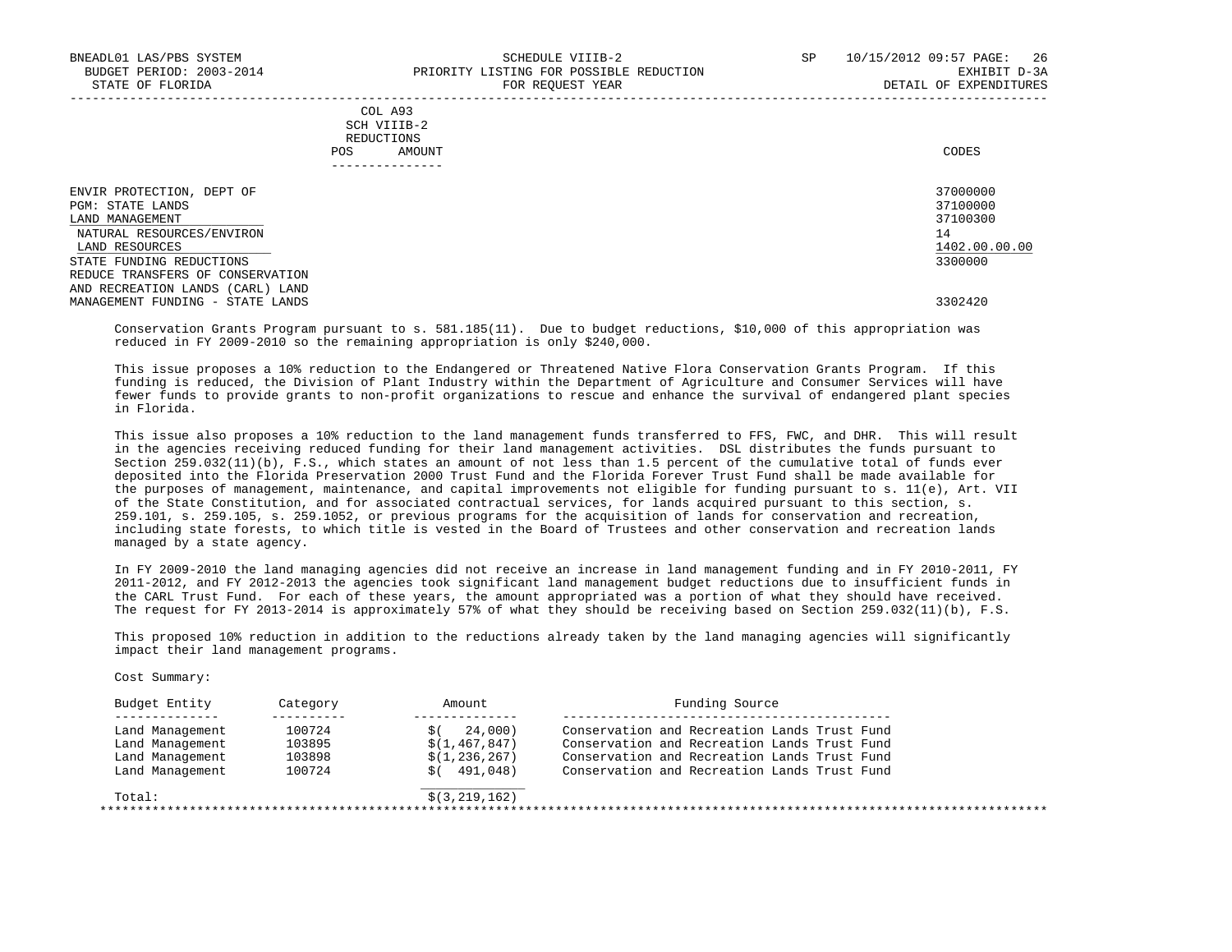| <b>POS</b>                                                                                                                                                                        | COL A93<br>SCH VIIIB-2<br>REDUCTIONS<br>AMOUNT | CODES                                                              |
|-----------------------------------------------------------------------------------------------------------------------------------------------------------------------------------|------------------------------------------------|--------------------------------------------------------------------|
|                                                                                                                                                                                   |                                                |                                                                    |
| ENVIR PROTECTION, DEPT OF<br>PGM: STATE LANDS<br>LAND MANAGEMENT<br>NATURAL RESOURCES/ENVIRON<br>LAND RESOURCES<br>STATE FUNDING REDUCTIONS<br>ELIMINATE GENERAL REVENUE TRANSFER |                                                | 37000000<br>37100000<br>37100300<br>14<br>1402.00.00.00<br>3300000 |
| - SOVEREIGN SUBMERGED LANDS<br>SPECIAL CATEGORIES<br>TR/INT IMP TF/MGT/SUB LDS                                                                                                    |                                                | 3302460<br>100000<br>101986                                        |
| GENERAL REVENUE FUND                                                                                                                                                              | $1,000,000-$                                   | 1000                                                               |
|                                                                                                                                                                                   |                                                |                                                                    |

Priority #9

 Beginning in FY 2012-2013, a recurring transfer of \$1,000,000 from General Revenue to the Internal Improvement Trust Fund (IITF) was appropriated. The purpose of this transfer was to offset lost revenue deposited into IITF due to the changes in submerged land leasing adopted in Chapter 2012-202, Laws of Florida. The transfer of funds into IITF was to support the administration, management, and disposition of sovereignty submerged lands.

 Due to the change in submerged land leasing the Division of State Lands estimated the amount of lost revenue to be between \$600,000 and \$1,000,000 annually. Although it is too soon to know the actual amount of lost revenue, the available balance in the Internal Improvement Trust Fund (IITF) is sufficient to sustain the loss in revenue especially with the recent unexpected deposit of 4.0M in IITF.

 The Division of State Lands proposes to eliminate the recurring transfer of \$1,000,000. The appropriations supported by the Internal Improvement Trust Fund are not expected to increase and the status of the trust fund appears adequate to meet the Department's needs. This reduction should not hinder the operations of the Division of State Lands or impact the IITF in a significant way.

| Entity<br><b>Budge</b>    | $'$ atem $'$ | Amount     | Source              |
|---------------------------|--------------|------------|---------------------|
|                           |              |            |                     |
| -------------             | --------     | __________ | _ _ _ _ _ _ _ _ _ _ |
|                           | ---          | $ -$       | Revenue             |
| 37100300                  |              | ,000,000)  | General             |
| ************************* | 101986       | '\$1       | *******             |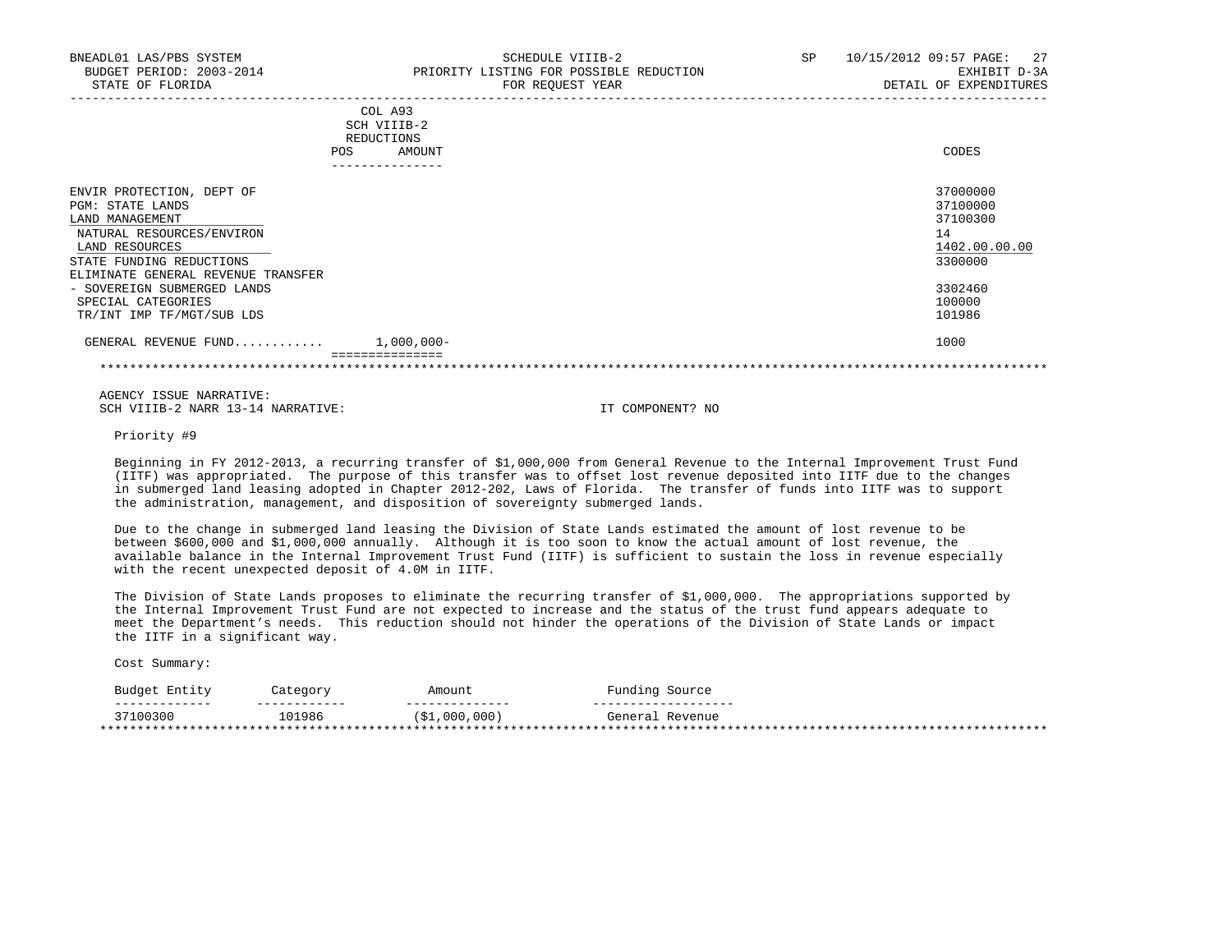| BNEADL01 LAS/PBS SYSTEM<br>BUDGET PERIOD: 2003-2014<br>STATE OF FLORIDA | SCHEDULE VIIIB-2<br>PRIORITY LISTING FOR POSSIBLE REDUCTION<br>FOR REQUEST YEAR | SP <sub>2</sub> | 28<br>10/15/2012 09:57 PAGE:<br>EXHIBIT D-3A<br>DETAIL OF EXPENDITURES |
|-------------------------------------------------------------------------|---------------------------------------------------------------------------------|-----------------|------------------------------------------------------------------------|
|                                                                         | COL A93<br>SCH VIIIB-2                                                          |                 |                                                                        |
|                                                                         | REDUCTIONS                                                                      |                 |                                                                        |
|                                                                         | <b>POS</b><br>AMOUNT                                                            |                 | CODES                                                                  |
|                                                                         | --------------                                                                  |                 |                                                                        |
| ENVIR PROTECTION, DEPT OF                                               |                                                                                 |                 | 37000000                                                               |
| <b>PGM: STATE LANDS</b>                                                 |                                                                                 |                 | 37100000                                                               |
| LAND MANAGEMENT                                                         |                                                                                 |                 | 37100300                                                               |
| NATURAL RESOURCES/ENVIRON                                               |                                                                                 |                 | 14                                                                     |
| LAND RESOURCES                                                          |                                                                                 |                 | 1402.00.00.00                                                          |
| STATE FUNDING REDUCTIONS                                                |                                                                                 |                 | 3300000                                                                |
| REDUCE POSITIONS - STATE LANDS                                          |                                                                                 |                 | 3304400                                                                |
| SALARY RATE<br>SALARY RATE 76,118-                                      |                                                                                 |                 | 000000                                                                 |
|                                                                         | ===============                                                                 |                 |                                                                        |
|                                                                         |                                                                                 |                 |                                                                        |
| SALARIES AND BENEFITS                                                   |                                                                                 |                 | 010000                                                                 |
|                                                                         | $2.00 -$                                                                        |                 |                                                                        |
| $\texttt{INTERNAL}$ IMPROVEMENT TF                                      | $106.236 -$                                                                     |                 | 2408                                                                   |
|                                                                         | ===============                                                                 |                 |                                                                        |
| TOTAL: REDUCE POSITIONS - STATE LANDS<br>TOTAL POSITIONS 2.00-          |                                                                                 |                 | 3304400                                                                |
| TOTAL ISSUE                                                             | $106, 236 -$                                                                    |                 |                                                                        |
| TOTAL SALARY RATE 76,118-                                               |                                                                                 |                 |                                                                        |
|                                                                         |                                                                                 |                 |                                                                        |
|                                                                         |                                                                                 |                 |                                                                        |
|                                                                         |                                                                                 |                 |                                                                        |

Priority #11

 This issue proposes to reduce 2 FTE positions which support the land management functions of the Division of State Lands (DSL) as required by Chapters 253 and 259 F.S. DSL will continue to evaluate the workload of current staff, streamline functions to become more efficient, and examine the need of vacant positions.

 If this reduction occurs, the workload of these two positions will be prioritized and those duties with the highest priority will be shifted to the remaining staff within the Division. The Division will still be able to carry out its core mission, but at a reduced level of customer service.

| Budge <sup>.</sup><br>Entity | $7$ o $+$ o $\alpha$ o $\alpha$<br>Caleyor | 고구고<br>'⊥ ≞ | Amount       | $\mathbf{m}$<br>Source       |
|------------------------------|--------------------------------------------|-------------|--------------|------------------------------|
| --------------               | __________                                 | ------      | ----------   | -----                        |
| ∟and<br>rianiaycillchi       | 010000                                     | $\sim$<br>▵ | 5106<br>.236 | Fund<br>Trust<br>Improvement |
| **************               |                                            |             |              | *****                        |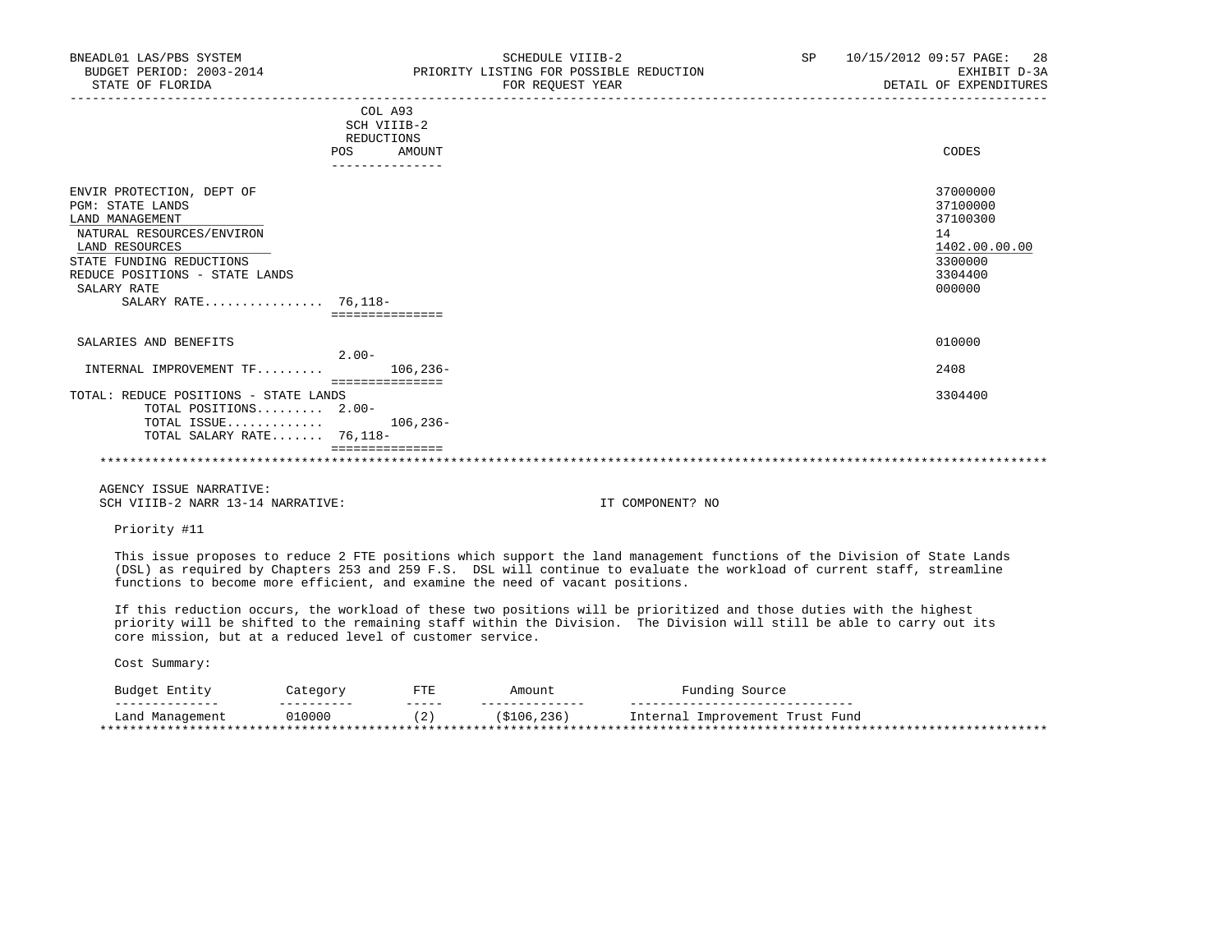| BNEADL01 LAS/PBS SYSTEM<br>BUDGET PERIOD: 2003-2014<br>STATE OF FLORIDA                                                                                                              |                                                                          | PRIORITY LISTING FOR POSSIBLE REDUCTION | SCHEDULE VIIIB-2<br>FOR REQUEST YEAR |          | SP                   |    | 10/15/2012 09:57 PAGE:<br>29<br>EXHIBIT D-3A<br>DETAIL OF EXPENDITURES        |
|--------------------------------------------------------------------------------------------------------------------------------------------------------------------------------------|--------------------------------------------------------------------------|-----------------------------------------|--------------------------------------|----------|----------------------|----|-------------------------------------------------------------------------------|
|                                                                                                                                                                                      | COL A93<br>SCH VIIIB-2<br>REDUCTIONS<br>POS<br>AMOUNT<br>--------------- |                                         |                                      |          |                      |    | CODES                                                                         |
| ENVIR PROTECTION, DEPT OF<br><b>PGM: STATE LANDS</b><br>LAND MANAGEMENT<br>NATURAL RESOURCES/ENVIRON<br>LAND RESOURCES<br>STATE FUNDING REDUCTIONS<br>REDUCE POSITIONS - STATE LANDS |                                                                          |                                         |                                      |          |                      |    | 37000000<br>37100000<br>37100300<br>14<br>1402.00.00.00<br>3300000<br>3304400 |
| POSITION DETAIL OF SALARIES AND BENEFITS:                                                                                                                                            | FTE                                                                      | BASE RATE                               | ADDITIVES                            | BENEFITS | SUBTOTAL             | ႜၟ | LAPSE LAPSED SALARIES<br>AND BENEFITS                                         |
| A93 - SCH VIIIB-2 REDUCTIONS<br>CHANGES TO CURRENTLY AUTHORIZED POSITIONS<br>P101 PROPOSED CLASS CODE<br>C0001 001                                                                   |                                                                          | $2.00 - 76,118 -$                       |                                      |          |                      |    | 30, 118 - 106, 236 - 0.00 106, 236 -                                          |
| TOTALS FOR ISSUE BY FUND<br>2408 INTERNAL IMPROVEMENT TF                                                                                                                             |                                                                          |                                         |                                      |          |                      |    | $106, 236 -$                                                                  |
|                                                                                                                                                                                      | $2.00 -$                                                                 | 76,118–                                 |                                      |          | $30,118 - 106,236 -$ |    | ______________<br>$106, 236 -$<br>==============                              |
| TOTAL: LAND RESOURCES<br>BY FUND TYPE<br>GENERAL REVENUE FUND<br>TRUST FUNDS<br>TOTAL POSITIONS 2.00-                                                                                | $1,000,000-$<br>3,325,398-<br>_______________                            |                                         |                                      |          |                      |    | 1402.00.00.00<br>1000<br>2000                                                 |
| TOTAL PROG COMP 4,325,398-<br>TOTAL SALARY RATE 76,118-                                                                                                                              | ===============                                                          |                                         |                                      |          |                      |    |                                                                               |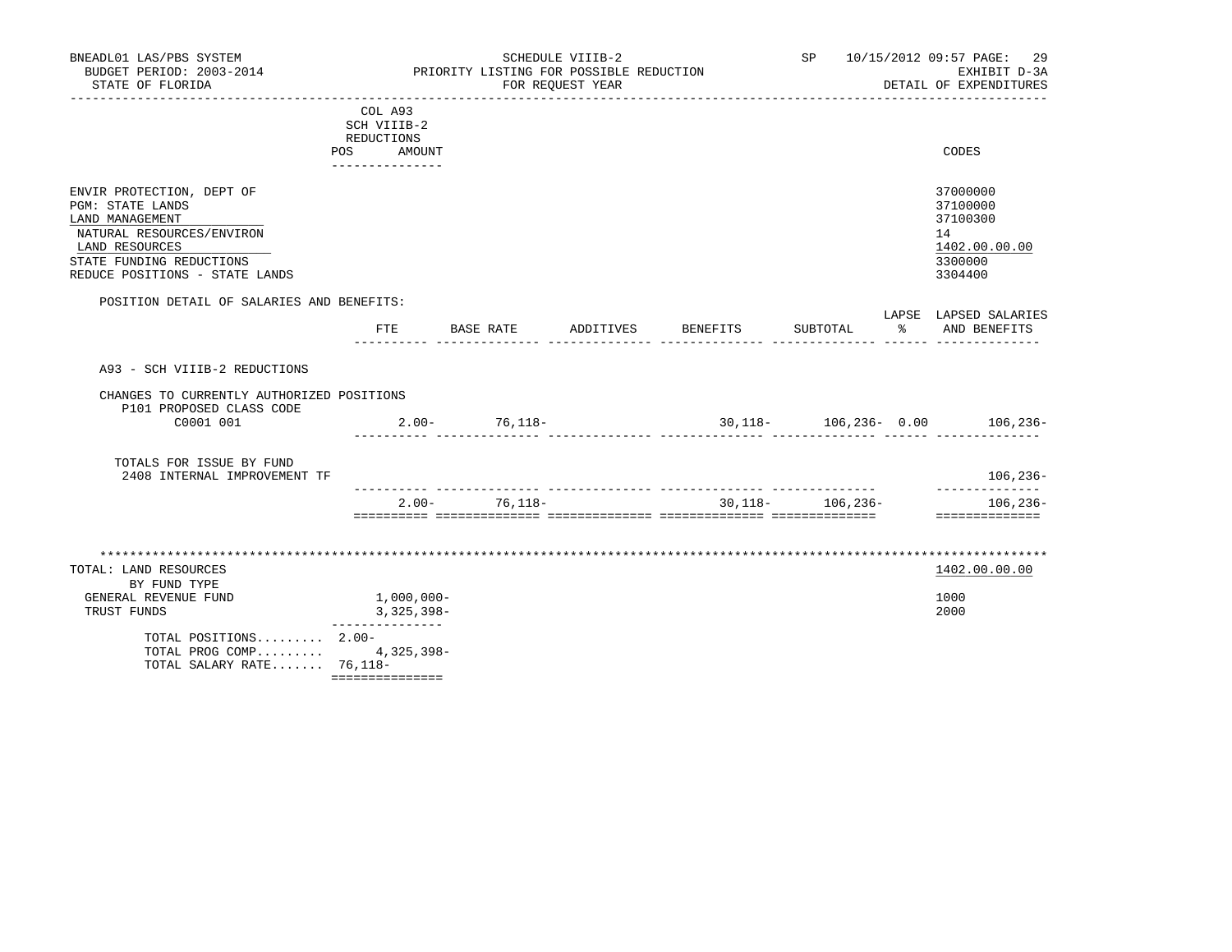| COL A93<br>SCH VIIIB-2<br>REDUCTIONS<br>POS AMOUNT<br>CODES<br>_______________<br>37000000<br>ENVIR PROTECTION, DEPT OF<br>PGM: DISTRICT OFFICES<br>37150000<br>WATER RES PROT/RESTORATION<br>37150100<br>14<br>NATURAL RESOURCES/ENVIRON<br>WATER RESOURCES<br>3300000<br>STATE FUNDING REDUCTIONS<br>REDUCE DISTRICT REGULATORY OFFICES<br>3301100<br>SALARY RATE<br>000000<br>SALARY RATE 1,284,642-<br>===============<br>010000<br>SALARIES AND BENEFITS<br>GENERAL REVENUE FUND<br>958,778-<br>1000<br>2193<br>ECOSYSTEM MGT & RESTOR TF<br>$250, 116 -$<br>2423<br>LAND ACQUISITION TF<br>333,488-<br>375,174-<br>2526<br>PERMIT FEE TRUST FUND<br>_________________<br>TOTAL POSITIONS $46.00 -$<br>TOTAL APPRO 1,917,556-<br>================<br>030000<br>OTHER PERSONAL SERVICES<br>ECOSYSTEM MGT & RESTOR TF 30,000-<br>2193<br>================<br>040000<br><b>EXPENSES</b><br>$15,000-$<br>1000<br>GENERAL REVENUE FUND<br>2193<br>$50,400-$<br>ECOSYSTEM MGT & RESTOR TF<br>LAND ACQUISITION TF<br>$12,600-$<br>2423<br>PERMIT FEE TRUST FUND<br>$6,600-$<br>2526 | PIAIE OF FLOKIDA | FOR REQUEST YEAR | DETAIT OF EXPENDITURES |
|-----------------------------------------------------------------------------------------------------------------------------------------------------------------------------------------------------------------------------------------------------------------------------------------------------------------------------------------------------------------------------------------------------------------------------------------------------------------------------------------------------------------------------------------------------------------------------------------------------------------------------------------------------------------------------------------------------------------------------------------------------------------------------------------------------------------------------------------------------------------------------------------------------------------------------------------------------------------------------------------------------------------------------------------------------------------------------------|------------------|------------------|------------------------|
|                                                                                                                                                                                                                                                                                                                                                                                                                                                                                                                                                                                                                                                                                                                                                                                                                                                                                                                                                                                                                                                                                   |                  |                  |                        |
|                                                                                                                                                                                                                                                                                                                                                                                                                                                                                                                                                                                                                                                                                                                                                                                                                                                                                                                                                                                                                                                                                   |                  |                  | 1403.00.00.00          |
|                                                                                                                                                                                                                                                                                                                                                                                                                                                                                                                                                                                                                                                                                                                                                                                                                                                                                                                                                                                                                                                                                   |                  |                  |                        |
|                                                                                                                                                                                                                                                                                                                                                                                                                                                                                                                                                                                                                                                                                                                                                                                                                                                                                                                                                                                                                                                                                   |                  |                  |                        |
|                                                                                                                                                                                                                                                                                                                                                                                                                                                                                                                                                                                                                                                                                                                                                                                                                                                                                                                                                                                                                                                                                   |                  |                  |                        |
|                                                                                                                                                                                                                                                                                                                                                                                                                                                                                                                                                                                                                                                                                                                                                                                                                                                                                                                                                                                                                                                                                   |                  |                  |                        |
|                                                                                                                                                                                                                                                                                                                                                                                                                                                                                                                                                                                                                                                                                                                                                                                                                                                                                                                                                                                                                                                                                   |                  |                  |                        |
|                                                                                                                                                                                                                                                                                                                                                                                                                                                                                                                                                                                                                                                                                                                                                                                                                                                                                                                                                                                                                                                                                   |                  |                  |                        |
| ---------------                                                                                                                                                                                                                                                                                                                                                                                                                                                                                                                                                                                                                                                                                                                                                                                                                                                                                                                                                                                                                                                                   |                  |                  |                        |

 TOTAL: REDUCE DISTRICT REGULATORY OFFICES 3301100 TOTAL POSITIONS......... 46.00- TOTAL ISSUE............. 2,032,156- TOTAL SALARY RATE....... 1,284,642- =============== \*\*\*\*\*\*\*\*\*\*\*\*\*\*\*\*\*\*\*\*\*\*\*\*\*\*\*\*\*\*\*\*\*\*\*\*\*\*\*\*\*\*\*\*\*\*\*\*\*\*\*\*\*\*\*\*\*\*\*\*\*\*\*\*\*\*\*\*\*\*\*\*\*\*\*\*\*\*\*\*\*\*\*\*\*\*\*\*\*\*\*\*\*\*\*\*\*\*\*\*\*\*\*\*\*\*\*\*\*\*\*\*\*\*\*\*\*\*\*\*\*\*\*\*\*\*\*

TOTAL APPRO............. 84,600-

===============

 AGENCY ISSUE NARRATIVE: SCH VIIIB-2 NARR 13-14 NARRATIVE: IT COMPONENT? NO

Priority #26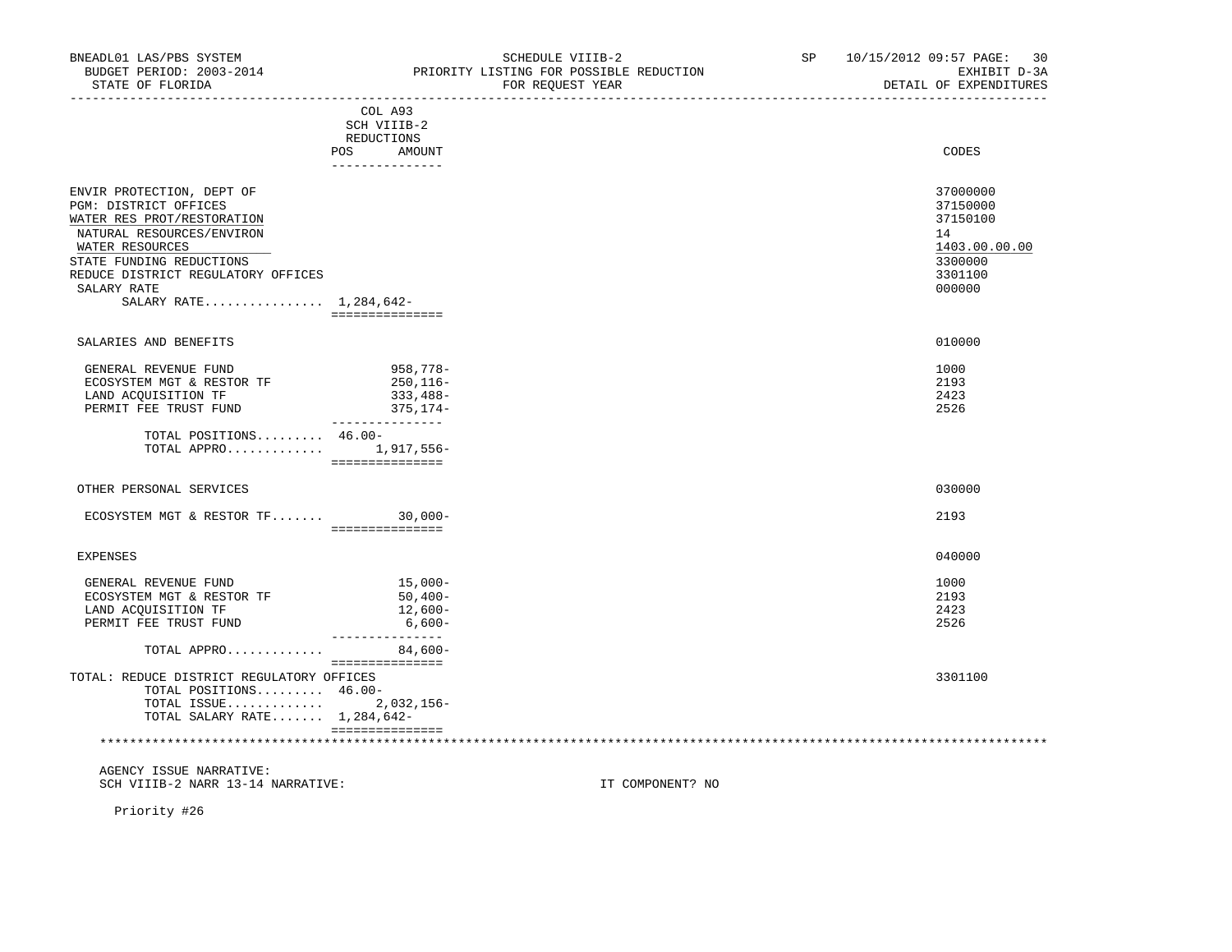|     | --------------- |       |
|-----|-----------------|-------|
| POS | AMOUNT          | CODES |
|     | REDUCTIONS      |       |
|     | SCH VIIIB-2     |       |
|     | COL A93         |       |

| ENVIR PROTECTION, DEPT OF          | 37000000      |
|------------------------------------|---------------|
| PGM: DISTRICT OFFICES              | 37150000      |
| WATER RES PROT/RESTORATION         | 37150100      |
| NATURAL RESOURCES/ENVIRON          | 14            |
| WATER RESOURCES                    | 1403.00.00.00 |
| STATE FUNDING REDUCTIONS           | 3300000       |
| REDUCE DISTRICT REGULATORY OFFICES | 3301100       |

-----------------------------------------------------------------------------------------------------------------------------------

 DEP is assessing how it can become a more consistent and efficient organization, while best using the taxpayer dollars that are allocated for our mission of protecting Florida's environment.

 In DEP's six geographical districts, staff is charged with assessing permit applications in the areas of air, waste, water and environmental resource protection and inspections, compliance and enforcement issues. DEP is undergoing a change in management structure, which will improve consistency in permitting, compliance and enforcement.

 Statewide, permit applications are down 41 percent between 2007 and 2011, from 63,000 to 37,000. In that same time frame, District staff has decreased by 3.9 percent. Rather than making a standard 10 percent cut across the board, DEP is right-sizing the organizational structure based on workload needs and flattening the district structure to increase the manager-to-staffer ratios.

| Budget Entity                         | FTE    | Amount           |  |
|---------------------------------------|--------|------------------|--|
| District/Water Resource Prot. & Rest. | (46.0) | ( \$2, 032, 156) |  |
| District/Air Pollution Prevention     | (10.0) | (5494, 860)      |  |
| District/Waste Management             | (11.0) | (S552, 576)      |  |
| District/Executive Dir and Supp Svcs  | (11.0) | $($ \$540,986)   |  |
|                                       | .      |                  |  |
| Total Issue:                          | (78.0) | (S3, 620, 578)   |  |

|                                                                             | FTE       | BASE RATE | ADDITIVES | <b>BENEFITS</b> | SUBTOTAL          | LAPSE<br>°≈ | LAPSED SALARIES<br>AND BENEFITS |
|-----------------------------------------------------------------------------|-----------|-----------|-----------|-----------------|-------------------|-------------|---------------------------------|
| A93 - SCH VIIIB-2 REDUCTIONS                                                |           |           |           |                 |                   |             |                                 |
|                                                                             |           |           |           |                 |                   |             |                                 |
| CHANGES TO CURRENTLY AUTHORIZED POSITIONS<br>4612 ENGINEERING TECHNICIAN IV |           |           |           |                 |                   |             |                                 |
| C0001 001                                                                   | $23.00 -$ | 642,321-  |           | $316.458-$      | 958,779- 0.00     |             | $958,779-$                      |
| C0002 001                                                                   | $8.00 -$  | 223,416-  |           | 110,072-        | $333.488 - 0.00$  |             | $333,488-$                      |
| C0003 001                                                                   | $9.00 -$  | 251,343-  |           | 123,832-        | $375, 175 - 0.00$ |             | $375.175 -$                     |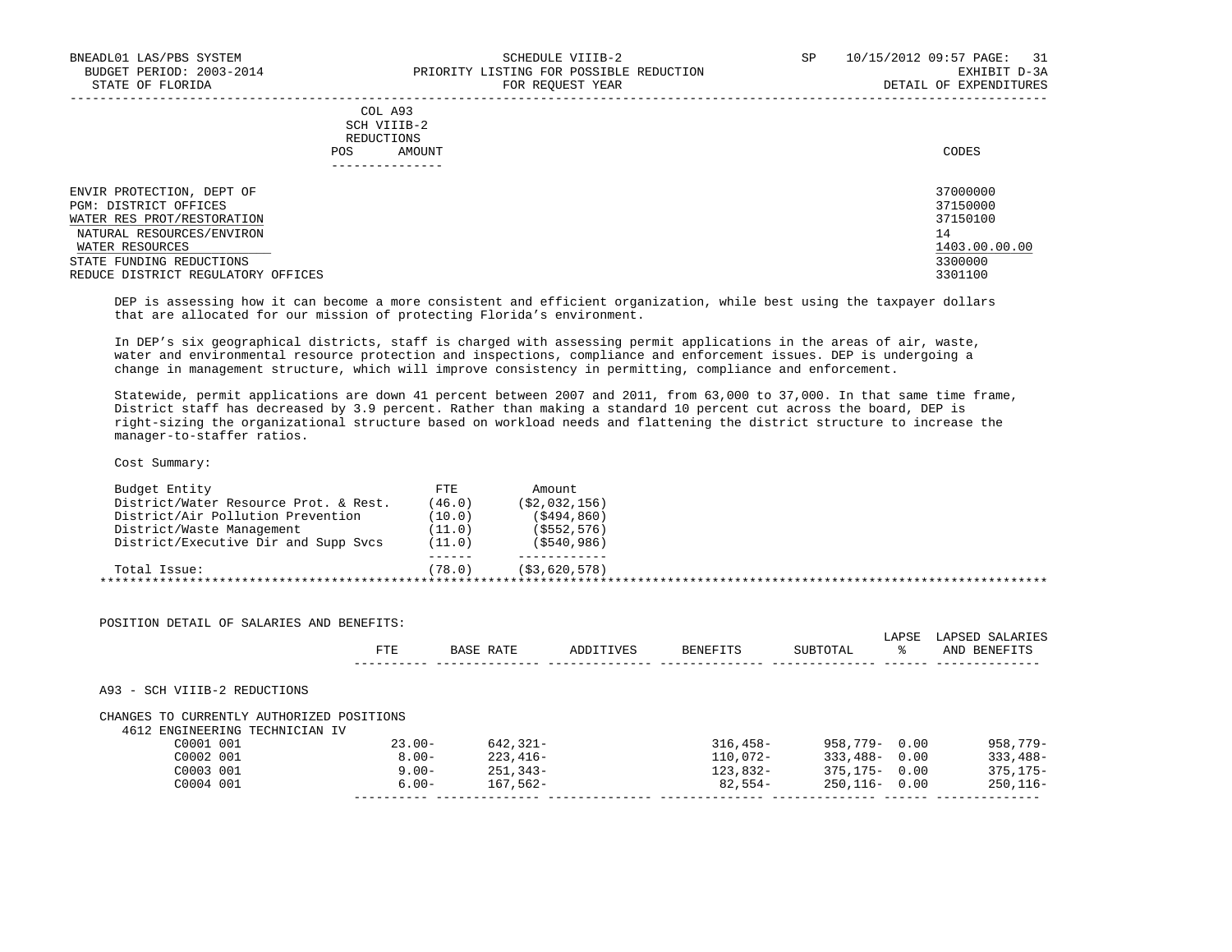DETAIL OF EXPENDITURES

| COL A93<br>SCH VIIIB-2<br>REDUCTIONS<br>AMOUNT<br><b>POS</b><br>____________                                                     | CODES                                                   |
|----------------------------------------------------------------------------------------------------------------------------------|---------------------------------------------------------|
| ENVIR PROTECTION, DEPT OF<br>PGM: DISTRICT OFFICES<br>WATER RES PROT/RESTORATION<br>NATURAL RESOURCES/ENVIRON<br>WATER RESOURCES | 37000000<br>37150000<br>37150100<br>14<br>1403.00.00.00 |
| STATE FUNDING REDUCTIONS                                                                                                         | 3300000                                                 |
| REDUCE DISTRICT REGULATORY OFFICES                                                                                               | 3301100                                                 |

## POSITION DETAIL OF SALARIES AND BENEFITS:

|          |  |  | ------- | .   |
|----------|--|--|---------|-----|
| mmt<br>. |  |  |         |     |
|          |  |  |         | --- |

A93 - SCH VIIIB-2 REDUCTIONS

CHANGES TO CURRENTLY AUTHORIZED POSITIONS

|                                | 46.00- | 1,284,642- | 632,916- | 1,917,558– | 1,917,558-  |
|--------------------------------|--------|------------|----------|------------|-------------|
| 2193 ECOSYSTEM MGT & RESTOR TF |        |            |          |            | $250.116 -$ |
| 2526 PERMIT FEE TRUST FUND     |        |            |          |            | $375.175-$  |
| 2423 LAND ACOUISITION TF       |        |            |          |            | $333.488 -$ |
| 1000 GENERAL REVENUE FUND      |        |            |          |            | 958,779-    |
| TOTALS FOR ISSUE BY FUND       |        |            |          |            |             |

| OTHER SALARY AMOUNT        |            |
|----------------------------|------------|
| 1000 GENERAL REVENUE FUND  |            |
| 2526 PERMIT FEE TRUST FUND |            |
|                            |            |
|                            | 1,917,556– |
|                            |            |
|                            |            |

| TOTAL: WATER RESOURCES                                                                  |            | 1403.00.00.00 |
|-----------------------------------------------------------------------------------------|------------|---------------|
| BY FUND TYPE                                                                            |            |               |
| GENERAL REVENUE FUND                                                                    | 973,778-   | 1000          |
| TRUST FUNDS                                                                             | 1,058,378- | 2000          |
| TOTAL POSITIONS $46.00 -$<br>TOTAL PROG COMP 2,032,156-<br>TOTAL SALARY RATE 1,284,642- |            |               |

===============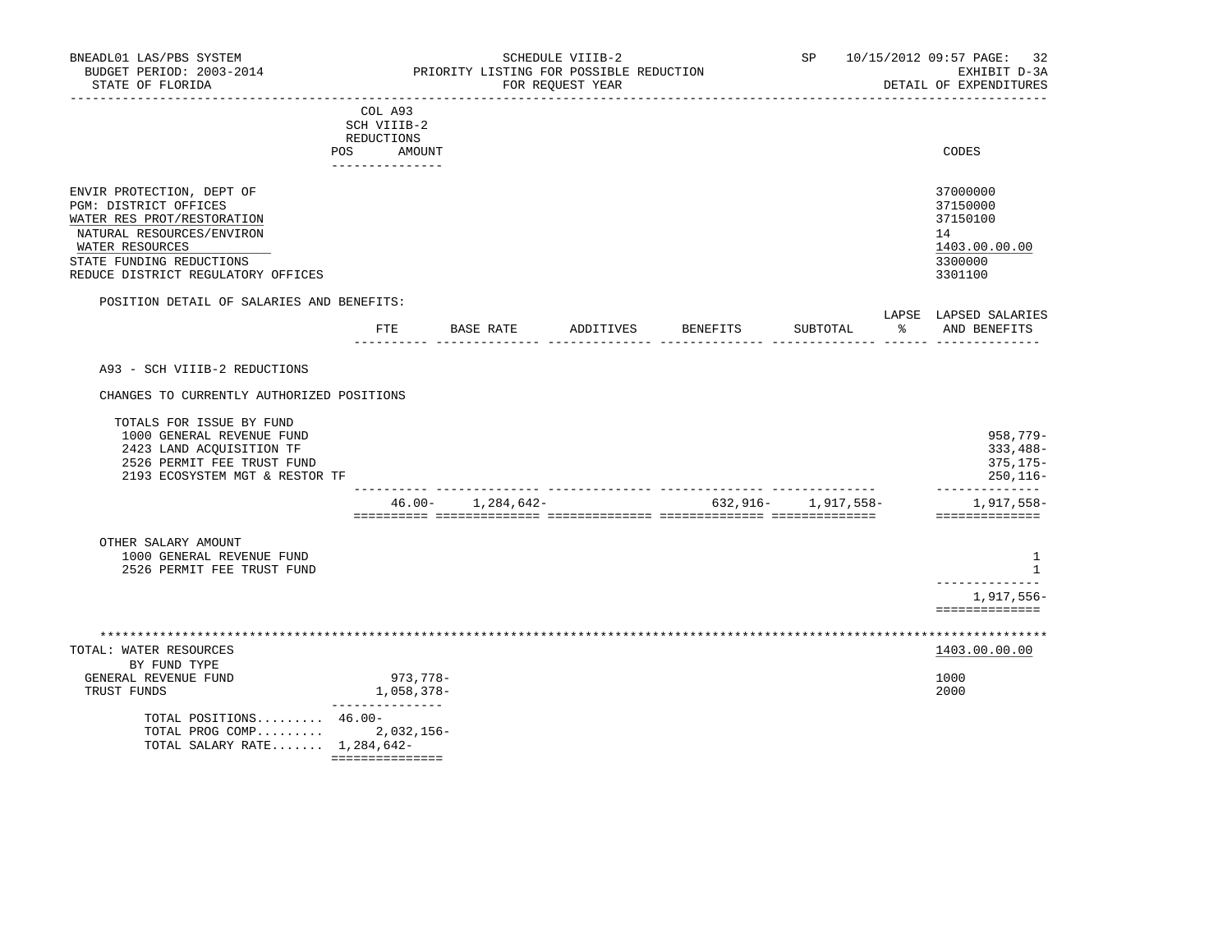| BNEADL01 LAS/PBS SYSTEM<br>BUDGET PERIOD: 2003-2014<br>STATE OF FLORIDA                                                                                                                                       | SCHEDULE VIIIB-2<br>PRIORITY LISTING FOR POSSIBLE REDUCTION<br>FOR REQUEST YEAR | SP 10/15/2012 09:57 PAGE: 33<br>EXHIBIT D-3A<br>DETAIL OF EXPENDITURES                  |
|---------------------------------------------------------------------------------------------------------------------------------------------------------------------------------------------------------------|---------------------------------------------------------------------------------|-----------------------------------------------------------------------------------------|
|                                                                                                                                                                                                               | COL A93<br>SCH VIIIB-2<br>REDUCTIONS<br>POS<br>AMOUNT<br>_______________        | CODES                                                                                   |
| ENVIR PROTECTION, DEPT OF<br>PGM: DISTRICT OFFICES<br>AIR POLLUTION PREVENTION<br>NATURAL RESOURCES/ENVIRON<br>AIR RESOURCES<br>STATE FUNDING REDUCTIONS<br>REDUCE DISTRICT REGULATORY OFFICES<br>SALARY RATE |                                                                                 | 37000000<br>37150000<br>37150300<br>14<br>1404.00.00.00<br>3300000<br>3301100<br>000000 |
| SALARY RATE 279,270-                                                                                                                                                                                          | ===============                                                                 |                                                                                         |
| SALARIES AND BENEFITS                                                                                                                                                                                         |                                                                                 | 010000                                                                                  |
| AIR POLLUTION CONTROL TF 416,860-                                                                                                                                                                             | $10.00 -$<br>===============                                                    | 2035                                                                                    |
| OTHER PERSONAL SERVICES                                                                                                                                                                                       |                                                                                 | 030000                                                                                  |
| AIR POLLUTION CONTROL TF 9,000-                                                                                                                                                                               | ===============                                                                 | 2035                                                                                    |
| <b>EXPENSES</b>                                                                                                                                                                                               |                                                                                 | 040000                                                                                  |
| AIR POLLUTION CONTROL TF 30,000-                                                                                                                                                                              | ================                                                                | 2035                                                                                    |
| OPERATING CAPITAL OUTLAY                                                                                                                                                                                      |                                                                                 | 060000                                                                                  |
| AIR POLLUTION CONTROL TF 39,000-                                                                                                                                                                              | ===============                                                                 | 2035                                                                                    |
| TOTAL: REDUCE DISTRICT REGULATORY OFFICES<br>TOTAL POSITIONS 10.00-<br>TOTAL ISSUE 494,860-<br>TOTAL SALARY RATE 279,270-                                                                                     | ===============                                                                 | 3301100                                                                                 |
|                                                                                                                                                                                                               |                                                                                 |                                                                                         |

Priority #26

 DEP is assessing how it can become a more consistent and efficient organization, while best using the taxpayer dollars that are allocated for our mission of protecting Florida's environment.

 In DEP's six geographical districts, staff is charged with assessing permit applications in the areas of air, waste, water and environmental resource protection and inspections, compliance and enforcement issues. DEP is undergoing a change in management structure, which will improve consistency in permitting, compliance and enforcement.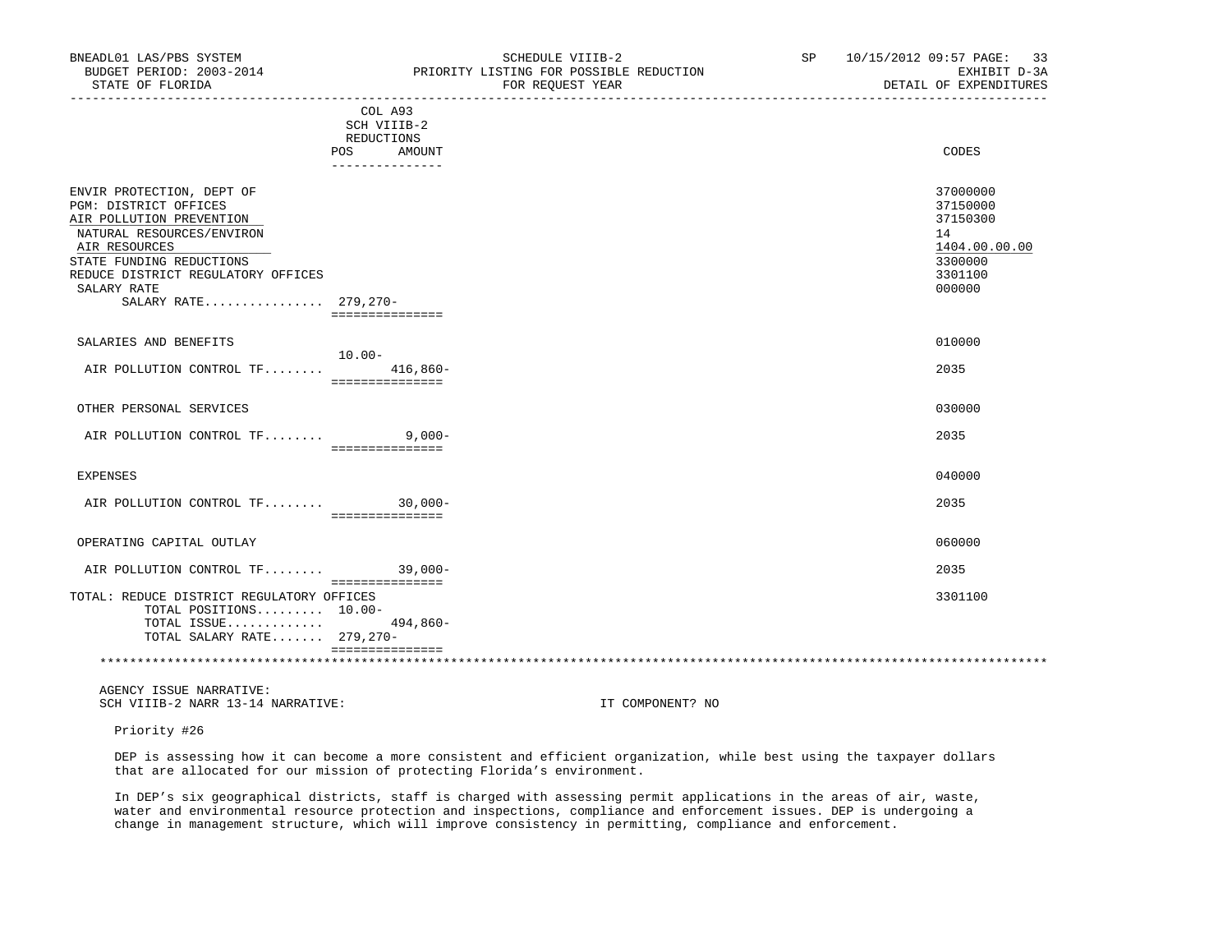| BNEADL01 LAS/PBS SYSTEM<br>BUDGET PERIOD: 2003-2014<br>STATE OF FLORIDA                                                                                  | SCHEDULE VIIIB-2<br>PRIORITY LISTING FOR POSSIBLE REDUCTION<br>FOR REQUEST YEAR | 10/15/2012 09:57 PAGE: 34<br>SP<br>EXHIBIT D-3A<br>DETAIL OF EXPENDITURES |
|----------------------------------------------------------------------------------------------------------------------------------------------------------|---------------------------------------------------------------------------------|---------------------------------------------------------------------------|
|                                                                                                                                                          | COL A93<br>SCH VIIIB-2<br>REDUCTIONS<br>AMOUNT<br>POS                           | CODES                                                                     |
| ENVIR PROTECTION, DEPT OF<br>PGM: DISTRICT OFFICES<br>AIR POLLUTION PREVENTION<br>NATURAL RESOURCES/ENVIRON<br>AIR RESOURCES<br>STATE FUNDING REDUCTIONS |                                                                                 | 37000000<br>37150000<br>37150300<br>14<br>1404.00.00.00<br>3300000        |

REDUCE DISTRICT REGULATORY OFFICES 3301100

 Statewide, permit applications are down 41 percent between 2007 and 2011, from 63,000 to 37,000. In that same time frame, District staff has decreased by 3.9 percent. Rather than making a standard 10 percent cut across the board, DEP is right-sizing the organizational structure based on workload needs and flattening the district structure to increase the manager-to-staffer ratios.

Cost Summary:

| Budget Entity                         | FTE.   | Amount.          |  |
|---------------------------------------|--------|------------------|--|
| District/Water Resource Prot. & Rest. | (46.0) | ( \$2, 032, 156) |  |
| District/Air Pollution Prevention     | (10.0) | (S494, 860)      |  |
| District/Waste Management             | (11.0) | (\$552,576)      |  |
| District/Executive Dir and Supp Svcs  | (11.0) | $($ \$540,986)   |  |
|                                       |        |                  |  |
| Total Issue:                          | (78.0) | (S3, 620, 578)   |  |

 POSITION DETAIL OF SALARIES AND BENEFITS: LAPSE LAPSED SALARIES FTE BASE RATE ADDITIVES BENEFITS SUBTOTAL % AND BENEFITS ---------- -------------- -------------- -------------- -------------- ------ -------------- A93 - SCH VIIIB-2 REDUCTIONS CHANGES TO CURRENTLY AUTHORIZED POSITIONS 4612 ENGINEERING TECHNICIAN IV C0005 001 10.00- 279,270- 137,590- 416,860- 0.00 416,860- ---------- -------------- -------------- -------------- -------------- ------ -------------- TOTALS FOR ISSUE BY FUND 2035 AIR POLLUTION CONTROL TF 416,860- ---------- -------------- -------------- -------------- -------------- -------------- 10.00- 279,270- 137,590- 416,860- 416,860- ========== ============== ============== ============== ============== ==============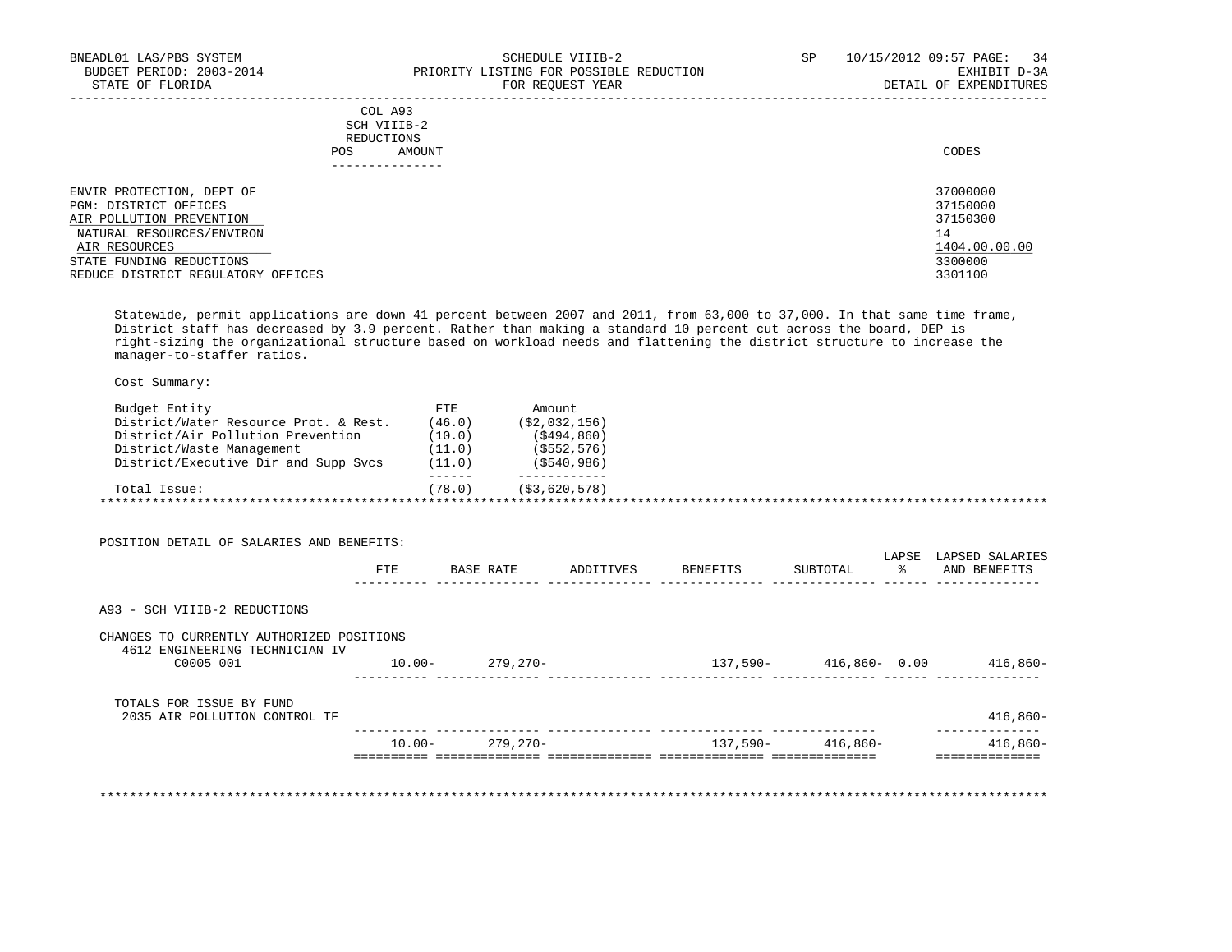-----------------------------------------------------------------------------------------------------------------------------------

|     | COL A93         |       |
|-----|-----------------|-------|
|     | SCH VIIIB-2     |       |
|     | REDUCTIONS      |       |
| POS | AMOUNT          | CODES |
|     | --------------- |       |

|                           | -----------     |               |
|---------------------------|-----------------|---------------|
| ENVIR PROTECTION, DEPT OF |                 | 37000000      |
| PGM: DISTRICT OFFICES     |                 | 37150000      |
| AIR POLLUTION PREVENTION  |                 | 37150300      |
| NATURAL RESOURCES/ENVIRON |                 | 14            |
| AIR RESOURCES             |                 | 1404.00.00.00 |
| TOTAL: AIR RESOURCES      |                 | 1404.00.00.00 |
| BY FUND TYPE              |                 |               |
|                           | $10.00 -$       |               |
| TRUST FUNDS               | 494,860-        | 2000          |
| SALARY RATE               | 279,270-        |               |
|                           | =============== |               |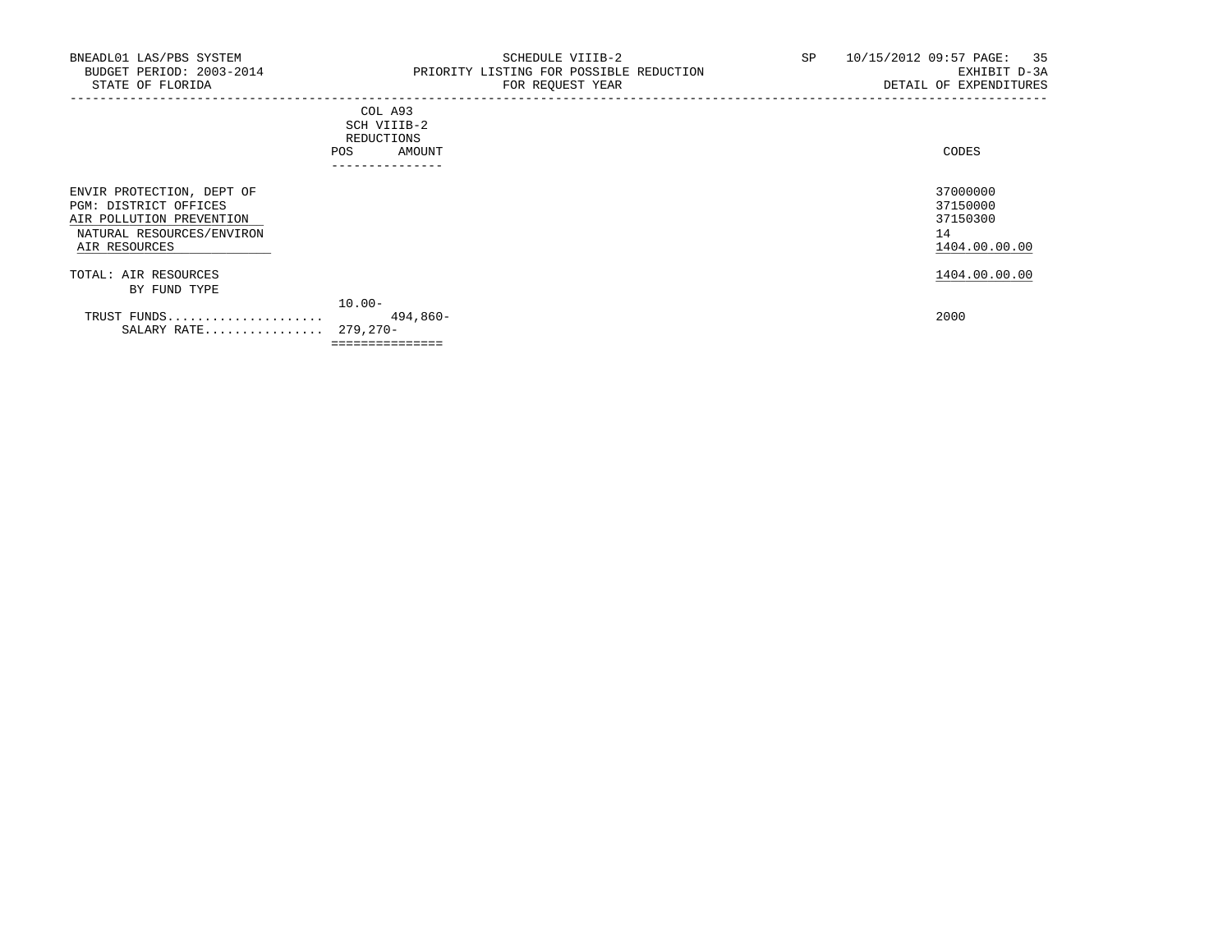TOTAL ISSUE............. 552,576- TOTAL SALARY RATE....... 307,197-

===============

|                                                                                                                                                                                                                               | COL A93<br>SCH VIIIB-2                                |                                                                                         |  |
|-------------------------------------------------------------------------------------------------------------------------------------------------------------------------------------------------------------------------------|-------------------------------------------------------|-----------------------------------------------------------------------------------------|--|
|                                                                                                                                                                                                                               | REDUCTIONS<br>POS<br>AMOUNT<br>_______________        | CODES                                                                                   |  |
| ENVIR PROTECTION, DEPT OF<br>PGM: DISTRICT OFFICES<br>WASTE CONTROL<br>NATURAL RESOURCES/ENVIRON<br>WASTE MANAGEMENT<br>STATE FUNDING REDUCTIONS<br>REDUCE DISTRICT REGULATORY OFFICES<br>SALARY RATE<br>SALARY RATE 307,197- | ===============                                       | 37000000<br>37150000<br>37150400<br>14<br>1405.00.00.00<br>3300000<br>3301100<br>000000 |  |
| SALARIES AND BENEFITS                                                                                                                                                                                                         |                                                       | 010000                                                                                  |  |
| INLAND PROTECTION TF<br>SOLID WASTE MGMT TF<br>WATER QUALITY ASSURANCE TF                                                                                                                                                     | $166, 744-$<br>250,116-<br>41,686-<br>_______________ | 2212<br>2644<br>2780                                                                    |  |
| TOTAL POSITIONS 11.00-<br>TOTAL APPRO 458,546-                                                                                                                                                                                | ===============                                       |                                                                                         |  |
| OTHER PERSONAL SERVICES                                                                                                                                                                                                       |                                                       | 030000                                                                                  |  |
| INLAND PROTECTION $TF$ 32,010-                                                                                                                                                                                                | ===============                                       | 2212                                                                                    |  |
| <b>EXPENSES</b>                                                                                                                                                                                                               |                                                       | 040000                                                                                  |  |
| INLAND PROTECTION TF<br>SOLID WASTE MGMT TF<br>WATER QUALITY ASSURANCE TF                                                                                                                                                     | $6,000-$<br>10,020-<br>15,000-<br>_______________     | 2212<br>2644<br>2780                                                                    |  |
| TOTAL APPRO                                                                                                                                                                                                                   | $31,020-$<br>________________                         |                                                                                         |  |
| OPERATING CAPITAL OUTLAY                                                                                                                                                                                                      |                                                       | 060000                                                                                  |  |
| SOLID WASTE MGMT TF                                                                                                                                                                                                           | $31,000-$<br>===============                          | 2644                                                                                    |  |
| TOTAL: REDUCE DISTRICT REGULATORY OFFICES<br>TOTAL POSITIONS 11.00-                                                                                                                                                           |                                                       | 3301100                                                                                 |  |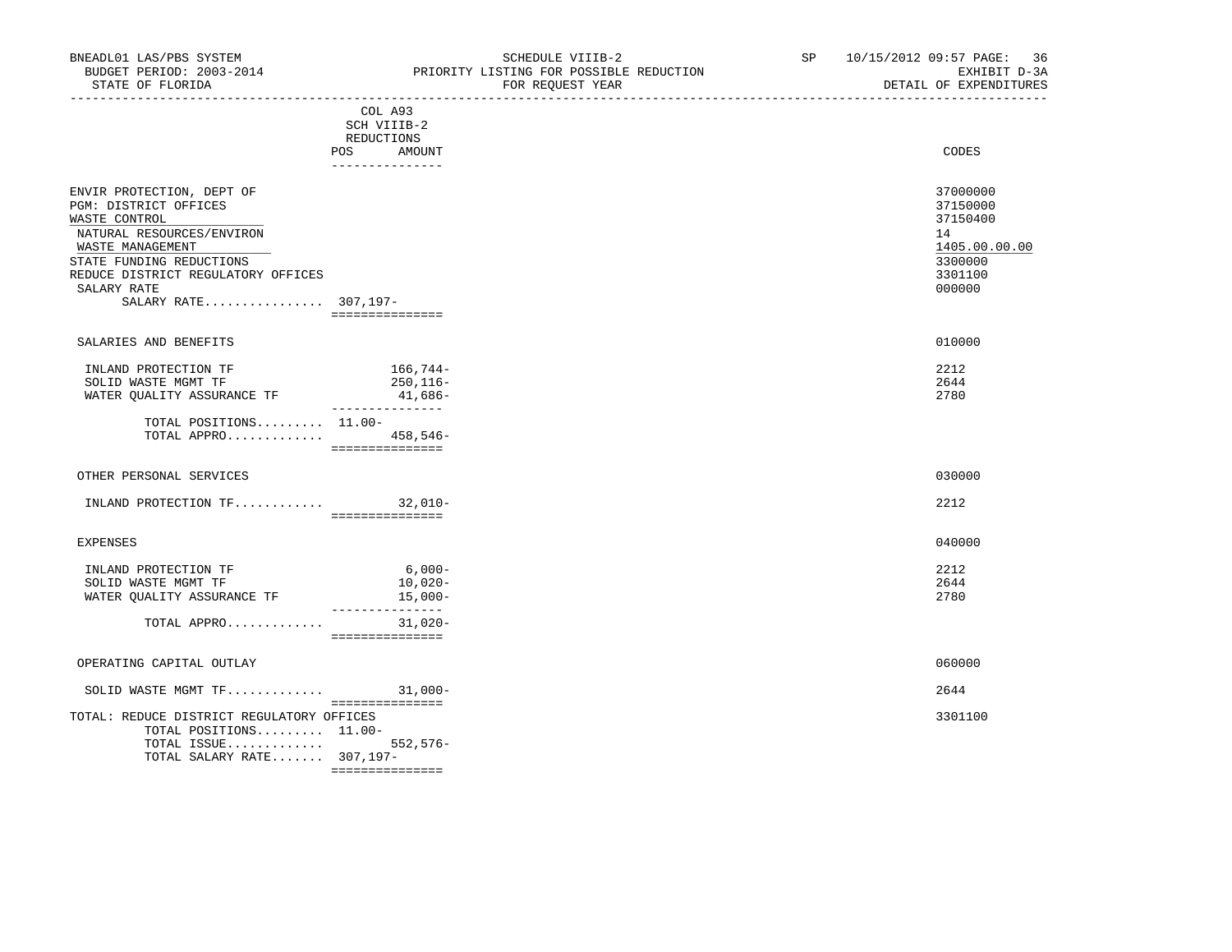|     | --------------- |       |
|-----|-----------------|-------|
| POS | AMOUNT          | CODES |
|     | REDUCTIONS      |       |
|     | SCH VIIIB-2     |       |
|     | COL A93         |       |

| ENVIR PROTECTION, DEPT OF          | 37000000      |
|------------------------------------|---------------|
| PGM: DISTRICT OFFICES              | 37150000      |
| WASTE CONTROL                      | 37150400      |
| NATURAL RESOURCES/ENVIRON          |               |
| WASTE MANAGEMENT                   | 1405.00.00.00 |
| STATE FUNDING REDUCTIONS           | 3300000       |
| REDUCE DISTRICT REGULATORY OFFICES | 3301100       |
|                                    |               |

 AGENCY ISSUE NARRATIVE: SCH VIIIB-2 NARR 13-14 NARRATIVE: IT COMPONENT? NO

Priority #26

 DEP is assessing how it can become a more consistent and efficient organization, while best using the taxpayer dollars that are allocated for our mission of protecting Florida's environment.

 In DEP's six geographical districts, staff is charged with assessing permit applications in the areas of air, waste, water and environmental resource protection and inspections, compliance and enforcement issues. DEP is undergoing a change in management structure, which will improve consistency in permitting, compliance and enforcement.

 Statewide, permit applications are down 41 percent between 2007 and 2011, from 63,000 to 37,000. In that same time frame, District staff has decreased by 3.9 percent. Rather than making a standard 10 percent cut across the board, DEP is right-sizing the organizational structure based on workload needs and flattening the district structure to increase the manager-to-staffer ratios.

Cost Summary:

| FTE    | Amount.          |  |
|--------|------------------|--|
| (46.0) | ( \$2, 032, 156) |  |
| (10.0) | (S494, 860)      |  |
| (11.0) | (\$552,576)      |  |
| (11.0) | $($ \$540,986)   |  |
|        |                  |  |
| (78.0) | (S3, 620, 578)   |  |
|        |                  |  |
|        |                  |  |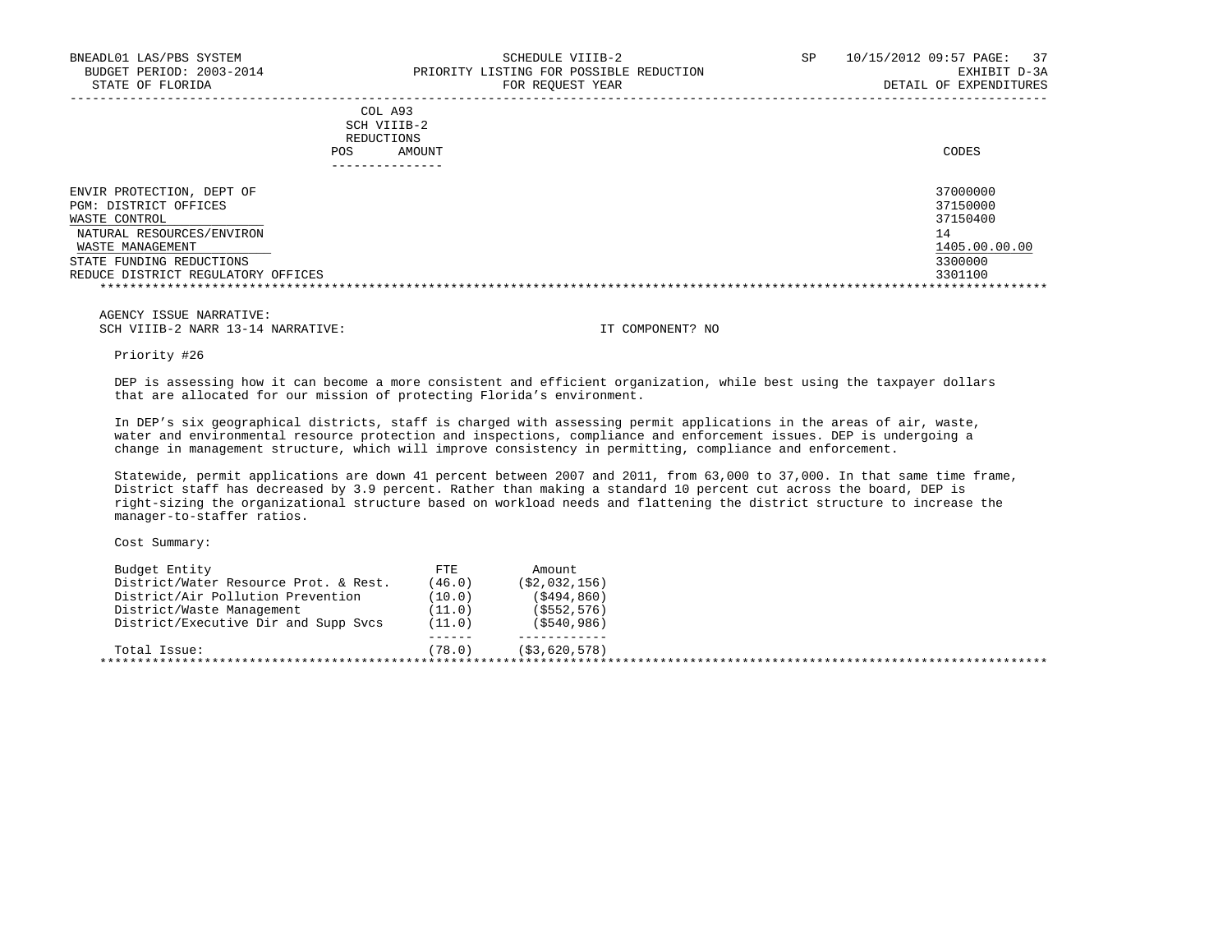|                                                                                                                                                                                        |                                                                                 |                                             | SCHEDULE VIIIB-2<br>PRIORITY LISTING FOR POSSIBLE REDUCTION |          |                 | SP 10/15/2012 09:57 PAGE:<br>38<br>EXHIBIT D-3A                                  |
|----------------------------------------------------------------------------------------------------------------------------------------------------------------------------------------|---------------------------------------------------------------------------------|---------------------------------------------|-------------------------------------------------------------|----------|-----------------|----------------------------------------------------------------------------------|
| STATE OF FLORIDA                                                                                                                                                                       |                                                                                 |                                             | FOR REQUEST YEAR                                            |          |                 | DETAIL OF EXPENDITURES                                                           |
|                                                                                                                                                                                        | COL A93<br>SCH VIIIB-2<br>REDUCTIONS<br><b>POS</b><br>AMOUNT<br>--------------- |                                             |                                                             |          |                 | CODES                                                                            |
| ENVIR PROTECTION, DEPT OF<br>PGM: DISTRICT OFFICES<br>WASTE CONTROL<br>NATURAL RESOURCES/ENVIRON<br>WASTE MANAGEMENT<br>STATE FUNDING REDUCTIONS<br>REDUCE DISTRICT REGULATORY OFFICES |                                                                                 |                                             |                                                             |          |                 | 37000000<br>37150000<br>37150400<br>14<br>1405.00.00.00<br>3300000<br>3301100    |
| POSITION DETAIL OF SALARIES AND BENEFITS:                                                                                                                                              |                                                                                 |                                             |                                                             |          |                 | LAPSE LAPSED SALARIES                                                            |
|                                                                                                                                                                                        | FTE                                                                             |                                             | BASE RATE ADDITIVES                                         | BENEFITS | SUBTOTAL        | % AND BENEFITS                                                                   |
| A93 - SCH VIIIB-2 REDUCTIONS<br>CHANGES TO CURRENTLY AUTHORIZED POSITIONS<br>4612 ENGINEERING TECHNICIAN IV<br>C0006 001<br>C0007 001<br>C0008 001                                     | $6.00 -$<br>$1.00 -$                                                            | $4.00 - 111,708 -$<br>$167,562-$<br>27,927- |                                                             | 13,759-  | $41,686 - 0.00$ | $55,036-$ 166,744- 0.00 166,744-<br>$82,554 250,116-$ 0.00 $250,116-$<br>41,686- |
| TOTALS FOR ISSUE BY FUND<br>2212 INLAND PROTECTION TF                                                                                                                                  |                                                                                 |                                             |                                                             |          |                 | 166,744-<br>$250, 116 -$<br>41,686-                                              |
| 2644 SOLID WASTE MGMT TF<br>2780 WATER QUALITY ASSURANCE TF                                                                                                                            |                                                                                 |                                             |                                                             |          |                 | ______________                                                                   |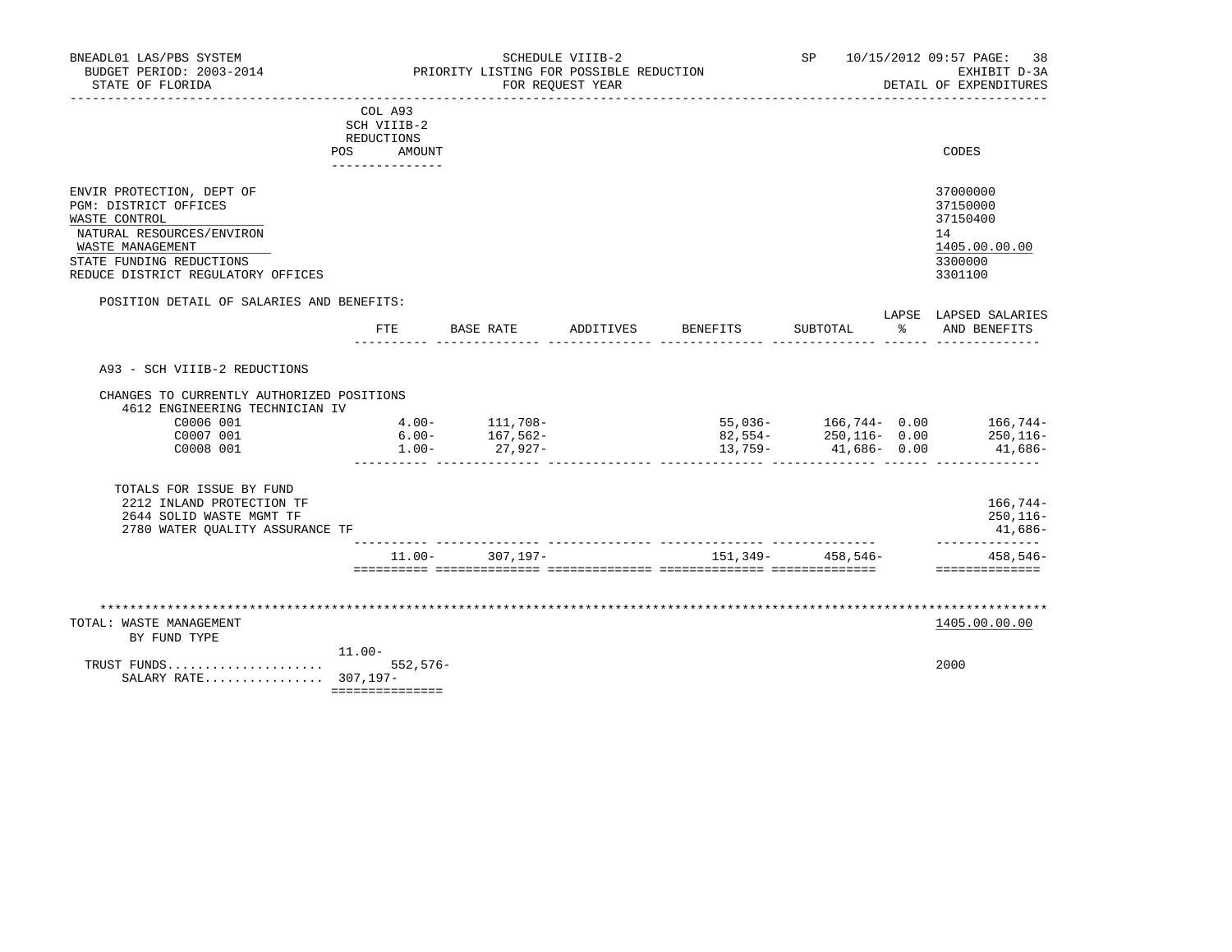| BNEADL01 LAS/PBS SYSTEM<br>BUDGET PERIOD: 2003-2014<br>STATE OF FLORIDA                                    | SCHEDULE VIIIB-2<br>PRIORITY LISTING FOR POSSIBLE REDUCTION<br>FOR REOUEST YEAR | 10/15/2012 09:57 PAGE: 39<br>SP<br>EXHIBIT D-3A<br>DETAIL OF EXPENDITURES |
|------------------------------------------------------------------------------------------------------------|---------------------------------------------------------------------------------|---------------------------------------------------------------------------|
|                                                                                                            | COL A93<br>SCH VIIIB-2<br>REDUCTIONS<br>AMOUNT<br>POS.                          | CODES                                                                     |
| ENVIR PROTECTION, DEPT OF<br>PGM: DISTRICT OFFICES<br>EXECUTIVE DIR/SUPPORT SVCS<br>GOV OPERATIONS/SUPPORT |                                                                                 | 37000000<br>37150000<br>37150500<br>16                                    |

 $\frac{\text{EXEC}}{\text{EXEC}}$   $\frac{1602.00.00000}{3300000}$ STATE FUNDING REDUCTIONS REDUCE FUNDING PURSUANT TO AGENCY-WIDE LEASE SAVINGS 3300200<br>EXPENSES 640000 EXPENSES 040000

 ADMINISTRATIVE TRUST FUND....... 15,586- 2021 ===============

\*\*\*\*\*\*\*\*\*\*\*\*\*\*\*\*\*\*\*\*\*\*\*\*\*\*\*\*\*\*\*\*\*\*\*\*\*\*\*\*\*\*\*\*\*\*\*\*\*\*\*\*\*\*\*\*\*\*\*\*\*\*\*\*\*\*\*\*\*\*\*\*\*\*\*\*\*\*\*\*\*\*\*\*\*\*\*\*\*\*\*\*\*\*\*\*\*\*\*\*\*\*\*\*\*\*\*\*\*\*\*\*\*\*\*\*\*\*\*\*\*\*\*\*\*\*\*

 AGENCY ISSUE NARRATIVE: SCH VIIIB-2 NARR 13-14 NARRATIVE: IT COMPONENT? NO

Priority #1

 The Department of Environmental Protection (DEP) has taken an aggressive approach to identify opportunities to reduce lease space. The Division of Air Resources Management recently relocated staff and equipment associated with private-sector lease space to Department of Management Services (DMS) space at the Bob Martinez Center. The staff and equipment were absorbed into DEP's existing leased space. There is an overall savings for FY 13/14 of \$381,643.

 The Division of State Lands consolidated staff in the Carr Building, thus allowing vacant space on the second floor to be returned to DMS for reallocation. This reduction in leased space is effective October 1, 2012 and will result in a savings in FY 13/14 of \$55,938.

 The Northwest District branch has negotiated a new lease for a new office. The new location will reduce DEP leased space by 457 square feet and reduce the rent cost in FY 13/14 by \$15,586.

 Since the budget reduction is equal to the rent savings, there will be no negative impact to DEP. This issue also realigns the budget associated with rent payments for the Bob Martinez Center.

Cost Summary:

| Budget Entity                                  | Amount       |  |
|------------------------------------------------|--------------|--|
| Executive Direction and Support Services       | ( \$619)     |  |
| Technology and Information Services            | \$50,157     |  |
| Land Administration                            | (S55, 938)   |  |
| Northwest District/Executive Dir and Supp Svcs | (S15, 586)   |  |
| Water Science & Laboratory Services            | (\$121,025)  |  |
| Water Resource Management                      | (\$106,482)  |  |
| Waste Management                               | (S136,072)   |  |
| Air Resources Management                       | ( \$67, 602) |  |
| Issue Total:                                   | (\$453,167)  |  |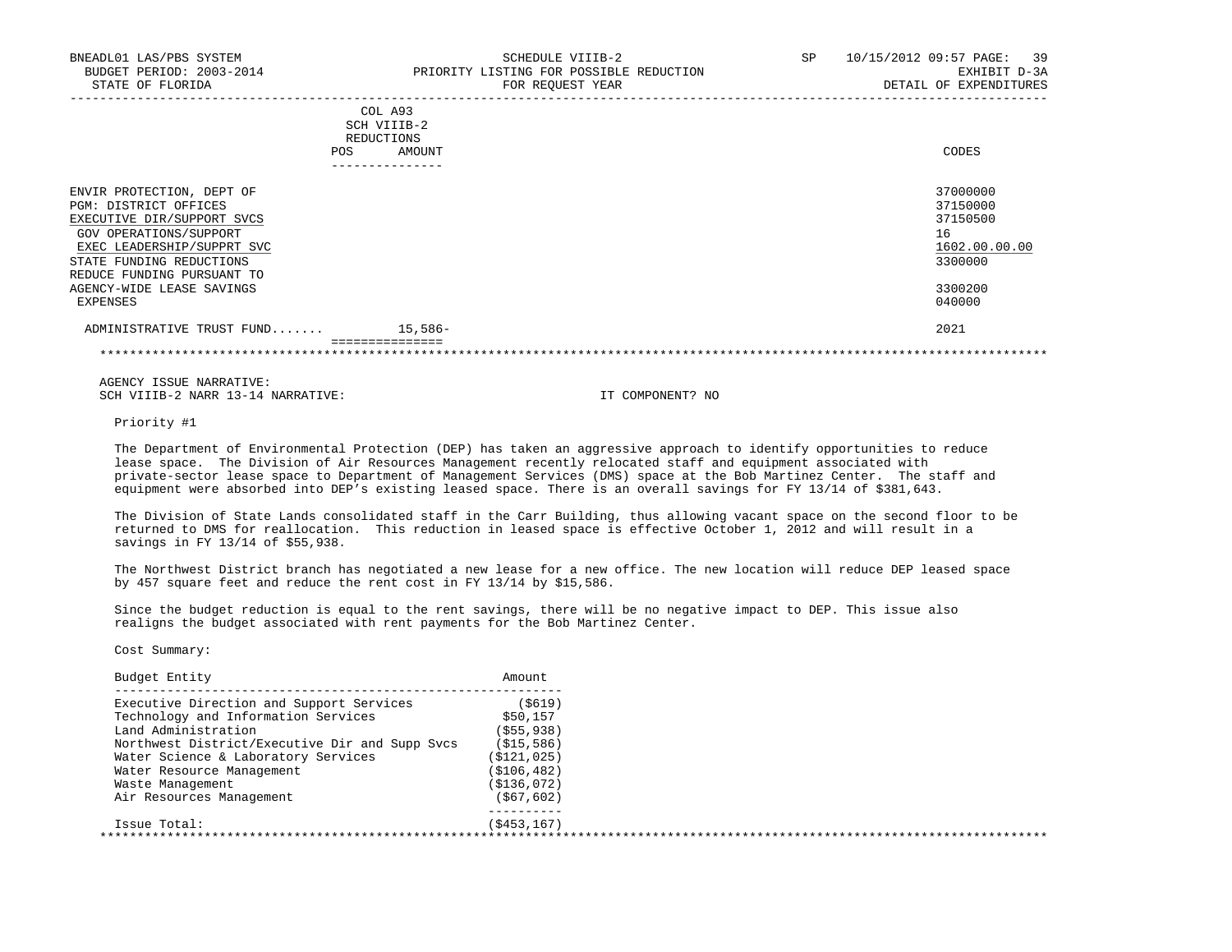| <b>POS</b>                         | COL A93<br>SCH VIIIB-2<br>REDUCTIONS<br>AMOUNT | CODES         |
|------------------------------------|------------------------------------------------|---------------|
|                                    |                                                |               |
| ENVIR PROTECTION, DEPT OF          |                                                | 37000000      |
| PGM: DISTRICT OFFICES              |                                                | 37150000      |
| EXECUTIVE DIR/SUPPORT SVCS         |                                                | 37150500      |
| GOV OPERATIONS/SUPPORT             |                                                | 16            |
| EXEC LEADERSHIP/SUPPRT SVC         |                                                | 1602.00.00.00 |
| STATE FUNDING REDUCTIONS           |                                                | 3300000       |
| REDUCE DISTRICT REGULATORY OFFICES |                                                | 3301100       |
| SALARY RATE                        |                                                | 000000        |
| SALARY RATE 307,197-               |                                                |               |
|                                    | ===============                                |               |
| SALARIES AND BENEFITS              |                                                | 010000        |
| GENERAL REVENUE FUND               | 166,744–                                       | 1000          |
| ADMINISTRATIVE TRUST FUND          | $250, 116 -$                                   | 2021          |
| AIR POLLUTION CONTROL TF           | 41,686-                                        | 2035          |
| TOTAL POSITIONS 11.00-             | ---------------                                |               |
| TOTAL APPRO                        | $458,546-$                                     |               |

===============

 OTHER PERSONAL SERVICES 030000 ADMINISTRATIVE TRUST FUND....... 12,000- 2021 =============== EXPENSES 040000 GENERAL REVENUE FUND 1000 50,400- 50,400- 50,400- 50,400- 50,500 5000 5000 50000 50000 50000 50000 50000 50000<br>ADMINISTRATIVE TRUST FUND 10,020-ADMINISTRATIVE TRUST FUND AIR POLLUTION CONTROL TF  $10,020-$  --------------- TOTAL APPRO............. 70,440- =============== TOTAL: REDUCE DISTRICT REGULATORY OFFICES 3301100 TOTAL POSITIONS......... 11.00- TOTAL ISSUE............. 540,986- TOTAL SALARY RATE....... 307,197- =============== \*\*\*\*\*\*\*\*\*\*\*\*\*\*\*\*\*\*\*\*\*\*\*\*\*\*\*\*\*\*\*\*\*\*\*\*\*\*\*\*\*\*\*\*\*\*\*\*\*\*\*\*\*\*\*\*\*\*\*\*\*\*\*\*\*\*\*\*\*\*\*\*\*\*\*\*\*\*\*\*\*\*\*\*\*\*\*\*\*\*\*\*\*\*\*\*\*\*\*\*\*\*\*\*\*\*\*\*\*\*\*\*\*\*\*\*\*\*\*\*\*\*\*\*\*\*\*

 AGENCY ISSUE NARRATIVE: SCH VIIIB-2 NARR 13-14 NARRATIVE: IT COMPONENT? NO

Priority #26

 DEP is assessing how it can become a more consistent and efficient organization, while best using the taxpayer dollars that are allocated for our mission of protecting Florida's environment.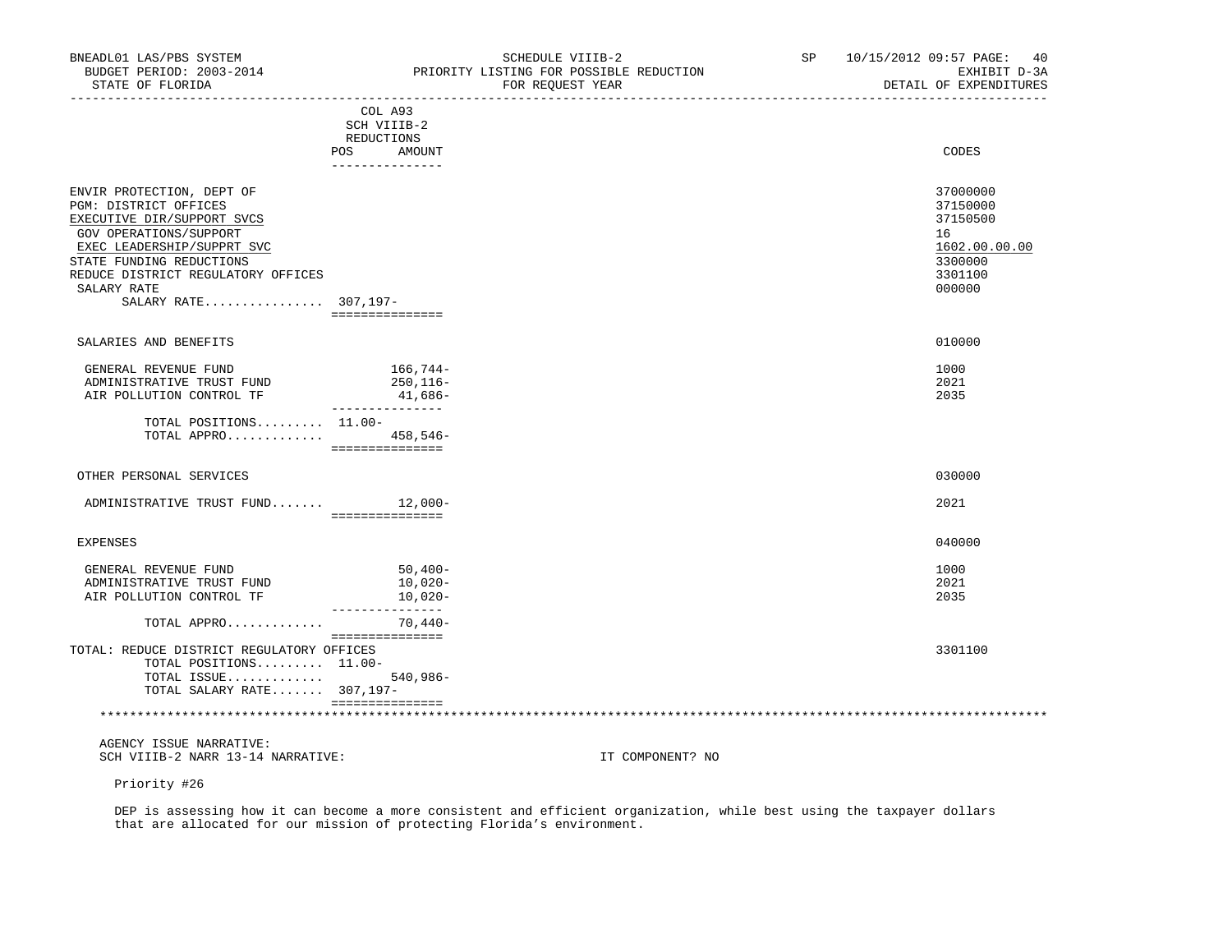| BNEADL01 LAS/PBS SYSTEM<br>BUDGET PERIOD: 2003-2014<br>STATE OF FLORIDA | SCHEDULE VIIIB-2<br>PRIORITY LISTING FOR POSSIBLE REDUCTION<br>FOR REOUEST YEAR | SP | 10/15/2012 09:57 PAGE: 41<br>EXHIBIT D-3A<br>DETAIL OF EXPENDITURES |
|-------------------------------------------------------------------------|---------------------------------------------------------------------------------|----|---------------------------------------------------------------------|
| POS                                                                     | COL A93<br>SCH VIIIB-2<br>REDUCTIONS<br>AMOUNT                                  |    | CODES                                                               |
| ENVIR PROTECTION, DEPT OF                                               |                                                                                 |    | 37000000                                                            |
| PGM: DISTRICT OFFICES                                                   |                                                                                 |    | 37150000                                                            |
| EXECUTIVE DIR/SUPPORT SVCS                                              |                                                                                 |    | 37150500                                                            |
| GOV OPERATIONS/SUPPORT                                                  |                                                                                 |    | 16                                                                  |
| EXEC LEADERSHIP/SUPPRT SVC                                              |                                                                                 |    | 1602.00.00.00                                                       |
| STATE FUNDING REDUCTIONS                                                |                                                                                 |    | 3300000                                                             |
| REDUCE DISTRICT REGULATORY OFFICES                                      |                                                                                 |    | 3301100                                                             |

 In DEP's six geographical districts, staff is charged with assessing permit applications in the areas of air, waste, water and environmental resource protection and inspections, compliance and enforcement issues. DEP is undergoing a

change in management structure, which will improve consistency in permitting, compliance and enforcement.

 Statewide, permit applications are down 41 percent between 2007 and 2011, from 63,000 to 37,000. In that same time frame, District staff has decreased by 3.9 percent. Rather than making a standard 10 percent cut across the board, DEP is right-sizing the organizational structure based on workload needs and flattening the district structure to increase the manager-to-staffer ratios.

Cost Summary:

| Budget Entity                         | FTE    | Amount.        |  |
|---------------------------------------|--------|----------------|--|
| District/Water Resource Prot. & Rest. | (46.0) | (\$2,032,156)  |  |
| District/Air Pollution Prevention     | (10.0) | (5494, 860)    |  |
| District/Waste Management             | (11.0) | ( \$552, 576)  |  |
| District/Executive Dir and Supp Svcs  | (11.0) | ( \$540, 986)  |  |
|                                       |        |                |  |
| Total Issue:                          | (78.0) | (S3, 620, 578) |  |

|                                                                           | FTE                  | BASE RATE            | ADDITIVES | <b>BENEFITS</b>       | SUBTOTAL                  | LAPSE<br>° | LAPSED SALARIES<br>AND BENEFITS |
|---------------------------------------------------------------------------|----------------------|----------------------|-----------|-----------------------|---------------------------|------------|---------------------------------|
|                                                                           |                      |                      |           |                       |                           |            |                                 |
| A93 - SCH VIIIB-2 REDUCTIONS<br>CHANGES TO CURRENTLY AUTHORIZED POSITIONS |                      |                      |           |                       |                           |            |                                 |
| 4612 ENGINEERING TECHNICIAN IV                                            |                      |                      |           |                       |                           |            |                                 |
| C0009 001<br>C0010 001                                                    | $6.00 -$<br>$4.00 -$ | 167,562-<br>111,708- |           | 82,554-<br>$55.036 -$ | 250,116- 0.00<br>166,744- | 0.00       | $250, 116 -$<br>$166,744-$      |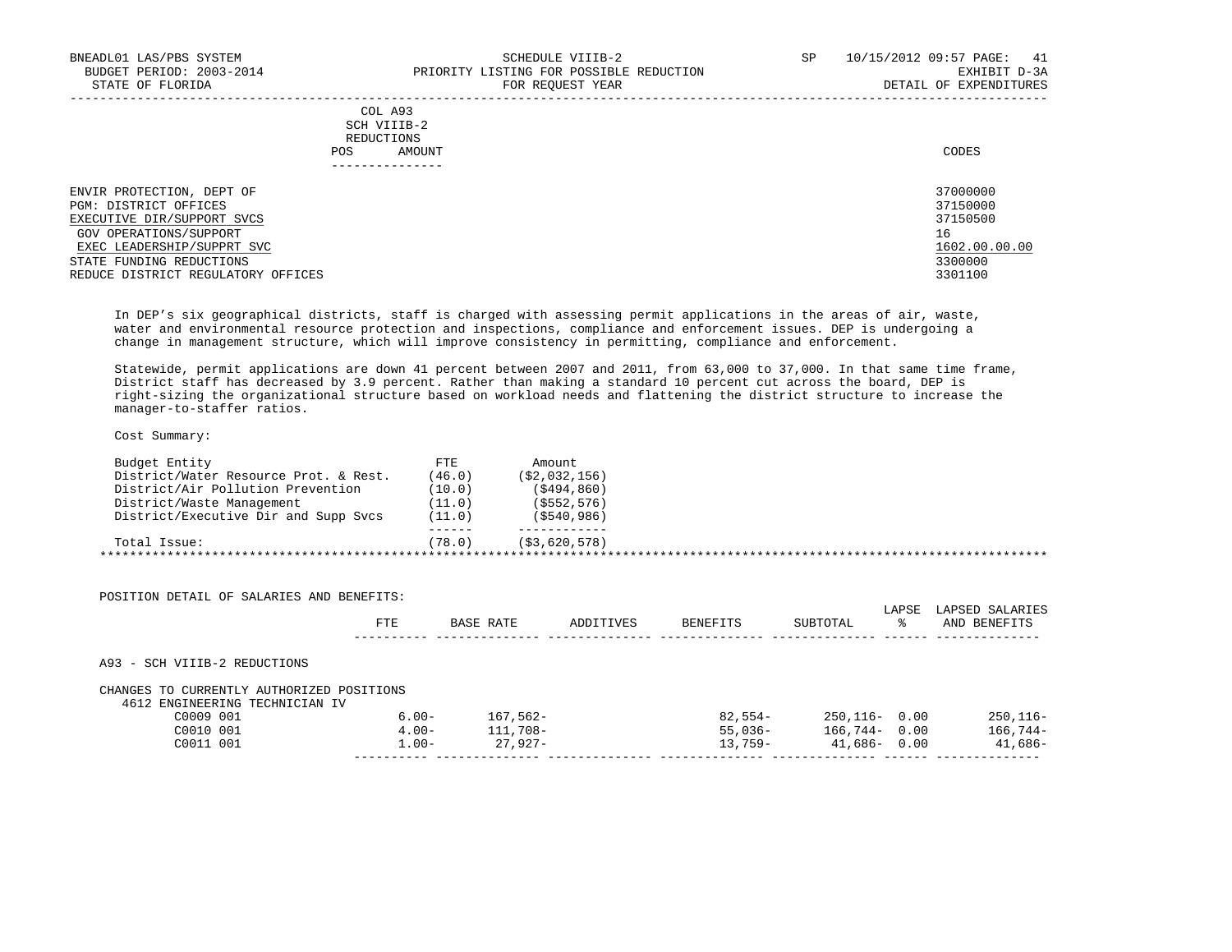| COL A93<br>SCH VIIIB-2<br>REDUCTIONS<br>AMOUNT<br><b>POS</b><br>------------ | CODES         |
|------------------------------------------------------------------------------|---------------|
| ENVIR PROTECTION, DEPT OF                                                    | 37000000      |
| PGM: DISTRICT OFFICES                                                        | 37150000      |
| EXECUTIVE DIR/SUPPORT SVCS                                                   | 37150500      |
| GOV OPERATIONS/SUPPORT                                                       | 16            |
| EXEC LEADERSHIP/SUPPRT SVC                                                   | 1602.00.00.00 |
| STATE FUNDING REDUCTIONS                                                     | 3300000       |
| REDUCE DISTRICT REGULATORY OFFICES                                           | 3301100       |

#### POSITION DETAIL OF SALARIES AND BENEFITS:

|              |  |         | $P_{\rm max}$<br>⊐⊂<br>--- | 7 DC L<br>▵ |
|--------------|--|---------|----------------------------|-------------|
| 모모모<br>س س س |  | $\cdot$ |                            | A NTE       |
|              |  |         |                            |             |

A93 - SCH VIIIB-2 REDUCTIONS

CHANGES TO CURRENTLY AUTHORIZED POSITIONS

|                               | $11.00 -$ | 307,197-                       | 151,349– | $458.546 -$ | $458.546 -$  |
|-------------------------------|-----------|--------------------------------|----------|-------------|--------------|
| 2035 AIR POLLUTION CONTROL TF |           |                                |          |             | $41.686 -$   |
| 1000 GENERAL REVENUE FUND     |           |                                |          |             | $166,744-$   |
|                               |           |                                |          |             | $250, 116 -$ |
| TOTALS FOR ISSUE BY FUND      |           |                                |          |             |              |
|                               |           | 2021 ADMINISTRATIVE TRUST FUND |          |             |              |

| TOTAL: EXEC LEADERSHIP/SUPPRT SVC |             | 1602.00.00.00 |
|-----------------------------------|-------------|---------------|
| BY FUND TYPE                      |             |               |
| GENERAL REVENUE FUND              | 217,144–    | 1000          |
| TRUST FUNDS                       | $339.428 -$ | 2000          |
| TOTAL POSITIONS 11.00-            |             |               |
| TOTAL PROG COMP 556,572-          |             |               |
| TOTAL SALARY RATE 307,197-        |             |               |
|                                   |             |               |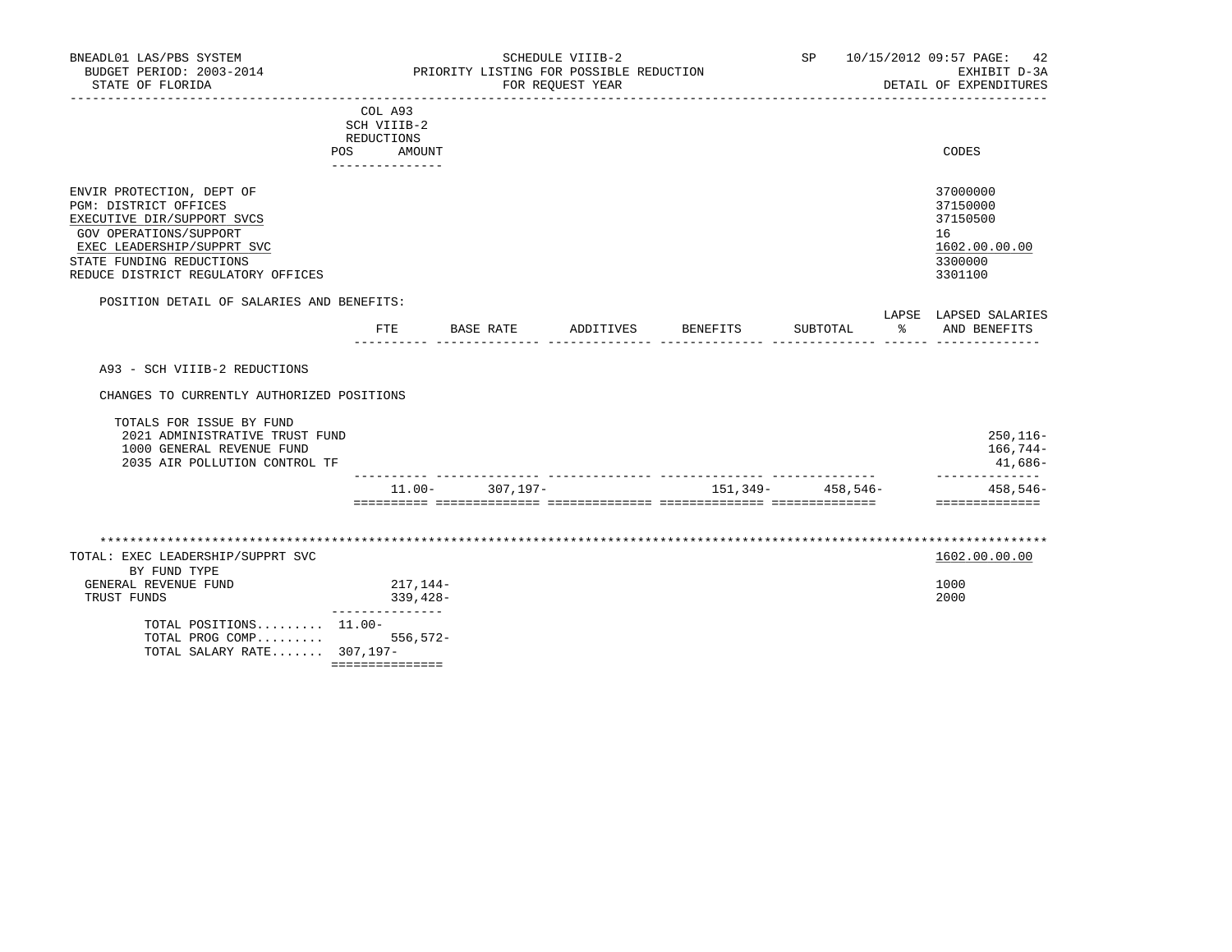----------------------------------------------------------------------------------------------------------------------------------- COL A93 SCH VIIIB-2 REDUCTIONS POS AMOUNT --------------- ENVIR PROTECTION, DEPT OF 37000000 PGM: WATER POL/ECO RESTORE 37200000<br>
PGM: WATER POL/ECOSYSTEMS RESTO WATER POL/ECOSYSTEMS RESTO

| NATURAL RESOURCES/ENVIRON<br>WATER RESOURCES                 |                                        | 14<br>1403.00.00.00 |
|--------------------------------------------------------------|----------------------------------------|---------------------|
| STATE FUNDING REDUCTIONS<br>REDUCE OPERATIONS - WATER POLICY |                                        | 3300000             |
| AND ECOSYSTEM RESTORATION<br>SALARY RATE                     |                                        | 3302700<br>000000   |
| SALARY RATE 32,812-                                          |                                        |                     |
| SALARIES AND BENEFITS                                        |                                        | 010000              |
| GENERAL REVENUE FUND<br>ADMINISTRATIVE TRUST FUND            | 47,198-<br>$56,381-$<br>-------------- | 1000<br>2021        |
| TOTAL POSITIONS 1.00-<br>TOTAL APPRO                         | $103,579-$<br>===============          |                     |
| <b>EXPENSES</b>                                              |                                        | 040000              |
| GENERAL REVENUE FUND 18,778-                                 | ===============                        | 1000                |
| AID TO LOCAL GOVERNMENTS<br>G/A-NWFWMD-ERP PROGRAM           |                                        | 050000<br>050072    |
| WATER MANAGEMENT LANDS TF                                    | $75,000-$<br>===============           | 2776                |

G/A-SRWMD-ENV RES PERMIT 050158

| <b>WATER</b><br>TF.<br><b>ADMINIATO</b><br>LANDS<br>' ΜΑΝΑ(÷κ.<br>MANAGEMEN I<br>.<br>,,,,,, | $- -$<br>$\sim$ $\sim$<br>- 14<br>ر ر ، | . <i>.</i><br>. .<br>. |
|----------------------------------------------------------------------------------------------|-----------------------------------------|------------------------|
|                                                                                              | _______________<br>________________     |                        |
|                                                                                              |                                         |                        |

|                                           | ------------ |           |  |
|-------------------------------------------|--------------|-----------|--|
| MANAGEMENT LANDS TF.<br><b>MATER</b><br>. | $551 -$      | 2776<br>. |  |
| G/A-WMD PERMITTING ASSIST                 |              | 050257    |  |

### G/A-WMD-WETLAND PROTECTION 051328

|                                                    | ________________<br>_______________ |                         |
|----------------------------------------------------|-------------------------------------|-------------------------|
| ידרים היה<br><b>THEY</b><br>AND:<br>MANAG<br>GME N | --                                  | $\sim$ $ -$<br>. .<br>∼ |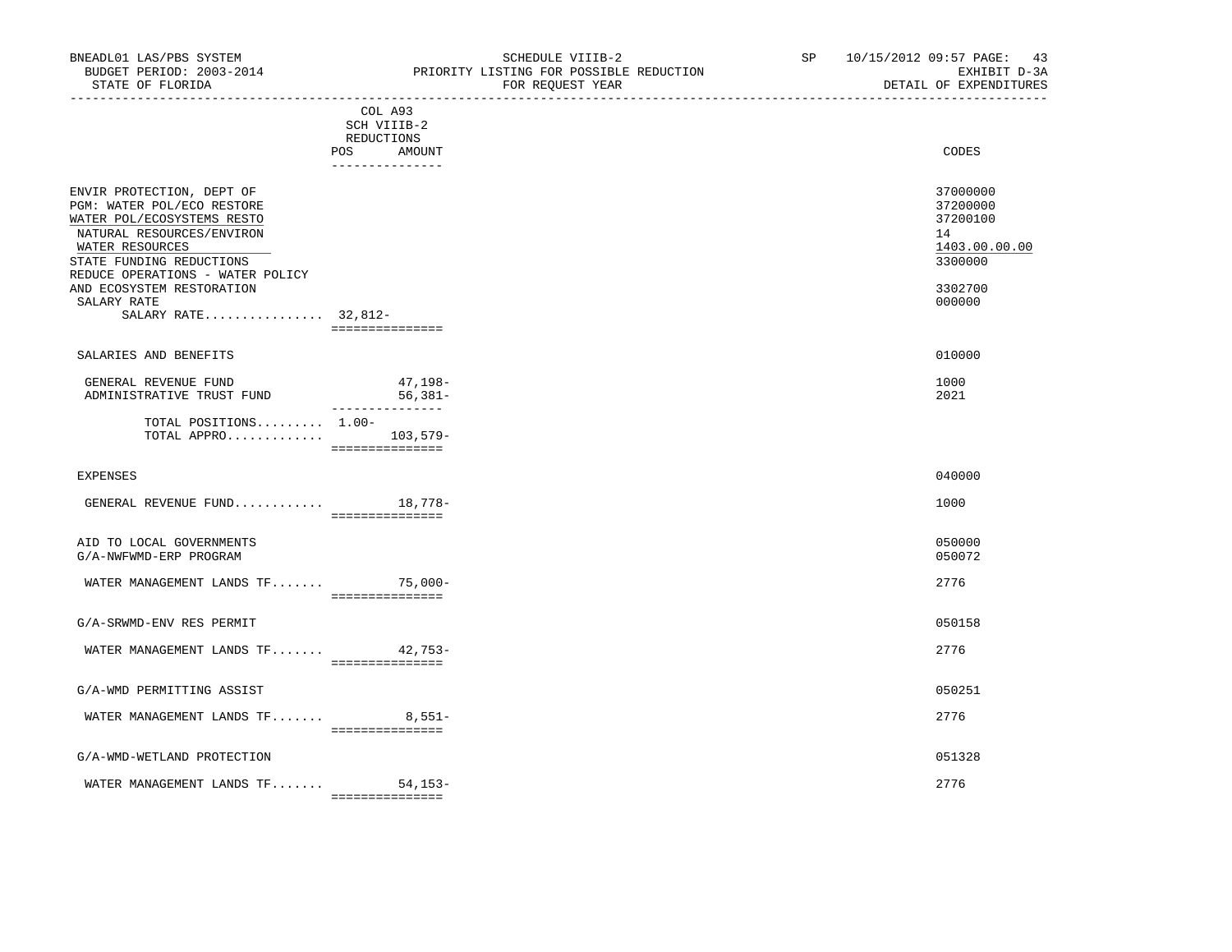|                                                                                                                                                                                                                                    | COL A93<br>SCH VIIIB-2<br>REDUCTIONS<br>AMOUNT<br><b>POS</b> | CODES                                                                         |
|------------------------------------------------------------------------------------------------------------------------------------------------------------------------------------------------------------------------------------|--------------------------------------------------------------|-------------------------------------------------------------------------------|
| ENVIR PROTECTION, DEPT OF<br>PGM: WATER POL/ECO RESTORE<br>WATER POL/ECOSYSTEMS RESTO<br>NATURAL RESOURCES/ENVIRON<br>WATER RESOURCES<br>STATE FUNDING REDUCTIONS<br>REDUCE OPERATIONS - WATER POLICY<br>AND ECOSYSTEM RESTORATION |                                                              | 37000000<br>37200000<br>37200100<br>14<br>1403.00.00.00<br>3300000<br>3302700 |
| TOTAL: REDUCE OPERATIONS - WATER POLICY<br>AND ECOSYSTEM RESTORATION<br>TOTAL POSITIONS 1.00-<br>TOTAL ISSUE<br>TOTAL SALARY RATE 32,812-                                                                                          | $302,814-$                                                   | 3302700                                                                       |
|                                                                                                                                                                                                                                    |                                                              |                                                                               |

 AGENCY ISSUE NARRATIVE: SCH VIIIB-2 NARR 13-14 NARRATIVE: IT COMPONENT? NO

Priority #33

 The Office of Water Policy and Ecosystem Restoration plans to reduce (1) General Revenue funded position and expense dollars. The plan also will reduce salary budget in Administrative Trust Fund by (\$56,381). The rest of the trust fund reductions will come from the four (4) Special Category - G/A to the Water Management Districts appropriations.

 The proposal includes reductions to funds that are passed through to the Northwest Florida Water Management District (NWFMD) and the Suwannee River Water Management District (SRWMD) to operate two of their statutorily mandated regulatory programs, the Environmental Resource Permitting (ERP) and the Water Well Construction programs. This state funding assistance is needed to supplement these districts' ad valorem funding because 1) the tax base in the SRWMD is significantly lower and generates less operating revenue than the other water management districts, and 2) the NWFWMD's millage is statutorily limited compared to the other water management districts.

 In the NWFWMD, state funding is required for operation of the Environmental Resource Permitting Program. A reduction of \$75,000 to Special Category appropriation 050072 could be sustained without critical program impacts.

 The SRWMD also receives funding assistance for operation of the ERP program under Special Category appropriation 050158 and 051328. The reductions proposed would result in significantly longer permit processing times, decreased protection of wetlands and other surface waters, and significantly reduced service to the public.

 Special Category 051328 provides funding assistance to the NWFWMD and the SRWMD to regulate the construction of water wells. This funding reduction would severely impact the districts' ability to operate this program and result in reduced protection of protect public health and increased risks for contamination of the aquifer through improperly constructed water wells.

| Cost Summary: |     |            |                      |
|---------------|-----|------------|----------------------|
| Category      | FTE | Amount     | Fund                 |
| 010000        | (1) | (S47, 198) | General Revenue Fund |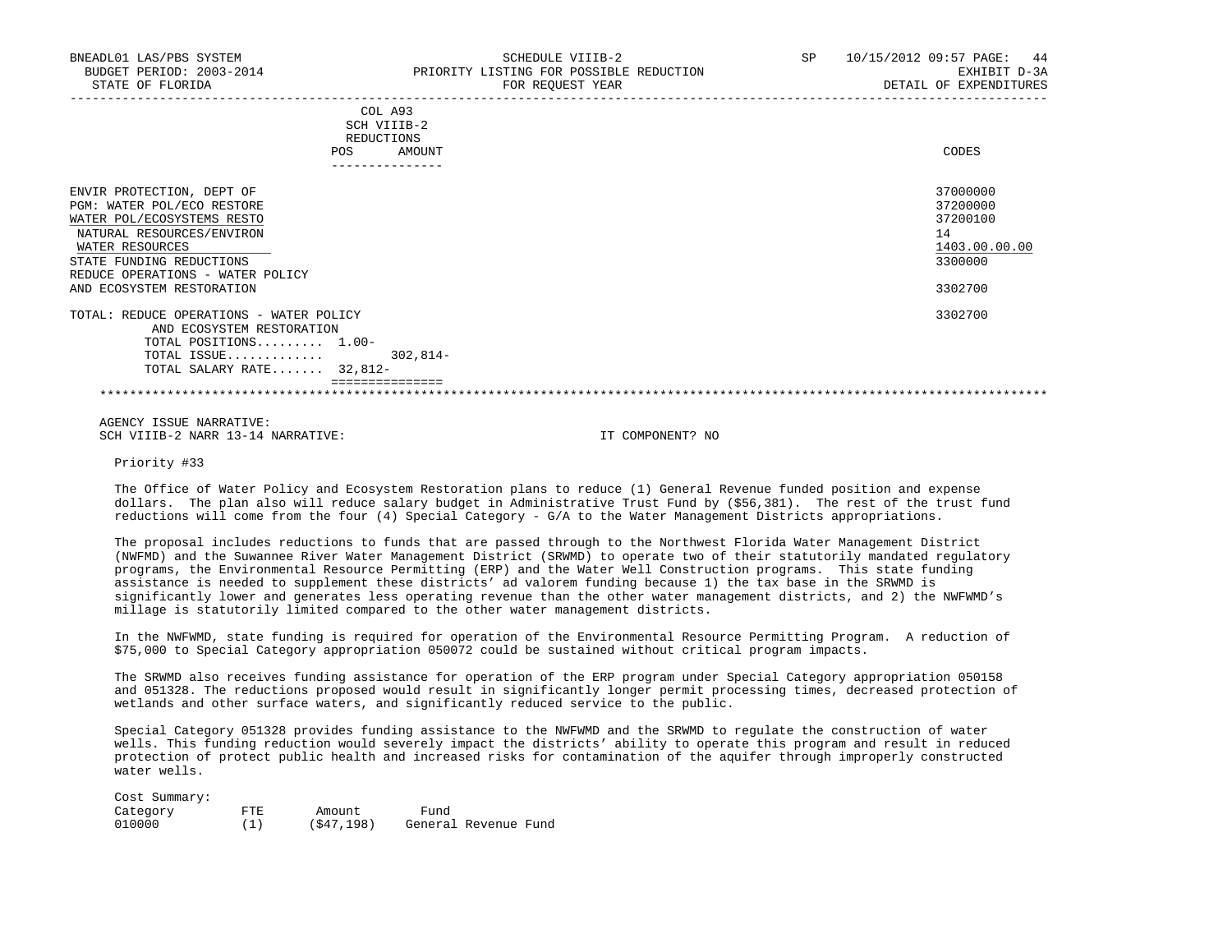| BNEADL01 LAS/PBS SYSTEM<br>BUDGET PERIOD: 2003-2014<br>STATE OF FLORIDA                                                                                                                                                            |                                      | PRIORITY LISTING FOR POSSIBLE REDUCTION<br>_______________________                                                                                                                                           | SCHEDULE VIIIB-2<br>FOR REQUEST YEAR |                                  | $\Gamma$ דא ידי הרבות היה ה | SP 10/15/2012 09:57 PAGE:<br>45<br>EXHIBIT D-3A<br>DETAIL OF EXPENDITURES<br>________________ |
|------------------------------------------------------------------------------------------------------------------------------------------------------------------------------------------------------------------------------------|--------------------------------------|--------------------------------------------------------------------------------------------------------------------------------------------------------------------------------------------------------------|--------------------------------------|----------------------------------|-----------------------------|-----------------------------------------------------------------------------------------------|
|                                                                                                                                                                                                                                    | COL A93<br>SCH VIIIB-2<br>REDUCTIONS |                                                                                                                                                                                                              |                                      |                                  |                             |                                                                                               |
|                                                                                                                                                                                                                                    | POS AMOUNT<br>_______________        |                                                                                                                                                                                                              |                                      |                                  |                             | CODES                                                                                         |
| ENVIR PROTECTION, DEPT OF<br>PGM: WATER POL/ECO RESTORE<br>WATER POL/ECOSYSTEMS RESTO<br>NATURAL RESOURCES/ENVIRON<br>WATER RESOURCES<br>STATE FUNDING REDUCTIONS<br>REDUCE OPERATIONS - WATER POLICY<br>AND ECOSYSTEM RESTORATION |                                      |                                                                                                                                                                                                              |                                      |                                  |                             | 37000000<br>37200000<br>37200100<br>14<br>1403.00.00.00<br>3300000<br>3302700                 |
| 010000<br>040000<br>050072<br>050158<br>050251                                                                                                                                                                                     | ( \$56, 381)                         | Administrative Trust Fund<br>(\$18,778) General Revenue Fund<br>(\$75,000) Water Management Lands Trust Fund<br>(\$42,753) Water Management Lands Trust Fund<br>(\$ 8,551) Water Management Lands Trust Fund |                                      |                                  |                             |                                                                                               |
| 051328                                                                                                                                                                                                                             |                                      | (\$54,153) Water Management Lands Trust Fund                                                                                                                                                                 |                                      |                                  |                             |                                                                                               |
| POSITION DETAIL OF SALARIES AND BENEFITS:                                                                                                                                                                                          |                                      |                                                                                                                                                                                                              |                                      |                                  |                             | LAPSE LAPSED SALARIES                                                                         |
|                                                                                                                                                                                                                                    |                                      |                                                                                                                                                                                                              |                                      | FTE BASE RATE ADDITIVES BENEFITS |                             | SUBTOTAL % AND BENEFITS                                                                       |
| A93 - SCH VIIIB-2 REDUCTIONS                                                                                                                                                                                                       |                                      |                                                                                                                                                                                                              |                                      |                                  |                             |                                                                                               |
| CHANGES TO CURRENTLY AUTHORIZED POSITIONS                                                                                                                                                                                          |                                      |                                                                                                                                                                                                              |                                      |                                  |                             |                                                                                               |
| P101 PROPOSED CLASS CODE<br>C0001 001                                                                                                                                                                                              |                                      | $1.00 - 32,812 -$                                                                                                                                                                                            |                                      |                                  |                             |                                                                                               |
| TOTALS FOR ISSUE BY FUND<br>1000 GENERAL REVENUE FUND                                                                                                                                                                              |                                      |                                                                                                                                                                                                              |                                      |                                  |                             | 47,198-                                                                                       |
|                                                                                                                                                                                                                                    |                                      | $1.00 - 32,812 -$                                                                                                                                                                                            |                                      |                                  | $14,386 47,198-$            | --------------<br>47,198-<br>==============                                                   |
| OTHER SALARY AMOUNT<br>2021 ADMINISTRATIVE TRUST FUND                                                                                                                                                                              |                                      |                                                                                                                                                                                                              |                                      |                                  |                             | $56,381-$                                                                                     |
|                                                                                                                                                                                                                                    |                                      |                                                                                                                                                                                                              |                                      |                                  |                             | . _ _ _ _ _ _ _ _ _ _ _ _ _<br>$103.579-$<br>==============                                   |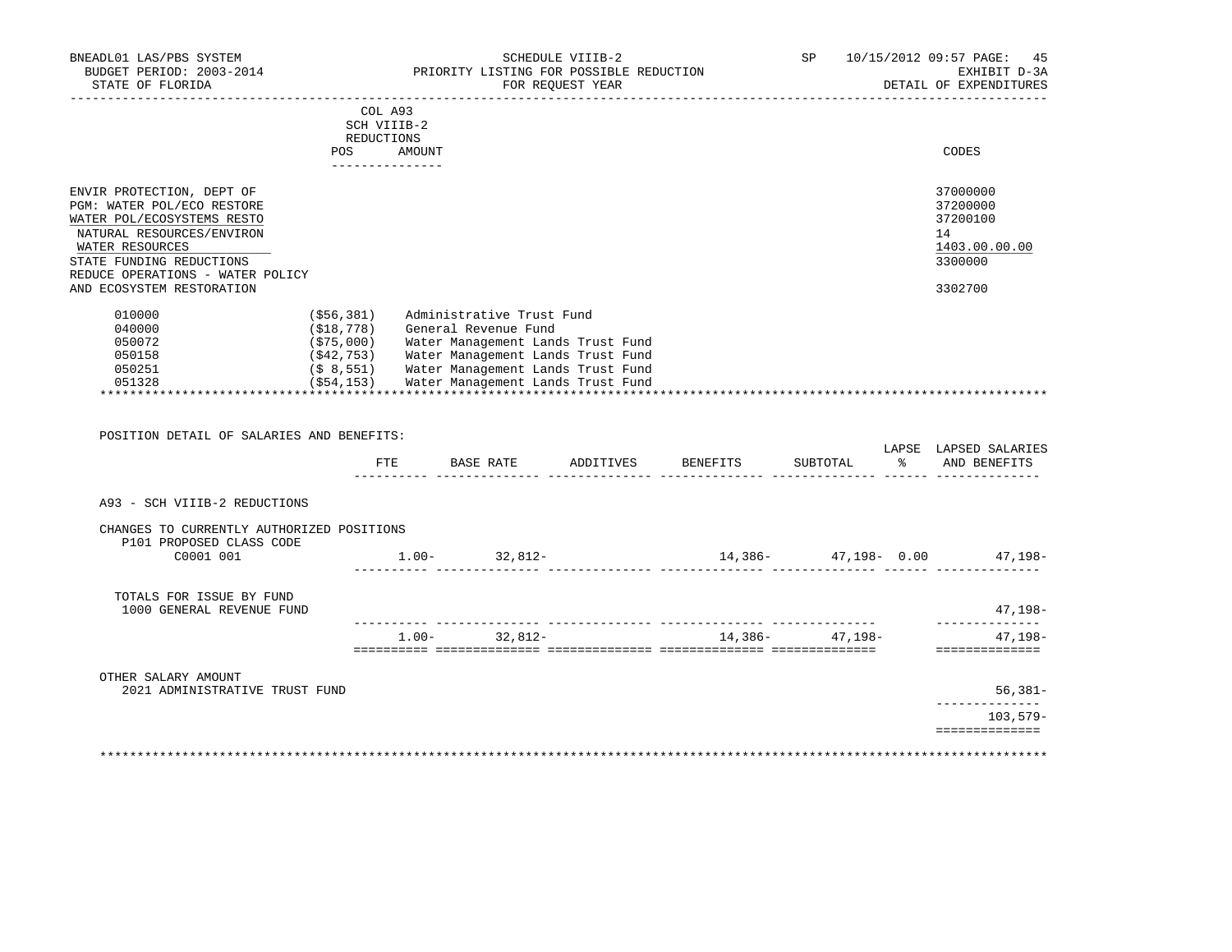| CODES |
|-------|
|       |
|       |
|       |
|       |
|       |

| ENVIR PROTECTION, DEPT OF<br>PGM: WATER POL/ECO RESTORE<br>WATER POL/ECOSYSTEMS RESTO<br>NATURAL RESOURCES/ENVIRON<br>WATER RESOURCES |            | 37000000<br>37200000<br>37200100<br>14<br>1403.00.00.00 |
|---------------------------------------------------------------------------------------------------------------------------------------|------------|---------------------------------------------------------|
| TOTAL: WATER RESOURCES                                                                                                                |            | 1403.00.00.00                                           |
| BY FUND TYPE                                                                                                                          |            |                                                         |
| GENERAL REVENUE FUND                                                                                                                  | 65,976-    | 1000                                                    |
| TRUST FUNDS                                                                                                                           | $236,838-$ | 2000                                                    |
| TOTAL POSITIONS 1.00-                                                                                                                 |            |                                                         |
| TOTAL PROG COMP                                                                                                                       | $302.814-$ |                                                         |
| TOTAL SALARY RATE 32,812-                                                                                                             |            |                                                         |
|                                                                                                                                       |            |                                                         |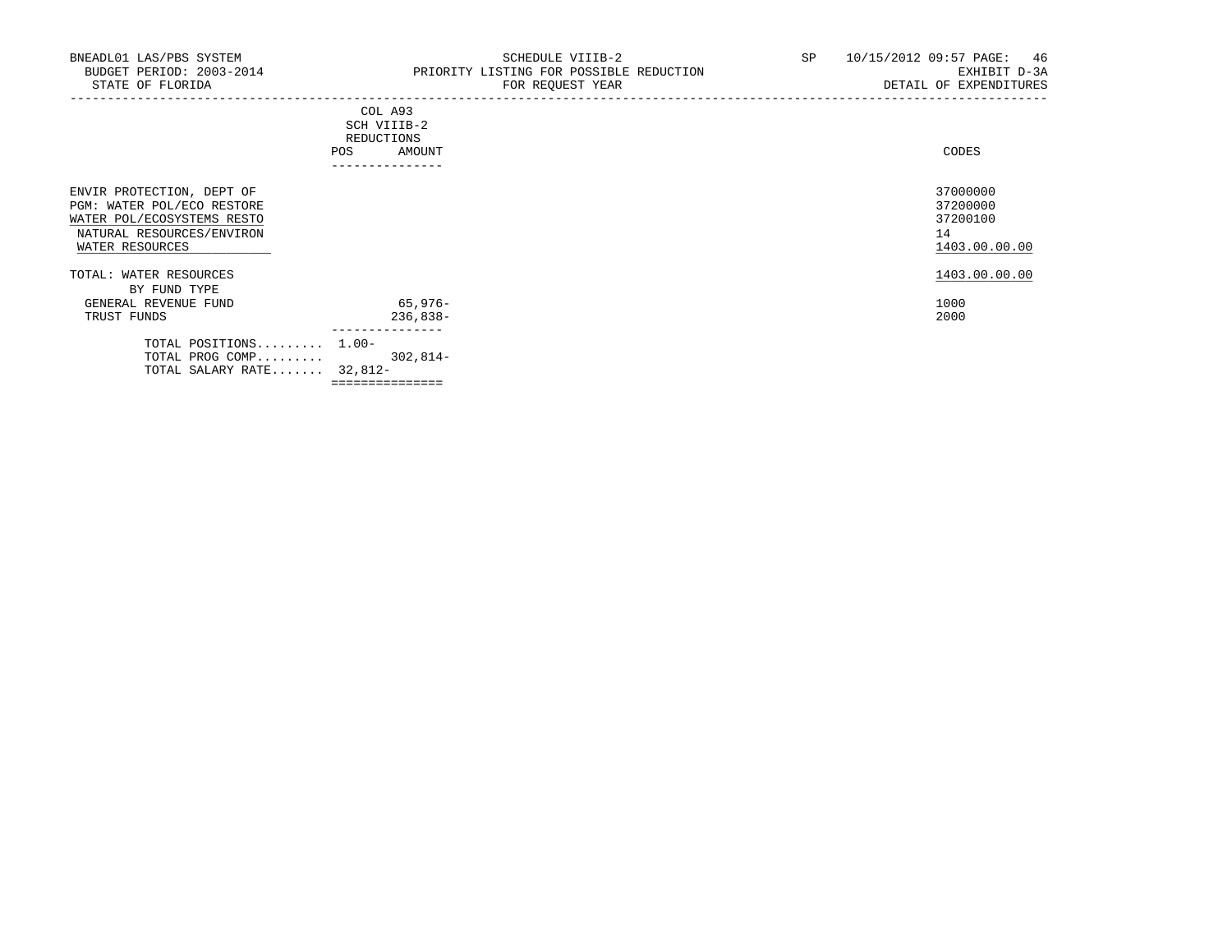| BNEADL01 LAS/PBS SYSTEM<br>BUDGET PERIOD: 2003-2014<br>STATE OF FLORIDA                                                                                                                                                                  |            | SCHEDULE VIIIB-2<br>PRIORITY LISTING FOR POSSIBLE REDUCTION<br>FOR REQUEST YEAR<br>_______________________________ | SP | 47<br>10/15/2012 09:57 PAGE:<br>EXHIBIT D-3A<br>DETAIL OF EXPENDITURES                  |
|------------------------------------------------------------------------------------------------------------------------------------------------------------------------------------------------------------------------------------------|------------|--------------------------------------------------------------------------------------------------------------------|----|-----------------------------------------------------------------------------------------|
|                                                                                                                                                                                                                                          | <b>POS</b> | COL A93<br>SCH VIIIB-2<br>REDUCTIONS<br>AMOUNT                                                                     |    | CODES                                                                                   |
| ENVIR PROTECTION, DEPT OF<br>PGM: ENVIRON ASSESS/RESTOR<br>WATER SCIENCE/LAB SERVICES<br>NATURAL RESOURCES/ENVIRON<br>WATER RESOURCES<br>STATE FUNDING REDUCTIONS<br>REDUCE FUNDING PURSUANT TO<br>AGENCY-WIDE LEASE SAVINGS<br>EXPENSES |            |                                                                                                                    |    | 37000000<br>37300000<br>37300100<br>14<br>1403.00.00.00<br>3300000<br>3300200<br>040000 |
| ENVIRONMENTAL LAB TF<br>ECOSYSTEM MGT & RESTOR TF<br>FEDERAL GRANTS TRUST FUND<br>WATER QUALITY ASSURANCE TF                                                                                                                             |            | 80,638-<br>15,840-<br>15,840-<br>8,707-                                                                            |    | 2050<br>2193<br>2261<br>2780                                                            |
| TOTAL APPRO                                                                                                                                                                                                                              |            | $121.025 -$                                                                                                        |    |                                                                                         |
|                                                                                                                                                                                                                                          |            |                                                                                                                    |    |                                                                                         |

 AGENCY ISSUE NARRATIVE: SCH VIIIB-2 NARR 13-14 NARRATIVE: IT COMPONENT? NO

Priority #1

 The Department of Environmental Protection (DEP) has taken an aggressive approach to identify opportunities to reduce lease space. The Division of Air Resources Management recently relocated staff and equipment associated with private-sector lease space to Department of Management Services (DMS) space at the Bob Martinez Center. The staff and equipment were absorbed into DEP's existing leased space. There is an overall savings for FY 13/14 of \$381,643.

 The Division of State Lands consolidated staff in the Carr Building, thus allowing vacant space on the second floor to be returned to DMS for reallocation. This reduction in leased space is effective October 1, 2012 and will result in a savings in FY 13/14 of \$55,938.

 The Northwest District branch has negotiated a new lease for a new office. The new location will reduce DEP leased space by 457 square feet and reduce the rent cost in FY 13/14 by \$15,586.

 Since the budget reduction is equal to the rent savings, there will be no negative impact to DEP. This issue also realigns the budget associated with rent payments for the Bob Martinez Center.

Cost Summary:

| Budget Entity                                  | Amount      |
|------------------------------------------------|-------------|
| Executive Direction and Support Services       | $($ \$619)  |
| Technology and Information Services            | \$50,157    |
| Land Administration                            | (S55, 938)  |
| Northwest District/Executive Dir and Supp Svcs | (S15, 586)  |
| Water Science & Laboratory Services            | (S121, 025) |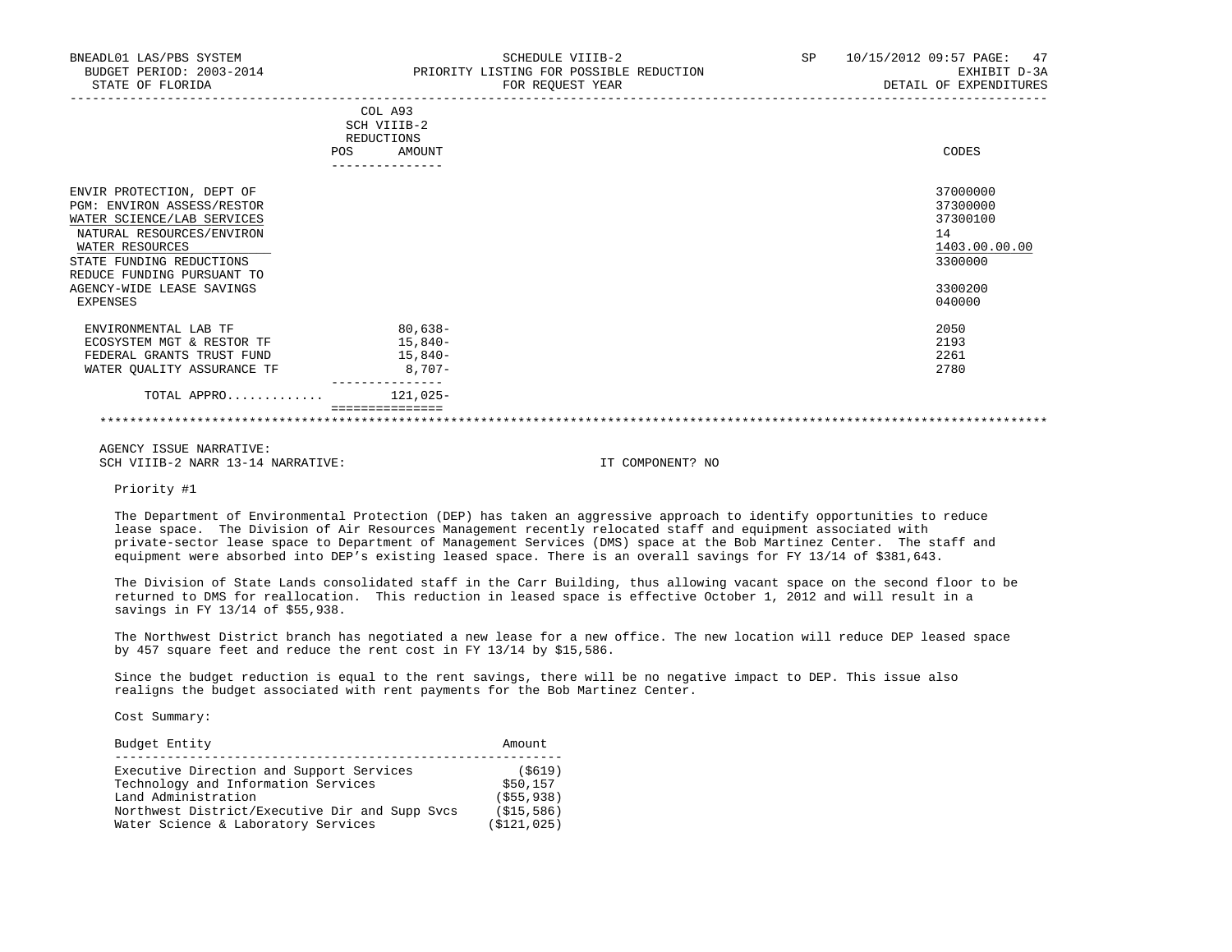| BNEADL01 LAS/PBS SYSTEM<br>BUDGET PERIOD: 2003-2014<br>STATE OF FLORIDA                                                                                                                                                      |                                      | SCHEDULE VIIIB-2<br>PRIORITY LISTING FOR POSSIBLE REDUCTION<br>FOR REQUEST YEAR | SP <sub>2</sub> | 10/15/2012 09:57 PAGE: 48<br>EXHIBIT D-3A<br>DETAIL OF EXPENDITURES           |
|------------------------------------------------------------------------------------------------------------------------------------------------------------------------------------------------------------------------------|--------------------------------------|---------------------------------------------------------------------------------|-----------------|-------------------------------------------------------------------------------|
|                                                                                                                                                                                                                              | COL A93<br>SCH VIIIB-2<br>REDUCTIONS |                                                                                 |                 |                                                                               |
| POS                                                                                                                                                                                                                          | AMOUNT<br>--------------             |                                                                                 |                 | CODES                                                                         |
| ENVIR PROTECTION, DEPT OF<br>PGM: ENVIRON ASSESS/RESTOR<br>WATER SCIENCE/LAB SERVICES<br>NATURAL RESOURCES/ENVIRON<br>WATER RESOURCES<br>STATE FUNDING REDUCTIONS<br>REDUCE FUNDING PURSUANT TO<br>AGENCY-WIDE LEASE SAVINGS |                                      |                                                                                 |                 | 37000000<br>37300000<br>37300100<br>14<br>1403.00.00.00<br>3300000<br>3300200 |
| Water Resource Management<br>Waste Management<br>Air Resources Management                                                                                                                                                    |                                      | (S106, 482)<br>( \$136, 072)<br>( \$67, 602)<br>----------                      |                 |                                                                               |
| Issue Total:                                                                                                                                                                                                                 |                                      | ( \$453, 167)                                                                   |                 |                                                                               |
| REDUCE STATEWIDE LOAD MONITORING<br>NETWORK<br><b>EXPENSES</b>                                                                                                                                                               |                                      |                                                                                 |                 | 3303010<br>040000                                                             |
| GENERAL REVENUE FUND $10,000-$                                                                                                                                                                                               | ________________                     |                                                                                 |                 | 1000                                                                          |
| SPECIAL CATEGORIES<br>TMDL SPRINGS MONITORING                                                                                                                                                                                |                                      |                                                                                 |                 | 100000<br>105016                                                              |
| GENERAL REVENUE FUND $2,000,000-$                                                                                                                                                                                            | ===============                      |                                                                                 |                 | 1000                                                                          |
| TOTAL: REDUCE STATEWIDE LOAD MONITORING<br>NETWORK                                                                                                                                                                           |                                      |                                                                                 |                 | 3303010                                                                       |
| TOTAL ISSUE 2,010,000-                                                                                                                                                                                                       | ===============                      |                                                                                 |                 |                                                                               |
|                                                                                                                                                                                                                              |                                      |                                                                                 |                 |                                                                               |
| AGENCY ISSUE NARRATIVE:<br>SCH VIIIB-2 NARR 13-14 NARRATIVE:                                                                                                                                                                 |                                      | IT COMPONENT? NO                                                                |                 |                                                                               |

Priority #12

 The total funding reduction proposal is \$2,000,000 from Total Maximum Daily Loads (TMDL) Springs Environmental category in recurring General Revenue and \$10,000 in expense category in General Revenue. This funding was provided in FY 12-13 to implement a monitoring system for nutrients in Florida's surface waters and springs. The monitoring system would provide a central web based application that has the ability to provide communication and long term use of data collected for improved TMDL determination and nutrient monitoring within the State's surface and ground waters to improve water quality.

While the monitoring network would provide useful long-term information, the recurring General Revenue funds may be more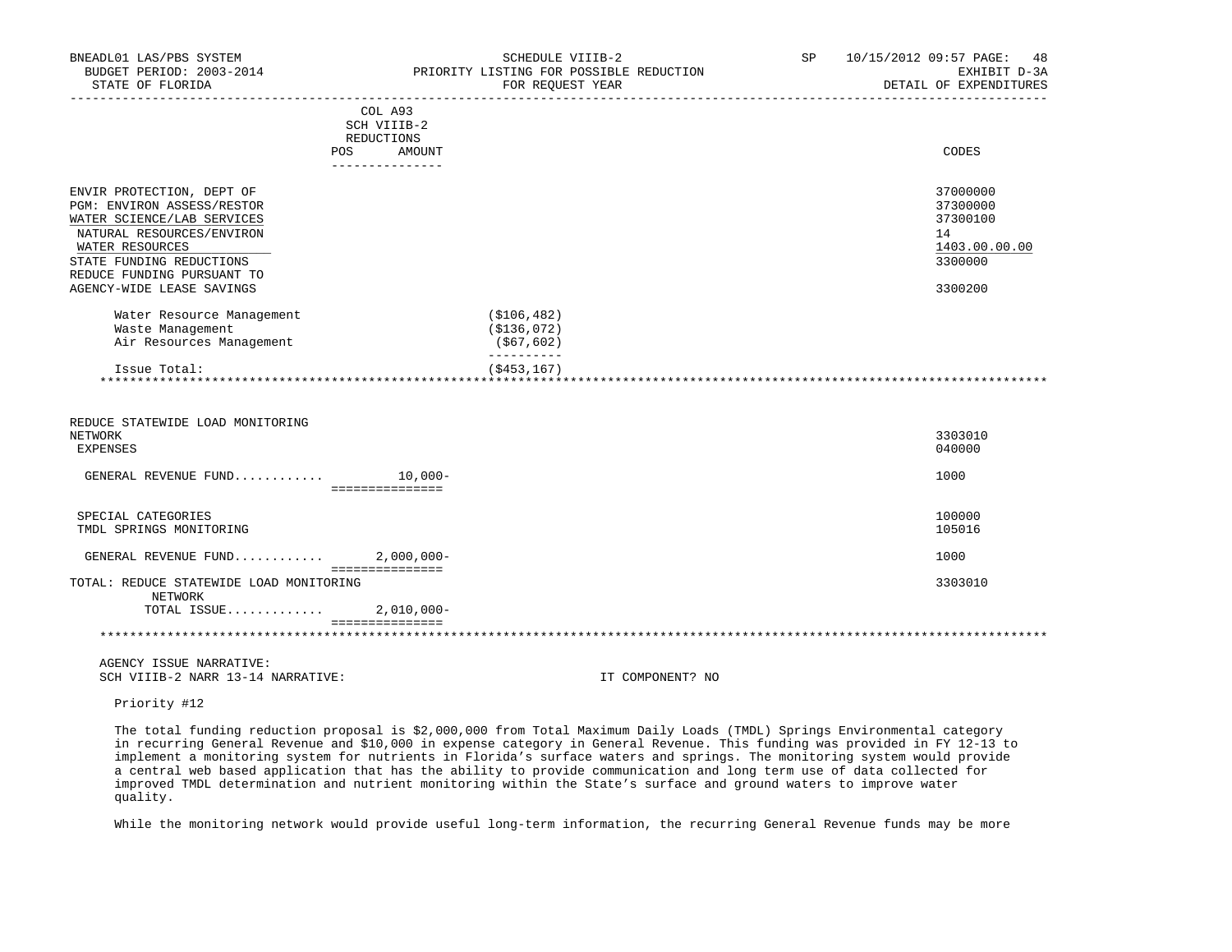| BNEADL01 LAS/PBS SYSTEM<br>BUDGET PERIOD: 2003-2014<br>STATE OF FLORIDA                                                                                                                                                                                                                                                                                                                                         |                                                                                           | SCHEDULE VIIIB-2<br>FOR REQUEST YEAR | PRIORITY LISTING FOR POSSIBLE REDUCTION                                                             |                    | <b>SP</b>                                         | 10/15/2012 09:57 PAGE:<br>49<br>EXHIBIT D-3A<br>DETAIL OF EXPENDITURES |
|-----------------------------------------------------------------------------------------------------------------------------------------------------------------------------------------------------------------------------------------------------------------------------------------------------------------------------------------------------------------------------------------------------------------|-------------------------------------------------------------------------------------------|--------------------------------------|-----------------------------------------------------------------------------------------------------|--------------------|---------------------------------------------------|------------------------------------------------------------------------|
|                                                                                                                                                                                                                                                                                                                                                                                                                 | COL A93<br>SCH VIIIB-2<br>REDUCTIONS<br>POS<br>AMOUNT<br>---------------                  |                                      |                                                                                                     |                    |                                                   | CODES                                                                  |
| ENVIR PROTECTION, DEPT OF<br>PGM: ENVIRON ASSESS/RESTOR<br>WATER SCIENCE/LAB SERVICES<br>NATURAL RESOURCES/ENVIRON<br>WATER RESOURCES<br>STATE FUNDING REDUCTIONS<br>REDUCE STATEWIDE LOAD MONITORING                                                                                                                                                                                                           |                                                                                           |                                      |                                                                                                     |                    |                                                   | 37000000<br>37300000<br>37300100<br>14<br>1403.00.00.00<br>3300000     |
| NETWORK                                                                                                                                                                                                                                                                                                                                                                                                         |                                                                                           |                                      |                                                                                                     |                    |                                                   | 3303010                                                                |
| appropriately directed to restoration projects in Florida springs and their receiving waters.                                                                                                                                                                                                                                                                                                                   |                                                                                           |                                      |                                                                                                     |                    |                                                   |                                                                        |
| COST SUMMARY:<br>Budget Entity<br>Water Science & Lab Svcs<br>Water Science & Lab Svcs                                                                                                                                                                                                                                                                                                                          | Appropriation Category<br>105016 TMDL Springs Environmental Monitoring<br>040000 Expenses |                                      | (2,000,000)<br>-----------                                                                          | Amount<br>(10,000) | Fund Source<br>General Revenue<br>General Revenue |                                                                        |
| Total                                                                                                                                                                                                                                                                                                                                                                                                           |                                                                                           |                                      | (2,010,000)                                                                                         |                    |                                                   |                                                                        |
| REDUCE EXPENSE - ENVIRONMENTAL<br>ASSESSMENT AND RESTORATION<br><b>EXPENSES</b><br>ECOSYSTEM MGT & RESTOR TF<br>WATER QUALITY ASSURANCE TF                                                                                                                                                                                                                                                                      | 19,160-<br>$15.000 -$                                                                     |                                      |                                                                                                     |                    |                                                   | 3303020<br>040000<br>2193<br>2780                                      |
| TOTAL APPRO                                                                                                                                                                                                                                                                                                                                                                                                     | ________________<br>$34,160-$                                                             |                                      |                                                                                                     |                    |                                                   |                                                                        |
|                                                                                                                                                                                                                                                                                                                                                                                                                 | ===============                                                                           |                                      |                                                                                                     |                    |                                                   |                                                                        |
| AGENCY ISSUE NARRATIVE:<br>SCH VIIIB-2 NARR 13-14 NARRATIVE:                                                                                                                                                                                                                                                                                                                                                    |                                                                                           |                                      | IT COMPONENT? NO                                                                                    |                    |                                                   |                                                                        |
| Priority #16                                                                                                                                                                                                                                                                                                                                                                                                    |                                                                                           |                                      |                                                                                                     |                    |                                                   |                                                                        |
| This proposal will result in the total reduction of \$34,160 from the expense category from the Water Quality Assurance<br>Trust Fund and the Ecosystems Management Restoration Trust Fund. Reduction to Expense Category appropriations will reduce<br>the Division's ability to collect and analyze environmental data, develop water quality standards, and restore impaired<br>waters throughout the state. |                                                                                           |                                      |                                                                                                     |                    |                                                   |                                                                        |
| COST SUMMARY:<br>Budget Entity<br>Water Science & Lab Svcs<br>Water Science & Lab Svcs                                                                                                                                                                                                                                                                                                                          | Appropriation Category<br>040000 Expenses<br>040000 Expenses                              | Amount<br>(15,000)<br>(19, 160)      | Fund Source<br>Water Quality Assurance Trust Fund<br>Ecosystems Management & Restoration Trust Fund |                    |                                                   |                                                                        |
| Total                                                                                                                                                                                                                                                                                                                                                                                                           |                                                                                           | $- - - - - - - -$<br>(34, 160)       |                                                                                                     |                    |                                                   |                                                                        |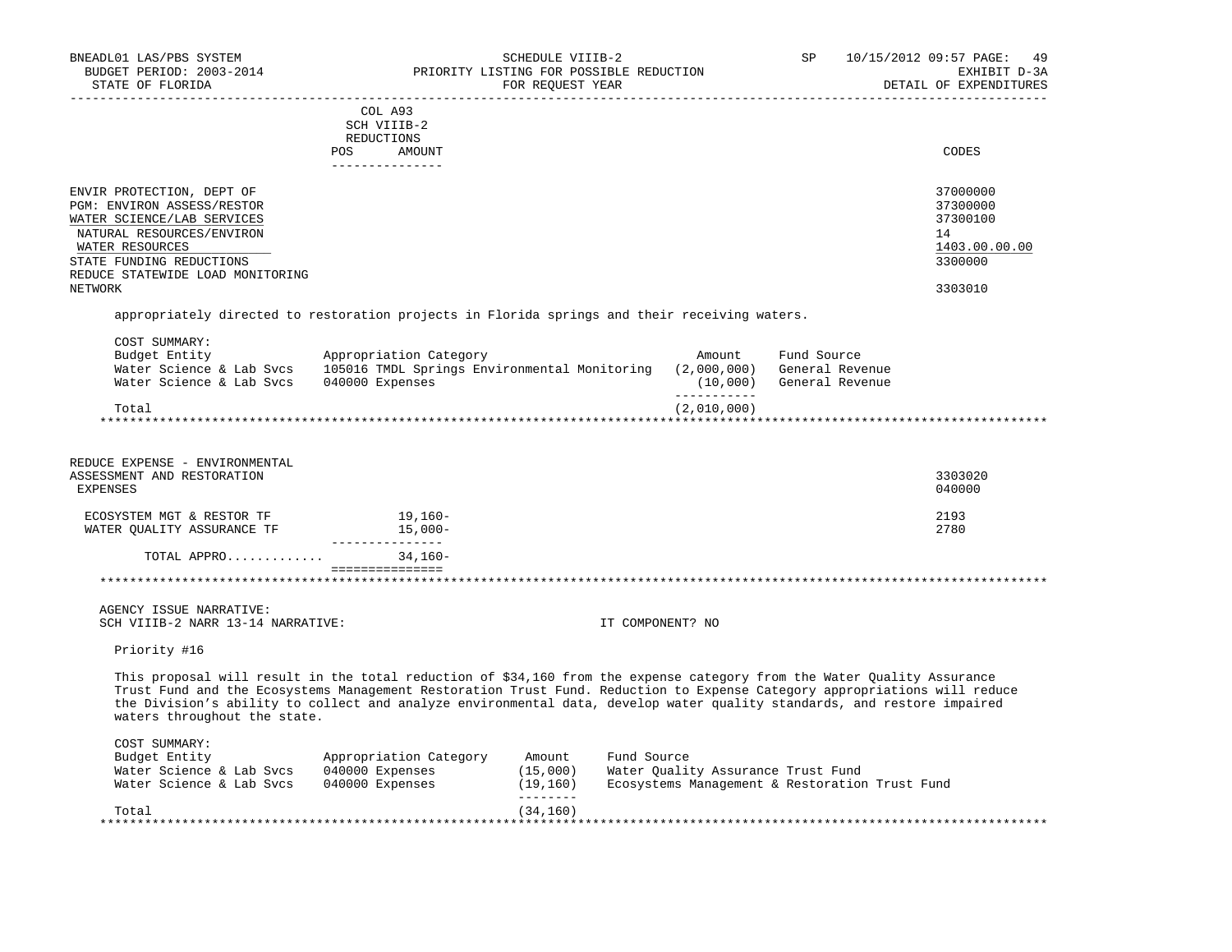| BNEADL01 LAS/PBS SYSTEM<br>BUDGET PERIOD: 2003-2014                                                                                                                                                                                    |                                      | SCHEDULE VIIIB-2<br>PRIORITY LISTING FOR POSSIBLE REDUCTION | SP | 10/15/2012 09:57 PAGE:<br>50<br>EXHIBIT D-3A                       |
|----------------------------------------------------------------------------------------------------------------------------------------------------------------------------------------------------------------------------------------|--------------------------------------|-------------------------------------------------------------|----|--------------------------------------------------------------------|
| STATE OF FLORIDA                                                                                                                                                                                                                       |                                      | FOR REQUEST YEAR                                            |    | DETAIL OF EXPENDITURES                                             |
|                                                                                                                                                                                                                                        | COL A93<br>SCH VIIIB-2<br>REDUCTIONS |                                                             |    |                                                                    |
|                                                                                                                                                                                                                                        | POS<br>AMOUNT<br>_______________     |                                                             |    | CODES                                                              |
| ENVIR PROTECTION, DEPT OF<br>PGM: ENVIRON ASSESS/RESTOR<br>WATER SCIENCE/LAB SERVICES<br>NATURAL RESOURCES/ENVIRON<br>WATER RESOURCES<br>STATE FUNDING REDUCTIONS<br>REDUCE GROUND WATER QUALITY<br>MONITORING NETWORK - ENVIRONMENTAL |                                      |                                                             |    | 37000000<br>37300000<br>37300100<br>14<br>1403.00.00.00<br>3300000 |
| ASSESSMENT AND RESTORATION<br>SALARY RATE<br>SALARY RATE 74,907-                                                                                                                                                                       | ===============                      |                                                             |    | 3303060<br>000000                                                  |
| SALARIES AND BENEFITS                                                                                                                                                                                                                  |                                      |                                                             |    | 010000                                                             |
| GENERAL REVENUE FUND<br>WATER OUALITY ASSURANCE TF                                                                                                                                                                                     | 28,885-<br>$50,694-$                 |                                                             |    | 1000<br>2780                                                       |
| TOTAL POSITIONS 2.00-<br>TOTAL APPRO                                                                                                                                                                                                   | 79,579-<br>================          |                                                             |    |                                                                    |
| SPECIAL CATEGORIES<br>GROUND WTR/MONITOR NETWRK                                                                                                                                                                                        |                                      |                                                             |    | 100000<br>100027                                                   |
| WATER OUALITY ASSURANCE TF 199,906-                                                                                                                                                                                                    | ===============                      |                                                             |    | 2780                                                               |
| TOTAL: REDUCE GROUND WATER OUALITY<br>MONITORING NETWORK - ENVIRONMENTAL<br>ASSESSMENT AND RESTORATION<br>TOTAL POSITIONS 2.00-                                                                                                        |                                      |                                                             |    | 3303060                                                            |
| TOTAL ISSUE<br>TOTAL SALARY RATE 74,907-                                                                                                                                                                                               | $279,485-$<br>===============        |                                                             |    |                                                                    |
|                                                                                                                                                                                                                                        |                                      |                                                             |    |                                                                    |

 AGENCY ISSUE NARRATIVE: SCH VIIIB-2 NARR 13-14 NARRATIVE: IT COMPONENT? NO

Priority #31

 This reduction proposes reducing \$279,485 in the Groundwater Water Quality Monitoring Network. The reduction in General Revenue of 1 FTE will be an effort to reduce administrative costs within the Bureau of Watershed Restoration. The reduction of 1 FTE in Water Quality Trust Fund will result in the reassignment of the workload within the Bureau of Watershed Restoration to meet the Division's priorities and objectives. The reduction in special category groundwater monitoring network will reduce the support for 5 OPS positions in the Bureau of Assessment and Restoration Support as well as affect the response time for the projected workload increase from the upcoming numeric nutrient criteria data assessment implementation.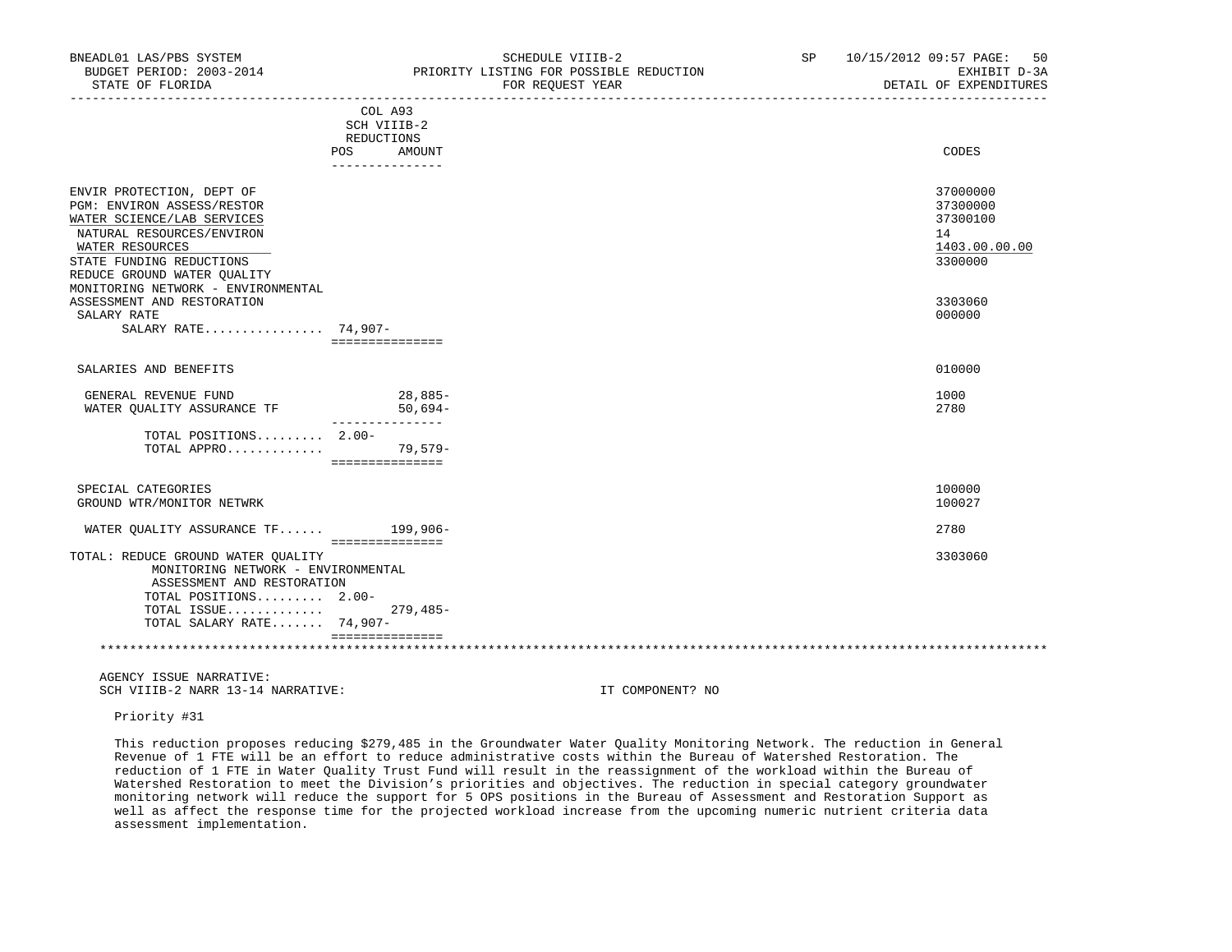| BNEADL01 LAS/PBS SYSTEM<br>BUDGET PERIOD: 2003-2014<br>STATE OF FLORIDA                                                                                                                                                                                              |                                                                              | PRIORITY LISTING FOR POSSIBLE REDUCTION | SCHEDULE VIIIB-2<br>FOR REQUEST YEAR |                                       |  | SP 10/15/2012 09:57 PAGE: 51<br>EXHIBIT D-3A<br>DETAIL OF EXPENDITURES        |
|----------------------------------------------------------------------------------------------------------------------------------------------------------------------------------------------------------------------------------------------------------------------|------------------------------------------------------------------------------|-----------------------------------------|--------------------------------------|---------------------------------------|--|-------------------------------------------------------------------------------|
|                                                                                                                                                                                                                                                                      | COL A93<br>SCH VIIIB-2<br>REDUCTIONS<br>POS AMOUNT<br><u>_______________</u> |                                         |                                      | _____________________________________ |  | CODES                                                                         |
| ENVIR PROTECTION, DEPT OF<br>PGM: ENVIRON ASSESS/RESTOR<br>WATER SCIENCE/LAB SERVICES<br>NATURAL RESOURCES/ENVIRON<br>WATER RESOURCES<br>STATE FUNDING REDUCTIONS<br>REDUCE GROUND WATER OUALITY<br>MONITORING NETWORK - ENVIRONMENTAL<br>ASSESSMENT AND RESTORATION |                                                                              |                                         |                                      |                                       |  | 37000000<br>37300000<br>37300100<br>14<br>1403.00.00.00<br>3300000<br>3303060 |
| COST SUMMARY:<br>Water Science & Lab Svcs Salaries and Benefits (1.0) (50,694) Water Quality Assurance Trust Fund<br>Water Science & Lab Svcs 100027 Gdwtr/Mon Network (199,906) Water Quality Assurance Trust Fund                                                  |                                                                              |                                         | __________                           |                                       |  |                                                                               |
|                                                                                                                                                                                                                                                                      |                                                                              | $\frac{1}{2}$                           |                                      |                                       |  |                                                                               |
| Total Issue:                                                                                                                                                                                                                                                         |                                                                              | (2.0)                                   | (279, 485)                           |                                       |  |                                                                               |
| POSITION DETAIL OF SALARIES AND BENEFITS:                                                                                                                                                                                                                            |                                                                              |                                         |                                      | FTE BASE RATE ADDITIVES BENEFITS      |  | LAPSE LAPSED SALARIES<br>SUBTOTAL % AND BENEFITS                              |
| A93 - SCH VIIIB-2 REDUCTIONS                                                                                                                                                                                                                                         |                                                                              |                                         |                                      |                                       |  |                                                                               |
| CHANGES TO CURRENTLY AUTHORIZED POSITIONS<br>0709 ADMINISTRATIVE ASSISTANT I                                                                                                                                                                                         |                                                                              |                                         |                                      |                                       |  |                                                                               |
| C0001 001<br>5055 PROFESSIONAL GEOLOGIST II - SES                                                                                                                                                                                                                    |                                                                              | $1.00 - 25,479 -$                       |                                      |                                       |  | $13,445 38,924-$ 0.00 $38,924-$                                               |
| C0002 001 $1.00-$ 49,428-                                                                                                                                                                                                                                            |                                                                              |                                         |                                      | 17,687-                               |  | 67,115- 0.00<br>$67, 115 -$                                                   |
| TOTALS FOR ISSUE BY FUND<br>1000 GENERAL REVENUE FUND<br>2780 WATER QUALITY ASSURANCE TF                                                                                                                                                                             |                                                                              |                                         |                                      |                                       |  | $38,924-$<br>$67, 115 -$                                                      |
|                                                                                                                                                                                                                                                                      |                                                                              |                                         |                                      | $2.00 - 74,907 - 31,132 - 106,039 -$  |  | ______________<br>$106,039-$                                                  |
|                                                                                                                                                                                                                                                                      |                                                                              |                                         |                                      |                                       |  | ==============                                                                |
| OTHER SALARY AMOUNT<br>2780 WATER QUALITY ASSURANCE TF<br>1000 GENERAL REVENUE FUND                                                                                                                                                                                  |                                                                              |                                         |                                      |                                       |  | 16,421<br>10,039<br>------------                                              |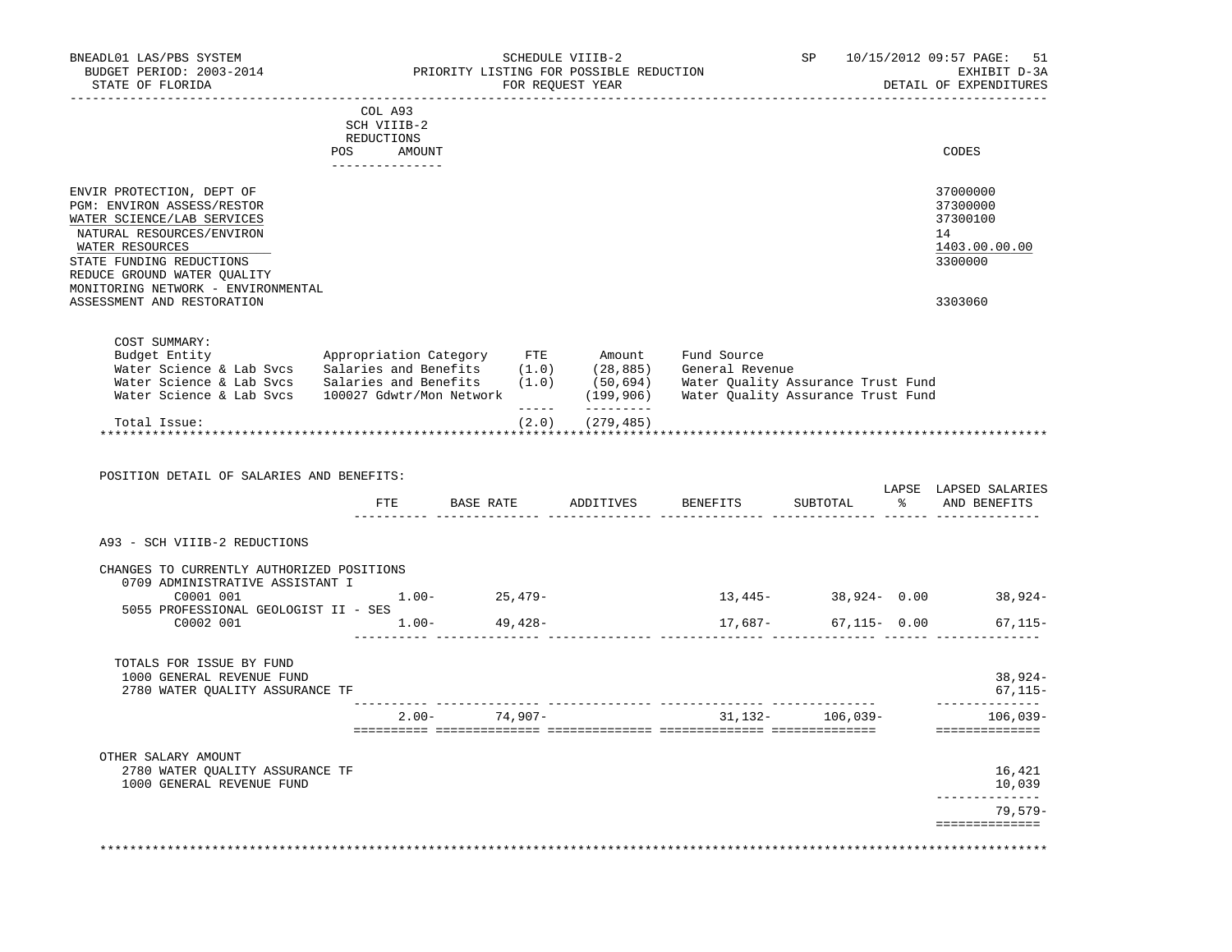|                                                                                                                                       | COL A93<br>SCH VIIIB-2<br>REDUCTIONS<br>AMOUNT<br><b>POS</b><br>---------------- | CODES                                                   |
|---------------------------------------------------------------------------------------------------------------------------------------|----------------------------------------------------------------------------------|---------------------------------------------------------|
| ENVIR PROTECTION, DEPT OF<br>PGM: ENVIRON ASSESS/RESTOR<br>WATER SCIENCE/LAB SERVICES<br>NATURAL RESOURCES/ENVIRON<br>WATER RESOURCES |                                                                                  | 37000000<br>37300000<br>37300100<br>14<br>1403.00.00.00 |
| TOTAL: WATER RESOURCES<br>BY FUND TYPE                                                                                                |                                                                                  | 1403.00.00.00                                           |
| GENERAL REVENUE FUND<br>TRUST FUNDS                                                                                                   | 2,038,885-<br>405,785-                                                           | 1000<br>2000                                            |
| TOTAL POSITIONS 2.00-<br>TOTAL PROG COMP<br>TOTAL SALARY RATE 74,907-                                                                 | ---------------<br>2,444,670-<br>===============                                 |                                                         |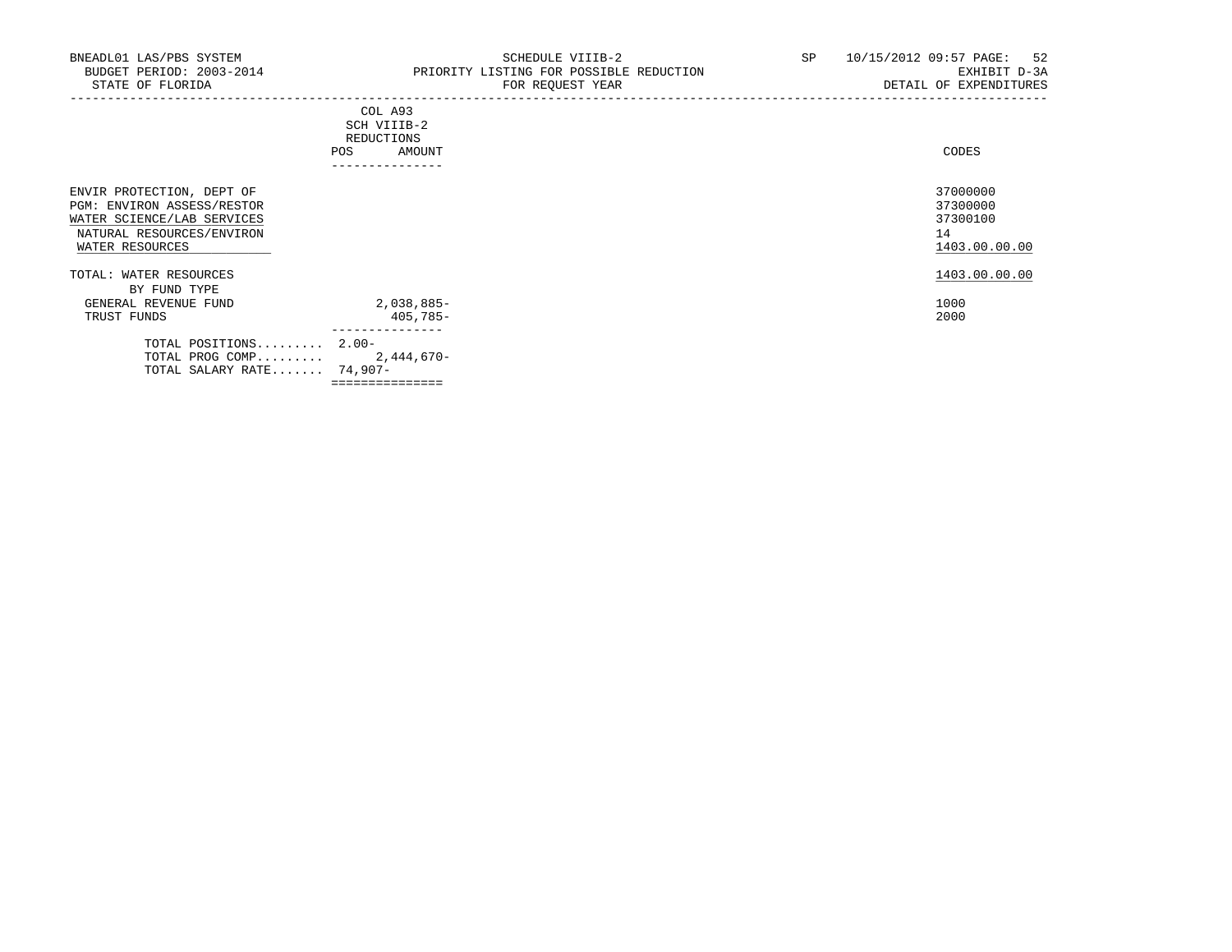| BNEADL01 LAS/PBS SYSTEM<br>BUDGET PERIOD: 2003-2014<br>STATE OF FLORIDA                                                                                                                                                                                           |                                                       | SCHEDULE VIIIB-2<br>PRIORITY LISTING FOR POSSIBLE REDUCTION<br>FOR REOUEST YEAR | SP | 10/15/2012 09:57 PAGE: 53<br>EXHIBIT D-3A<br>DETAIL OF EXPENDITURES                     |
|-------------------------------------------------------------------------------------------------------------------------------------------------------------------------------------------------------------------------------------------------------------------|-------------------------------------------------------|---------------------------------------------------------------------------------|----|-----------------------------------------------------------------------------------------|
|                                                                                                                                                                                                                                                                   | COL A93<br>SCH VIIIB-2<br>REDUCTIONS<br>POS<br>AMOUNT |                                                                                 |    | CODES                                                                                   |
| ENVIR PROTECTION, DEPT OF<br>PGM: WATER RESOURCE MGT<br>BEACH MANAGEMENT<br>NATURAL RESOURCES/ENVIRON<br>WATER RESOURCES<br>STATE FUNDING REDUCTIONS<br>REDUCE BUREAU OF BEACHES AND<br>COASTAL SYSTEMS - BEACH MANAGEMENT<br>SALARY RATE<br>SALARY RATE 180,161- | ===============                                       |                                                                                 |    | 37000000<br>37350000<br>37350100<br>14<br>1403.00.00.00<br>3300000<br>3303400<br>000000 |
| SALARIES AND BENEFITS                                                                                                                                                                                                                                             | $6.00 -$                                              |                                                                                 |    | 010000                                                                                  |
| ECOSYSTEM MGT & RESTOR $TF$                                                                                                                                                                                                                                       | $264.331-$<br>===============                         |                                                                                 |    | 2193                                                                                    |
| OTHER PERSONAL SERVICES                                                                                                                                                                                                                                           |                                                       |                                                                                 |    | 030000                                                                                  |
| ECOSYSTEM MGT & RESTOR TF 65,400-                                                                                                                                                                                                                                 |                                                       |                                                                                 |    | 2193                                                                                    |
| TOTAL: REDUCE BUREAU OF BEACHES AND<br>COASTAL SYSTEMS - BEACH MANAGEMENT<br>TOTAL POSITIONS 6.00-<br>$\blacksquare$                                                                                                                                              | seesseesseesses                                       |                                                                                 |    | 3303400                                                                                 |

 TOTAL ISSUE............. 329,731- TOTAL SALARY RATE....... 180,161-===============

 AGENCY ISSUE NARRATIVE: SCH VIIIB-2 NARR 13-14 NARRATIVE: IT COMPONENT? NO

Priority #10

 The proposed reorganization of the Bureau of Beaches and Coastal Systems (Bureau) is to place greater emphasis on the regional planning aspects of the beach and inlet management programs. Overall, the existing five programs of the Bureau will be reduced to two main programs - Regulatory and Planning. In addition, the number of employees necessary to perform the core business processes will be reduced by eliminating all four OPS positions and a minimum of six FTE positions for a total estimated savings of \$329,731 to the Department.

\*\*\*\*\*\*\*\*\*\*\*\*\*\*\*\*\*\*\*\*\*\*\*\*\*\*\*\*\*\*\*\*\*\*\*\*\*\*\*\*\*\*\*\*\*\*\*\*\*\*\*\*\*\*\*\*\*\*\*\*\*\*\*\*\*\*\*\*\*\*\*\*\*\*\*\*\*\*\*\*\*\*\*\*\*\*\*\*\*\*\*\*\*\*\*\*\*\*\*\*\*\*\*\*\*\*\*\*\*\*\*\*\*\*\*\*\*\*\*\*\*\*\*\*\*\*\*

 The positions proposed for elimination currently perform administrative tasks and field permitting. The OPS duties will be taken on by other FTE employees whose position descriptions will be redefined. Additionally, revisions to 62B-33, 62B-34, 62B-41, and 62B-49, F.A.C. will create a more efficient and streamlined permitting process; thus reducing the burdens on administrative staff and permit processors.

 There may be an immediate temporary impact to the level of services provided in the form of slower response to regulatory requests and fewer inspections performed. However, this proposal is necessary to improve the efficiency and effectiveness of government agencies at all levels. Once the permitting processes have been streamlined and the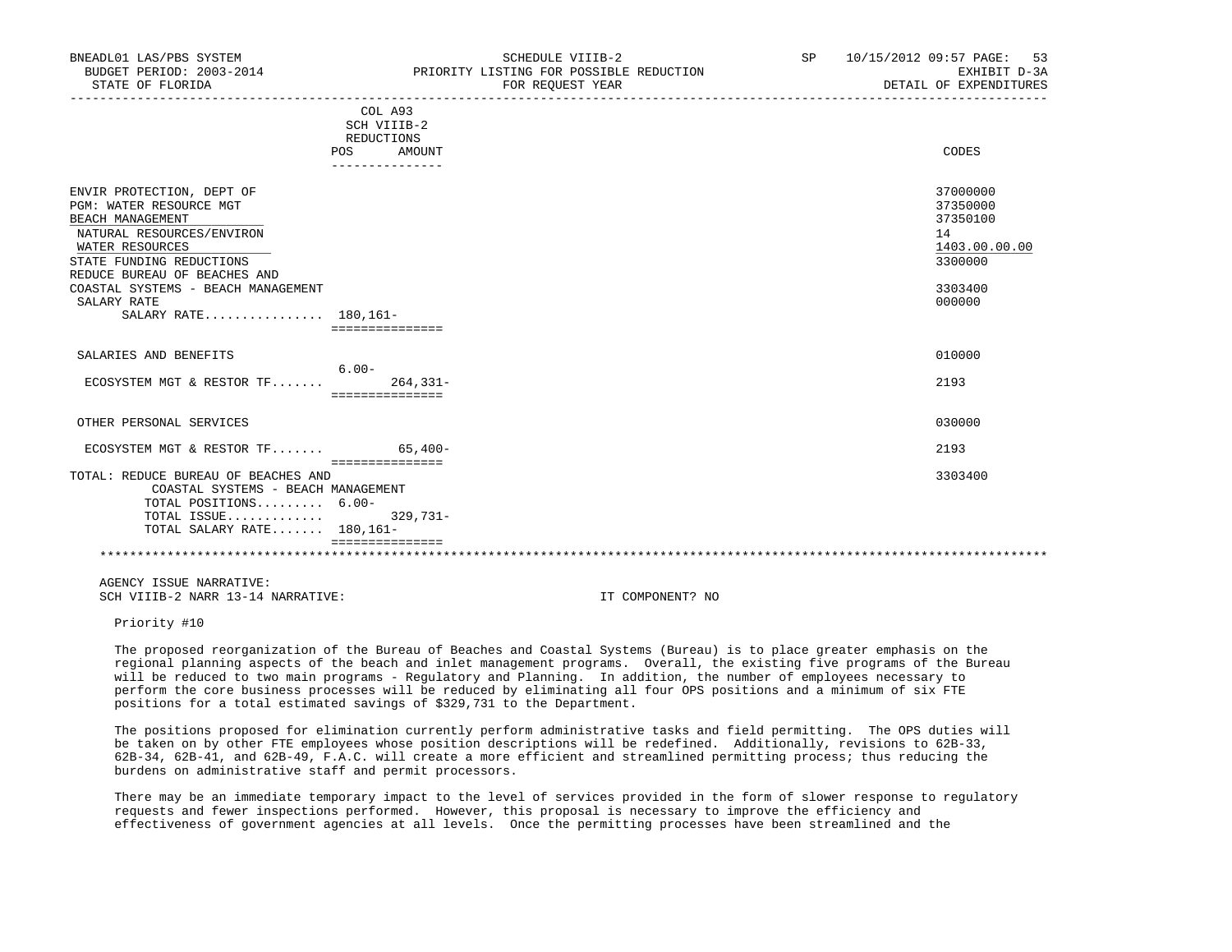| COL A93     |                 |
|-------------|-----------------|
| SCH VIIIB-2 |                 |
| REDUCTIONS  |                 |
| POS         | CODES<br>AMOUNT |

| ENVIR PROTECTION, DEPT OF                                          | 37000000      |
|--------------------------------------------------------------------|---------------|
| PGM: WATER RESOURCE MGT                                            | 37350000      |
| BEACH MANAGEMENT                                                   | 37350100      |
| NATURAL RESOURCES/ENVIRON                                          | 14            |
| WATER RESOURCES                                                    | 1403.00.00.00 |
| STATE FUNDING REDUCTIONS                                           | 3300000       |
| REDUCE BUREAU OF BEACHES AND<br>COASTAL SYSTEMS - BEACH MANAGEMENT | 3303400       |

 reorganization is complete we do not anticipate any impact to the level of services provided. However, if the state experiences a large hurricane we may see a drop in the level of services provided in the form of inlet management studies and reestablishing the Coastal Control Line. In the event of a significant storm we would look to the legislature for additional funding.

 This proposal will renovate permitting and other regulatory processes to meet changing business needs and provide a predictable and legal regulatory environment. The state will continue to provide collaborative, seamless, consistent and timely customer service to businesses while developing a regulatory structure that encourages business growth and development; ensuring Florida's environment and quality of life are sustained and enhanced by future growth plans and development decisions.

### COST SUMMARY:

| Budget Entity             | Appropriation Category  | FTE.  | Amount         | Fund Source                     |
|---------------------------|-------------------------|-------|----------------|---------------------------------|
| Water Resource Management | Salaries & Benefits     | (6.0) | (264, 331)     | Ecosystem Management Trust Fund |
| Water Resource Management | Other Personal Services |       | (65, 400)      | Ecosystem Management Trust Fund |
|                           |                         |       |                |                                 |
| TOTAL ISSUE:              |                         | (6.0) | $($ \$329,731) |                                 |

| POSITION DETAIL OF SALARIES AND BENEFITS: | FTE      | BASE RATE | ADDITIVES | <b>BENEFITS</b> | SUBTOTAL        | LAPSE<br>ႜ | LAPSED SALARIES<br>AND BENEFITS |
|-------------------------------------------|----------|-----------|-----------|-----------------|-----------------|------------|---------------------------------|
| A93 - SCH VIIIB-2 REDUCTIONS              |          |           |           |                 |                 |            |                                 |
| CHANGES TO CURRENTLY AUTHORIZED POSITIONS |          |           |           |                 |                 |            |                                 |
| 0004 SENIOR CLERK                         |          |           |           |                 |                 |            |                                 |
| C0010 001                                 | $1.00 -$ | $21.534-$ |           | 12,938-         | $34.472 - 0.00$ |            | 34,472-                         |
| 0120 STAFF ASSISTANT                      |          |           |           |                 |                 |            |                                 |
| C0008 001                                 | $1.00 -$ | $23,484-$ |           | 13,189-         | $36,673 - 0.00$ |            | $36,673-$                       |
| 4627 ENGINEERING SPECIALIST I             |          |           |           |                 |                 |            |                                 |
| C0007 001                                 | $1.00 -$ | $34,502-$ |           | 14,602-         | $49.104 - 0.00$ |            | $49,104-$                       |
| 4630 ENGINEERING SPECIALIST II            |          |           |           |                 |                 |            |                                 |
| C0009 001                                 | $1.00 -$ | $38.661-$ |           | 15,137-         | $53,798 - 0.00$ |            | $53,798-$                       |
| 4806 ENVIRONMENTAL SPECIALIST I           |          |           |           |                 |                 |            |                                 |
| C0011 001                                 | $2.00 -$ | 61,980-   |           | 28,304-         | $90,284 - 0.00$ |            | $90, 284 -$                     |
|                                           |          |           |           |                 |                 |            |                                 |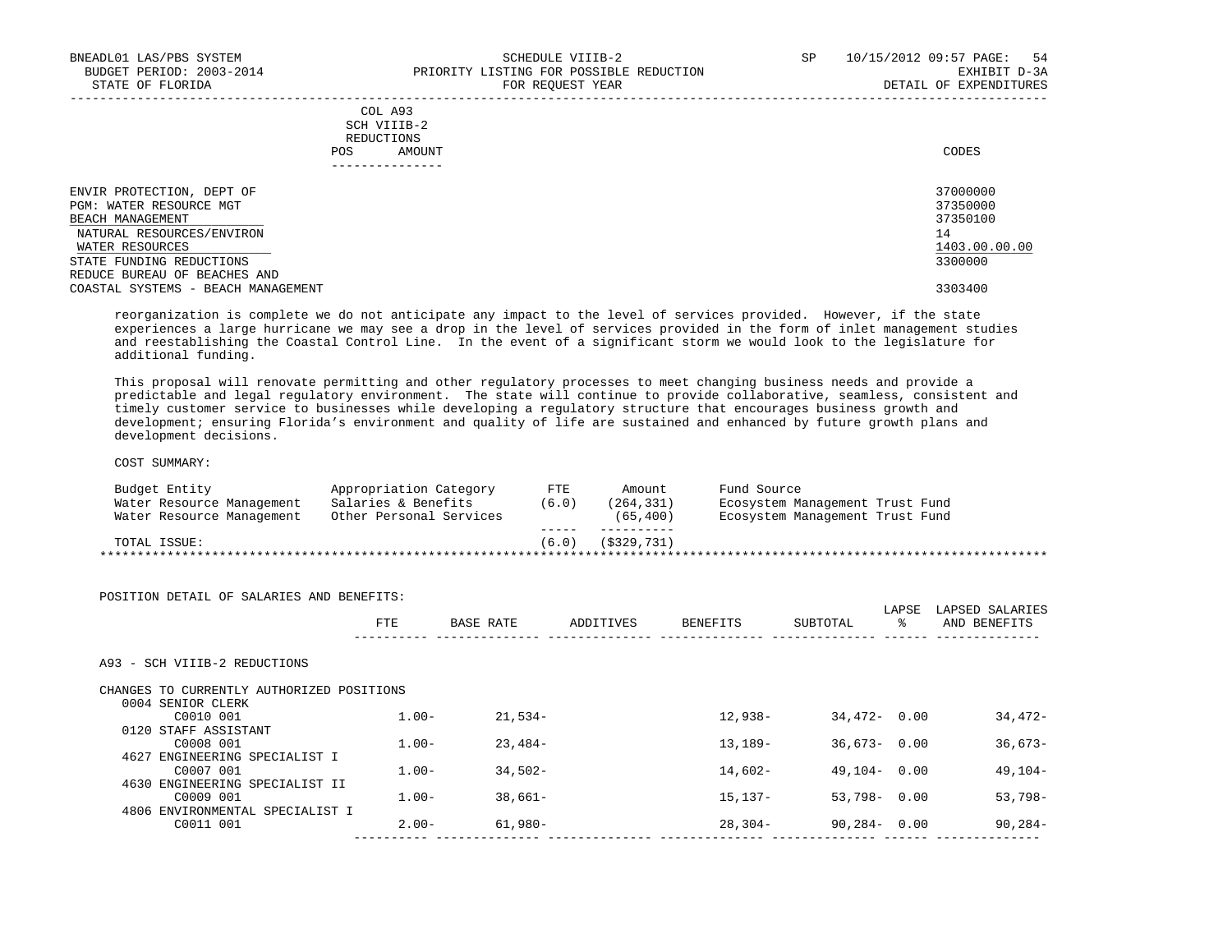| BNEADL01 LAS/PBS SYSTEM<br>BUDGET PERIOD: 2003-2014<br>STATE OF FLORIDA                                                                                                                                                    |                                                                          | PRIORITY LISTING FOR POSSIBLE REDUCTION | SCHEDULE VIIIB-2<br>FOR REQUEST YEAR |                    | SP and the set of the set of the set of the set of the set of the set of the set of the set of the set of the set of the set of the set of the set of the set of the set of the set of the set of the set of the set of the se | 10/15/2012 09:57 PAGE:<br>55<br>EXHIBIT D-3A<br>DETAIL OF EXPENDITURES        |
|----------------------------------------------------------------------------------------------------------------------------------------------------------------------------------------------------------------------------|--------------------------------------------------------------------------|-----------------------------------------|--------------------------------------|--------------------|--------------------------------------------------------------------------------------------------------------------------------------------------------------------------------------------------------------------------------|-------------------------------------------------------------------------------|
|                                                                                                                                                                                                                            | COL A93<br>SCH VIIIB-2<br>REDUCTIONS<br>POS<br>AMOUNT<br>--------------- |                                         |                                      |                    |                                                                                                                                                                                                                                | CODES                                                                         |
| ENVIR PROTECTION, DEPT OF<br>PGM: WATER RESOURCE MGT<br>BEACH MANAGEMENT<br>NATURAL RESOURCES/ENVIRON<br>WATER RESOURCES<br>STATE FUNDING REDUCTIONS<br>REDUCE BUREAU OF BEACHES AND<br>COASTAL SYSTEMS - BEACH MANAGEMENT |                                                                          |                                         |                                      |                    |                                                                                                                                                                                                                                | 37000000<br>37350000<br>37350100<br>14<br>1403.00.00.00<br>3300000<br>3303400 |
| POSITION DETAIL OF SALARIES AND BENEFITS:                                                                                                                                                                                  |                                                                          |                                         |                                      |                    |                                                                                                                                                                                                                                | LAPSE LAPSED SALARIES                                                         |
|                                                                                                                                                                                                                            | FTE                                                                      | BASE RATE                               |                                      | ADDITIVES BENEFITS | SUBTOTAL                                                                                                                                                                                                                       | % AND BENEFITS                                                                |
| A93 - SCH VIIIB-2 REDUCTIONS                                                                                                                                                                                               |                                                                          |                                         |                                      |                    |                                                                                                                                                                                                                                |                                                                               |
| CHANGES TO CURRENTLY AUTHORIZED POSITIONS                                                                                                                                                                                  |                                                                          |                                         |                                      |                    |                                                                                                                                                                                                                                |                                                                               |
| TOTALS FOR ISSUE BY FUND<br>2193 ECOSYSTEM MGT & RESTOR TF                                                                                                                                                                 |                                                                          |                                         |                                      |                    |                                                                                                                                                                                                                                | $264, 331 -$                                                                  |
|                                                                                                                                                                                                                            |                                                                          | $6.00 - 180,161 -$                      |                                      |                    | $84,170-264,331-$                                                                                                                                                                                                              | --------------<br>$264, 331 -$<br>==============                              |
|                                                                                                                                                                                                                            |                                                                          |                                         |                                      |                    |                                                                                                                                                                                                                                |                                                                               |
| REDUCE OPERATIONS - BEACH<br>MANAGEMENT<br>SALARY RATE<br>SALARY RATE 30,990-                                                                                                                                              | ===============                                                          |                                         |                                      |                    |                                                                                                                                                                                                                                | 3305550<br>000000                                                             |
| SALARIES AND BENEFITS                                                                                                                                                                                                      |                                                                          |                                         |                                      |                    |                                                                                                                                                                                                                                | 010000                                                                        |
| PERMIT FEE TRUST FUND                                                                                                                                                                                                      | $1.00-$<br>45,592-                                                       |                                         |                                      |                    |                                                                                                                                                                                                                                | 2526                                                                          |
| TOTAL: REDUCE OPERATIONS - BEACH<br>MANAGEMENT<br>TOTAL POSITIONS 1.00-<br>TOTAL ISSUE<br>TOTAL SALARY RATE 30,990-                                                                                                        | ===============<br>$45,592-$                                             |                                         |                                      |                    |                                                                                                                                                                                                                                | 3305550                                                                       |
|                                                                                                                                                                                                                            | ===============                                                          |                                         |                                      |                    |                                                                                                                                                                                                                                |                                                                               |

SCH VIIIB-2 NARR 13-14 NARRATIVE: IT COMPONENT? NO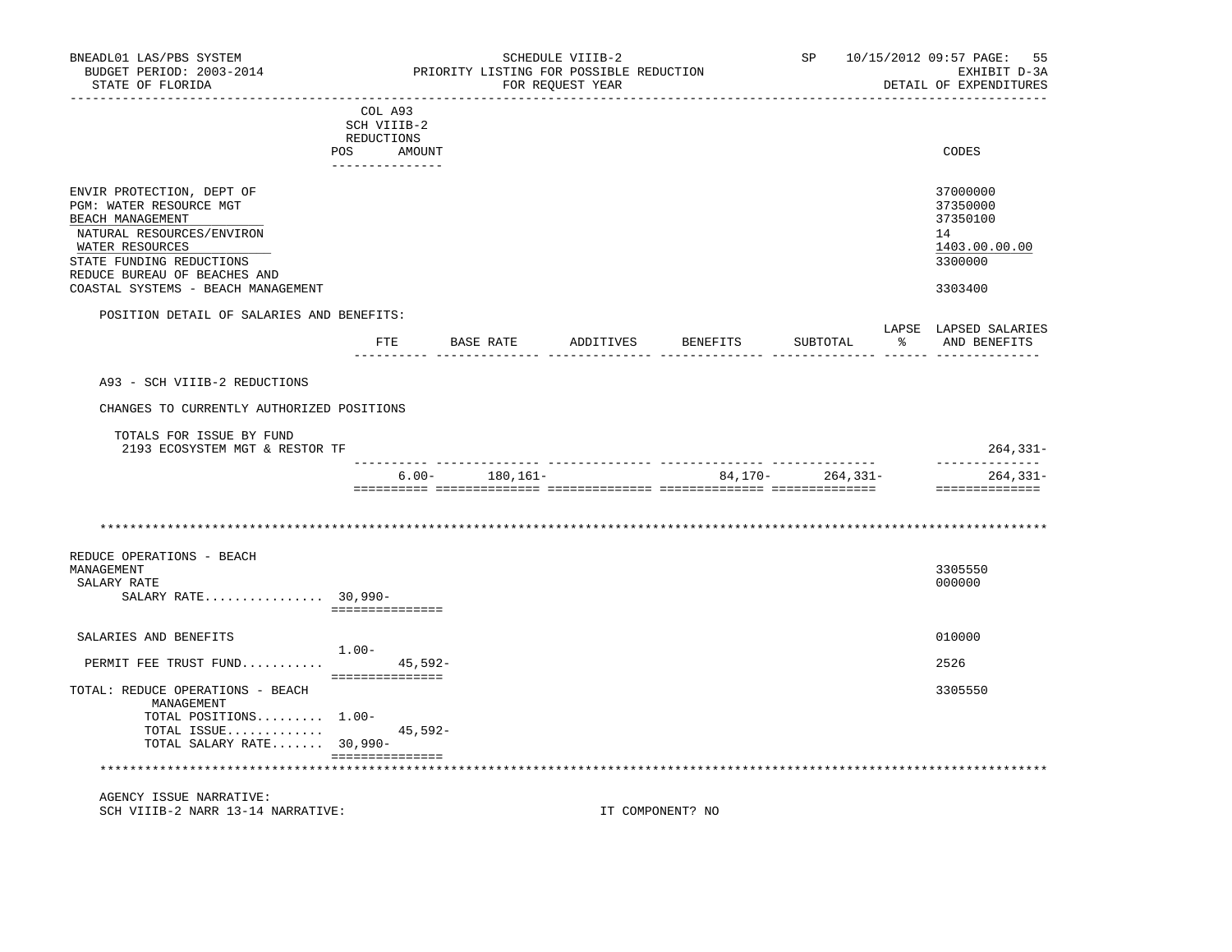|     | --------------- |       |
|-----|-----------------|-------|
| POS | AMOUNT          | CODES |
|     | REDUCTIONS      |       |
|     | SCH VIIIB-2     |       |
|     | COL A93         |       |

| ENVIR PROTECTION, DEPT OF | 37000000      |
|---------------------------|---------------|
| PGM: WATER RESOURCE MGT   | 37350000      |
| BEACH MANAGEMENT          | 37350100      |
| NATURAL RESOURCES/ENVIRON | 14            |
| WATER RESOURCES           | 1403.00.00.00 |
| STATE FUNDING REDUCTIONS  | 3300000       |
| REDUCE OPERATIONS - BEACH |               |
| MANAGEMENT                | 3305550       |

## Priority #21

 The Division of Water Resource Management is currently undergoing an evaluation of all the programs in the Division. The goal of the evaluation is to identify programs that are redundant and consolidate them into one area, eliminate or reduce functions that are not core to the Division and Department's mission, reduce the ratio of the number of administrative staff to the total number of staff, reduce the number of middle level managers, increase program oversight statewide, empower staff to make decisions and take a fresh look with fresh eyes on the Division's business processes to identify and fix potential inefficiencies.

 Once the evaluation is complete, we anticipate that we will have additional budget reduction proposals including staff reductions and we will request a change to our organizational structure. In the meantime the budget reductions below are an estimate of the cuts anticipated.

 The goal of the evaluation is to provide the same level of service with less staff and less cost to the taxpayer through fixing inefficiencies and improving our work processes. This proposal will renovate permitting, development and other regulatory processes to meet changing business needs and provide a predictable legal and regulatory environment while ensuring the future supply and quality of water to meet Florida's economic and quality of life goals. During the process focus will also be made on ensuring that we provide collaborative, seamless, consistent and timely customer service to Florida's individual and business citizens.

COST SUMMARY:

| Budget Entity             | Appropriation Category | FTE   | Amount     | Fund Source           |
|---------------------------|------------------------|-------|------------|-----------------------|
| Water Resource Management | Salaries & Benefits    | (1.0) | (545, 592) | Permit Fee Trust Fund |
|                           |                        |       |            |                       |

| POSITION DETAIL OF SALARIES AND BENEFITS:                                    |          |            |           |           |                  | LAPSE | LAPSED SALARIES |
|------------------------------------------------------------------------------|----------|------------|-----------|-----------|------------------|-------|-----------------|
|                                                                              | FTE      | BASE RATE  | ADDITIVES | BENEFITS  | SUBTOTAL         | °≈    | AND BENEFITS    |
| A93 - SCH VIIIB-2 REDUCTIONS                                                 |          |            |           |           |                  |       |                 |
| CHANGES TO CURRENTLY AUTHORIZED POSITIONS<br>4806 ENVIRONMENTAL SPECIALIST I |          |            |           |           |                  |       |                 |
| C0001 001                                                                    | $1.00 -$ | $30.990 -$ |           | $14.152-$ | $45, 142 - 0.00$ |       | 45,142-         |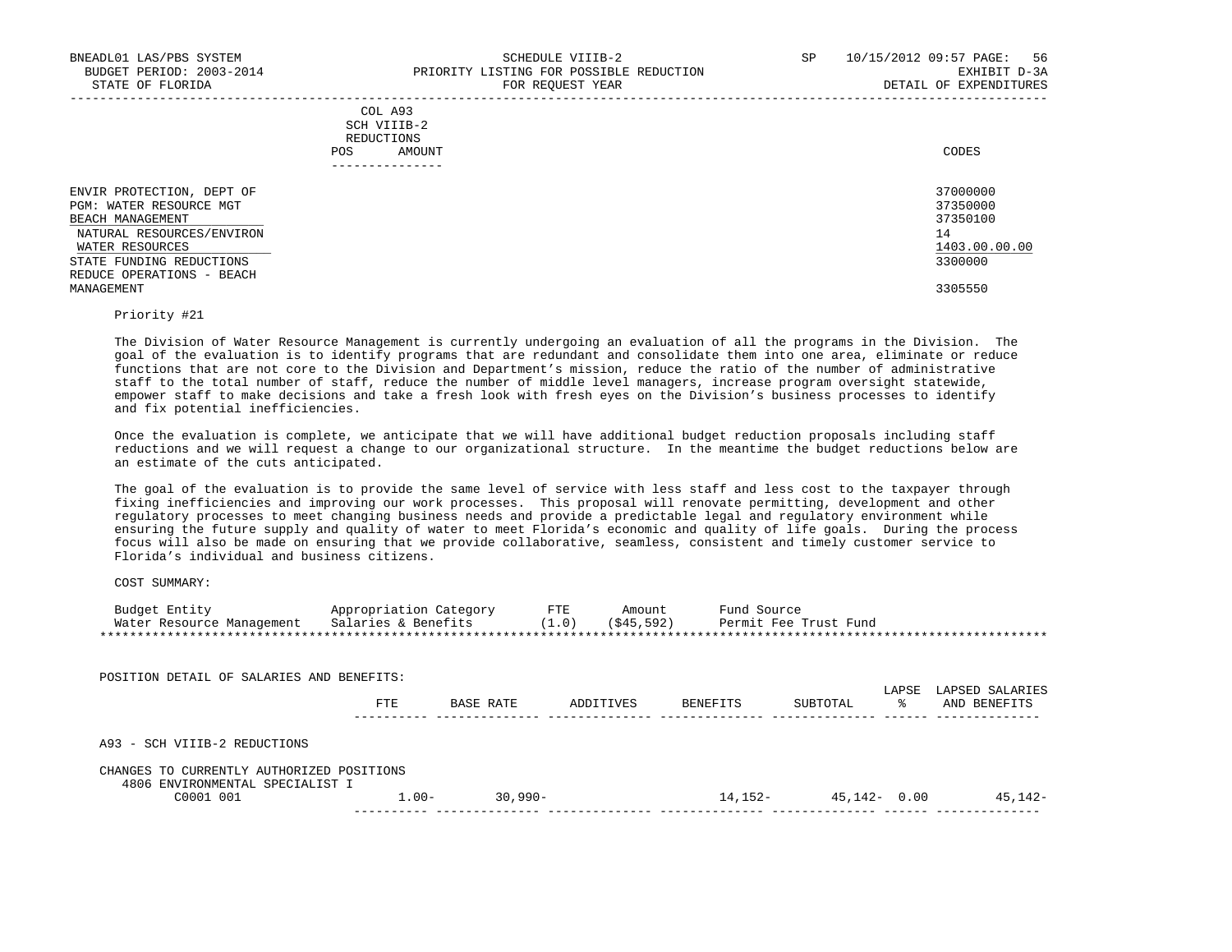| BNEADL01 LAS/PBS SYSTEM<br>BUDGET PERIOD: 2003-2014                                                                                                                                             | SCHEDULE VIIIB-2<br>SP<br>PRIORITY LISTING FOR POSSIBLE REDUCTION        |            |           |                 |                     |      | 10/15/2012 09:57 PAGE:<br>57<br>EXHIBIT D-3A                                  |  |  |
|-------------------------------------------------------------------------------------------------------------------------------------------------------------------------------------------------|--------------------------------------------------------------------------|------------|-----------|-----------------|---------------------|------|-------------------------------------------------------------------------------|--|--|
| STATE OF FLORIDA                                                                                                                                                                                | FOR REQUEST YEAR                                                         |            |           |                 |                     |      | DETAIL OF EXPENDITURES                                                        |  |  |
|                                                                                                                                                                                                 | COL A93<br>SCH VIIIB-2<br>REDUCTIONS<br>POS<br>AMOUNT<br>--------------- |            |           |                 |                     |      | CODES                                                                         |  |  |
| ENVIR PROTECTION, DEPT OF<br>PGM: WATER RESOURCE MGT<br>BEACH MANAGEMENT<br>NATURAL RESOURCES/ENVIRON<br>WATER RESOURCES<br>STATE FUNDING REDUCTIONS<br>REDUCE OPERATIONS - BEACH<br>MANAGEMENT |                                                                          |            |           |                 |                     |      | 37000000<br>37350000<br>37350100<br>14<br>1403.00.00.00<br>3300000<br>3305550 |  |  |
| POSITION DETAIL OF SALARIES AND BENEFITS:                                                                                                                                                       |                                                                          |            |           |                 |                     |      | LAPSE LAPSED SALARIES                                                         |  |  |
|                                                                                                                                                                                                 | FTE                                                                      | BASE RATE  | ADDITIVES | <b>BENEFITS</b> | SUBTOTAL            | ော ေ | AND BENEFITS                                                                  |  |  |
| CHANGES TO CURRENTLY AUTHORIZED POSITIONS<br>TOTALS FOR ISSUE BY FUND<br>2526 PERMIT FEE TRUST FUND                                                                                             |                                                                          |            |           |                 |                     |      | $45, 142 -$                                                                   |  |  |
|                                                                                                                                                                                                 | $1.00 -$                                                                 | $30,990 -$ |           |                 | 14, 152 - 45, 142 - |      | --------------<br>45,142-                                                     |  |  |
|                                                                                                                                                                                                 |                                                                          |            |           |                 |                     |      | ==============                                                                |  |  |
| OTHER SALARY AMOUNT<br>2526 PERMIT FEE TRUST FUND                                                                                                                                               |                                                                          |            |           |                 |                     |      | $450 -$<br>---------------                                                    |  |  |
|                                                                                                                                                                                                 |                                                                          |            |           |                 |                     |      | $45,592-$<br>==============                                                   |  |  |
|                                                                                                                                                                                                 |                                                                          |            |           |                 |                     |      |                                                                               |  |  |
| TOTAL: WATER RESOURCES<br>BY FUND TYPE                                                                                                                                                          |                                                                          |            |           |                 |                     |      | 1403.00.00.00                                                                 |  |  |
| TRUST FUNDS<br>SALARY RATE 211,151-                                                                                                                                                             | $7.00 -$<br>$375, 323 -$                                                 |            |           |                 |                     |      | 2000                                                                          |  |  |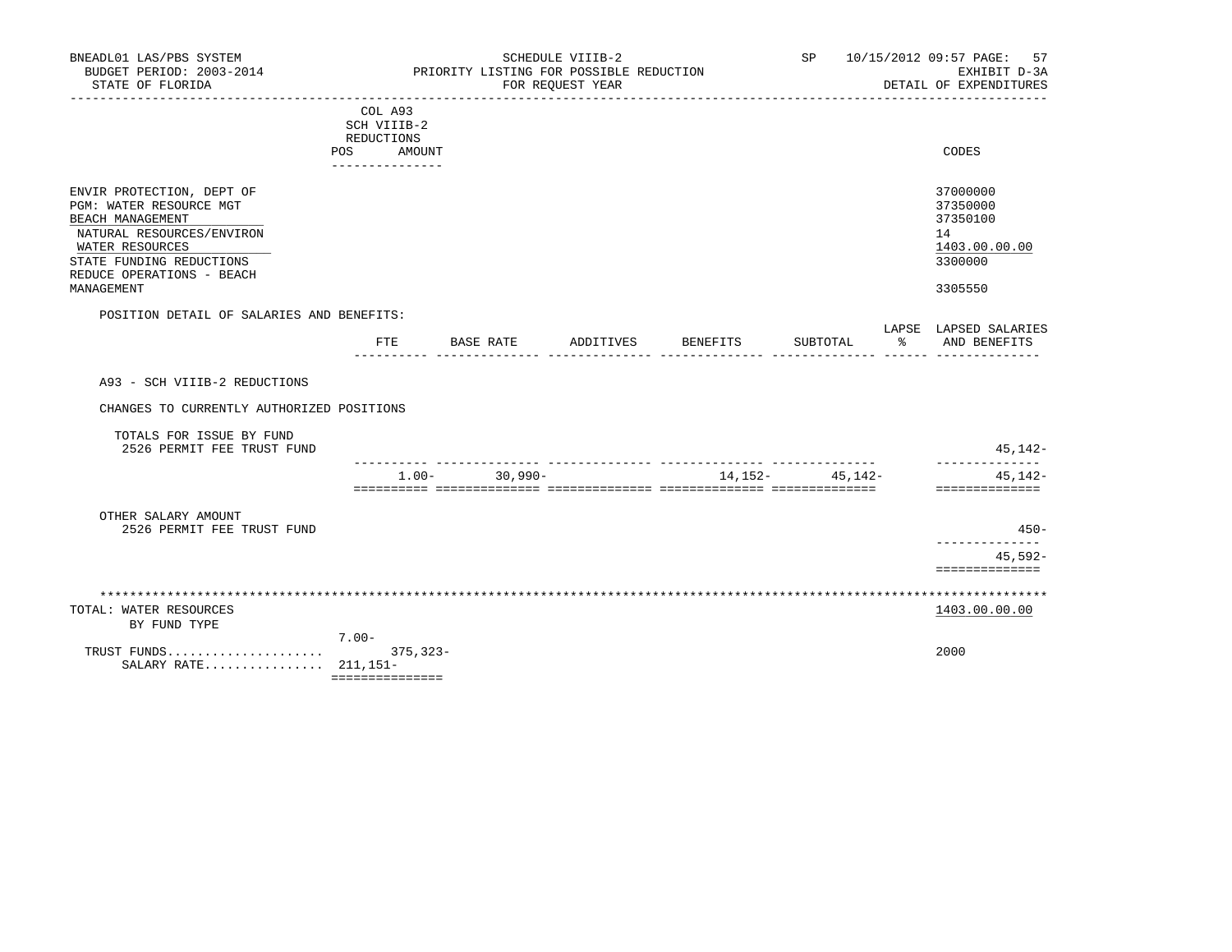| BNEADL01 LAS/PBS SYSTEM<br>BUDGET PERIOD: 2003-2014<br>STATE OF FLORIDA                                        | SCHEDULE VIIIB-2<br>PRIORITY LISTING FOR POSSIBLE REDUCTION<br>FOR REOUEST YEAR | 10/15/2012 09:57 PAGE: 58<br>SP<br>EXHIBIT D-3A<br>DETAIL OF EXPENDITURES |
|----------------------------------------------------------------------------------------------------------------|---------------------------------------------------------------------------------|---------------------------------------------------------------------------|
|                                                                                                                | COL A93<br>SCH VIIIB-2<br>REDUCTIONS<br>AMOUNT<br><b>POS</b>                    | CODES                                                                     |
| ENVIR PROTECTION, DEPT OF<br>PGM: WATER RESOURCE MGT<br>WATER RESOURCE MANAGEMENT<br>NATURAL RESOURCES/ENVIRON |                                                                                 | 37000000<br>37350000<br>37350400<br>14                                    |

 $\texttt{MATER RESOURCES} \texttt{MAPER RESOURCES} \texttt{MAPB:} \begin{equation} \begin{equation} \texttt{MAPB:} \end{equation} \begin{equation} \begin{equation} \texttt{NAPB:} \end{equation} \begin{equation} \begin{equation} \texttt{NAPB:} \end{equation} \end{equation} \begin{equation} \begin{equation} \texttt{NAPB:} \end{equation} \begin{equation} \begin{equation} \texttt{NAPB:} \end{equation} \begin{equation} \begin{equation} \texttt{NAPB:} \end{equation} \begin{equation} \begin{equation} \texttt{NAPB:} \$ STATE FUNDING REDUCTIONS 3300000 REDUCE FUNDING PURSUANT TO AGENCY-WIDE LEASE SAVINGS 3300200<br>EXPENSES 640000 EXPENSES 040000

 FEDERAL GRANTS TRUST FUND....... 106,482- 2261 ===============

\*\*\*\*\*\*\*\*\*\*\*\*\*\*\*\*\*\*\*\*\*\*\*\*\*\*\*\*\*\*\*\*\*\*\*\*\*\*\*\*\*\*\*\*\*\*\*\*\*\*\*\*\*\*\*\*\*\*\*\*\*\*\*\*\*\*\*\*\*\*\*\*\*\*\*\*\*\*\*\*\*\*\*\*\*\*\*\*\*\*\*\*\*\*\*\*\*\*\*\*\*\*\*\*\*\*\*\*\*\*\*\*\*\*\*\*\*\*\*\*\*\*\*\*\*\*\*

 AGENCY ISSUE NARRATIVE: SCH VIIIB-2 NARR 13-14 NARRATIVE: IT COMPONENT? NO

Priority #1

 The Department of Environmental Protection (DEP) has taken an aggressive approach to identify opportunities to reduce lease space. The Division of Air Resources Management recently relocated staff and equipment associated with private-sector lease space to Department of Management Services (DMS) space at the Bob Martinez Center. The staff and equipment were absorbed into DEP's existing leased space. There is an overall savings for FY 13/14 of \$381,643.

 The Division of State Lands consolidated staff in the Carr Building, thus allowing vacant space on the second floor to be returned to DMS for reallocation. This reduction in leased space is effective October 1, 2012 and will result in a savings in FY 13/14 of \$55,938.

 The Northwest District branch has negotiated a new lease for a new office. The new location will reduce DEP leased space by 457 square feet and reduce the rent cost in FY 13/14 by \$15,586.

 Since the budget reduction is equal to the rent savings, there will be no negative impact to DEP. This issue also realigns the budget associated with rent payments for the Bob Martinez Center.

Cost Summary:

| Budget Entity                                                                                                                                                                                   | Amount                                                         |
|-------------------------------------------------------------------------------------------------------------------------------------------------------------------------------------------------|----------------------------------------------------------------|
| Executive Direction and Support Services<br>Technology and Information Services<br>Land Administration<br>Northwest District/Executive Dir and Supp Svcs<br>Water Science & Laboratory Services | ( \$619)<br>\$50,157<br>(S55, 938)<br>(S15, 586)<br>(S121.025) |
| Water Resource Management<br>Waste Management<br>Air Resource Management                                                                                                                        | ( \$106, 482)<br>( \$136, 072)<br>( \$67, 602)                 |
|                                                                                                                                                                                                 |                                                                |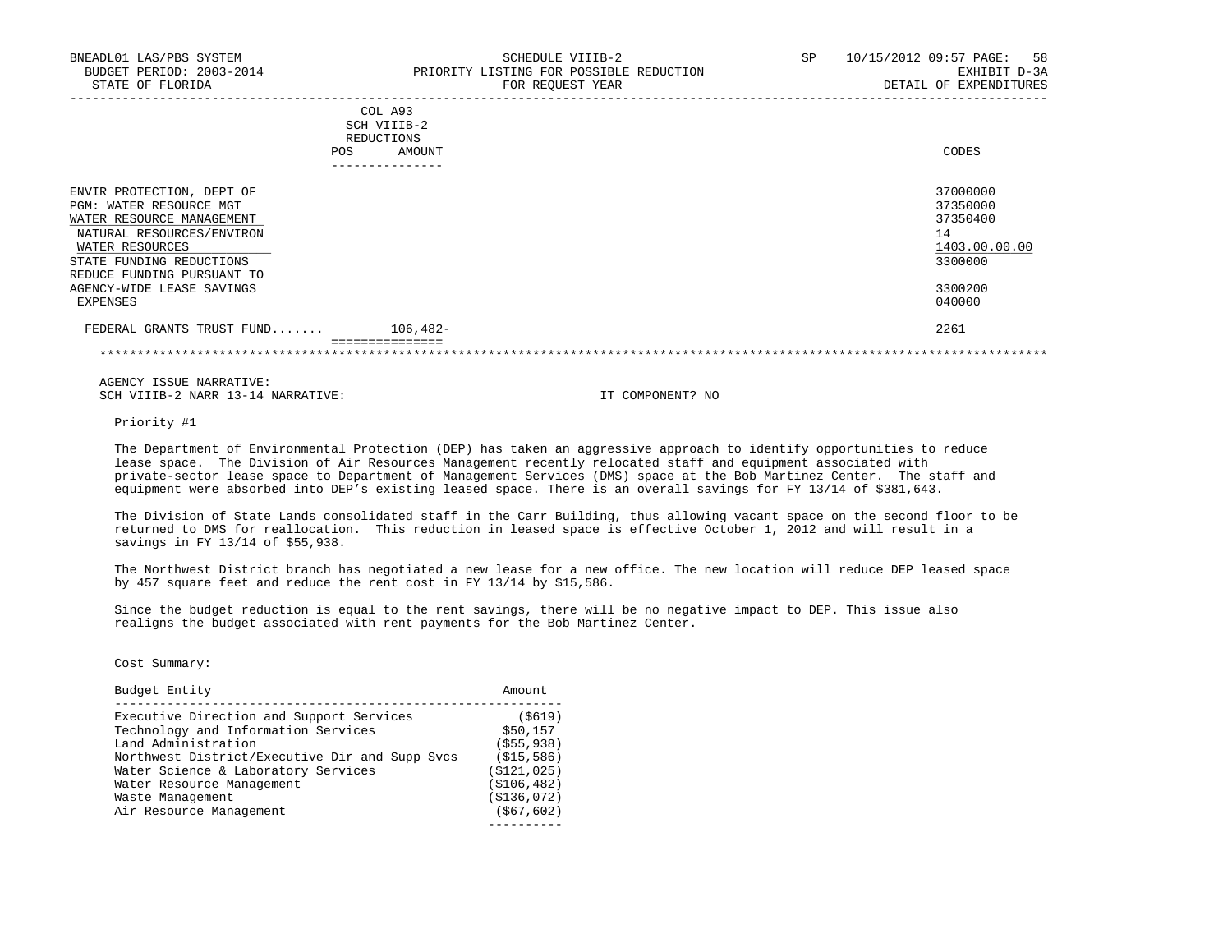| BUDGET PERIOD: 2003-2014<br>STATE OF FLORIDA           | PRIORITY LISTING FOR POSSIBLE REDUCTION<br>FOR REQUEST YEAR<br>______________________________                                                                                                                                  | EXHIBIT D-3A<br>DETAIL OF EXPENDITURES<br>____________________________________ |
|--------------------------------------------------------|--------------------------------------------------------------------------------------------------------------------------------------------------------------------------------------------------------------------------------|--------------------------------------------------------------------------------|
|                                                        | COL A93<br>SCH VIIIB-2<br>REDUCTIONS                                                                                                                                                                                           |                                                                                |
|                                                        | POS AMOUNT<br>---------------                                                                                                                                                                                                  | CODES                                                                          |
| ENVIR PROTECTION, DEPT OF                              |                                                                                                                                                                                                                                | 37000000                                                                       |
| PGM: WATER RESOURCE MGT<br>WATER RESOURCE MANAGEMENT   |                                                                                                                                                                                                                                | 37350000<br>37350400                                                           |
| NATURAL RESOURCES/ENVIRON                              |                                                                                                                                                                                                                                | 14                                                                             |
| WATER RESOURCES                                        |                                                                                                                                                                                                                                | 1403.00.00.00                                                                  |
| STATE FUNDING REDUCTIONS<br>REDUCE FUNDING PURSUANT TO |                                                                                                                                                                                                                                | 3300000                                                                        |
| AGENCY-WIDE LEASE SAVINGS                              |                                                                                                                                                                                                                                | 3300200                                                                        |
| Issue Total:                                           | ( \$453, 167)                                                                                                                                                                                                                  |                                                                                |
|                                                        |                                                                                                                                                                                                                                |                                                                                |
| REDUCE OPERATIONS - WATER RESOURCE                     |                                                                                                                                                                                                                                |                                                                                |
| MANAGEMENT<br>SALARY RATE                              |                                                                                                                                                                                                                                | 3303080<br>000000                                                              |
| SALARY RATE 354,189-                                   |                                                                                                                                                                                                                                |                                                                                |
|                                                        | ===============                                                                                                                                                                                                                |                                                                                |
| SALARIES AND BENEFITS                                  |                                                                                                                                                                                                                                | 010000                                                                         |
| FEDERAL GRANTS TRUST FUND                              | 148,984-                                                                                                                                                                                                                       | 2261                                                                           |
| MINERALS TRUST FUND                                    | 145,022-                                                                                                                                                                                                                       | 2499                                                                           |
| NON-MANDATORY LAND RECL TF                             | 126,950-                                                                                                                                                                                                                       | 2506<br>2526                                                                   |
| PERMIT FEE TRUST FUND<br>WATER QUALITY ASSURANCE TF    | 32,704-<br>$88,428-$                                                                                                                                                                                                           | 2780                                                                           |
|                                                        | ________________                                                                                                                                                                                                               |                                                                                |
| TOTAL POSITIONS $14.00-$                               |                                                                                                                                                                                                                                |                                                                                |
| TOTAL APPRO $542,088-$                                 | and a consequence of the contract of the contract of the contract of the contract of the contract of the contract of the contract of the contract of the contract of the contract of the contract of the contract of the contr |                                                                                |
| OTHER PERSONAL SERVICES                                |                                                                                                                                                                                                                                | 030000                                                                         |
| WATER QUALITY ASSURANCE TF 30,000-                     |                                                                                                                                                                                                                                | 2780                                                                           |
|                                                        | ================                                                                                                                                                                                                               |                                                                                |
| SPECIAL CATEGORIES                                     |                                                                                                                                                                                                                                | 100000                                                                         |
| WATER QUALITY MGMT/PLAN                                |                                                                                                                                                                                                                                | 100628                                                                         |
| FEDERAL GRANTS TRUST FUND 478,500-                     |                                                                                                                                                                                                                                | 2261                                                                           |
|                                                        | ----------------                                                                                                                                                                                                               |                                                                                |
| NAT'L POLLUT/ELIMINATION                               |                                                                                                                                                                                                                                | 100774                                                                         |
| PERMIT FEE TRUST FUND 65,000-                          |                                                                                                                                                                                                                                | 2526                                                                           |
|                                                        | ----------------                                                                                                                                                                                                               |                                                                                |

BNEADL01 LAS/PBS SYSTEM SCHEDULE VIIIB-2 SCHEDULE VIIIB-2 SP 10/15/2012 09:57 PAGE: 59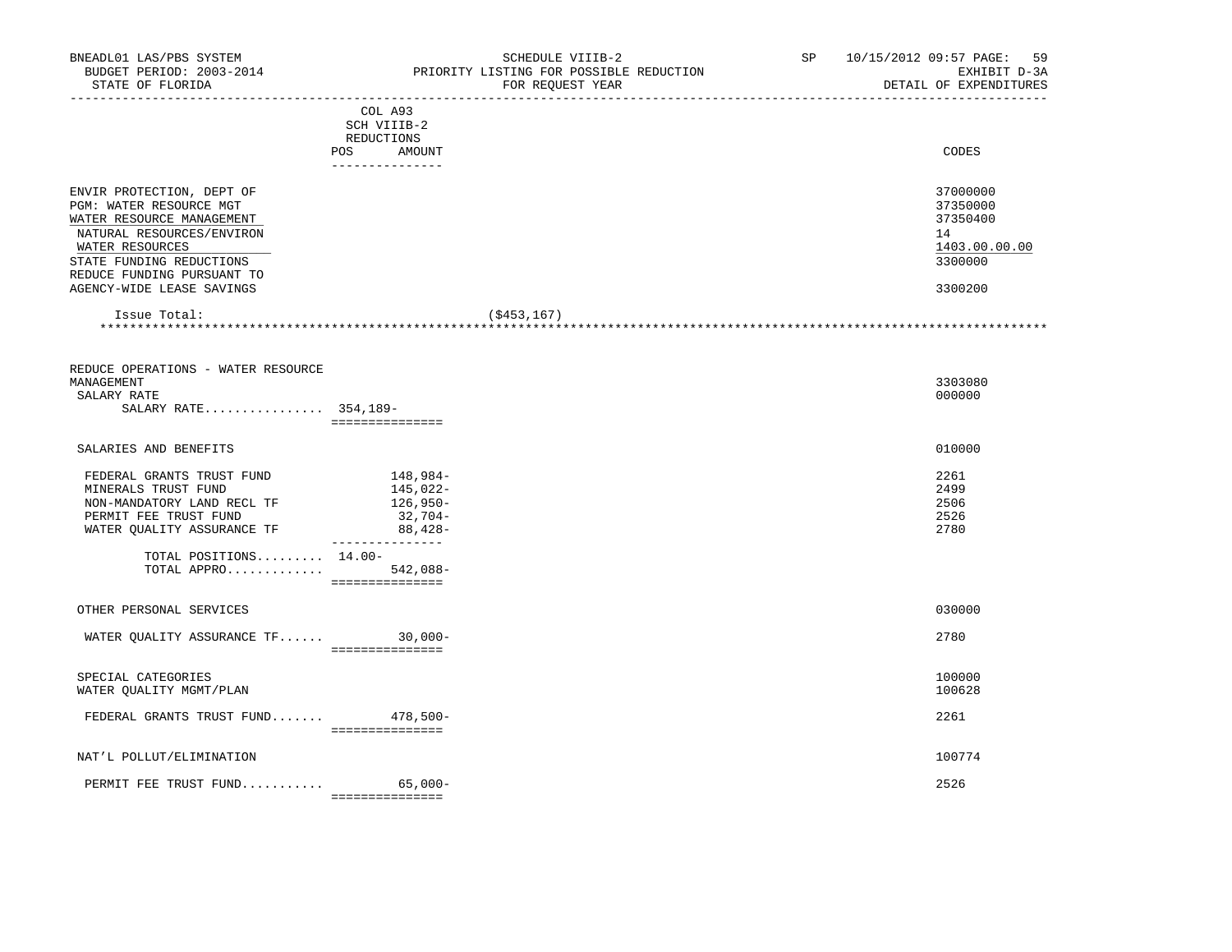| COL A93<br>SCH VIIIB-2<br>REDUCTIONS<br>AMOUNT<br><b>POS</b>                                                                                                                                                             | CODES                                                                         |
|--------------------------------------------------------------------------------------------------------------------------------------------------------------------------------------------------------------------------|-------------------------------------------------------------------------------|
| ENVIR PROTECTION, DEPT OF<br><b>PGM: WATER RESOURCE MGT</b><br>WATER RESOURCE MANAGEMENT<br>NATURAL RESOURCES/ENVIRON<br>WATER RESOURCES<br>STATE FUNDING REDUCTIONS<br>REDUCE OPERATIONS - WATER RESOURCE<br>MANAGEMENT | 37000000<br>37350000<br>37350400<br>14<br>1403.00.00.00<br>3300000<br>3303080 |
| TOTAL: REDUCE OPERATIONS - WATER RESOURCE<br>MANAGEMENT<br>TOTAL POSITIONS 14.00-<br>TOTAL ISSUE<br>1,115,588-<br>TOTAL SALARY RATE 354,189-                                                                             | 3303080                                                                       |

 AGENCY ISSUE NARRATIVE: SCH VIIIB-2 NARR 13-14 NARRATIVE: IT COMPONENT? NO

Priority #21

 The Division of Water Resource Management is currently undergoing an evaluation of all the programs in the Division. The goal of the evaluation is to identify programs that are redundant and consolidate them into one area, eliminate or reduce functions that are not core to the Division and Department's mission, reduce the ratio of the number of administrative staff to the total number of staff, reduce the number of middle level managers, increase program oversight statewide, empower staff to make decisions and take a fresh look with fresh eyes on the Division's business processes to identify and fix potential inefficiencies.

 Once the evaluation is complete, we anticipate that we will have additional budget reduction proposals including staff reductions and we will request a change to our organizational structure. In the meantime the budget reductions below are an estimate of the cuts anticipated.

 The goal of the evaluation is to provide the same level of service with less staff and less cost to the taxpayer through fixing inefficiencies and improving our work processes. This proposal will renovate permitting, development and other regulatory processes to meet changing business needs and provide a predictable legal and regulatory environment while ensuring the future supply and quality of water to meet Florida's economic and quality of life goals. During the process focus will also be made on ensuring that we provide collaborative, seamless, consistent and timely customer service to Florida's individual and business citizens.

COST SUMMARY:

| Budget Entity             | Appropriation Category     | $_{\rm FTE}$ | Amount       | Fund Source                       |
|---------------------------|----------------------------|--------------|--------------|-----------------------------------|
| Water Resource Management | Salaries & Benefits        | (4.0)        | (S148, 984)  | Federal Grants Trust Fund         |
| Water Resource Management | Water Oual Mgt/Plng Grants |              | (S478, 500)  | Federal Grants Trust Fund         |
| Water Resource Management | Salaries & Benefits        | (4.0)        | (S145, 022)  | Minerals Trust Fund               |
| Water Resource Management | Salaries & Benefits        | (3.0)        | (S126, 950)  | Non-mandatory Land Reclamation TF |
| Water Resource Management | Salaries & Benefits        | (1.0)        | ( \$32, 704) | Permit Fee Trust Fund             |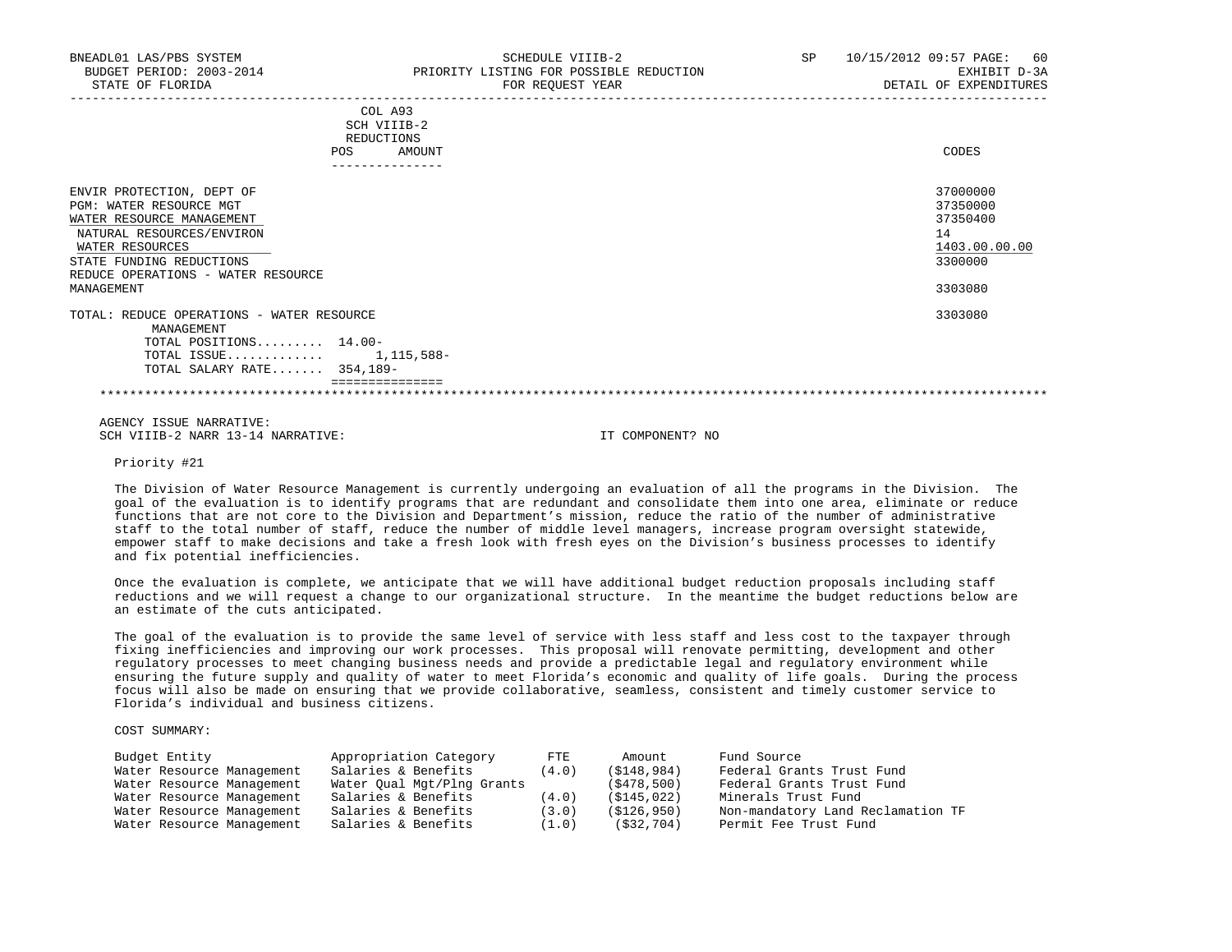|                               | BNEADL01 LAS/PBS SYSTEM<br>BUDGET PERIOD: 2003-2014<br>STATE OF FLORIDA                                                                                                          |                                                                               | PRIORITY LISTING FOR POSSIBLE REDUCTION | SCHEDULE VIIIB-2<br>FOR REQUEST YEAR |                                           | <b>SP</b>                                                                                         | 10/15/2012 09:57 PAGE:<br>61<br>EXHIBIT D-3A<br>DETAIL OF EXPENDITURES        |
|-------------------------------|----------------------------------------------------------------------------------------------------------------------------------------------------------------------------------|-------------------------------------------------------------------------------|-----------------------------------------|--------------------------------------|-------------------------------------------|---------------------------------------------------------------------------------------------------|-------------------------------------------------------------------------------|
|                               |                                                                                                                                                                                  | COL A93<br>SCH VIIIB-2<br>REDUCTIONS<br><b>POS</b><br>AMOUNT                  |                                         |                                      |                                           |                                                                                                   | CODES                                                                         |
| WATER RESOURCES<br>MANAGEMENT | ENVIR PROTECTION, DEPT OF<br>PGM: WATER RESOURCE MGT<br>WATER RESOURCE MANAGEMENT<br>NATURAL RESOURCES/ENVIRON<br>STATE FUNDING REDUCTIONS<br>REDUCE OPERATIONS - WATER RESOURCE |                                                                               |                                         |                                      |                                           |                                                                                                   | 37000000<br>37350000<br>37350400<br>14<br>1403.00.00.00<br>3300000<br>3303080 |
|                               | Water Resource Management<br>Water Resource Management<br>Water Resource Management                                                                                              | Nat Poll Disc Elim Sys Prog<br>Salaries & Benefits<br>Other Personal Services |                                         | (2.0)                                | (\$65,000)<br>( \$88, 428)<br>( \$30,000) | Permit Fee Trust Fund<br>Water Quality Assurance Trust Fund<br>Water Quality Assurance Trust Fund |                                                                               |
|                               |                                                                                                                                                                                  |                                                                               |                                         |                                      |                                           |                                                                                                   |                                                                               |

 TOTAL ISSUE: (14.0) (\$1,115,588) \*\*\*\*\*\*\*\*\*\*\*\*\*\*\*\*\*\*\*\*\*\*\*\*\*\*\*\*\*\*\*\*\*\*\*\*\*\*\*\*\*\*\*\*\*\*\*\*\*\*\*\*\*\*\*\*\*\*\*\*\*\*\*\*\*\*\*\*\*\*\*\*\*\*\*\*\*\*\*\*\*\*\*\*\*\*\*\*\*\*\*\*\*\*\*\*\*\*\*\*\*\*\*\*\*\*\*\*\*\*\*\*\*\*\*\*\*\*\*\*\*\*\*\*\*\*\*

| POSITION DETAIL OF SALARIES AND BENEFITS: | FTE      | BASE RATE         | ADDITIVES | BENEFITS | SUBTOTAL               | LAPSE<br>$\frac{1}{6}$ | LAPSED SALARIES<br>AND BENEFITS |
|-------------------------------------------|----------|-------------------|-----------|----------|------------------------|------------------------|---------------------------------|
|                                           |          |                   |           |          |                        |                        |                                 |
| A93 - SCH VIIIB-2 REDUCTIONS              |          |                   |           |          |                        |                        |                                 |
| CHANGES TO CURRENTLY AUTHORIZED POSITIONS |          |                   |           |          |                        |                        |                                 |
| 0004 SENIOR CLERK                         |          |                   |           |          |                        |                        |                                 |
| C0004 001                                 | $1.00-$  | $21,534-$         |           | 12,938-  | 34,472-0.00            |                        | 34,472-                         |
| C0008 001                                 | $1.00-$  | 21,534-           |           | 12,938-  | 34,472-0.00            |                        | 34,472-                         |
| 2001 DATA ENTRY OPERATOR                  |          |                   |           |          |                        |                        |                                 |
| C0005 001                                 |          | $1.00 - 19.967 -$ |           | 12,737-  | 32,704-0.00            |                        | $32,704-$                       |
| C0012 001                                 | $1.00-$  | 19,967-           |           | 12,737-  | $32,704 - 0.00$        |                        | $32,704-$                       |
| 2309 PLANNER I                            |          |                   |           |          |                        |                        |                                 |
| C0013 001                                 | $1.00 -$ | 29,345–           |           | 13,941-  | $43,286 - 0.00$        |                        | $43,286-$                       |
| 4605 ENGINEERING TECHNICIAN I             |          |                   |           |          |                        |                        |                                 |
| C0002 001                                 | $1.00-$  | $19,967-$         |           | 12,737-  | 32,704-0.00            |                        | $32,704-$                       |
| C0007 001                                 | $2.00 -$ | $39,934-$         |           |          | $25,476-$ 65,410- 0.00 |                        | $65,410-$                       |
| C0010 001                                 | $1.00 -$ | 19,967-           |           | 12,737-  | 32,704-0.00            |                        | $32,704-$                       |
| 4627 ENGINEERING SPECIALIST I             |          |                   |           |          |                        |                        |                                 |
| C0003 001                                 | $1.00-$  | $34,502-$         |           | 14,602-  | 49,104-0.00            |                        | 49,104-                         |
| C0011 001                                 | $1.00 -$ | 34,502-           |           | 14,602-  | 49,104-0.00            |                        | 49,104-                         |
| 4806 ENVIRONMENTAL SPECIALIST I           |          |                   |           |          |                        |                        |                                 |
| C0006 001                                 |          | $1.00 - 30,990 -$ |           | 14,152-  | 45,142- 0.00           |                        | 45,142-                         |
| C0009 001                                 | $1.00-$  | $30,990 -$        |           | 14,152-  | $45,142 - 0.00$        |                        | 45,142-                         |
| C0014 001                                 | $1.00-$  | $30,990 -$        |           | 14,152-  | 45,142- 0.00           |                        | 45,142-                         |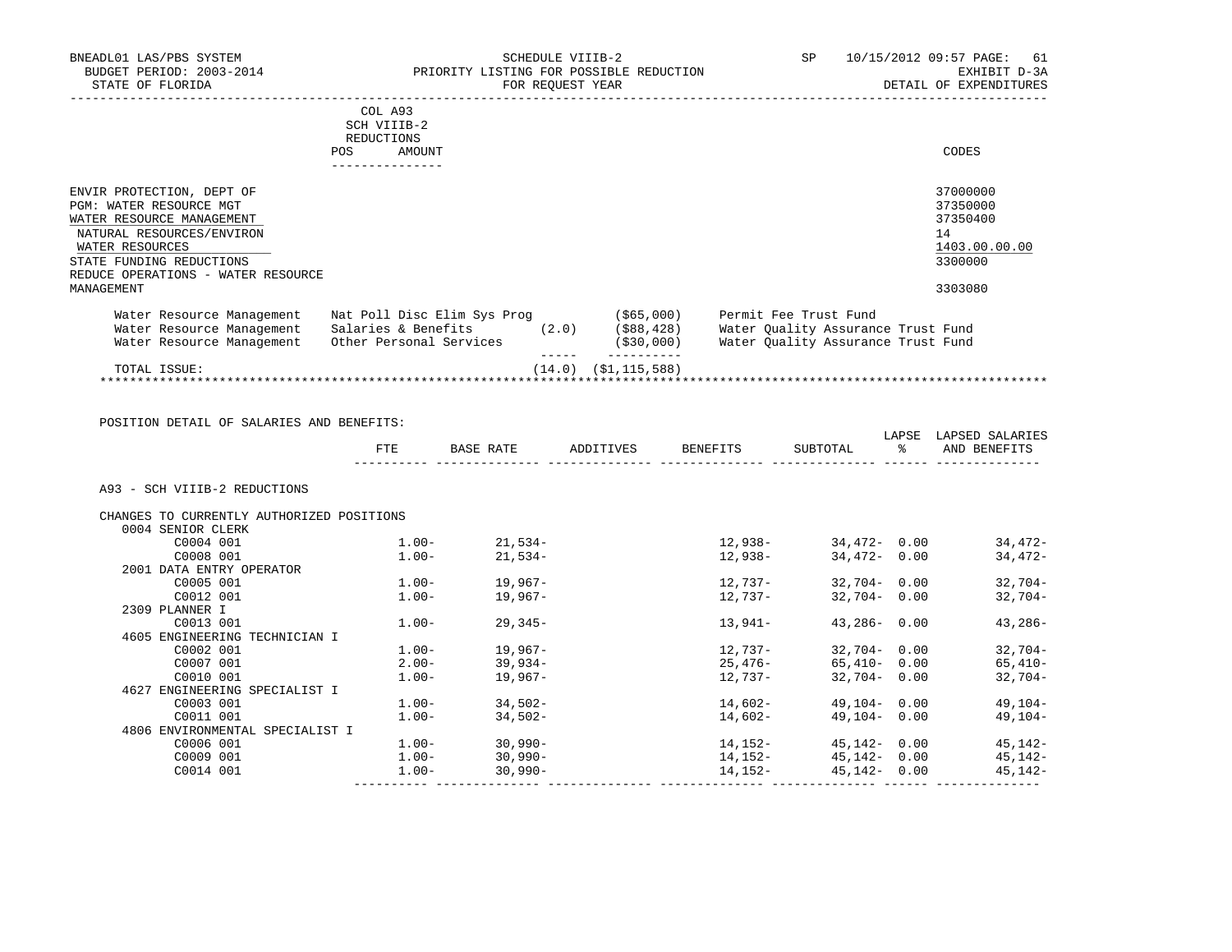| BNEADL01 LAS/PBS SYSTEM<br>BUDGET PERIOD: 2003-2014<br>STATE OF FLORIDA                                                                                                                             |                                                                      | PRIORITY LISTING FOR POSSIBLE REDUCTION | SCHEDULE VIIIB-2<br>FOR REOUEST YEAR | -----------------------------    |                   | SP 10/15/2012 09:57 PAGE:<br>62<br>EXHIBIT D-3A<br>DETAIL OF EXPENDITURES |
|-----------------------------------------------------------------------------------------------------------------------------------------------------------------------------------------------------|----------------------------------------------------------------------|-----------------------------------------|--------------------------------------|----------------------------------|-------------------|---------------------------------------------------------------------------|
|                                                                                                                                                                                                     | COL A93<br>SCH VIIIB-2<br>REDUCTIONS<br>POS AMOUNT<br>______________ |                                         |                                      |                                  |                   | CODES                                                                     |
| ENVIR PROTECTION, DEPT OF<br>PGM: WATER RESOURCE MGT<br>WATER RESOURCE MANAGEMENT<br>NATURAL RESOURCES/ENVIRON<br>WATER RESOURCES<br>STATE FUNDING REDUCTIONS<br>REDUCE OPERATIONS - WATER RESOURCE |                                                                      |                                         |                                      |                                  |                   | 37000000<br>37350000<br>37350400<br>14<br>1403.00.00.00<br>3300000        |
| MANAGEMENT                                                                                                                                                                                          |                                                                      |                                         |                                      |                                  |                   | 3303080                                                                   |
| POSITION DETAIL OF SALARIES AND BENEFITS:                                                                                                                                                           |                                                                      |                                         |                                      |                                  |                   | LAPSE LAPSED SALARIES                                                     |
|                                                                                                                                                                                                     |                                                                      |                                         |                                      | FTE BASE RATE ADDITIVES BENEFITS | SUBTOTAL          | % AND BENEFITS                                                            |
| A93 - SCH VIIIB-2 REDUCTIONS                                                                                                                                                                        |                                                                      |                                         |                                      |                                  |                   |                                                                           |
| CHANGES TO CURRENTLY AUTHORIZED POSITIONS                                                                                                                                                           |                                                                      |                                         |                                      |                                  |                   |                                                                           |
| TOTALS FOR ISSUE BY FUND<br>2261 FEDERAL GRANTS TRUST FUND<br>2499 MINERALS TRUST FUND<br>2526 PERMIT FEE TRUST FUND<br>2780 WATER OUALITY ASSURANCE TF<br>2506 NON-MANDATORY LAND RECL TF          |                                                                      |                                         |                                      |                                  |                   | 148,984-<br>145,024-<br>32,704-<br>88,428-<br>126,950-<br>--------------  |
|                                                                                                                                                                                                     |                                                                      | $14.00 - 354.189 -$                     |                                      |                                  | 187,901- 542,090- | $542,090-$                                                                |
| OTHER SALARY AMOUNT<br>2499 MINERALS TRUST FUND                                                                                                                                                     |                                                                      |                                         |                                      |                                  |                   | ==============<br>2<br>------------<br>542,088-                           |
|                                                                                                                                                                                                     |                                                                      |                                         |                                      |                                  |                   | ==============                                                            |
|                                                                                                                                                                                                     |                                                                      |                                         |                                      |                                  |                   |                                                                           |
| REDUCE OPERATOR CERTIFICATION<br>PROGRAM - WATER RESOURCE MANAGEMENT<br>OTHER PERSONAL SERVICES                                                                                                     |                                                                      |                                         |                                      |                                  |                   | 3303100<br>030000                                                         |
| WATER QUALITY ASSURANCE TF 35,391-                                                                                                                                                                  |                                                                      |                                         |                                      |                                  |                   | 2780                                                                      |
|                                                                                                                                                                                                     | ----------------                                                     |                                         |                                      |                                  |                   |                                                                           |
| AGENCY ISSUE NARRATIVE:<br>SCH VIIIB-2 NARR 13-14 NARRATIVE:                                                                                                                                        |                                                                      |                                         |                                      | IT COMPONENT? NO                 |                   |                                                                           |
|                                                                                                                                                                                                     |                                                                      |                                         |                                      |                                  |                   |                                                                           |

Priority #8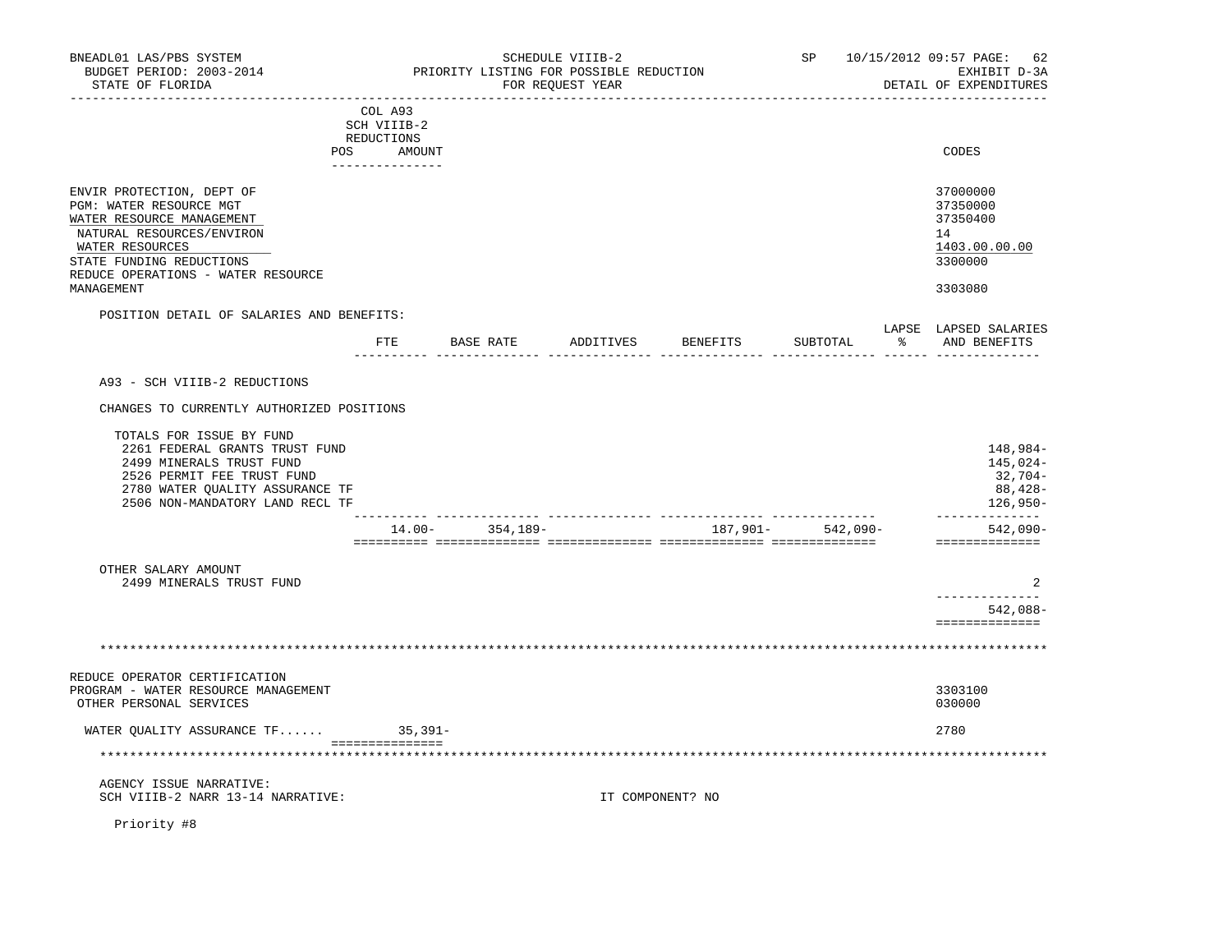# SCH VIIIB-2 REDUCTIONS POS AMOUNT AND AND A RESERVE AND LODGED AND LODGED AND LODGED AND LODGED AND LODGED AND LODGED AND LODGED AT A LODGED AND LODGED AT A LODGED AT A LODGED AND LODGED AT A LODGED AT A LODGED AT A LODGED AT A LODGED AT A LODGE ---------------

| ENVIR PROTECTION, DEPT OF<br>PGM: WATER RESOURCE MGT<br>WATER RESOURCE MANAGEMENT<br>NATURAL RESOURCES/ENVIRON<br>WATER RESOURCES | 37000000<br>37350000<br>37350400<br>14<br>1403.00.00.00 |
|-----------------------------------------------------------------------------------------------------------------------------------|---------------------------------------------------------|
| STATE FUNDING REDUCTIONS                                                                                                          | 3300000                                                 |
| REDUCE OPERATOR CERTIFICATION<br>PROGRAM - WATER RESOURCE MANAGEMENT                                                              | 3303100                                                 |

 The Operator Certification Program (OCP) is responsible for overseeing a professional licensure program for all water, wastewater and distribution system operators in Florida. The position to be eliminated assisted with the exam, license, and renewal processes. With the implementation of online testing and an online payment system the program is much more efficient. These efficiency improvements allow us to operate the program with one less staff.

 This reduction will help develop a governmental revenue structure that encourages business growth and development by reducing the number of staff necessary to sustain and enhance Florida's environment and quality of life. There is no impact to the division, the bureau or on services to the public. The position is currently vacant and is not being filled.

### COST SUMMARY:

| Budget Entity             | Appropriation Category  | Amount       | Fund Source                        |
|---------------------------|-------------------------|--------------|------------------------------------|
| Water Resource Management | Other Personal Services | ( \$35, 391) | Water Ouality Assurance Trust Fund |
|                           |                         |              |                                    |

| REDUCE NONPHOSPHATE REGULATORY<br>PROGRAM - WATER RESOURCE MANAGEMENT<br>SALARY RATE<br>SALARY RATE $80,884-$                                                |                      |
|--------------------------------------------------------------------------------------------------------------------------------------------------------------|----------------------|
| SALARIES AND BENEFITS                                                                                                                                        |                      |
| MINERALS TRUST FUND<br>NON-MANDATORY LAND RECL TF                                                                                                            | 62,509-<br>$49.104-$ |
| TOTAL POSITIONS 2.00-<br>TOTAL APPRO $111,613-$                                                                                                              |                      |
| TOTAL: REDUCE NONPHOSPHATE REGULATORY<br>PROGRAM - WATER RESOURCE MANAGEMENT<br>TOTAL POSITIONS 2.00-<br>TOTAL ISSUE $111,613-$<br>TOTAL SALARY RATE 80,884- |                      |
|                                                                                                                                                              | ===============      |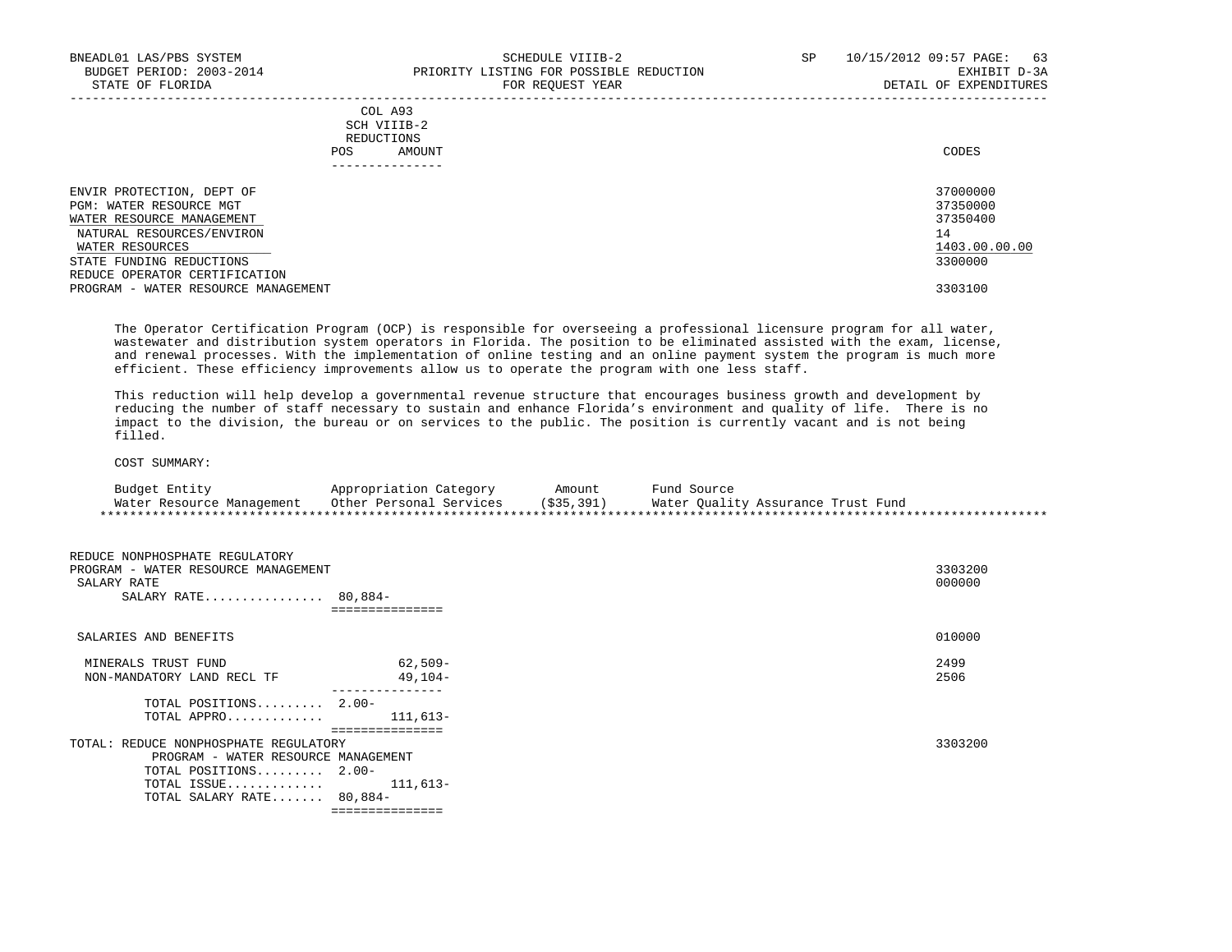|            | _______________ |       |
|------------|-----------------|-------|
| POS        | AMOUNT          | CODES |
| REDUCTIONS |                 |       |
|            | SCH VIIIB-2     |       |
|            | COL A93         |       |

| ENVIR PROTECTION, DEPT OF           | 37000000      |
|-------------------------------------|---------------|
| PGM: WATER RESOURCE MGT             | 37350000      |
| WATER RESOURCE MANAGEMENT           | 37350400      |
| NATURAL RESOURCES/ENVIRON           | $\perp$ 4     |
| WATER RESOURCES                     | 1403.00.00.00 |
| STATE FUNDING REDUCTIONS            | 3300000       |
| REDUCE NONPHOSPHATE REGULATORY      |               |
| PROGRAM - WATER RESOURCE MANAGEMENT | 3303200       |
|                                     |               |

 AGENCY ISSUE NARRATIVE: SCH VIIIB-2 NARR 13-14 NARRATIVE: IT COMPONENT? NO

Priority #22

 The Mandatory Nonphosphate Section within the Bureau of Mining and Minerals Regulation is responsible for administering two regulatory programs, Environmental Resource Permitting and Land Reclamation for sand, limestone, heavy minerals, peat and other non-phosphate mines. This issue will eliminate 2 FTEs currently reviewing permit applications and performing site inspections, compliance and enforcement reviews for these types of mines. This will reduce the 4 FTEs in the Mandatory Non-phosphate program to 3 FTEs and the 3 FTEs in the Technical Review program to 2 FTEs.

 This program oversees and processes permit applications for approximately 717 mines; this program receives an average of 54 new applications per year and conducts an average of 74 inspections per year. In addition to reviewing permit applications, the Mandatory Nonphosphate Section must also review conceptual reclamation plans and annual reclamation reports for each heavy mineral, fuller's earth and limestone mine.

 Responsibilities of the eliminated positions will be shifted to the remaining staff; however, during periods of heavy work load we will likely experience reductions in certain engineering reviews and inspections, and reclamation release inspections for heavy minerals and peat mines may be delayed. These two positions are currently funded by the severance taxes paid by the regulated industries.

 This reduction may initially delay the Department's response to permit applications, inspections and reclamation releases. This will result in initial delays for the regulated industries, but will likely foster development of innovative approaches to maintain collaborative, seamless, consistent and timely customer service to the industry. This reduction will help develop a governmental revenue structure that encourages business growth and development by reducing the number of staff necessary to sustain and enhance Florida's environment and quality of life.

COST SUMMARY:

| Budget Entity             | Appropriation Category | <b>FTE</b> | Amount               | Fund Source                       |
|---------------------------|------------------------|------------|----------------------|-----------------------------------|
| Water Resource Management | Salaries & Benefits    | (1.0)      | (62, 509)            | Minerals Trust Fund               |
| Water Resource Management | Salaries & Benefits    | (1.0)      | (49, 104)            | Non-mandatory Land Reclamation TF |
| TOTAL ISSUE:              |                        |            | $(2.0)$ $(5111.613)$ |                                   |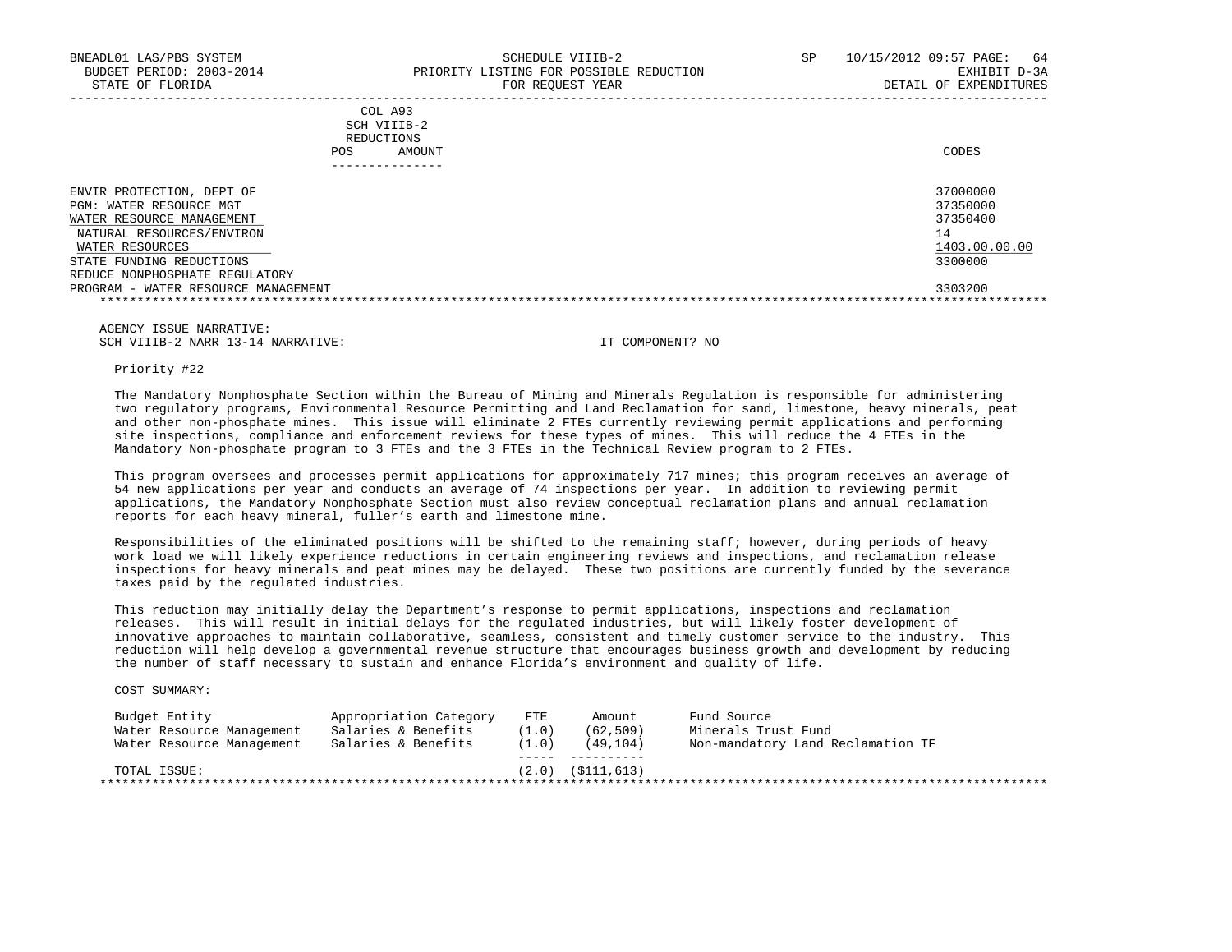| STATE OF FLORIDA                                                                                                                                                                                                                       |                                                                    |        |                     | SCHEDULE VIIIB-2<br>PRIORITY LISTING FOR POSSIBLE REDUCTION<br>FOR REQUEST YEAR |          |                 |                      | SP 10/15/2012 09:57 PAGE: 65<br>EXHIBIT D-3A<br>DETAIL OF EXPENDITURES        |
|----------------------------------------------------------------------------------------------------------------------------------------------------------------------------------------------------------------------------------------|--------------------------------------------------------------------|--------|---------------------|---------------------------------------------------------------------------------|----------|-----------------|----------------------|-------------------------------------------------------------------------------|
|                                                                                                                                                                                                                                        | COL A93<br>SCH VIIIB-2<br>REDUCTIONS<br>POS FOR<br>_______________ | AMOUNT |                     |                                                                                 |          |                 |                      | CODES                                                                         |
| ENVIR PROTECTION, DEPT OF<br>PGM: WATER RESOURCE MGT<br>WATER RESOURCE MANAGEMENT<br>NATURAL RESOURCES/ENVIRON<br>WATER RESOURCES<br>STATE FUNDING REDUCTIONS<br>REDUCE NONPHOSPHATE REGULATORY<br>PROGRAM - WATER RESOURCE MANAGEMENT |                                                                    |        |                     |                                                                                 |          |                 |                      | 37000000<br>37350000<br>37350400<br>14<br>1403.00.00.00<br>3300000<br>3303200 |
| POSITION DETAIL OF SALARIES AND BENEFITS:                                                                                                                                                                                              | $_{\rm FTE}$                                                       |        | BASE RATE ADDITIVES |                                                                                 | BENEFITS | SUBTOTAL        | $\sim$ $\sim$ $\sim$ | LAPSE LAPSED SALARIES<br>AND BENEFITS                                         |
| A93 - SCH VIIIB-2 REDUCTIONS<br>CHANGES TO CURRENTLY AUTHORIZED POSITIONS<br>4627 ENGINEERING SPECIALIST I<br>C0002 001                                                                                                                |                                                                    |        | $1.00 - 34,502 -$   |                                                                                 |          |                 |                      | $14,602-$ 49,104 - 0.00 49,104 -                                              |
| 4635 ENGINEERING SPECIALIST IV<br>C0001 001                                                                                                                                                                                            |                                                                    |        | $1.00 - 46,382 -$   |                                                                                 | 16,127-  | $62,509 - 0.00$ |                      | $62,509-$                                                                     |
| TOTALS FOR ISSUE BY FUND                                                                                                                                                                                                               |                                                                    |        |                     |                                                                                 |          |                 |                      | 49,104-<br>$62,509-$                                                          |
| 2506 NON-MANDATORY LAND RECL TF<br>2499 MINERALS TRUST FUND                                                                                                                                                                            |                                                                    |        |                     |                                                                                 |          |                 |                      | ______________                                                                |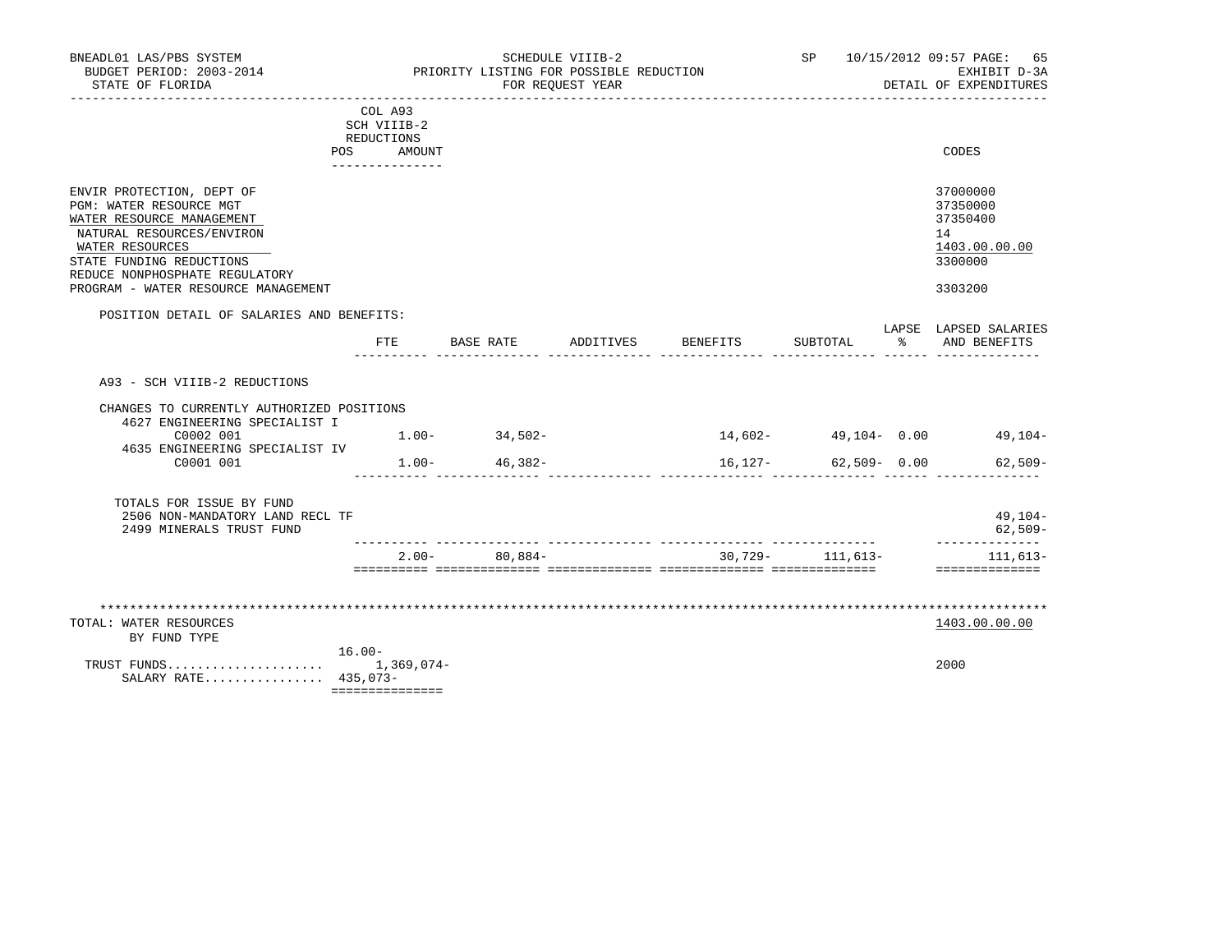| BNEADL01 LAS/PBS SYSTEM<br>BUDGET PERIOD: 2003-2014<br>STATE OF FLORIDA                                                                                                           | SCHEDULE VIIIB-2<br>PRIORITY LISTING FOR POSSIBLE REDUCTION<br>FOR REQUEST YEAR | SP<br>10/15/2012 09:57 PAGE:<br>66<br>EXHIBIT D-3A<br>DETAIL OF EXPENDITURES |
|-----------------------------------------------------------------------------------------------------------------------------------------------------------------------------------|---------------------------------------------------------------------------------|------------------------------------------------------------------------------|
|                                                                                                                                                                                   | COL A93<br>SCH VIIIB-2<br>REDUCTIONS<br>AMOUNT<br>POS                           | CODES                                                                        |
| ENVIR PROTECTION, DEPT OF<br>PGM: WASTE MANAGEMENT<br>WASTE MANAGEMENT<br>NATURAL RESOURCES/ENVIRON<br>WASTE MANAGEMENT<br>STATE FUNDING REDUCTIONS<br>REDUCE FUNDING PURSUANT TO |                                                                                 | 37000000<br>37450000<br>37450300<br>14<br>1405.00.00.00<br>3300000           |
| AGENCY-WIDE LEASE SAVINGS<br>EXPENSES                                                                                                                                             |                                                                                 | 3300200<br>040000                                                            |
| INLAND PROTECTION TF<br>FEDERAL GRANTS TRUST FUND                                                                                                                                 | $102,054-$<br>$34,018-$                                                         | 2212<br>2261                                                                 |

 TOTAL APPRO............. 136,072- ===============

\*\*\*\*\*\*\*\*\*\*\*\*\*\*\*\*\*\*\*\*\*\*\*\*\*\*\*\*\*\*\*\*\*\*\*\*\*\*\*\*\*\*\*\*\*\*\*\*\*\*\*\*\*\*\*\*\*\*\*\*\*\*\*\*\*\*\*\*\*\*\*\*\*\*\*\*\*\*\*\*\*\*\*\*\*\*\*\*\*\*\*\*\*\*\*\*\*\*\*\*\*\*\*\*\*\*\*\*\*\*\*\*\*\*\*\*\*\*\*\*\*\*\*\*\*\*\*

 AGENCY ISSUE NARRATIVE: SCH VIIIB-2 NARR 13-14 NARRATIVE: IT COMPONENT? NO

---------------

Priority #1

 The Department of Environmental Protection (DEP) has taken an aggressive approach to identify opportunities to reduce lease space. The Division of Air Resources Management recently relocated staff and equipment associated with private-sector lease space to Department of Management Services (DMS) space at the Bob Martinez Center. The staff and equipment were absorbed into DEP's existing leased space. There is an overall savings for FY 13/14 of \$381,643.

 The Division of State Lands consolidated staff in the Carr Building, thus allowing vacant space on the second floor to be returned to DMS for reallocation. This reduction in leased space is effective October 1, 2012 and will result in a savings in FY 13/14 of \$55,938.

 The Northwest District branch has negotiated a new lease for a new office. The new location will reduce DEP leased space by 457 square feet and reduce the rent cost in FY 13/14 by \$15,586.

 Since the budget reduction is equal to the rent savings, there will be no negative impact to DEP. This issue also realigns the budget associated with rent payments for the Bob Martinez Center.

Cost Summary:

| Budget Entity                                  | Amount        |
|------------------------------------------------|---------------|
|                                                |               |
| Executive Direction and Support Services       | ( \$619)      |
| Technology and Information Services            | \$50,157      |
| Land Administration                            | ( \$55, 938)  |
| Northwest District/Executive Dir and Supp Svcs | (S15, 586)    |
| Water Science & Laboratory Services            | (S121, 025)   |
| Water Resource Management                      | ( \$106, 482) |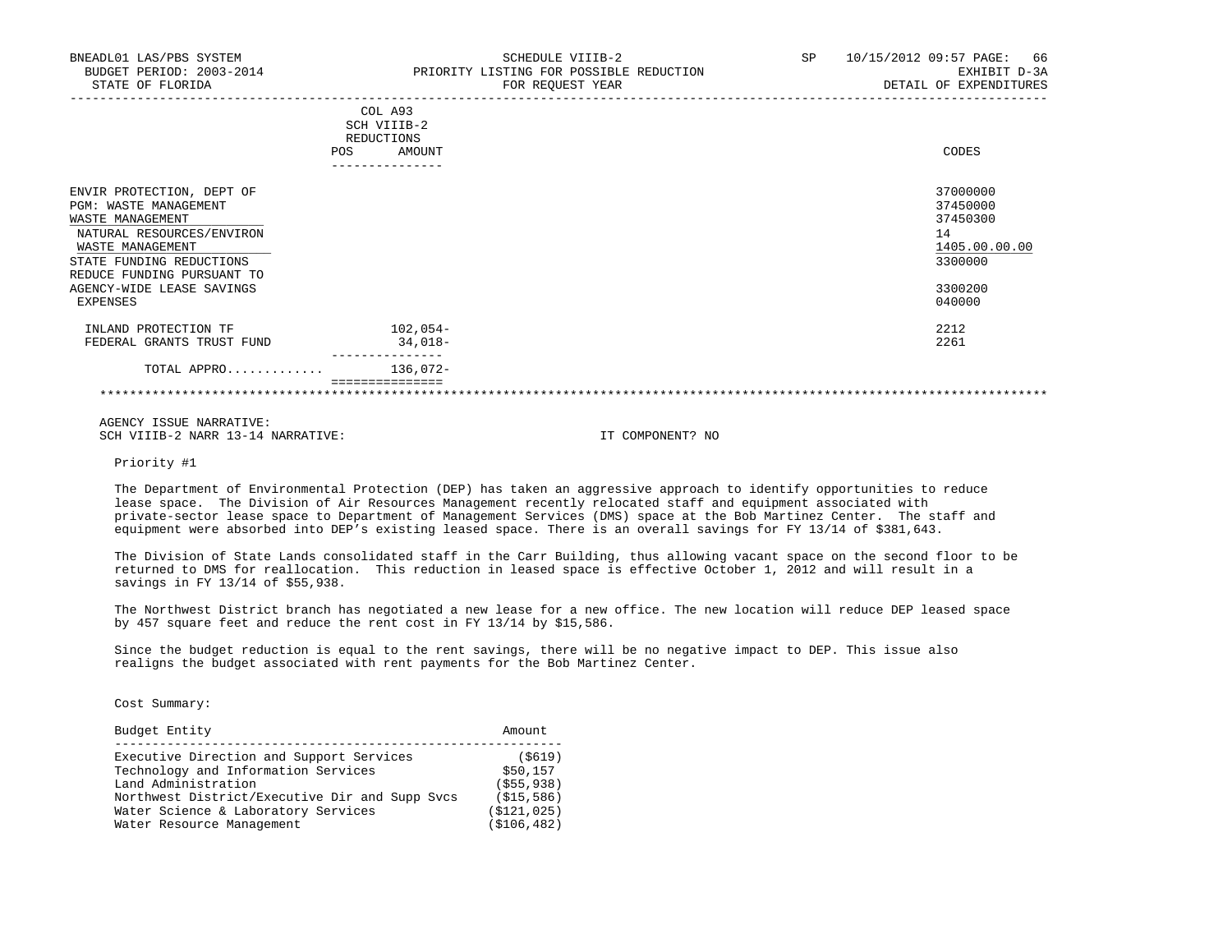| BNEADL01 LAS/PBS SYSTEM<br>BUDGET PERIOD: 2003-2014<br>STATE OF FLORIDA<br>______________________                                                                                 |                                           | SCHEDULE VIIIB-2<br>PRIORITY LISTING FOR POSSIBLE REDUCTION<br>FOR REQUEST YEAR | SP | 10/15/2012 09:57 PAGE: 67<br>EXHIBIT D-3A<br>DETAIL OF EXPENDITURES |
|-----------------------------------------------------------------------------------------------------------------------------------------------------------------------------------|-------------------------------------------|---------------------------------------------------------------------------------|----|---------------------------------------------------------------------|
|                                                                                                                                                                                   | COL A93<br>SCH VIIIB-2<br>REDUCTIONS      |                                                                                 |    |                                                                     |
|                                                                                                                                                                                   | POS FOR<br>AMOUNT<br>_______________      |                                                                                 |    | CODES                                                               |
| ENVIR PROTECTION, DEPT OF<br>PGM: WASTE MANAGEMENT<br>WASTE MANAGEMENT<br>NATURAL RESOURCES/ENVIRON<br>WASTE MANAGEMENT<br>STATE FUNDING REDUCTIONS<br>REDUCE FUNDING PURSUANT TO |                                           |                                                                                 |    | 37000000<br>37450000<br>37450300<br>14<br>1405.00.00.00<br>3300000  |
| AGENCY-WIDE LEASE SAVINGS                                                                                                                                                         |                                           |                                                                                 |    | 3300200                                                             |
| Waste Management<br>Air Resource Management                                                                                                                                       |                                           | ( \$136,072)<br>(\$67,602)<br>----------                                        |    |                                                                     |
| Issue Total:                                                                                                                                                                      |                                           | $($ \$453,167)                                                                  |    |                                                                     |
| REDUCE DOCUMENTS MANAGEMENT CENTER<br>- WASTE MANAGEMENT<br>SALARY RATE<br>SALARY RATE 87,987-                                                                                    | ===============                           |                                                                                 |    | 3304050<br>000000                                                   |
| SALARIES AND BENEFITS                                                                                                                                                             |                                           |                                                                                 |    | 010000                                                              |
| INLAND PROTECTION TF<br>WATER QUALITY ASSURANCE TF                                                                                                                                | $88,440-$<br>$61,717-$<br>--------------- |                                                                                 |    | 2212<br>2780                                                        |
| TOTAL POSITIONS 5.00-<br>TOTAL APPRO                                                                                                                                              | 150,157-<br>===============               |                                                                                 |    |                                                                     |
| TOTAL: REDUCE DOCUMENTS MANAGEMENT CENTER<br>- WASTE MANAGEMENT<br>TOTAL POSITIONS 5.00-<br>TOTAL ISSUE<br>TOTAL SALARY RATE 87,987-                                              | 150,157-                                  |                                                                                 |    | 3304050                                                             |
|                                                                                                                                                                                   | ===============                           |                                                                                 |    |                                                                     |
| AGENCY ISSUE NARRATIVE:<br>SCH VIIIB-2 NARR 13-14 NARRATIVE:                                                                                                                      |                                           | IT COMPONENT? NO                                                                |    |                                                                     |

Priority #6

 This issue eliminates 5 FTE positions in the Document Management Center (DMC) due to the plan to outsource the management and staffing of the DMC. The estimated cost associated with these FTEs is \$150,157.

 The Division of Waste has a Document Management Center (DMC) which currently scans and archives approximately 2.5 million documents a year for the following Divisions: Waste Management, Water Resource Management and Air. The DMC does not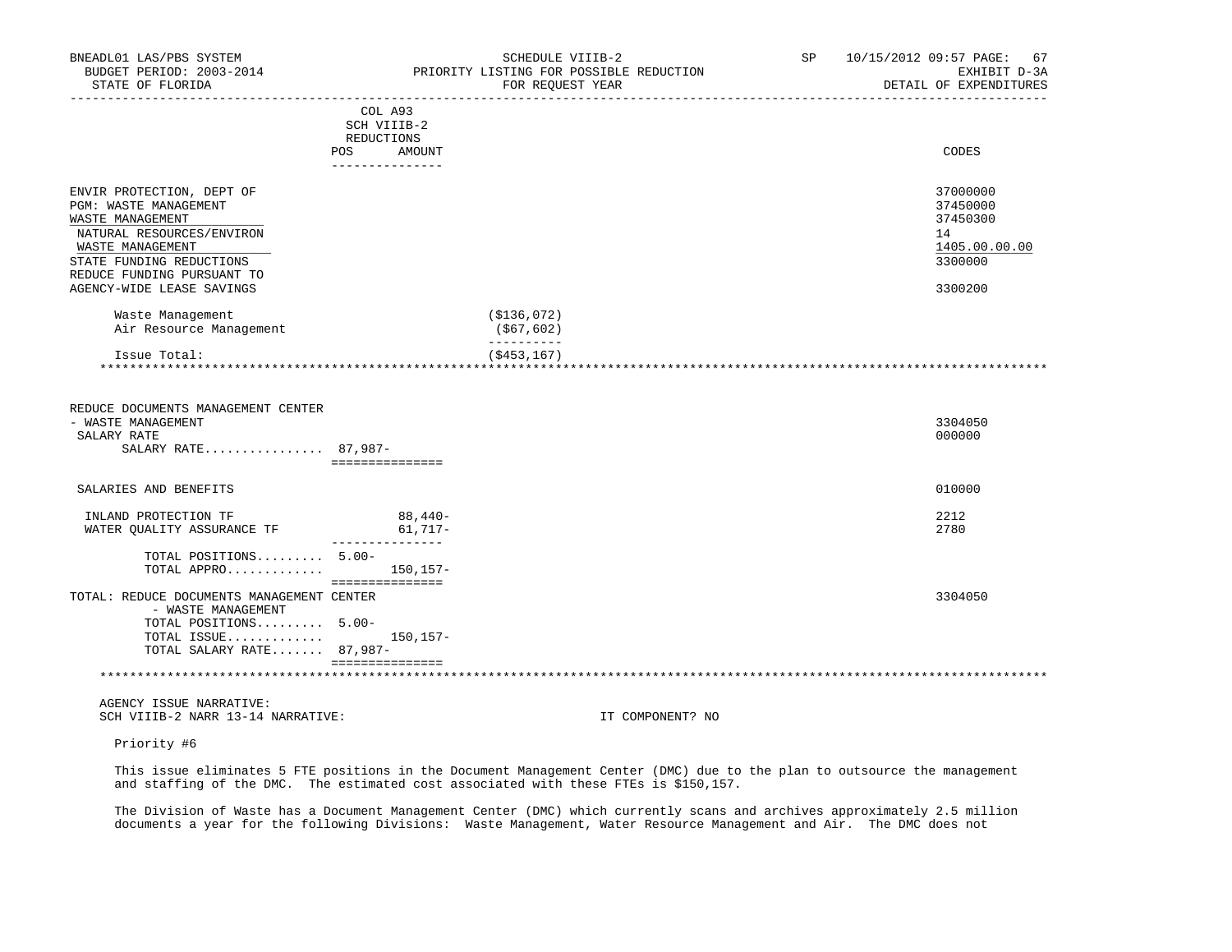### COL A93 SCH VIIIB-2 REDUCTIONS POS AMOUNT CODES ---------------

| ENVIR PROTECTION, DEPT OF          | 37000000      |
|------------------------------------|---------------|
| PGM: WASTE MANAGEMENT              | 37450000      |
| WASTE MANAGEMENT                   | 37450300      |
| NATURAL RESOURCES/ENVIRON          | 14            |
| WASTE MANAGEMENT                   | 1405.00.00.00 |
| STATE FUNDING REDUCTIONS           | 3300000       |
| REDUCE DOCUMENTS MANAGEMENT CENTER |               |
| - WASTE MANAGEMENT                 | 3304050       |

-----------------------------------------------------------------------------------------------------------------------------------

serve a core mission of the agency and is slated to be outsourced for FY 2012-13 in the Division's Business Plan.

 It is anticipated that outsourcing the DMC during FY 2012-13 could realize budgetary savings of approximately \$250,000-\$350,000 annually.

Cost Summary:

| Budget Entity | Appropriation Category | <b>FTE</b> | Amount      | Fund |
|---------------|------------------------|------------|-------------|------|
| 37450300      | 010000                 | 13.00      | (\$88,440)  | 2212 |
| 37450300      | 010000                 | (2.00)     | (\$61,717)  | 2780 |
| Total:        |                        | (5.00)     | (\$150,157) |      |

| POSITION DETAIL OF SALARIES AND BENEFITS:                             |          |           |           |           |              |             |                                 |
|-----------------------------------------------------------------------|----------|-----------|-----------|-----------|--------------|-------------|---------------------------------|
|                                                                       | FTE      | BASE RATE | ADDITIVES | BENEFITS  | SUBTOTAL     | LAPSE<br>ႜၟ | LAPSED SALARIES<br>AND BENEFITS |
| A93 - SCH VIIIB-2 REDUCTIONS                                          |          |           |           |           |              |             |                                 |
| CHANGES TO CURRENTLY AUTHORIZED POSITIONS<br>P101 PROPOSED CLASS CODE |          |           |           |           |              |             |                                 |
| C0001 001                                                             | $3.00 -$ | $51,326-$ |           | $37,114-$ | 88,440- 0.00 |             | $88,440-$                       |
| C0002 001                                                             | $2.00 -$ | 36,661-   |           | $25,056-$ | 61,717- 0.00 |             | 61,717-                         |
| TOTALS FOR ISSUE BY FUND                                              |          |           |           |           |              |             |                                 |
| 2212 INLAND PROTECTION TF                                             |          |           |           |           |              |             | $88,440-$                       |
| 2780 WATER OUALITY ASSURANCE TF                                       |          |           |           |           |              |             | $61,717-$                       |
|                                                                       | $5.00 -$ | 87,987-   |           | 62,170-   | 150,157-     |             | $150, 157 -$                    |

\*\*\*\*\*\*\*\*\*\*\*\*\*\*\*\*\*\*\*\*\*\*\*\*\*\*\*\*\*\*\*\*\*\*\*\*\*\*\*\*\*\*\*\*\*\*\*\*\*\*\*\*\*\*\*\*\*\*\*\*\*\*\*\*\*\*\*\*\*\*\*\*\*\*\*\*\*\*\*\*\*\*\*\*\*\*\*\*\*\*\*\*\*\*\*\*\*\*\*\*\*\*\*\*\*\*\*\*\*\*\*\*\*\*\*\*\*\*\*\*\*\*\*\*\*\*\*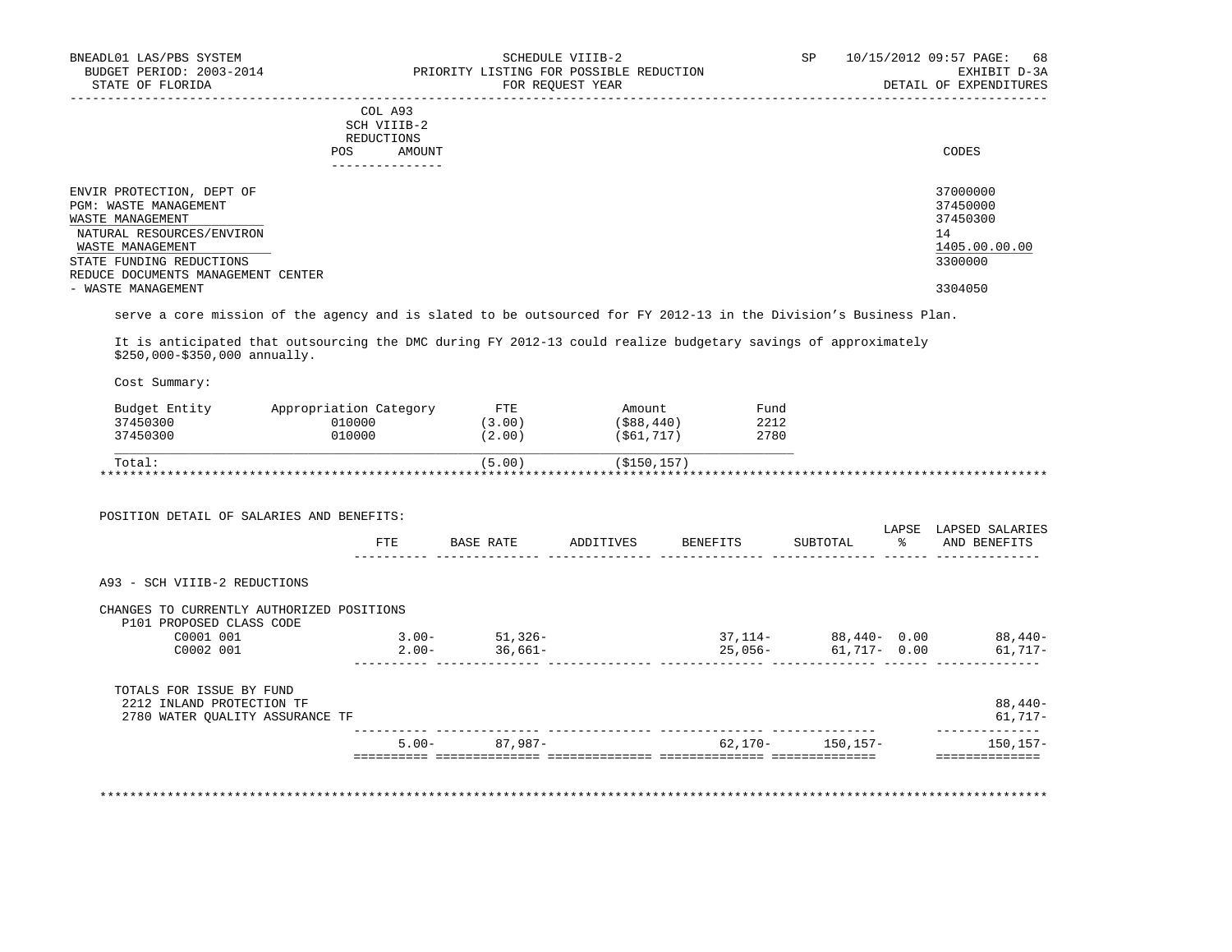| BNEADL01 LAS/PBS SYSTEM<br>BUDGET PERIOD: 2003-2014<br>STATE OF FLORIDA                                                                                                                                                                        |                                  |        | SCHEDULE VIIIB-2<br>PRIORITY LISTING FOR POSSIBLE REDUCTION<br>FOR REOUEST YEAR | SP   | 10/15/2012 09:57 PAGE:<br>69<br>EXHIBIT D-3A<br>DETAIL OF EXPENDITURES |
|------------------------------------------------------------------------------------------------------------------------------------------------------------------------------------------------------------------------------------------------|----------------------------------|--------|---------------------------------------------------------------------------------|------|------------------------------------------------------------------------|
| ----------------                                                                                                                                                                                                                               | --------------------------       |        |                                                                                 |      |                                                                        |
|                                                                                                                                                                                                                                                | COL A93<br>SCH VIIIB-2           |        |                                                                                 |      |                                                                        |
|                                                                                                                                                                                                                                                | REDUCTIONS                       |        |                                                                                 |      |                                                                        |
|                                                                                                                                                                                                                                                | POS<br>AMOUNT<br>--------------- |        |                                                                                 |      | CODES                                                                  |
| ENVIR PROTECTION, DEPT OF                                                                                                                                                                                                                      |                                  |        |                                                                                 |      | 37000000                                                               |
| PGM: WASTE MANAGEMENT                                                                                                                                                                                                                          |                                  |        |                                                                                 |      | 37450000                                                               |
| WASTE MANAGEMENT                                                                                                                                                                                                                               |                                  |        |                                                                                 |      | 37450300                                                               |
| NATURAL RESOURCES/ENVIRON                                                                                                                                                                                                                      |                                  |        |                                                                                 |      | 14                                                                     |
| WASTE MANAGEMENT                                                                                                                                                                                                                               |                                  |        |                                                                                 |      | 1405.00.00.00                                                          |
| STATE FUNDING REDUCTIONS                                                                                                                                                                                                                       |                                  |        |                                                                                 |      | 3300000                                                                |
| ELIMINATE VACANT FULL-TIME POSITINS<br>- WASTE MANAGEMENT                                                                                                                                                                                      |                                  |        |                                                                                 |      | 3304510                                                                |
| SALARY RATE                                                                                                                                                                                                                                    |                                  |        |                                                                                 |      | 000000                                                                 |
| SALARY RATE 263,732-                                                                                                                                                                                                                           |                                  |        |                                                                                 |      |                                                                        |
|                                                                                                                                                                                                                                                | ===============                  |        |                                                                                 |      |                                                                        |
| SALARIES AND BENEFITS                                                                                                                                                                                                                          |                                  |        |                                                                                 |      | 010000                                                                 |
| INLAND PROTECTION TF                                                                                                                                                                                                                           | 117,151–                         |        |                                                                                 |      | 2212                                                                   |
| SOLID WASTE MGMT TF                                                                                                                                                                                                                            | 98,684-                          |        |                                                                                 |      | 2644                                                                   |
| WATER QUALITY ASSURANCE TF                                                                                                                                                                                                                     | 173,318-<br>________________     |        |                                                                                 |      | 2780                                                                   |
| TOTAL POSITIONS 9.00-                                                                                                                                                                                                                          |                                  |        |                                                                                 |      |                                                                        |
| TOTAL APPRO                                                                                                                                                                                                                                    | 389,153-<br>----------------     |        |                                                                                 |      |                                                                        |
| TOTAL: ELIMINATE VACANT FULL-TIME POSITINS                                                                                                                                                                                                     |                                  |        |                                                                                 |      | 3304510                                                                |
| - WASTE MANAGEMENT<br>TOTAL POSITIONS 9.00-                                                                                                                                                                                                    |                                  |        |                                                                                 |      |                                                                        |
| TOTAL ISSUE                                                                                                                                                                                                                                    | $389, 153 -$                     |        |                                                                                 |      |                                                                        |
| TOTAL SALARY RATE 263,732-                                                                                                                                                                                                                     |                                  |        |                                                                                 |      |                                                                        |
|                                                                                                                                                                                                                                                | _________________                |        |                                                                                 |      |                                                                        |
| AGENCY ISSUE NARRATIVE:                                                                                                                                                                                                                        |                                  |        |                                                                                 |      |                                                                        |
| SCH VIIIB-2 NARR 13-14 NARRATIVE:                                                                                                                                                                                                              |                                  |        | IT COMPONENT? NO                                                                |      |                                                                        |
| Priority #7                                                                                                                                                                                                                                    |                                  |        |                                                                                 |      |                                                                        |
| This proposal eliminates 9 vacant FTEs within the Division of Waste Management for an estimated savings of \$389,153. This<br>reduction will not impact the Division's ability to continue the core mission. This will have no impact to state |                                  |        |                                                                                 |      |                                                                        |
| economic development. This issue will only impact state resources.                                                                                                                                                                             |                                  |        |                                                                                 |      |                                                                        |
| Cost Summary:                                                                                                                                                                                                                                  |                                  |        |                                                                                 |      |                                                                        |
| Appropriation Category<br>Budget Entity                                                                                                                                                                                                        |                                  | ETE    | Amount                                                                          | Fund |                                                                        |
| 010000<br>37450300                                                                                                                                                                                                                             |                                  | (3.00) | (\$117,151)                                                                     | 2212 |                                                                        |
| 010000<br>37450300                                                                                                                                                                                                                             |                                  | (2.00) | $($ \$98,684)                                                                   | 2644 |                                                                        |
| 010000<br>37450300                                                                                                                                                                                                                             |                                  | (4.00) | (\$173,318)                                                                     | 2780 |                                                                        |
|                                                                                                                                                                                                                                                |                                  |        |                                                                                 |      |                                                                        |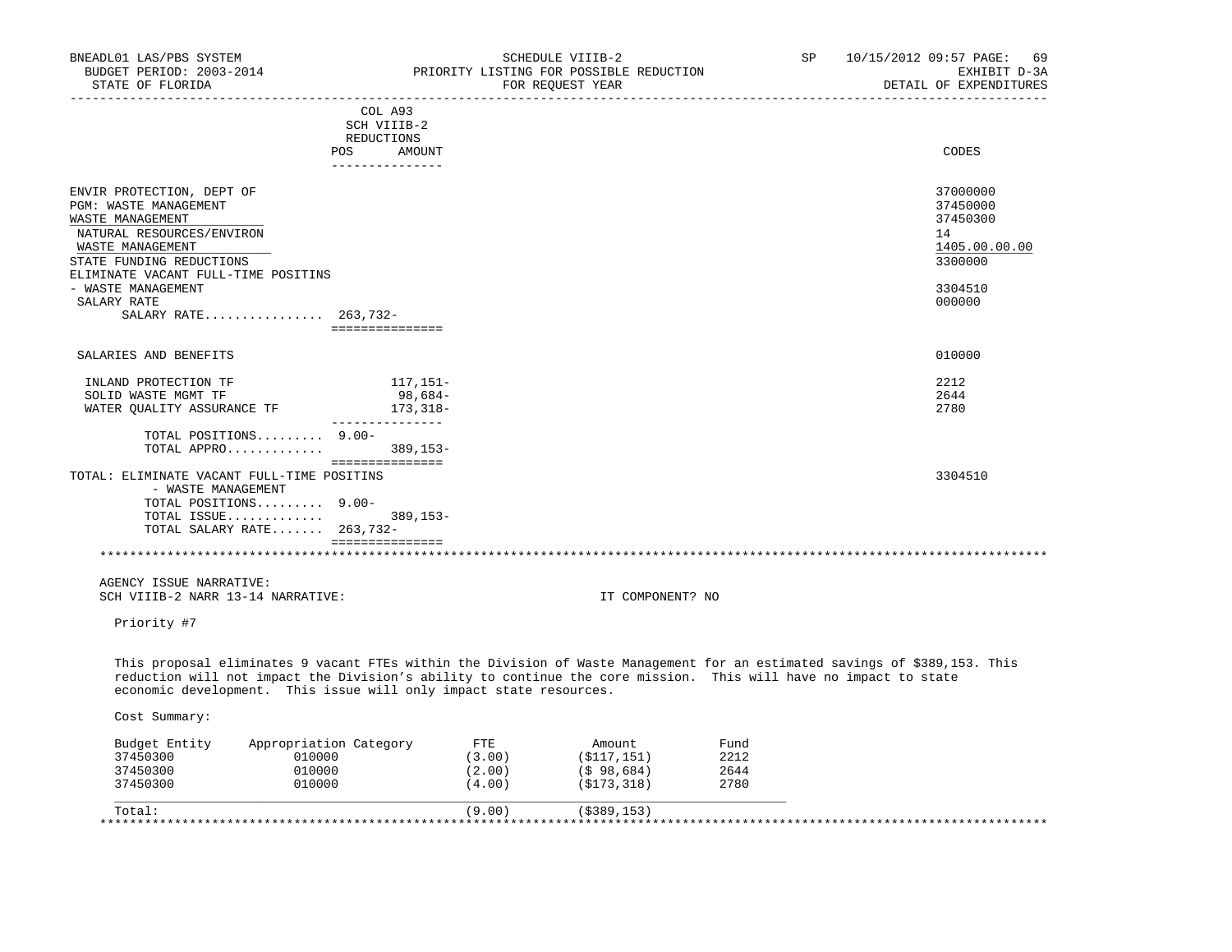| BNEADL01 LAS/PBS SYSTEM<br>BUDGET PERIOD: 2003-2014<br>STATE OF FLORIDA           |                           | PRIORITY LISTING FOR POSSIBLE REDUCTION | SCHEDULE VIIIB-2<br>FOR REQUEST YEAR | -----------------------          |                   | SP 10/15/2012 09:57 PAGE:<br>70<br>EXHIBIT D-3A<br>DETAIL OF EXPENDITURES |
|-----------------------------------------------------------------------------------|---------------------------|-----------------------------------------|--------------------------------------|----------------------------------|-------------------|---------------------------------------------------------------------------|
|                                                                                   | COL A93                   |                                         |                                      |                                  |                   |                                                                           |
|                                                                                   | SCH VIIIB-2<br>REDUCTIONS |                                         |                                      |                                  |                   |                                                                           |
|                                                                                   | POS<br>AMOUNT             |                                         |                                      |                                  |                   | CODES                                                                     |
|                                                                                   | _______________           |                                         |                                      |                                  |                   |                                                                           |
| ENVIR PROTECTION, DEPT OF<br>PGM: WASTE MANAGEMENT                                |                           |                                         |                                      |                                  |                   | 37000000<br>37450000                                                      |
| WASTE MANAGEMENT                                                                  |                           |                                         |                                      |                                  |                   | 37450300                                                                  |
| NATURAL RESOURCES/ENVIRON                                                         |                           |                                         |                                      |                                  |                   | 14                                                                        |
| WASTE MANAGEMENT                                                                  |                           |                                         |                                      |                                  |                   | 1405.00.00.00                                                             |
| STATE FUNDING REDUCTIONS<br>ELIMINATE VACANT FULL-TIME POSITINS                   |                           |                                         |                                      |                                  |                   | 3300000                                                                   |
| - WASTE MANAGEMENT                                                                |                           |                                         |                                      |                                  |                   | 3304510                                                                   |
| POSITION DETAIL OF SALARIES AND BENEFITS:                                         |                           |                                         |                                      |                                  |                   |                                                                           |
|                                                                                   |                           |                                         |                                      | FTE BASE RATE ADDITIVES BENEFITS | SUBTOTAL          | LAPSE LAPSED SALARIES<br>% AND BENEFITS                                   |
|                                                                                   |                           |                                         |                                      |                                  |                   |                                                                           |
| A93 - SCH VIIIB-2 REDUCTIONS                                                      |                           |                                         |                                      |                                  |                   |                                                                           |
| CHANGES TO CURRENTLY AUTHORIZED POSITIONS<br>P101 PROPOSED CLASS CODE             |                           |                                         |                                      |                                  |                   |                                                                           |
| C0001 001                                                                         | $3.00 -$                  | $76, 773-$                              |                                      |                                  |                   | 40,378- 117,151- 0.00 117,151-                                            |
| C0002 001                                                                         | $2.00 -$                  | 69,425-                                 |                                      | 29,259-                          | 98,684-0.00       | 98,684-                                                                   |
| C0003 001                                                                         | $4.00 -$                  | $117,534-$                              |                                      | $55,784-$                        | $173,318 - 0.00$  | 173,318–                                                                  |
| TOTALS FOR ISSUE BY FUND<br>2212 INLAND PROTECTION TF<br>2644 SOLID WASTE MGMT TF |                           |                                         |                                      |                                  |                   | 117,151-<br>98,684-                                                       |
| 2780 WATER QUALITY ASSURANCE TF                                                   |                           |                                         |                                      |                                  |                   | 173,318-<br>--------------                                                |
|                                                                                   |                           | $9.00 - 263,732 -$                      |                                      |                                  | 125,421- 389,153- | 389,153-<br>---------------                                               |
|                                                                                   |                           |                                         |                                      |                                  |                   |                                                                           |
| REDUCE STORAGE TANK COMPLIANCE<br>VERIFICATION PROGRAM - WASTE<br>MANAGEMENT      |                           |                                         |                                      |                                  |                   | 3304580                                                                   |
| SPECIAL CATEGORIES                                                                |                           |                                         |                                      |                                  |                   | 100000                                                                    |
| STG TK COMPL VERIFICATION                                                         |                           |                                         |                                      |                                  |                   | 100029                                                                    |
| INLAND PROTECTION $TF$                                                            | $1,100,000-$              |                                         |                                      |                                  |                   | 2212                                                                      |
| *******************************                                                   | ________________          |                                         |                                      |                                  |                   |                                                                           |
| AGENCY ISSUE NARRATIVE:                                                           |                           |                                         |                                      |                                  |                   |                                                                           |
| SCH VIIIB-2 NARR 13-14 NARRATIVE:                                                 |                           |                                         |                                      | IT COMPONENT? NO                 |                   |                                                                           |
|                                                                                   |                           |                                         |                                      |                                  |                   |                                                                           |

Priority #3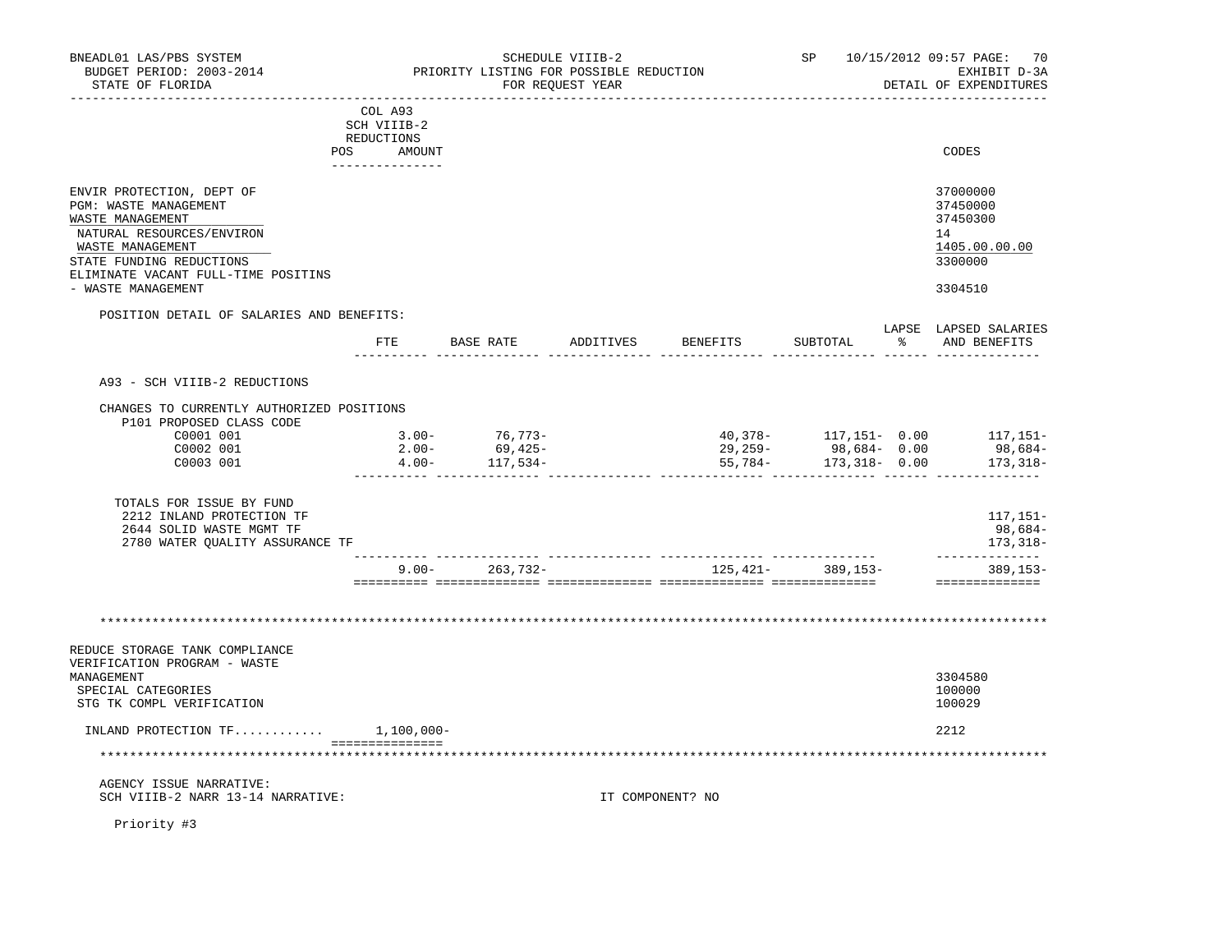|            | _______________ |       |
|------------|-----------------|-------|
| POS        | AMOUNT          | CODES |
| REDUCTIONS |                 |       |
|            | SCH VIIIB-2     |       |
|            | COL A93         |       |

| ENVIR PROTECTION, DEPT OF      | 37000000      |
|--------------------------------|---------------|
| PGM: WASTE MANAGEMENT          | 37450000      |
| WASTE MANAGEMENT               | 37450300      |
| NATURAL RESOURCES/ENVIRON      | 14            |
| WASTE MANAGEMENT               | 1405.00.00.00 |
| STATE FUNDING REDUCTIONS       | 3300000       |
| REDUCE STORAGE TANK COMPLIANCE |               |
| VERIFICATION PROGRAM - WASTE   |               |
| MANAGEMENT                     | 3304580       |
|                                |               |

 The \$7M storage tank compliance verification program appropriation presently provides for 22 statewide contracts covering all 67 counties with county governments and Department of Health (DOH) county health units to conduct compliance inspections on the 20,000 petroleum systems throughout the state.

 By the state accomplishing its goal of all petroleum systems having secondary containment, the number of discharges is expected to drop dramatically, with the exception being the effect of ethanol on tank elements. In addition, the introduction of the remote inspection technology has resulted in greatly improved time management of the inspectors allowing for more field time to do inspections. The contracted local governments and DOH offices are tasked to perform routine inspections at 50% of all regulated facilities in their geographic areas, all facilities with open compliance issues from the previous fiscal year, and all necessary non-routine inspections such as tank installations, closures, and emergency inspections as directed by the Department. The EPA mandated goal of inspecting all facilities in a three year period can be accomplished with the proposed reduction in funding.

The Department modified the individual contracts necessary to accomplish this savings in FY 2012-2013.

 Cost Summary: Budget Entity Appropriation Category Amount Fund 37450300 100029 (\$1,100,000) 2212 \*\*\*\*\*\*\*\*\*\*\*\*\*\*\*\*\*\*\*\*\*\*\*\*\*\*\*\*\*\*\*\*\*\*\*\*\*\*\*\*\*\*\*\*\*\*\*\*\*\*\*\*\*\*\*\*\*\*\*\*\*\*\*\*\*\*\*\*\*\*\*\*\*\*\*\*\*\*\*\*\*\*\*\*\*\*\*\*\*\*\*\*\*\*\*\*\*\*\*\*\*\*\*\*\*\*\*\*\*\*\*\*\*\*\*\*\*\*\*\*\*\*\*\*\*\*\* TOTAL: WASTE MANAGEMENT 1405.00.00 COLLECTED AND TOTAL: WASTE MANAGEMENT BY FUND TYPE 14.00- TRUST FUNDS..................... 1,775,382- 2000 SALARY RATE................ 351,719- ===============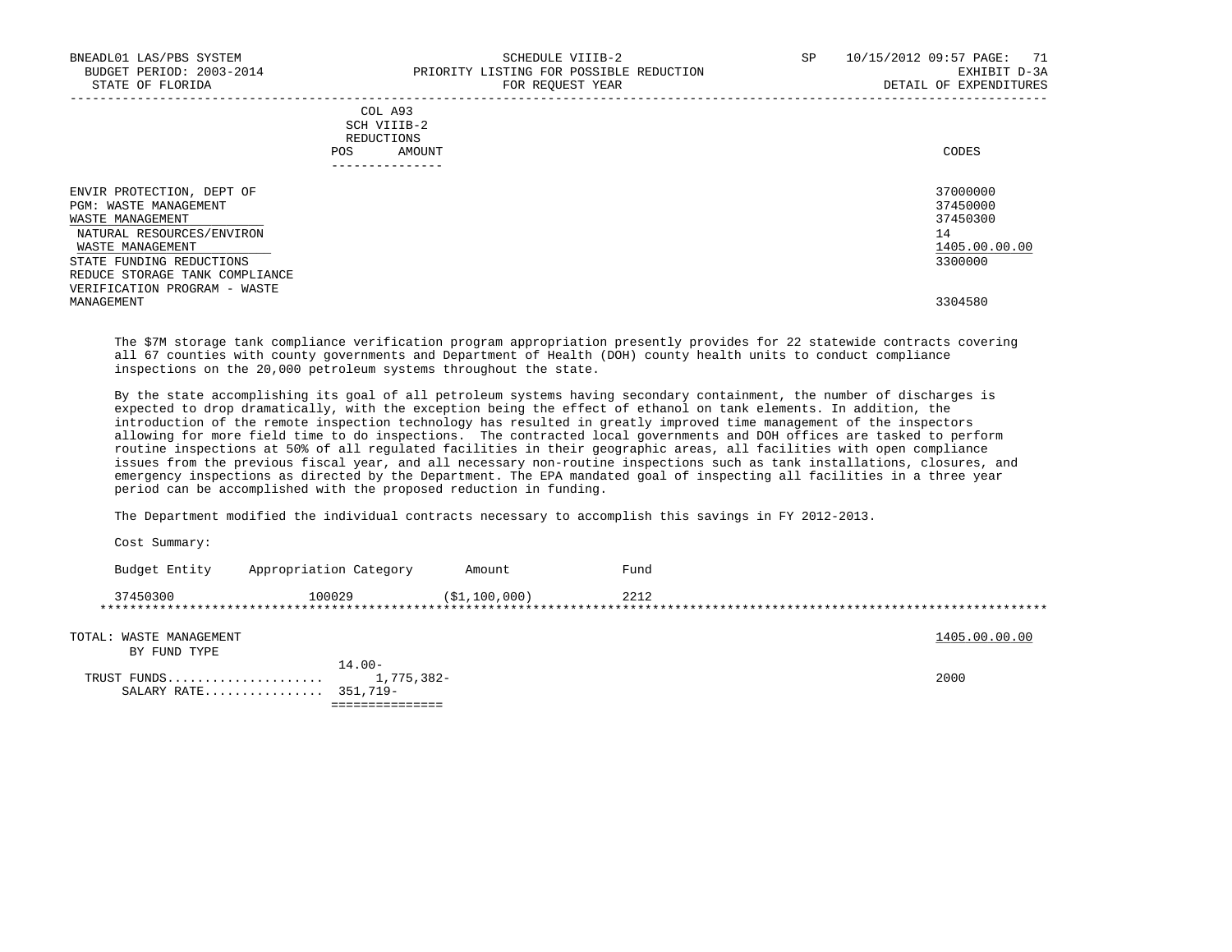| BNEADL01 LAS/PBS SYSTEM<br>BUDGET PERIOD: 2003-2014<br>STATE OF FLORIDA                                                                                                                                           |                                                    | SCHEDULE VIIIB-2<br>PRIORITY LISTING FOR POSSIBLE REDUCTION<br>FOR REOUEST YEAR | SP | 10/15/2012 09:57 PAGE:<br>72<br>EXHIBIT D-3A<br>DETAIL OF EXPENDITURES |
|-------------------------------------------------------------------------------------------------------------------------------------------------------------------------------------------------------------------|----------------------------------------------------|---------------------------------------------------------------------------------|----|------------------------------------------------------------------------|
|                                                                                                                                                                                                                   | COL A93<br>SCH VIIIB-2<br>REDUCTIONS<br><b>POS</b> | AMOUNT                                                                          |    | CODES                                                                  |
| ENVIR PROTECTION, DEPT OF<br><b>PGM: RECREATION &amp; PARKS</b><br>STATE PARK OPERATIONS<br>NATURAL RESOURCES/ENVIRON<br>RECREATIONAL RESOURCES<br>STATE FUNDING REDUCTIONS<br>REDUCE PURCHASES FOR RESALE BUDGET |                                                    |                                                                                 |    | 37000000<br>37500000<br>37500300<br>14<br>1401.00.00.00<br>3300000     |
| - RECREATION AND PARKS<br>SPECIAL CATEGORIES                                                                                                                                                                      |                                                    |                                                                                 |    | 3305030<br>100000                                                      |

PURCHASES FOR RESALE 102903 STATE PARK TRUST FUND........... 290,596- 2675 ===============

\*\*\*\*\*\*\*\*\*\*\*\*\*\*\*\*\*\*\*\*\*\*\*\*\*\*\*\*\*\*\*\*\*\*\*\*\*\*\*\*\*\*\*\*\*\*\*\*\*\*\*\*\*\*\*\*\*\*\*\*\*\*\*\*\*\*\*\*\*\*\*\*\*\*\*\*\*\*\*\*\*\*\*\*\*\*\*\*\*\*\*\*\*\*\*\*\*\*\*\*\*\*\*\*\*\*\*\*\*\*\*\*\*\*\*\*\*\*\*\*\*\*\*\*\*\*\*

 AGENCY ISSUE NARRATIVE: SCH VIIIB-2 NARR 13-14 NARRATIVE: IT COMPONENT? NO

Priority #19

 During FY 11-12, the division converted its' 6 major concessions to private vendors (primarily the Wakulla Springs Lodge and Restaurant, Homosassa Springs Gift Shop, and Weeki Wachee Gift Shops and Snack Bars). The Division proposes to close its' remaining minor operations. The affected entities are as follows:

Topsail Hill - Close a small store that sells a limited number of groceries and miscellaneous items for campers

Ft Clinch - Close a small gift shop

These facilities are small and it would not be feasible to turn over to private vendors.

 Visitors would no longer be able to purchase items at park operated concessions at Topsail Hill and Fort Clinch. Topsail Hill operates a 'camp store' which sells a limited amount of groceries and various personal items for campers that stay at the park. Fort Clinch operates a store that sells books and other miscellaneous souvenirs to park visitors.

Cost Summary:

Category **Amount** Amount Fund Source Purchase for Resale (\$290,596) State Park Trust Fund \*\*\*\*\*\*\*\*\*\*\*\*\*\*\*\*\*\*\*\*\*\*\*\*\*\*\*\*\*\*\*\*\*\*\*\*\*\*\*\*\*\*\*\*\*\*\*\*\*\*\*\*\*\*\*\*\*\*\*\*\*\*\*\*\*\*\*\*\*\*\*\*\*\*\*\*\*\*\*\*\*\*\*\*\*\*\*\*\*\*\*\*\*\*\*\*\*\*\*\*\*\*\*\*\*\*\*\*\*\*\*\*\*\*\*\*\*\*\*\*\*\*\*\*\*\*\*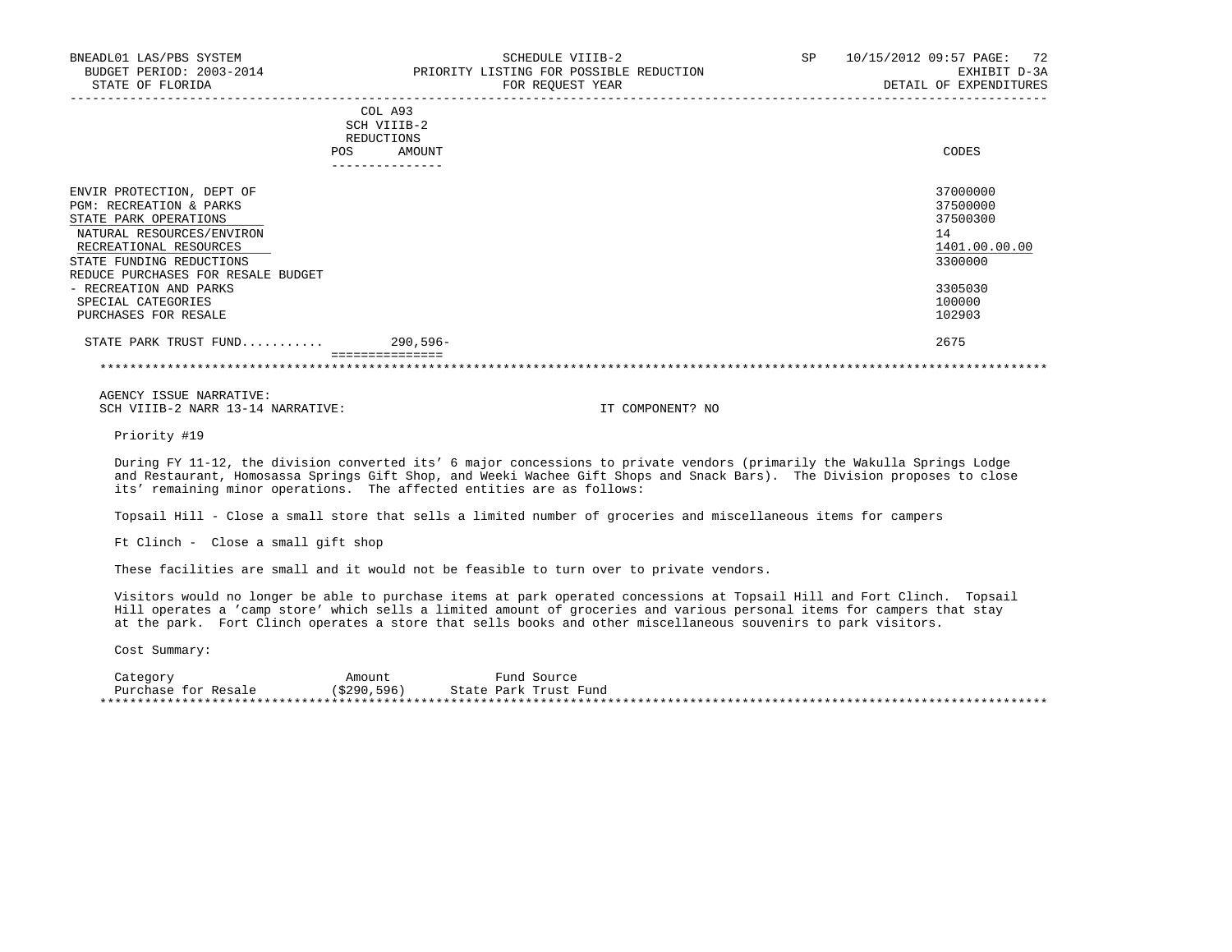|                                                                                                                                                                                                                                                     | COL A93<br>SCH VIIIB-2<br>REDUCTIONS<br>AMOUNT<br><b>POS</b> | CODES                                                              |
|-----------------------------------------------------------------------------------------------------------------------------------------------------------------------------------------------------------------------------------------------------|--------------------------------------------------------------|--------------------------------------------------------------------|
| ENVIR PROTECTION, DEPT OF<br><b>PGM: RECREATION &amp; PARKS</b><br>STATE PARK OPERATIONS<br>NATURAL RESOURCES/ENVIRON<br>RECREATIONAL RESOURCES<br>STATE FUNDING REDUCTIONS<br>ELIMINATE EXOTIC PLANT AND ANIMAL<br>CONTROL BUDGET - RECREATION AND |                                                              | 37000000<br>37500000<br>37500300<br>14<br>1401.00.00.00<br>3300000 |
| PARKS<br>SPECIAL CATEGORIES<br>CONTRL OF INVASIVE EXOTICS                                                                                                                                                                                           |                                                              | 3305040<br>100000<br>102334                                        |
| STATE PARK TRUST FUND                                                                                                                                                                                                                               | $287.996 -$                                                  | 2675                                                               |

 AGENCY ISSUE NARRATIVE: SCH VIIIB-2 NARR 13-14 NARRATIVE: IT COMPONENT? NO

Priority #23

 This proposal would eliminate the dedicated funding for the control of invasive exotics. These funds are utilized to treat exotic plants in state parks and trap feral hogs and other exotic and nuisance animals, including those that depredate sea turtle, shorebird nests and endangered species.

 If these funds are eliminated, priority needs in this area will compete for other available resources provided to the division for general park operations and improvements.

| Category                    | Amount        | Fund Source           |
|-----------------------------|---------------|-----------------------|
| Control of Invasive Exotics | ( \$287, 996) | State Park Trust Fund |
|                             |               |                       |

| REDUCTION OF STAFFING - DISTRICT   |         |
|------------------------------------|---------|
| OFFICES - RECREATION AND PARKS     | 3305060 |
| SALARY RATE                        | 000000  |
| SALARY RATE 1,292,580-             |         |
|                                    |         |
| SALARIES AND BENEFITS              | 010000  |
| $26.00 -$                          |         |
| STATE PARK TRUST FUND $1,722,995-$ | 2675    |
|                                    |         |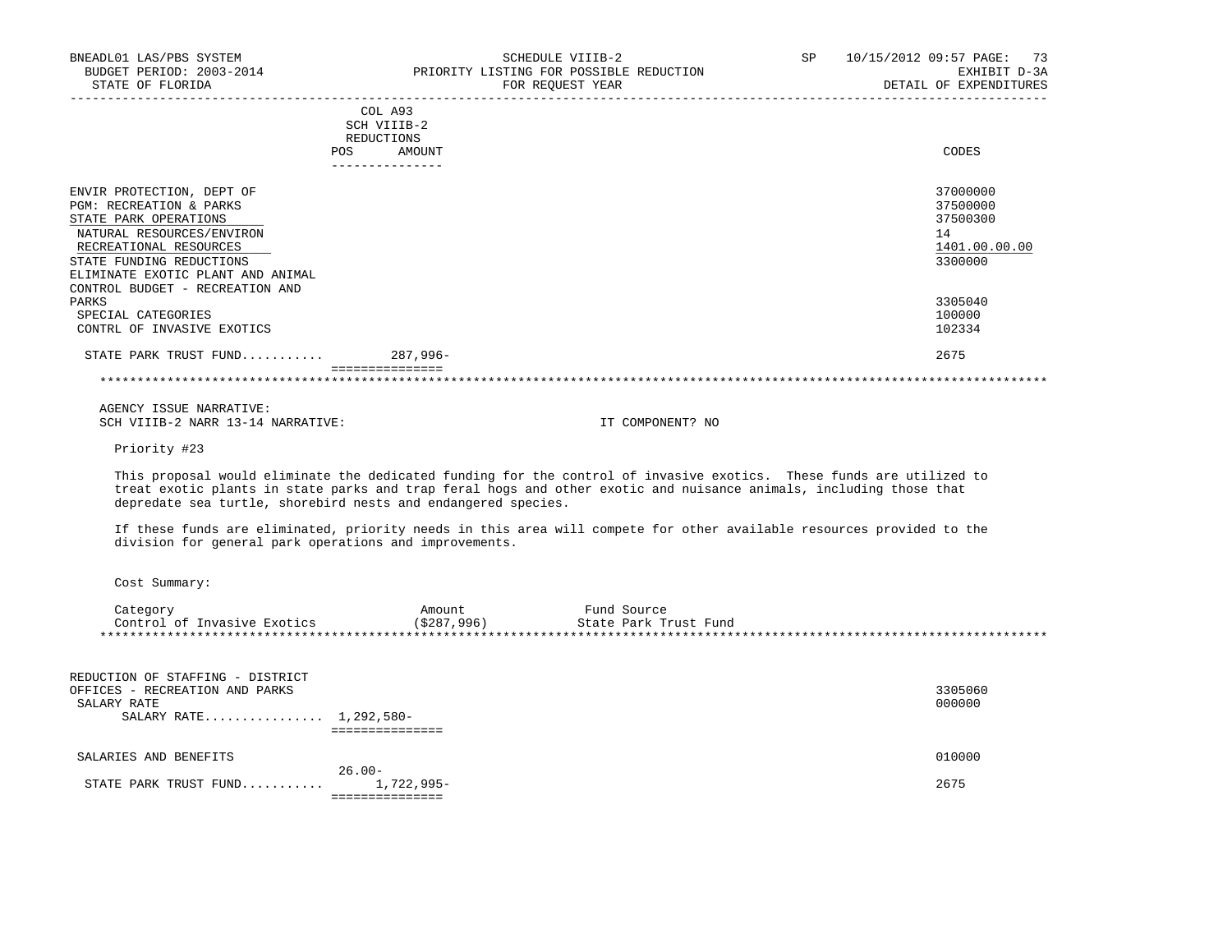| BNEADL01 LAS/PBS SYSTEM<br>BUDGET PERIOD: 2003-2014<br>STATE OF FLORIDA                                    | SCHEDULE VIIIB-2<br>PRIORITY LISTING FOR POSSIBLE REDUCTION<br>FOR REOUEST YEAR | 10/15/2012 09:57 PAGE: 74<br>SP.<br>EXHIBIT D-3A<br>DETAIL OF EXPENDITURES |
|------------------------------------------------------------------------------------------------------------|---------------------------------------------------------------------------------|----------------------------------------------------------------------------|
|                                                                                                            | COL A93<br>SCH VIIIB-2<br>REDUCTIONS<br><b>POS</b><br>AMOUNT<br>-------------   | CODES                                                                      |
| ENVIR PROTECTION, DEPT OF<br>PGM: RECREATION & PARKS<br>STATE PARK OPERATIONS<br>NATURAL RESOURCES/ENVIRON |                                                                                 | 37000000<br>37500000<br>37500300<br>14                                     |

 RECREATIONAL RESOURCES 1401.00.00.00 \_\_\_\_\_\_\_\_\_\_\_\_\_\_\_\_\_\_\_\_\_\_\_\_\_\_ \_\_\_\_\_\_\_\_\_\_\_\_\_ STATE FUNDING REDUCTIONS REDUCTION OF STAFFING - DISTRICT OFFICES - RECREATION AND PARKS 3305060

 TOTAL: REDUCTION OF STAFFING - DISTRICT 3305060 OFFICES - RECREATION AND PARKS TOTAL POSITIONS......... 26.00- TOTAL ISSUE............. 1,722,995-

 TOTAL SALARY RATE....... 1,292,580- ===============

\*\*\*\*\*\*\*\*\*\*\*\*\*\*\*\*\*\*\*\*\*\*\*\*\*\*\*\*\*\*\*\*\*\*\*\*\*\*\*\*\*\*\*\*\*\*\*\*\*\*\*\*\*\*\*\*\*\*\*\*\*\*\*\*\*\*\*\*\*\*\*\*\*\*\*\*\*\*\*\*\*\*\*\*\*\*\*\*\*\*\*\*\*\*\*\*\*\*\*\*\*\*\*\*\*\*\*\*\*\*\*\*\*\*\*\*\*\*\*\*\*\*\*\*\*\*\*

 AGENCY ISSUE NARRATIVE: SCH VIIIB-2 NARR 13-14 NARRATIVE: IT COMPONENT? NO

Priority #35

 This issue would reduce 26 FTE staff positions of the 84 FTE positions currently working at headquarters. These positions provide support to the district offices, parks and generally to the entire division. The positions would be eliminated from the bureaus and offices that perform such tasks: The Bureau of Design and Construction provides professional design, contract administration and construction inspection services for Fixed Capital Outlay projects. They prepare construction drawings and specifications for new park development and major renovation of existing facilities.

 The Bureau of Operational Services coordinates the collection of revenue by park, coordinates volunteer and support service organization activities, provides specialized services for the Division in the areas of personnel, training, environmental education, computer technology and procurement, purchasing, and management consulting, administers the Division safety program, and provides technical support in the design and care of exhibits and assists with the development of interpretive programs, including living history.

 The Office of Greenways and Trails provides statewide leadership and coordination to establish, expand and promote the Florida Greenways and Trails System.

 The Office of Park Planning develops and maintains the Florida Statewide Comprehensive Outdoor Recreation Plan (SCORP), evaluates and recommends lands for acquisition and provides technical support to the Land Acquisition Advisory Committee, administers matters pertaining to the disposition of lands, including easements, leases, and use agreements for lands under the jurisdiction of the Division, coordinates the development and review of park management and conceptual land use plans, and conducts and coordinates land use planning in all state parks, and produces and maintains base maps for lands under the jurisdiction of the Division.

 The Bureau of Natural and Cultural Resources provides coordination, guidance, technical support, training, and evaluation for natural and cultural resource management activities on Division lands, such as fire management, exotic species removal, rare species conservation, natural community restoration, and coastal systems management. For cultural resources, focus is on preservation and conservation of archaeological resources, historical structures and ruins, and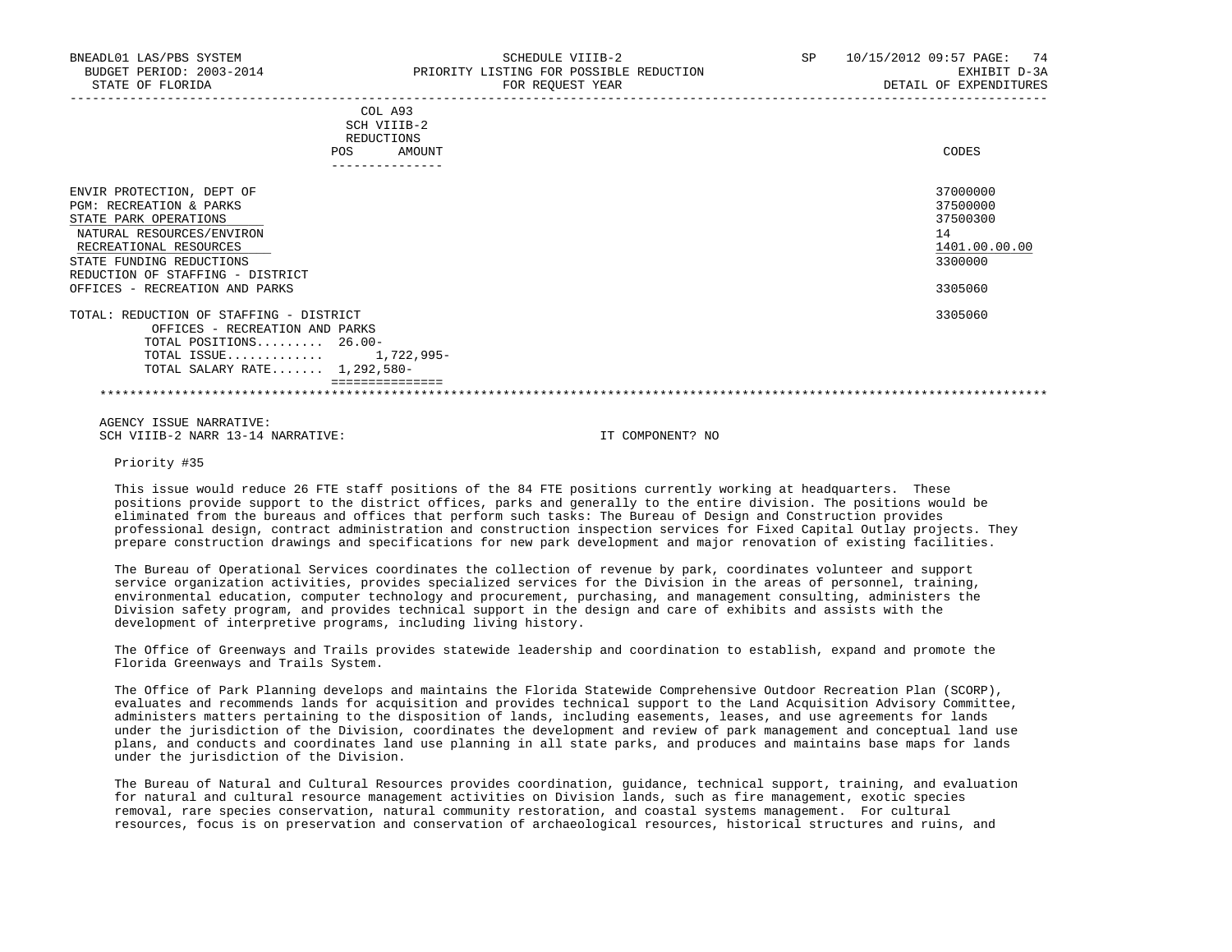-----------------------------------------------------------------------------------------------------------------------------------

|     | --------------- |       |
|-----|-----------------|-------|
| POS | AMOUNT          | CODES |
|     | REDUCTIONS      |       |
|     | SCH VIIIB-2     |       |
|     | COL A93         |       |

| ENVIR PROTECTION, DEPT OF        | 37000000      |
|----------------------------------|---------------|
| PGM: RECREATION & PARKS          | 37500000      |
| STATE PARK OPERATIONS            | 37500300      |
| NATURAL RESOURCES/ENVIRON        | 14            |
| RECREATIONAL RESOURCES           | 1401.00.00.00 |
| STATE FUNDING REDUCTIONS         | 3300000       |
| REDUCTION OF STAFFING - DISTRICT |               |
| OFFICES - RECREATION AND PARKS   | 3305060       |
|                                  |               |

 collections of cultural objects and artifacts; also managing a collection of digitized state park photos, including scanned historic images, and managing the Florida Park Service archives.

 The Office of Financial Management oversees the Division's operating budget and fixed capital outlay budget, which includes the preparation and monitoring of the Legislative Budget Request, as well as the Division's internal operating budget and fiscal procedures involving grants. The office also administers grants to local governments for outdoor recreation, specifically the Florida Recreation Development Assistance Program (FRDAP) and the Land and Water Conservation Fund program (LWCF) and provides technical assistance to state and local government agencies regarding such grants.

 The Director's Office is responsible for directing the overall development and maintenance of comprehensive multipurpose outdoor recreation and natural and cultural resource conservation programs for the Division. It is also responsible for the day to day operation of the state park system. This reduction will impact park and trail operations. Headquarters staff provides a great deal of administrative and programmatic support to the parks and trails. This consists of training, fiscal, management, personnel and a number of other issues.

| Category              | 모다모    | Amount        | Fund Source           |
|-----------------------|--------|---------------|-----------------------|
| Salaries and Benefits | (26.0) | (\$1,722,995) | State Park Trust Fund |
|                       |        |               |                       |

| POSITION DETAIL OF SALARIES AND BENEFITS:                             |           |            |           |          |                 |            |                                 |
|-----------------------------------------------------------------------|-----------|------------|-----------|----------|-----------------|------------|---------------------------------|
|                                                                       | FTE       | BASE RATE  | ADDITIVES | BENEFITS | SUBTOTAL        | LAPSE<br>° | LAPSED SALARIES<br>AND BENEFITS |
| A93 - SCH VIIIB-2 REDUCTIONS                                          |           |            |           |          |                 |            |                                 |
| CHANGES TO CURRENTLY AUTHORIZED POSITIONS<br>P101 PROPOSED CLASS CODE |           |            |           |          |                 |            |                                 |
| C0011 001                                                             | $26.00 -$ | 1,292,580- |           | 430,415- | 1,722,995- 0.00 |            | 1,722,995-                      |
|                                                                       |           |            |           |          |                 |            |                                 |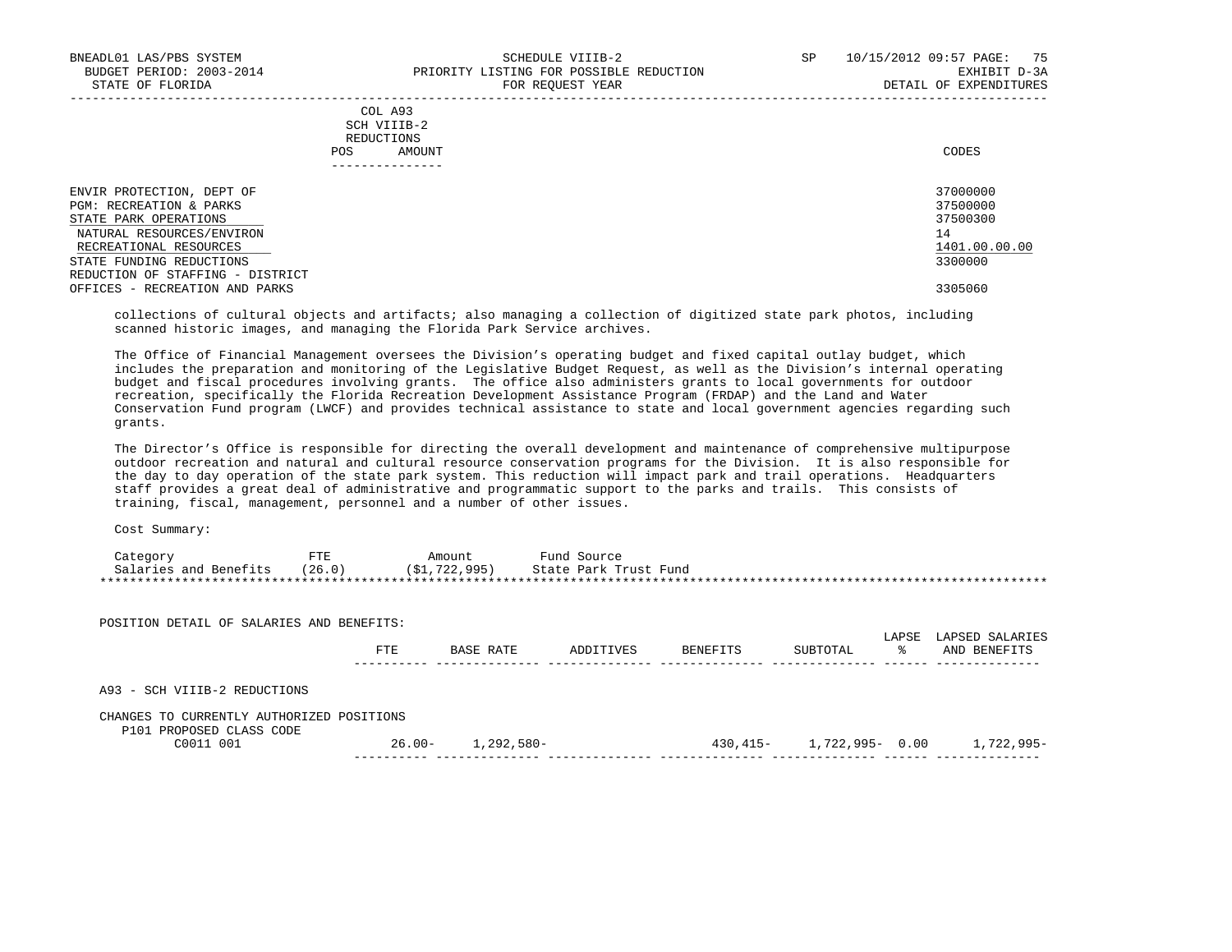| BNEADL01 LAS/PBS SYSTEM<br>BUDGET PERIOD: 2003-2014<br>STATE OF FLORIDA<br>--------------------                                                                                                                                        | __________________________                            | PRIORITY LISTING FOR POSSIBLE REDUCTION | SCHEDULE VIIIB-2<br>FOR REQUEST YEAR | __________________________ |                          | SP 10/15/2012 09:57 PAGE: 76<br>EXHIBIT D-3A<br>DETAIL OF EXPENDITURES        |
|----------------------------------------------------------------------------------------------------------------------------------------------------------------------------------------------------------------------------------------|-------------------------------------------------------|-----------------------------------------|--------------------------------------|----------------------------|--------------------------|-------------------------------------------------------------------------------|
|                                                                                                                                                                                                                                        | COL A93<br>SCH VIIIB-2<br>REDUCTIONS<br>POS<br>AMOUNT |                                         |                                      |                            |                          | CODES                                                                         |
| ENVIR PROTECTION, DEPT OF<br>PGM: RECREATION & PARKS<br>STATE PARK OPERATIONS<br>NATURAL RESOURCES/ENVIRON<br>RECREATIONAL RESOURCES<br>STATE FUNDING REDUCTIONS<br>REDUCTION OF STAFFING - DISTRICT<br>OFFICES - RECREATION AND PARKS |                                                       |                                         |                                      |                            |                          | 37000000<br>37500000<br>37500300<br>14<br>1401.00.00.00<br>3300000<br>3305060 |
| POSITION DETAIL OF SALARIES AND BENEFITS:                                                                                                                                                                                              |                                                       |                                         |                                      |                            |                          | LAPSE LAPSED SALARIES                                                         |
|                                                                                                                                                                                                                                        | ETE                                                   |                                         |                                      |                            | SUBTOTAL                 | % AND BENEFITS                                                                |
| A93 - SCH VIIIB-2 REDUCTIONS                                                                                                                                                                                                           |                                                       |                                         |                                      |                            |                          |                                                                               |
| CHANGES TO CURRENTLY AUTHORIZED POSITIONS                                                                                                                                                                                              |                                                       |                                         |                                      |                            |                          |                                                                               |
| TOTALS FOR ISSUE BY FUND<br>2675 STATE PARK TRUST FUND                                                                                                                                                                                 |                                                       |                                         |                                      |                            |                          | 1,722,995-                                                                    |
|                                                                                                                                                                                                                                        |                                                       | $26.00 - 1,292,580 -$                   |                                      |                            | 430, 415 - 1, 722, 995 - | 1,722,995-<br>==============                                                  |
|                                                                                                                                                                                                                                        |                                                       |                                         |                                      |                            |                          |                                                                               |
| REDUCTION OF STAFFING - CENTRAL<br>OFFICE - RECREATION AND PARKS<br>SALARY RATE<br>SALARY RATE 529,902-                                                                                                                                | ===============                                       |                                         |                                      |                            |                          | 3305070<br>000000                                                             |
| SALARIES AND BENEFITS                                                                                                                                                                                                                  |                                                       |                                         |                                      |                            |                          | 010000                                                                        |
| STATE PARK TRUST FUND 720,000-                                                                                                                                                                                                         | 12.00-                                                |                                         |                                      |                            |                          | 2675                                                                          |
| TOTAL: REDUCTION OF STAFFING - CENTRAL<br>OFFICE - RECREATION AND PARKS<br>TOTAL POSITIONS 12.00-<br>TOTAL ISSUE 720,000-<br>TOTAL SALARY RATE $529,902-$                                                                              | ===============                                       |                                         |                                      |                            |                          | 3305070                                                                       |
|                                                                                                                                                                                                                                        | ===============                                       |                                         |                                      |                            |                          |                                                                               |
| AGENCY ISSUE NARRATIVE:                                                                                                                                                                                                                |                                                       |                                         |                                      |                            |                          |                                                                               |

SCH VIIIB-2 NARR 13-14 NARRATIVE: IT COMPONENT? NO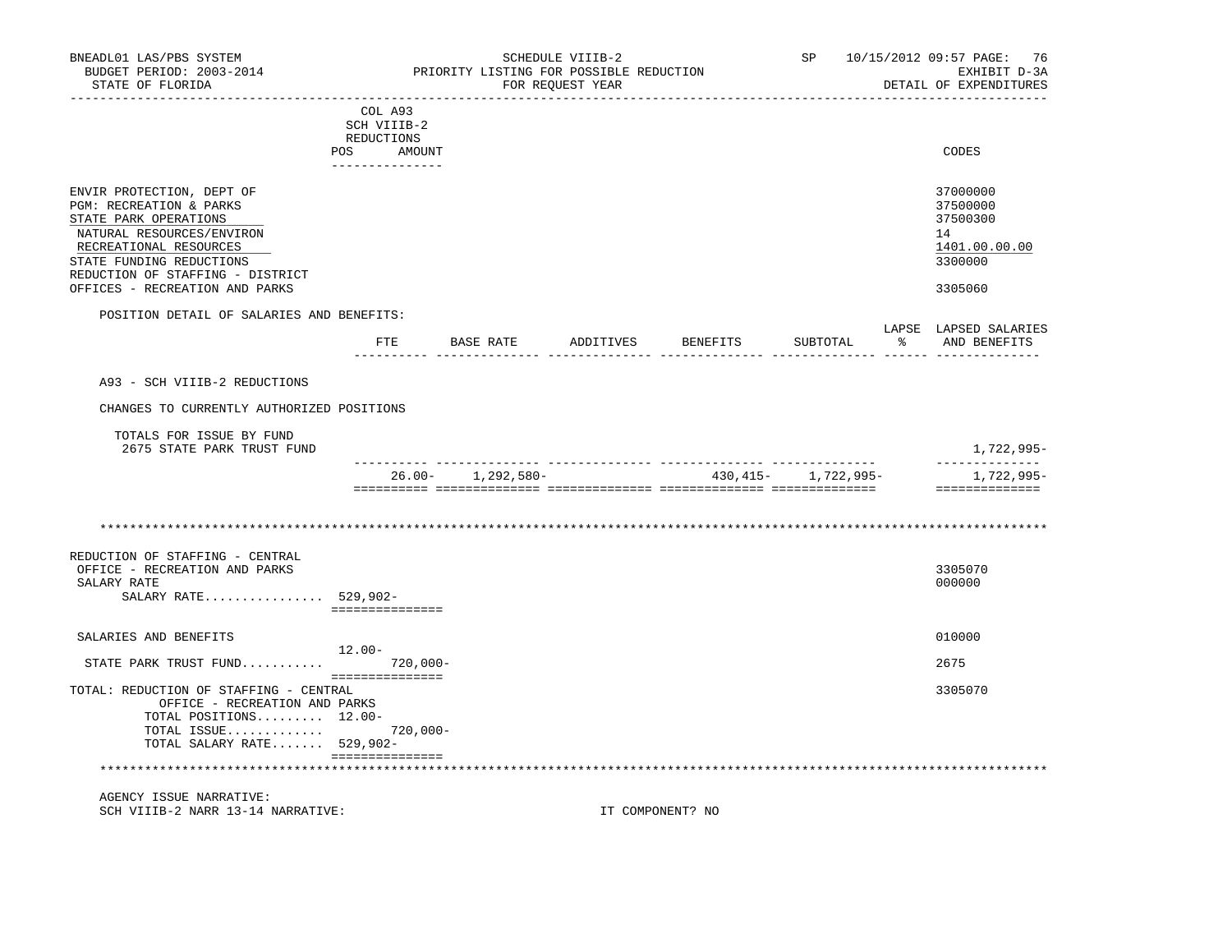|     | --------------- |       |
|-----|-----------------|-------|
| POS | AMOUNT          | CODES |
|     | REDUCTIONS      |       |
|     | SCH VIIIB-2     |       |
|     | COL A93         |       |

| ENVIR PROTECTION, DEPT OF       | 37000000      |
|---------------------------------|---------------|
| PGM: RECREATION & PARKS         | 37500000      |
| STATE PARK OPERATIONS           | 37500300      |
| NATURAL RESOURCES/ENVIRON       |               |
| RECREATIONAL RESOURCES          | 1401.00.00.00 |
| STATE FUNDING REDUCTIONS        | 3300000       |
| REDUCTION OF STAFFING - CENTRAL |               |
| OFFICE - RECREATION AND PARKS   | 3305070       |

-----------------------------------------------------------------------------------------------------------------------------------

Priority #36

 The issue would eliminate 12 of the 67 FTE positions that serve in the 5 District Offices. These offices oversee the 161 state parks and 10 trails. The District offices provide direct support to the parks and visitors within each respective district in areas of volunteer management, Citizen Support Organization governance, natural and cultural management, personnel guidance, concession management, facility management support, training, fiscal management, contract management and assisting in the overall day-to-day operations of parks.

 This reduction will impact park and trail operations. District staff provide a great deal of administrative and programmatic support to the parks and trails. This consists of training, fiscal, personnel and a number of other issues.

| Category              | FTE    | Amount      | Fund Source           |
|-----------------------|--------|-------------|-----------------------|
| Salaries and Benefits | (12.0) | (\$720,000) | State Park Trust Fund |
|                       |        |             |                       |

| POSITION DETAIL OF SALARIES AND BENEFITS:                                          |           |             |           |          |               |             |                                 |
|------------------------------------------------------------------------------------|-----------|-------------|-----------|----------|---------------|-------------|---------------------------------|
|                                                                                    | FTE       | BASE RATE   | ADDITIVES | BENEFITS | SUBTOTAL      | LAPSE<br>፟፠ | LAPSED SALARIES<br>AND BENEFITS |
| A93 - SCH VIIIB-2 REDUCTIONS                                                       |           |             |           |          |               |             |                                 |
| CHANGES TO CURRENTLY AUTHORIZED POSITIONS<br>P101 PROPOSED CLASS CODE<br>C0001 001 | $12.00 -$ | $529.902 -$ |           | 190,099- | 720,001- 0.00 |             | $720.001 -$                     |
| TOTALS FOR ISSUE BY FUND<br>2675 STATE PARK TRUST FUND                             |           |             |           |          |               |             | $720,001-$                      |
|                                                                                    | $12.00 -$ | $529,902 -$ |           | 190,099- | 720,001-      |             | $720,001 -$                     |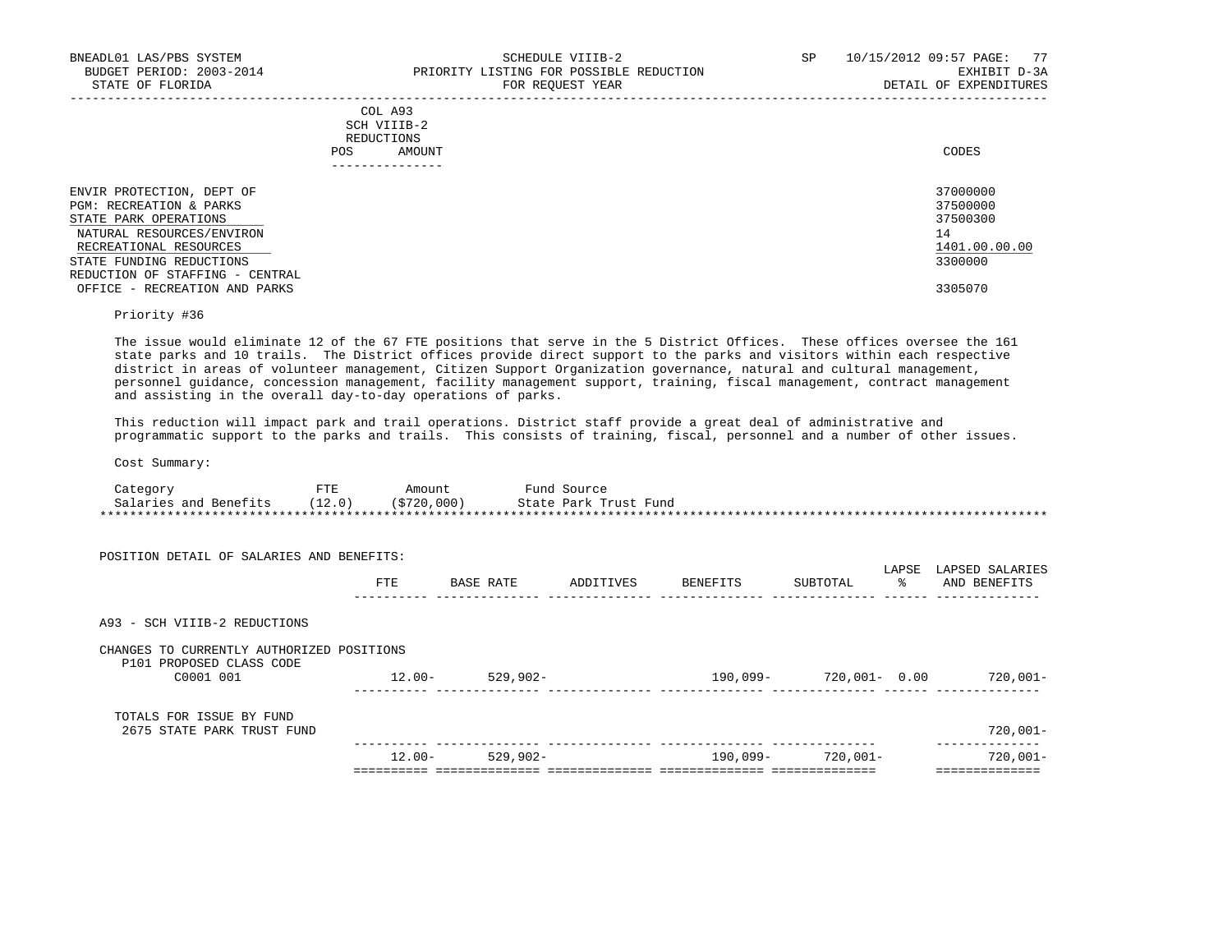| BNEADL01 LAS/PBS SYSTEM<br>BUDGET PERIOD: 2003-2014<br>STATE OF FLORIDA                                                                                                                                                                                                                                                                                                                                                                                                                                                                                                                                                                                          |                                                                                 | PRIORITY LISTING FOR POSSIBLE REDUCTION | SCHEDULE VIIIB-2<br>FOR REQUEST YEAR |                   | SP                                               | 10/15/2012 09:57 PAGE:<br>78<br>EXHIBIT D-3A<br>DETAIL OF EXPENDITURES        |
|------------------------------------------------------------------------------------------------------------------------------------------------------------------------------------------------------------------------------------------------------------------------------------------------------------------------------------------------------------------------------------------------------------------------------------------------------------------------------------------------------------------------------------------------------------------------------------------------------------------------------------------------------------------|---------------------------------------------------------------------------------|-----------------------------------------|--------------------------------------|-------------------|--------------------------------------------------|-------------------------------------------------------------------------------|
|                                                                                                                                                                                                                                                                                                                                                                                                                                                                                                                                                                                                                                                                  | COL A93<br>SCH VIIIB-2<br>REDUCTIONS<br>POS<br>AMOUNT<br><u>_______________</u> |                                         |                                      |                   |                                                  | CODES                                                                         |
| ENVIR PROTECTION, DEPT OF<br>PGM: RECREATION & PARKS<br>STATE PARK OPERATIONS<br>NATURAL RESOURCES/ENVIRON<br>RECREATIONAL RESOURCES<br>STATE FUNDING REDUCTIONS<br>REDUCTION OF STAFFING - CENTRAL<br>OFFICE - RECREATION AND PARKS                                                                                                                                                                                                                                                                                                                                                                                                                             |                                                                                 |                                         |                                      |                   |                                                  | 37000000<br>37500000<br>37500300<br>14<br>1401.00.00.00<br>3300000<br>3305070 |
| POSITION DETAIL OF SALARIES AND BENEFITS:                                                                                                                                                                                                                                                                                                                                                                                                                                                                                                                                                                                                                        |                                                                                 |                                         |                                      |                   |                                                  |                                                                               |
|                                                                                                                                                                                                                                                                                                                                                                                                                                                                                                                                                                                                                                                                  |                                                                                 | FTE BASE RATE ADDITIVES BENEFITS        |                                      |                   | SUBTOTAL<br>----- --------------- ------ ------- | LAPSE LAPSED SALARIES<br>% AND BENEFITS                                       |
| A93 - SCH VIIIB-2 REDUCTIONS                                                                                                                                                                                                                                                                                                                                                                                                                                                                                                                                                                                                                                     |                                                                                 |                                         |                                      |                   |                                                  |                                                                               |
| CHANGES TO CURRENTLY AUTHORIZED POSITIONS<br>OTHER SALARY AMOUNT<br>2675 STATE PARK TRUST FUND                                                                                                                                                                                                                                                                                                                                                                                                                                                                                                                                                                   |                                                                                 |                                         |                                      |                   |                                                  | 1<br>--------------<br>720,000-                                               |
|                                                                                                                                                                                                                                                                                                                                                                                                                                                                                                                                                                                                                                                                  |                                                                                 |                                         |                                      |                   |                                                  | ==============                                                                |
|                                                                                                                                                                                                                                                                                                                                                                                                                                                                                                                                                                                                                                                                  |                                                                                 |                                         |                                      |                   |                                                  |                                                                               |
| REDUCE OTHER PERSONAL SERVICES -<br>RECREATION AND PARKS<br>OTHER PERSONAL SERVICES                                                                                                                                                                                                                                                                                                                                                                                                                                                                                                                                                                              |                                                                                 |                                         |                                      |                   |                                                  | 3305080<br>030000                                                             |
| STATE PARK TRUST FUND $1,019,952-$                                                                                                                                                                                                                                                                                                                                                                                                                                                                                                                                                                                                                               |                                                                                 |                                         |                                      |                   |                                                  | 2675                                                                          |
|                                                                                                                                                                                                                                                                                                                                                                                                                                                                                                                                                                                                                                                                  | - ===============                                                               |                                         |                                      |                   |                                                  |                                                                               |
| AGENCY ISSUE NARRATIVE:<br>SCH VIIIB-2 NARR 13-14 NARRATIVE:                                                                                                                                                                                                                                                                                                                                                                                                                                                                                                                                                                                                     |                                                                                 |                                         |                                      | IT COMPONENT? YES |                                                  |                                                                               |
| Priority #37                                                                                                                                                                                                                                                                                                                                                                                                                                                                                                                                                                                                                                                     |                                                                                 |                                         |                                      |                   |                                                  |                                                                               |
| This issue would reduce the division's \$4,079,808 Other Personal Services (OPS) budget by 25%. Various parks would see a<br>reduction in operating days and/or hours. Where appropriate, parks with low attendance may close earlier than sunset<br>and/or close some or more days during the week. Some museums that are currently closed on Tuesday and Wednesday may also<br>close on Monday and Thursday. Some parks with low attendance, but have camping, may close a few days a week to the public<br>but remain open to campers. If this funding is reduced, the ability to visit parks would be affected through fewer hours<br>and days of operation. |                                                                                 |                                         |                                      |                   |                                                  |                                                                               |
| Cost Summary:                                                                                                                                                                                                                                                                                                                                                                                                                                                                                                                                                                                                                                                    |                                                                                 |                                         |                                      |                   |                                                  |                                                                               |

Category **Amount** Fund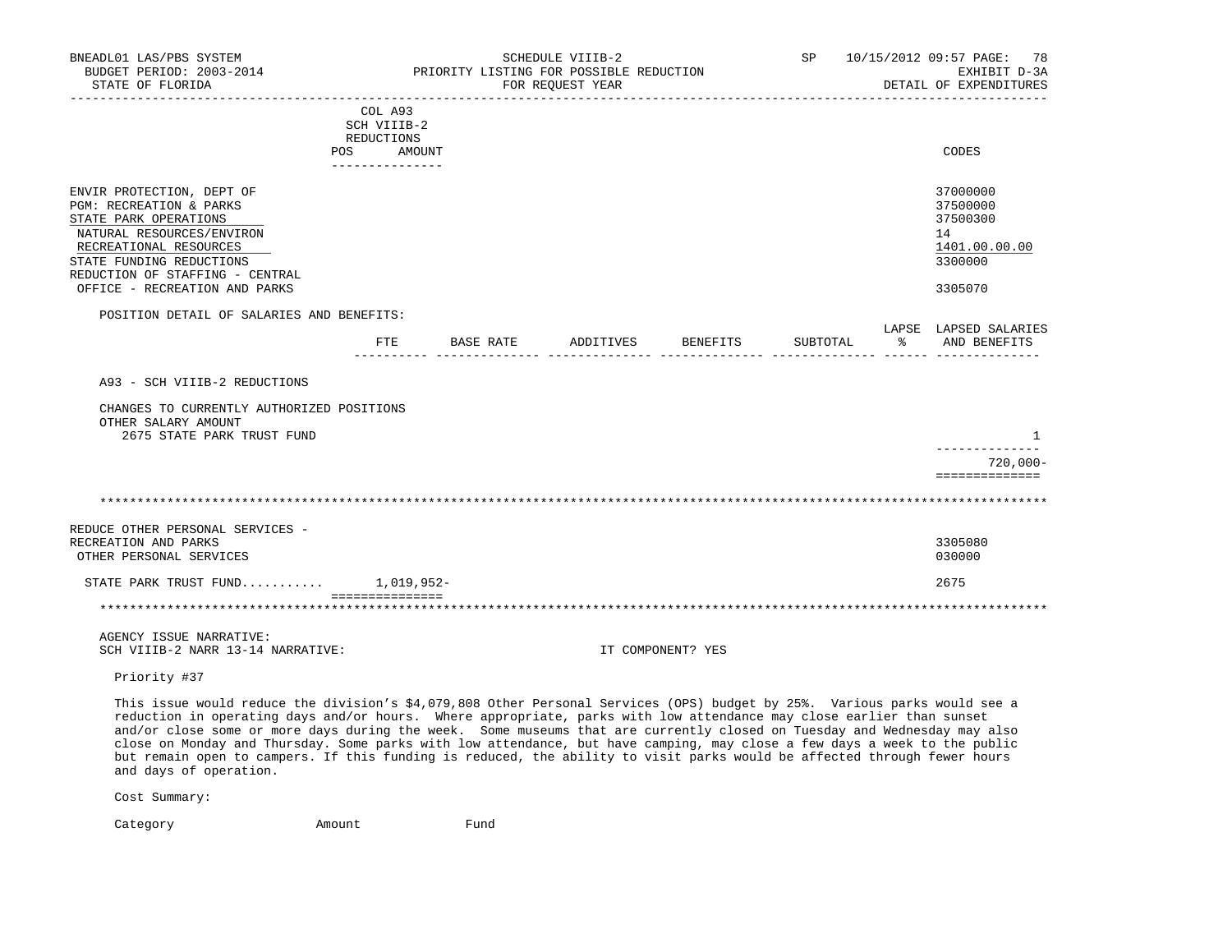| BNEADL01 LAS/PBS SYSTEM<br>BUDGET PERIOD: 2003-2014<br>STATE OF FLORIDA<br>-------------------- |                                                | SCHEDULE VIIIB-2<br>PRIORITY LISTING FOR POSSIBLE REDUCTION<br>FOR REQUEST YEAR                                                                                                                                                                                                                                                                                           | SP | 10/15/2012 09:57 PAGE:<br>79<br>EXHIBIT D-3A<br>DETAIL OF EXPENDITURES |
|-------------------------------------------------------------------------------------------------|------------------------------------------------|---------------------------------------------------------------------------------------------------------------------------------------------------------------------------------------------------------------------------------------------------------------------------------------------------------------------------------------------------------------------------|----|------------------------------------------------------------------------|
|                                                                                                 | COL A93<br>SCH VIIIB-2                         |                                                                                                                                                                                                                                                                                                                                                                           |    |                                                                        |
|                                                                                                 | REDUCTIONS<br>AMOUNT<br>POS<br>_______________ |                                                                                                                                                                                                                                                                                                                                                                           |    | CODES                                                                  |
| ENVIR PROTECTION, DEPT OF<br>PGM: RECREATION & PARKS                                            |                                                |                                                                                                                                                                                                                                                                                                                                                                           |    | 37000000<br>37500000                                                   |
| STATE PARK OPERATIONS<br>NATURAL RESOURCES/ENVIRON<br>RECREATIONAL RESOURCES                    |                                                |                                                                                                                                                                                                                                                                                                                                                                           |    | 37500300<br>14<br>1401.00.00.00                                        |
| STATE FUNDING REDUCTIONS<br>REDUCE OTHER PERSONAL SERVICES -<br>RECREATION AND PARKS            |                                                |                                                                                                                                                                                                                                                                                                                                                                           |    | 3300000<br>3305080                                                     |
| Other Personal Services (\$1,019,502) State Park Trust Fund                                     |                                                |                                                                                                                                                                                                                                                                                                                                                                           |    |                                                                        |
| REDUCE OPERATIONS - STATE PARKS<br><b>EXPENSES</b>                                              |                                                |                                                                                                                                                                                                                                                                                                                                                                           |    | 3308030<br>040000                                                      |
| STATE PARK TRUST FUND                                                                           | $300,000 -$<br>===============                 |                                                                                                                                                                                                                                                                                                                                                                           |    | 2675                                                                   |
|                                                                                                 |                                                |                                                                                                                                                                                                                                                                                                                                                                           |    |                                                                        |
| AGENCY ISSUE NARRATIVE:<br>SCH VIIIB-2 NARR 13-14 NARRATIVE:                                    |                                                | IT COMPONENT? NO                                                                                                                                                                                                                                                                                                                                                          |    |                                                                        |
| Priority #20                                                                                    |                                                |                                                                                                                                                                                                                                                                                                                                                                           |    |                                                                        |
|                                                                                                 |                                                | This issue would reduce the division's \$13 million Expense budget by \$300,000 by having parks reduce expenditures for<br>office supplies, gasoline, equipment rental and other expenditures. This represents a 2.3% reduction in this category.<br>If this funding is eliminated, parks will have to meet all of their current needs using 98% of their current budget. |    |                                                                        |
| Cost Summary:                                                                                   |                                                |                                                                                                                                                                                                                                                                                                                                                                           |    |                                                                        |
| Category<br>Expenses                                                                            | Amount<br>(\$300,000)                          | Fund Source<br>State Park Trust Fund                                                                                                                                                                                                                                                                                                                                      |    |                                                                        |
| TOTAL: RECREATIONAL RESOURCES<br>BY FUND TYPE                                                   |                                                |                                                                                                                                                                                                                                                                                                                                                                           |    | 1401.00.00.00                                                          |
| TRUST FUNDS<br>SALARY RATE 1,822,482-                                                           | $38.00 -$<br>4,341,539-<br>===============     |                                                                                                                                                                                                                                                                                                                                                                           |    | 2000                                                                   |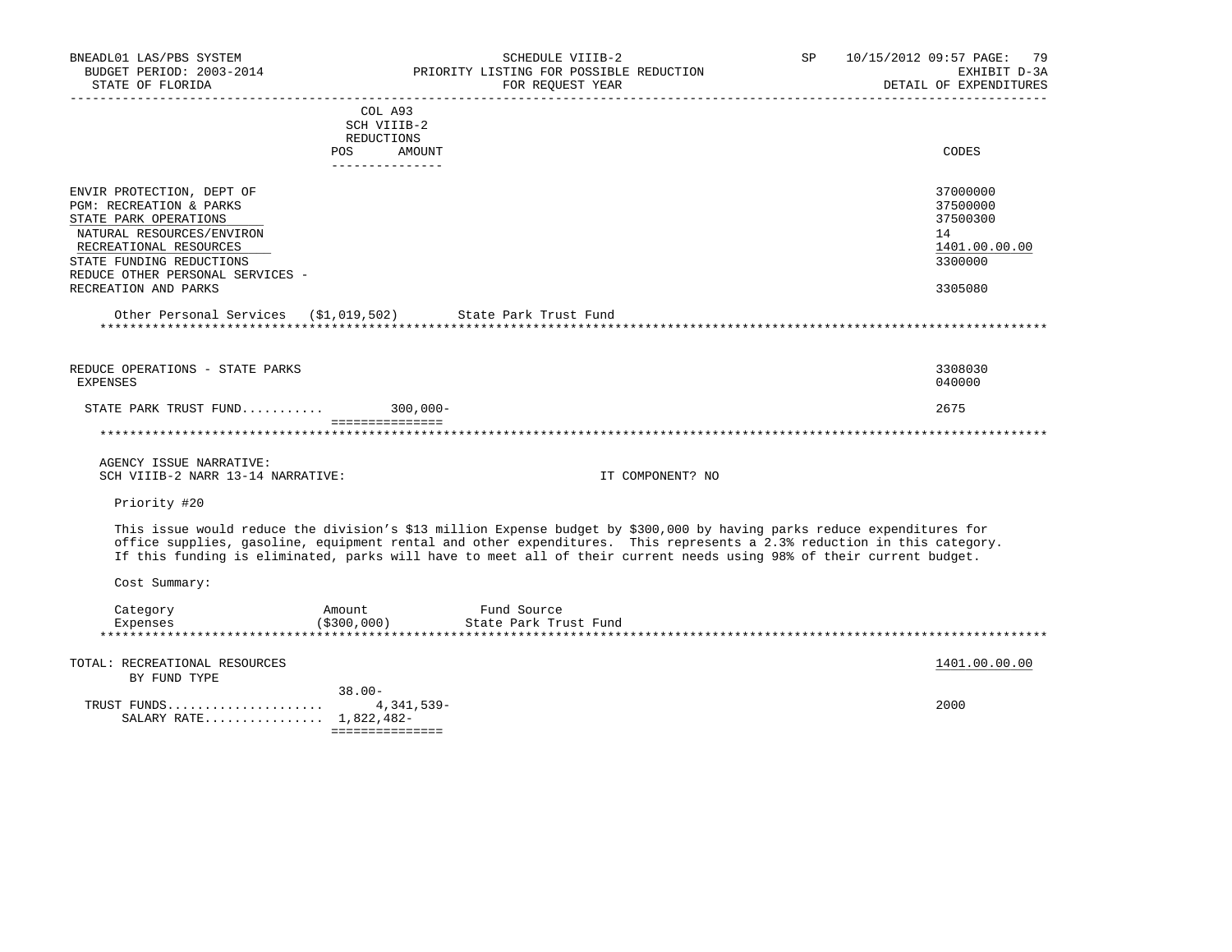|                                                                                                                                                                                                                                                                 | COL A93<br>SCH VIIIB-2<br>REDUCTIONS<br>POS AMOUNT<br>_______________ | CODES                                                                                   |
|-----------------------------------------------------------------------------------------------------------------------------------------------------------------------------------------------------------------------------------------------------------------|-----------------------------------------------------------------------|-----------------------------------------------------------------------------------------|
| ENVIR PROTECTION, DEPT OF<br>PGM: RECREATION & PARKS<br>COASTAL/AQUATIC MGD AREAS<br>NATURAL RESOURCES/ENVIRON<br>LAND RESOURCES<br>STATE FUNDING REDUCTIONS<br>REDUCE THE OFFICE OF COASTAL AND<br>AQUATIC MANAGED AREAS<br>SALARY RATE<br>SALARY RATE 24,473- | ===============                                                       | 37000000<br>37500000<br>37500400<br>14<br>1402.00.00.00<br>3300000<br>3302100<br>000000 |
| SALARIES AND BENEFITS                                                                                                                                                                                                                                           | $1.00 -$                                                              | 010000                                                                                  |
| LAND ACQUISITION TF                                                                                                                                                                                                                                             | $37,789-$<br>===============                                          | 2423                                                                                    |
| OTHER PERSONAL SERVICES                                                                                                                                                                                                                                         |                                                                       | 030000                                                                                  |
| CONSERVATION/REC LANDS TF<br>LAND ACQUISITION TF                                                                                                                                                                                                                | $56,680-$<br>45,722-<br>________________                              | 2131<br>2423                                                                            |
| TOTAL APPRO                                                                                                                                                                                                                                                     | $102, 402 -$<br>===============                                       |                                                                                         |
| EXPENSES                                                                                                                                                                                                                                                        |                                                                       | 040000                                                                                  |
| LAND ACQUISITION TF 26,898-                                                                                                                                                                                                                                     | ================                                                      | 2423                                                                                    |
| SPECIAL CATEGORIES<br>CONTRACTED SERVICES                                                                                                                                                                                                                       |                                                                       | 100000<br>100777                                                                        |
| CONSERVATION/REC LANDS TF<br>LAND ACQUISITION TF                                                                                                                                                                                                                | $6,402-$<br>$13,656-$                                                 | 2131<br>2423                                                                            |
| TOTAL APPRO                                                                                                                                                                                                                                                     | ---------------<br>$20,058-$<br>===============                       |                                                                                         |
| MARINE RESEARCH GRANTS                                                                                                                                                                                                                                          |                                                                       | 102080                                                                                  |
| LAND ACQUISITION TF                                                                                                                                                                                                                                             | $57,541-$                                                             | 2423                                                                                    |

 =============== GREENWAYS CARL MGMT FUND 103886 CONSERVATION/REC LANDS TF....... 137,977- 2131 ===============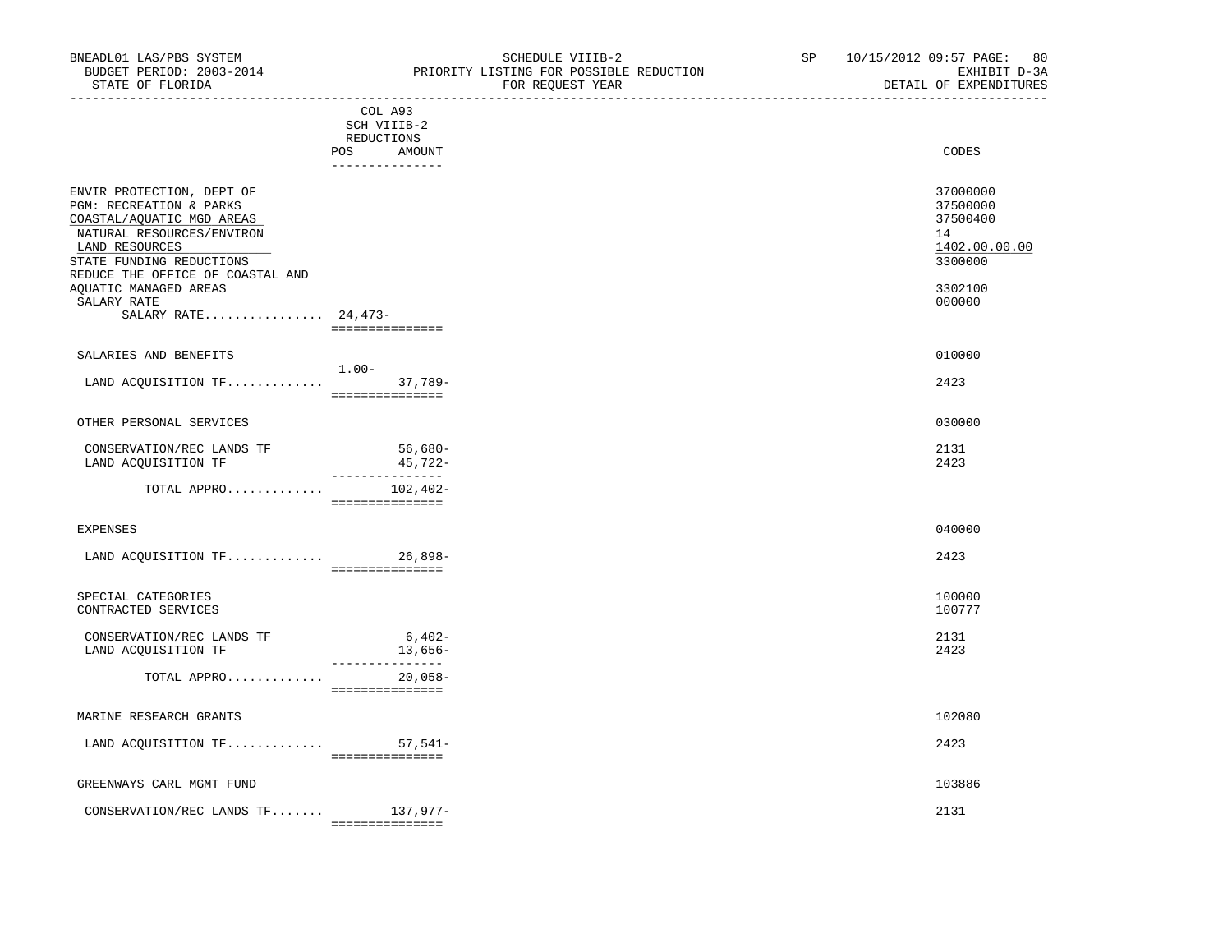| COL A93<br>SCH VIIIB-2<br>REDUCTIONS<br>AMOUNT | CODES                                                                                                                      |
|------------------------------------------------|----------------------------------------------------------------------------------------------------------------------------|
|                                                | 37000000<br>37500000<br>37500400<br>14<br>1402.00.00.00<br>3300000<br>3302100                                              |
| $382,665-$                                     | 3302100                                                                                                                    |
|                                                | <b>POS</b><br>TOTAL: REDUCE THE OFFICE OF COASTAL AND<br>TOTAL POSITIONS 1.00-<br>TOTAL ISSUE<br>TOTAL SALARY RATE 24,473- |

 AGENCY ISSUE NARRATIVE: SCH VIIIB-2 NARR 13-14 NARRATIVE: IT COMPONENT? NO

Priority #32

This issue will require reductions across all Coastal and Aquatic Managed Areas (CAMA) programs.

 Staff and Travel - Core administrative functions will be reduced in the CAMA central office and delegated to the field offices. This will require some adjustment of priorities within the field offices.

 Resource Management - This reduction will substantially impact resource management programs such as prescribed fire, exotic plant control, resource restoration and resource inventory. Over time this will result in a degradation of the resources managed for and enjoyed by the public.

 Visitor Services, Education and Outreach - This will result in an immediate impact in the services offered to the public, and the maintenance of facilities and infrastructure used by the public.

The proposed reductions will impact core CAMA programs and require reductions in FTE and OPS positions.

| Category | FTE. | Amount      | Fund                        |
|----------|------|-------------|-----------------------------|
| 010000   | (1)  | (S37,789)   | Land Acquisition Trust Fund |
| 030000   |      | (\$45,722)  | Land Acquisition Trust Fund |
| 040000   |      | (\$26,898)  | Land Acquisition Trust Fund |
| 100777   |      | (\$13,656)  | Land Acquisition Trust Fund |
| 102080   |      | (\$57,541)  | Land Acquisition Trust Fund |
| 030000   |      | (\$56,680)  | CARL Trust Fund             |
| 100777   |      | (\$6,402)   | CARL Trust Fund             |
| 103889   |      | (S137, 977) | CARL Trust Fund             |
|          |      |             |                             |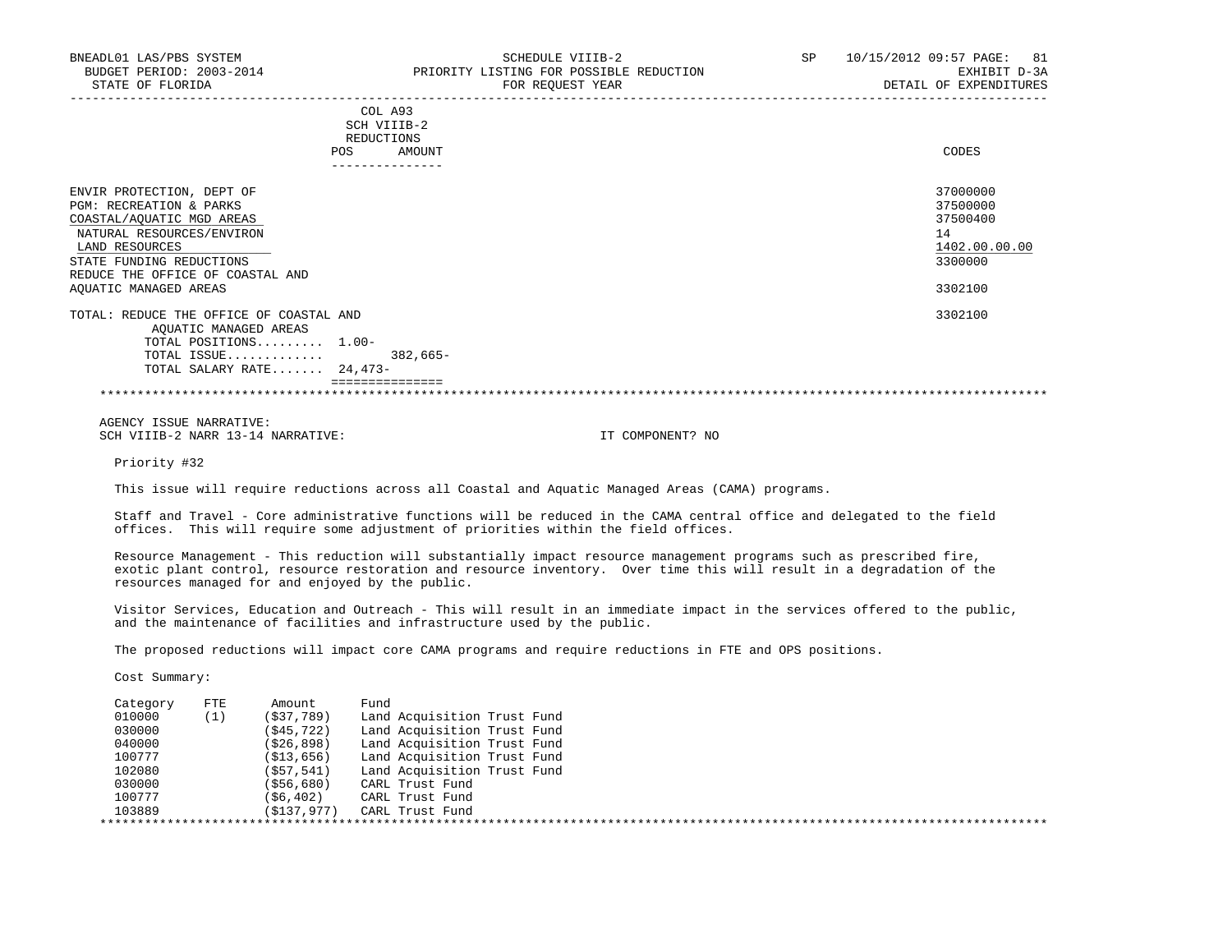| BNEADL01 LAS/PBS SYSTEM<br>BUDGET PERIOD: 2003-2014<br>STATE OF FLORIDA                                                                                                                                                   |                                                       | PRIORITY LISTING FOR POSSIBLE REDUCTION | SCHEDULE VIIIB-2<br>FOR REQUEST YEAR |                 | SP 10/15/2012 09:57 PAGE: 82<br>EXHIBIT D-3A<br>DETAIL OF EXPENDITURES        |
|---------------------------------------------------------------------------------------------------------------------------------------------------------------------------------------------------------------------------|-------------------------------------------------------|-----------------------------------------|--------------------------------------|-----------------|-------------------------------------------------------------------------------|
|                                                                                                                                                                                                                           | COL A93<br>SCH VIIIB-2<br>REDUCTIONS<br>AMOUNT<br>POS |                                         |                                      |                 | CODES                                                                         |
|                                                                                                                                                                                                                           | ______________                                        |                                         |                                      |                 |                                                                               |
| ENVIR PROTECTION, DEPT OF<br>PGM: RECREATION & PARKS<br>COASTAL/AQUATIC MGD AREAS<br>NATURAL RESOURCES/ENVIRON<br>LAND RESOURCES<br>STATE FUNDING REDUCTIONS<br>REDUCE THE OFFICE OF COASTAL AND<br>AQUATIC MANAGED AREAS |                                                       |                                         |                                      |                 | 37000000<br>37500000<br>37500400<br>14<br>1402.00.00.00<br>3300000<br>3302100 |
| POSITION DETAIL OF SALARIES AND BENEFITS:                                                                                                                                                                                 |                                                       |                                         |                                      |                 | LAPSE LAPSED SALARIES                                                         |
|                                                                                                                                                                                                                           | FTE                                                   | BASE RATE ADDITIVES BENEFITS            |                                      | SUBTOTAL        | % AND BENEFITS                                                                |
| A93 - SCH VIIIB-2 REDUCTIONS                                                                                                                                                                                              |                                                       |                                         |                                      |                 |                                                                               |
| CHANGES TO CURRENTLY AUTHORIZED POSITIONS<br>P101 PROPOSED CLASS CODE                                                                                                                                                     |                                                       |                                         |                                      |                 |                                                                               |
| C0001 001                                                                                                                                                                                                                 |                                                       | $1.00 - 24,473 -$                       |                                      |                 | $13,316 37,789-$ 0.00 $37,789-$                                               |
| TOTALS FOR ISSUE BY FUND<br>2423 LAND ACOUISITION TF                                                                                                                                                                      |                                                       |                                         |                                      |                 | $37,789-$                                                                     |
|                                                                                                                                                                                                                           | $1.00 -$                                              | 24,473-                                 |                                      | 13,316- 37,789- | _______________<br>$37,789-$                                                  |
|                                                                                                                                                                                                                           |                                                       |                                         |                                      |                 | ==============                                                                |
| TOTAL: LAND RESOURCES<br>BY FUND TYPE                                                                                                                                                                                     | $1.00-$                                               |                                         |                                      |                 | 1402.00.00.00                                                                 |
| TRUST FUNDS<br>SALARY RATE 24,473-                                                                                                                                                                                        | $382,665-$<br>===============                         |                                         |                                      |                 | 2000                                                                          |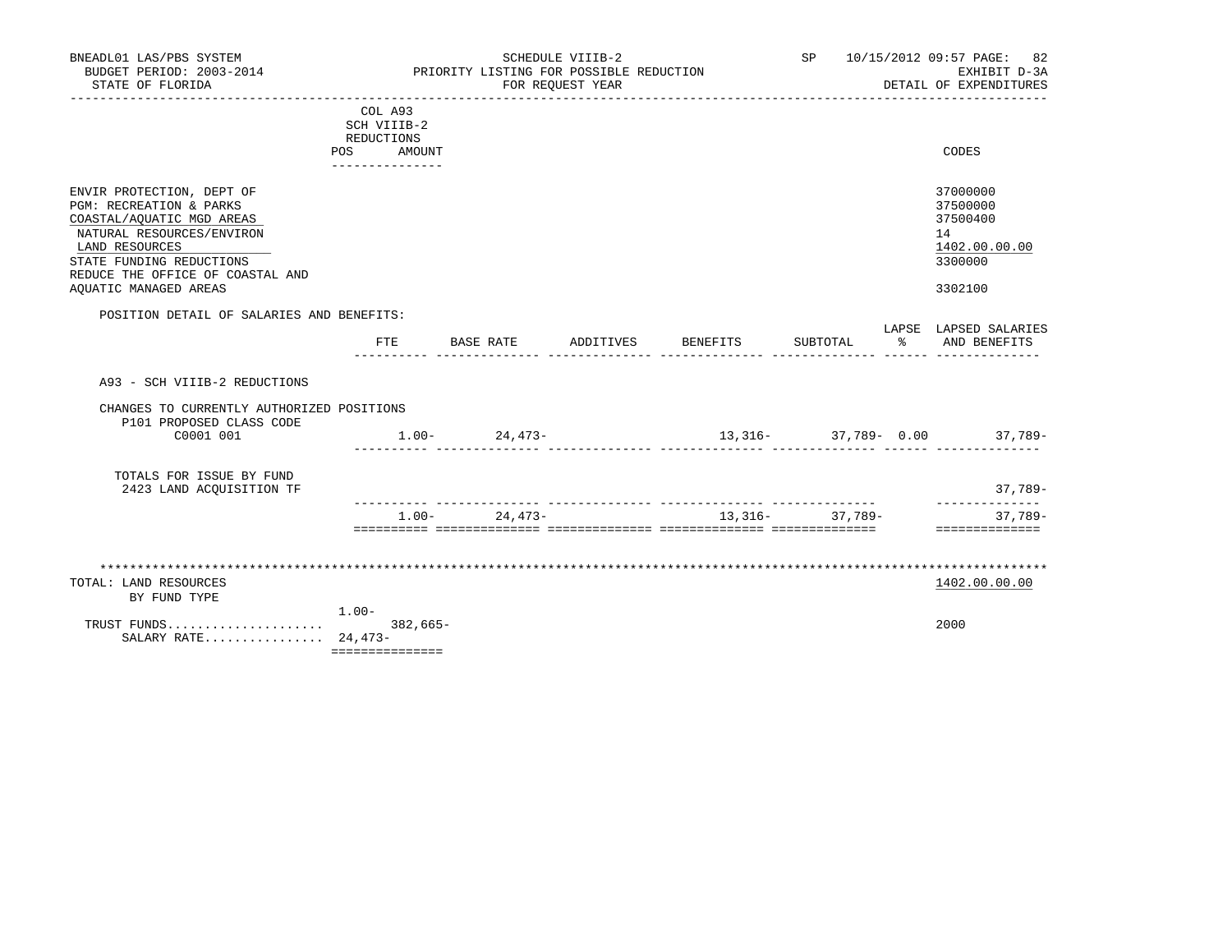| BNEADL01 LAS/PBS SYSTEM<br>BUDGET PERIOD: 2003-2014<br>STATE OF FLORIDA                                                                                    | SCHEDULE VIIIB-2<br>PRIORITY LISTING FOR POSSIBLE REDUCTION<br>FOR REOUEST YEAR | SP | 10/15/2012 09:57 PAGE: 83<br>EXHIBIT D-3A<br>DETAIL OF EXPENDITURES |
|------------------------------------------------------------------------------------------------------------------------------------------------------------|---------------------------------------------------------------------------------|----|---------------------------------------------------------------------|
|                                                                                                                                                            | COL A93<br>SCH VIIIB-2<br>REDUCTIONS<br>AMOUNT<br><b>POS</b>                    |    | CODES                                                               |
| ENVIR PROTECTION, DEPT OF<br>PGM: AIR RESOURCES MGMT<br>AIR RESOURCES MANAGEMENT<br>NATURAL RESOURCES/ENVIRON<br>AIR RESOURCES<br>STATE FUNDING REDUCTIONS |                                                                                 |    | 37000000<br>37550000<br>37550500<br>14<br>1404.00.00.00<br>3300000  |

 REDUCE FUNDING PURSUANT TO AGENCY-WIDE LEASE SAVINGS 3300200<br>EXPENSES 640000 EXPENSES 040000

AIR POLLUTION CONTROL TF........ 67,602-===============

\*\*\*\*\*\*\*\*\*\*\*\*\*\*\*\*\*\*\*\*\*\*\*\*\*\*\*\*\*\*\*\*\*\*\*\*\*\*\*\*\*\*\*\*\*\*\*\*\*\*\*\*\*\*\*\*\*\*\*\*\*\*\*\*\*\*\*\*\*\*\*\*\*\*\*\*\*\*\*\*\*\*\*\*\*\*\*\*\*\*\*\*\*\*\*\*\*\*\*\*\*\*\*\*\*\*\*\*\*\*\*\*\*\*\*\*\*\*\*\*\*\*\*\*\*\*\*

 AGENCY ISSUE NARRATIVE: SCH VIIIB-2 NARR 13-14 NARRATIVE: IT COMPONENT? NO

Priority #1

 The Department of Environmental Protection (DEP) has taken an aggressive approach to identify opportunities to reduce lease space. The Division of Air Resources Management recently relocated staff and equipment associated with private-sector lease space to Department of Management Services (DMS) space at the Bob Martinez Center. The staff and equipment were absorbed into DEP's existing leased space. There is an overall savings for FY 13/14 of \$381,643.

 The Division of State Lands consolidated staff in the Carr Building, thus allowing vacant space on the second floor to be returned to DMS for reallocation. This reduction in leased space is effective October 1, 2012 and will result in a savings in FY 13/14 of \$55,938.

 The Northwest District branch has negotiated a new lease for a new office. The new location will reduce DEP leased space by 457 square feet and reduce the rent cost in FY 13/14 by \$15,586.

 Since the budget reduction is equal to the rent savings, there will be no negative impact to DEP. This issue also realigns the budget associated with rent payments for the Bob Martinez Center.

| Budget Entity                                  | Amount        |  |
|------------------------------------------------|---------------|--|
| Executive Direction and Support Services       | (5619)        |  |
| Technology and Information Services            | \$50,157      |  |
| Land Administration                            | ( \$55, 938)  |  |
| Northwest District/Executive Dir and Supp Svcs | (S15, 586)    |  |
| Water Science & Laboratory Services            | ( \$121, 025) |  |
| Water Resource Management                      | ( \$106, 482) |  |
| Waste Management                               | ( \$136, 072) |  |
| Air Resources Management                       | ( \$67, 602)  |  |
| Issue Total:                                   | (S453, 167)   |  |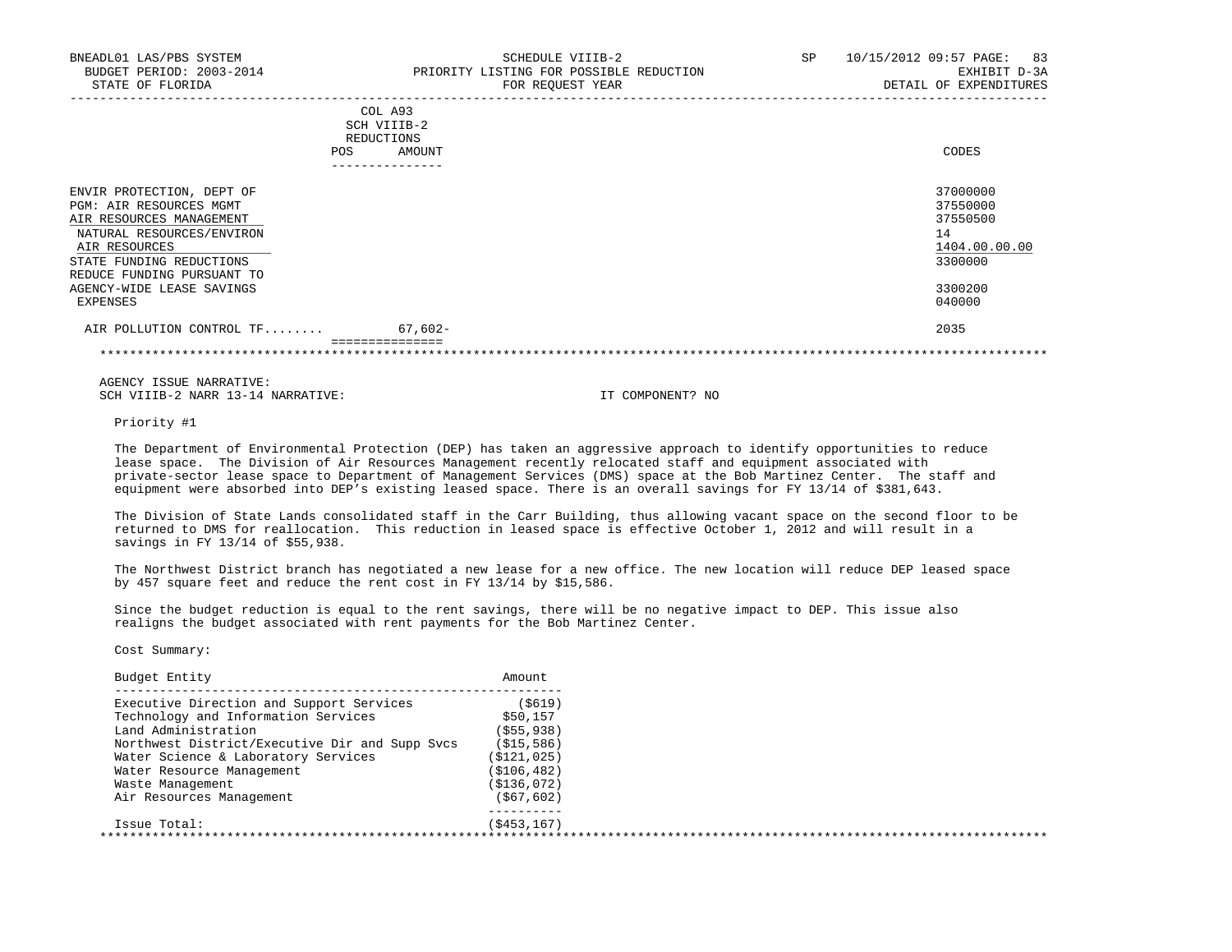| BNEADL01 LAS/PBS SYSTEM<br>BUDGET PERIOD: 2003-2014<br>STATE OF FLORIDA                                                                                                                                                |                                  | SCHEDULE VIIIB-2<br>PRIORITY LISTING FOR POSSIBLE REDUCTION<br>FOR REOUEST YEAR                                                                                                                                                                                                                                                                                                                                                                                                                | SP | 10/15/2012 09:57 PAGE: 84<br>EXHIBIT D-3A<br>DETAIL OF EXPENDITURES                     |
|------------------------------------------------------------------------------------------------------------------------------------------------------------------------------------------------------------------------|----------------------------------|------------------------------------------------------------------------------------------------------------------------------------------------------------------------------------------------------------------------------------------------------------------------------------------------------------------------------------------------------------------------------------------------------------------------------------------------------------------------------------------------|----|-----------------------------------------------------------------------------------------|
|                                                                                                                                                                                                                        | COL A93<br>SCH VIIIB-2           |                                                                                                                                                                                                                                                                                                                                                                                                                                                                                                |    |                                                                                         |
|                                                                                                                                                                                                                        | REDUCTIONS                       |                                                                                                                                                                                                                                                                                                                                                                                                                                                                                                |    |                                                                                         |
|                                                                                                                                                                                                                        | POS<br>AMOUNT<br>--------------- |                                                                                                                                                                                                                                                                                                                                                                                                                                                                                                |    | CODES                                                                                   |
| ENVIR PROTECTION, DEPT OF<br>PGM: AIR RESOURCES MGMT<br>AIR RESOURCES MANAGEMENT<br>NATURAL RESOURCES/ENVIRON<br>AIR RESOURCES<br>STATE FUNDING REDUCTIONS<br>REDUCE EXPENSE - AIR RESOURCES<br>MANAGEMENT<br>EXPENSES |                                  |                                                                                                                                                                                                                                                                                                                                                                                                                                                                                                |    | 37000000<br>37550000<br>37550500<br>14<br>1404.00.00.00<br>3300000<br>3305510<br>040000 |
| AIR POLLUTION CONTROL TF 412,452-                                                                                                                                                                                      |                                  |                                                                                                                                                                                                                                                                                                                                                                                                                                                                                                |    | 2035                                                                                    |
|                                                                                                                                                                                                                        | ---------------                  |                                                                                                                                                                                                                                                                                                                                                                                                                                                                                                |    |                                                                                         |
| AGENCY ISSUE NARRATIVE:<br>SCH VIIIB-2 NARR 13-14 NARRATIVE:                                                                                                                                                           |                                  | IT COMPONENT? NO                                                                                                                                                                                                                                                                                                                                                                                                                                                                               |    |                                                                                         |
| Priority #13                                                                                                                                                                                                           |                                  |                                                                                                                                                                                                                                                                                                                                                                                                                                                                                                |    |                                                                                         |
|                                                                                                                                                                                                                        |                                  | This issue requests a reduction in operating budget of \$412,452 in Expense (040000) funds for the Division of Air<br>Resource Management. This reduction is feasible as a result of the division's reorganization to focus on core programs<br>and services, as well as other measures to renovate permitting and regulatory processes to meet changing business needs<br>the contract of the second contract the contract of the contract of the contract of the contract of the contract of |    |                                                                                         |

 and to provide a predictable legal and regulatory environment. This reduction reflects the division's commitment to improve the efficiency and effectiveness of government at all levels and will not impact the ability to provide services to the public.

| Budget Entity     | Category   | Amount              | Funding Source                   |  |
|-------------------|------------|---------------------|----------------------------------|--|
| -------------     | ---------- | . _ _ _ _ _ _ _ _ _ |                                  |  |
| Air Resource Mqt. | Expenses   | (5412, 452)         | Air Pollution Control Trust Fund |  |
|                   |            |                     |                                  |  |

| REDUCE SALARIES AND BENEFITS -<br>AIR RESOURCES MANAGEMENT<br>SALARY RATE<br>SALARY RATE 148,198- |                 | 3305530<br>000000 |
|---------------------------------------------------------------------------------------------------|-----------------|-------------------|
| SALARIES AND BENEFITS                                                                             | $8.00 -$        | 010000            |
|                                                                                                   |                 |                   |
| AIR POLLUTION CONTROL TF                                                                          | 197,103-        | 2035              |
|                                                                                                   |                 |                   |
| TOTAL: REDUCE SALARIES AND BENEFITS -                                                             |                 | 3305530           |
| AIR RESOURCES MANAGEMENT                                                                          |                 |                   |
| TOTAL POSITIONS 8.00-                                                                             |                 |                   |
| TOTAL ISSUE                                                                                       | 197,103-        |                   |
| TOTAL SALARY RATE 148,198-                                                                        |                 |                   |
|                                                                                                   | =============== |                   |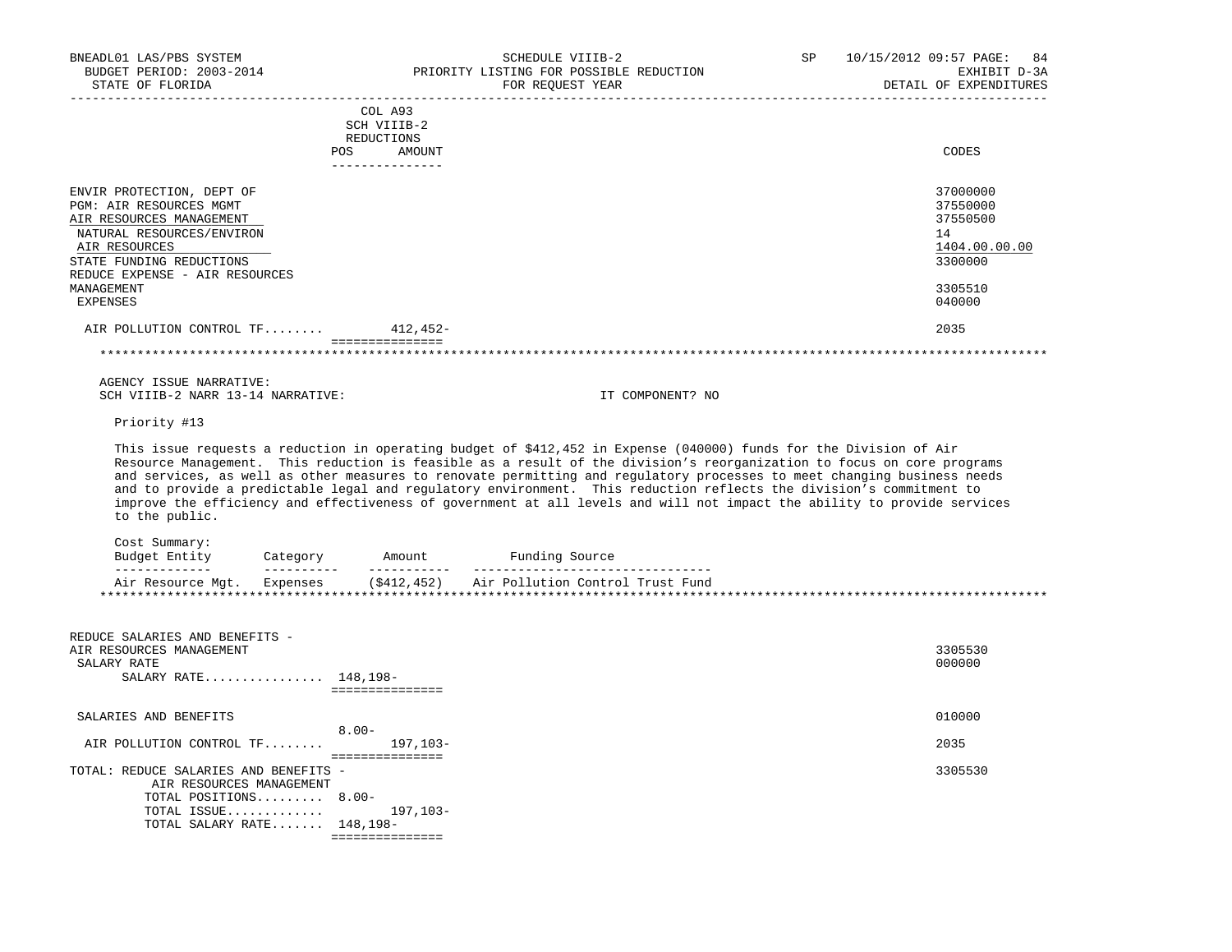| STATE OF FLORIDA               |                                                    | FOR REOUEST YEAR | DETAIL OF EXPENDITURES |
|--------------------------------|----------------------------------------------------|------------------|------------------------|
|                                | COL A93<br>SCH VIIIB-2<br>REDUCTIONS<br><b>POS</b> | AMOUNT           | CODES                  |
|                                |                                                    |                  |                        |
| ENVIR PROTECTION, DEPT OF      |                                                    |                  | 37000000               |
| PGM: AIR RESOURCES MGMT        |                                                    |                  | 37550000               |
| AIR RESOURCES MANAGEMENT       |                                                    |                  | 37550500               |
| NATURAL RESOURCES/ENVIRON      |                                                    |                  | 14                     |
| AIR RESOURCES                  |                                                    |                  | 1404.00.00.00          |
| STATE FUNDING REDUCTIONS       |                                                    |                  | 3300000                |
| REDUCE SALARIES AND BENEFITS - |                                                    |                  |                        |
| AIR RESOURCES MANAGEMENT       |                                                    |                  | 3305530                |
|                                |                                                    |                  |                        |

 AGENCY ISSUE NARRATIVE: SCH VIIIB-2 NARR 13-14 NARRATIVE: IT COMPONENT? NO

Priority #2

 This issue requests a reduction of \$197,103 in Salary and Benefits (010000) that will result in the elimination of eight FTE positions within the Division of Air Resource Management. The eight positions are currently vacant and this reduction is feasible as a result of the division's efforts to focus on core programs and services, as well as other measures to renovate permitting and regulatory processes to meet changing business needs and to provide a predictable legal and regulatory environment.

| Budget Entity<br>------------- | Category<br>------ | Amount | Funding Source                                                                      |  |
|--------------------------------|--------------------|--------|-------------------------------------------------------------------------------------|--|
|                                |                    |        | Air Resource Mgt. Salaries & Benefits (\$ 197,103) Air Pollution Control Trust Fund |  |

| POSITION DETAIL OF SALARIES AND BENEFITS:                          |          |           |           |          |               |              |                                 |
|--------------------------------------------------------------------|----------|-----------|-----------|----------|---------------|--------------|---------------------------------|
|                                                                    | FTE      | BASE RATE | ADDITIVES | BENEFITS | SUBTOTAL      | LAPSE<br>- 왕 | LAPSED SALARIES<br>AND BENEFITS |
| A93 - SCH VIIIB-2 REDUCTIONS                                       |          |           |           |          |               |              |                                 |
| CHANGES TO CURRENTLY AUTHORIZED POSITIONS<br>0003 CLERK SPECIALIST |          |           |           |          |               |              |                                 |
| C0001 001                                                          | $8.00 -$ | 148,198-  |           | 100,422- | 248,620- 0.00 |              | 248,620-                        |
| TOTALS FOR ISSUE BY FUND<br>2035 AIR POLLUTION CONTROL TF          |          |           |           |          |               |              | 248,620-                        |
|                                                                    | $8.00 -$ | 148,198-  |           | 100,422- | 248,620-      |              | 248,620-                        |
|                                                                    |          |           |           |          |               |              |                                 |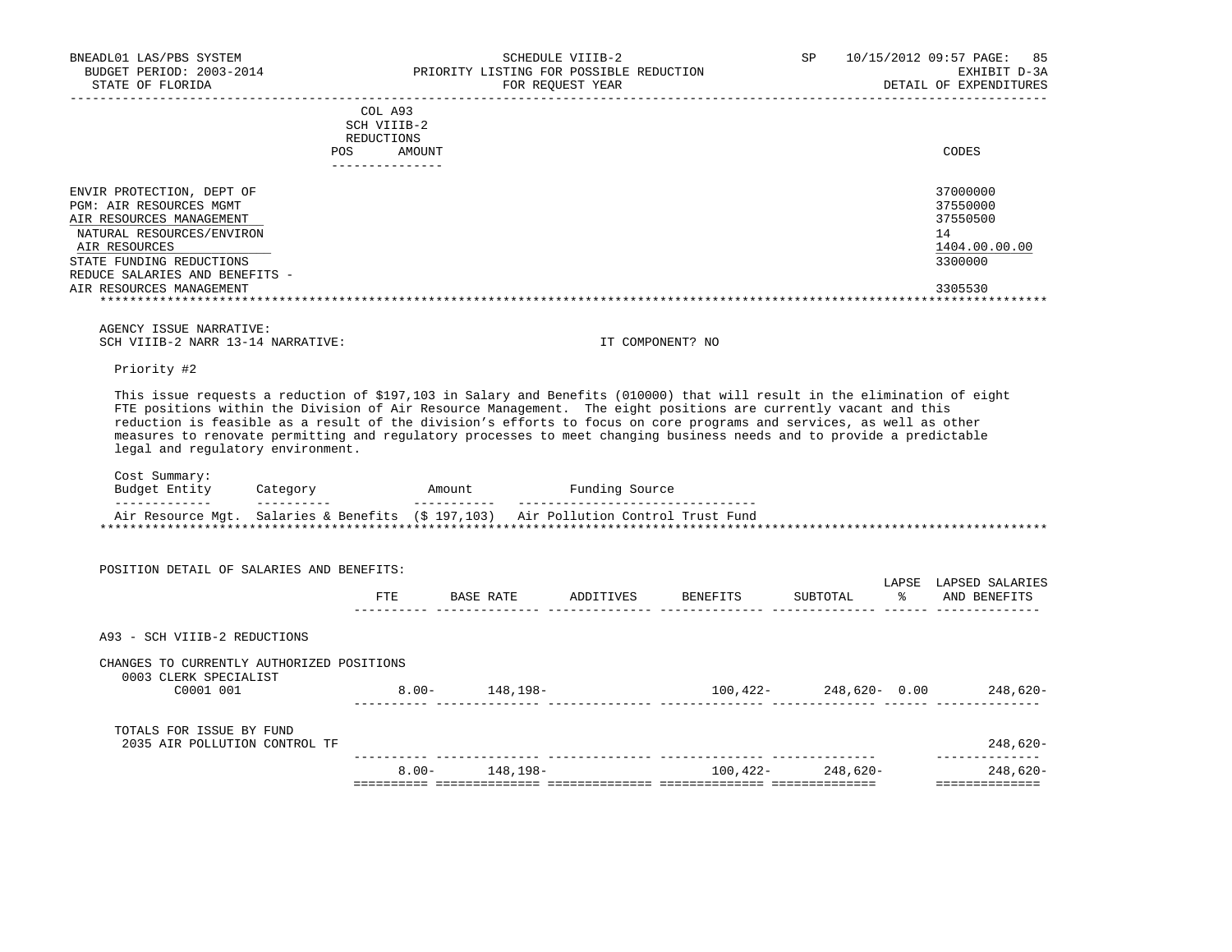| BNEADL01 LAS/PBS SYSTEM<br>BUDGET PERIOD: 2003-2014<br>STATE OF FLORIDA                                                                                                                                                                                                                                                                                                                                                                                                                                                                                                                                                                                                     |                                             |          | PRIORITY LISTING FOR POSSIBLE REDUCTION | SCHEDULE VIIIB-2<br>FOR REQUEST YEAR |                  | SP       |      | 10/15/2012 09:57 PAGE:<br>86<br>EXHIBIT D-3A<br>DETAIL OF EXPENDITURES        |
|-----------------------------------------------------------------------------------------------------------------------------------------------------------------------------------------------------------------------------------------------------------------------------------------------------------------------------------------------------------------------------------------------------------------------------------------------------------------------------------------------------------------------------------------------------------------------------------------------------------------------------------------------------------------------------|---------------------------------------------|----------|-----------------------------------------|--------------------------------------|------------------|----------|------|-------------------------------------------------------------------------------|
|                                                                                                                                                                                                                                                                                                                                                                                                                                                                                                                                                                                                                                                                             | COL A93<br>SCH VIIIB-2<br>REDUCTIONS<br>POS | AMOUNT   |                                         |                                      |                  |          |      | CODES                                                                         |
| ENVIR PROTECTION, DEPT OF<br>PGM: AIR RESOURCES MGMT<br>AIR RESOURCES MANAGEMENT<br>NATURAL RESOURCES/ENVIRON<br>AIR RESOURCES<br>STATE FUNDING REDUCTIONS<br>REDUCE SALARIES AND BENEFITS -<br>AIR RESOURCES MANAGEMENT                                                                                                                                                                                                                                                                                                                                                                                                                                                    | ---------------                             |          |                                         |                                      |                  |          |      | 37000000<br>37550000<br>37550500<br>14<br>1404.00.00.00<br>3300000<br>3305530 |
| POSITION DETAIL OF SALARIES AND BENEFITS:                                                                                                                                                                                                                                                                                                                                                                                                                                                                                                                                                                                                                                   |                                             |          |                                         |                                      |                  |          |      |                                                                               |
|                                                                                                                                                                                                                                                                                                                                                                                                                                                                                                                                                                                                                                                                             |                                             |          | FTE BASE RATE ADDITIVES                 |                                      | BENEFITS         | SUBTOTAL | ፟፟፟፟ | LAPSE LAPSED SALARIES<br>AND BENEFITS                                         |
| A93 - SCH VIIIB-2 REDUCTIONS                                                                                                                                                                                                                                                                                                                                                                                                                                                                                                                                                                                                                                                |                                             |          |                                         |                                      |                  |          |      |                                                                               |
| CHANGES TO CURRENTLY AUTHORIZED POSITIONS<br>OTHER SALARY AMOUNT<br>2035 AIR POLLUTION CONTROL TF                                                                                                                                                                                                                                                                                                                                                                                                                                                                                                                                                                           |                                             |          |                                         |                                      |                  |          |      | 51,517                                                                        |
|                                                                                                                                                                                                                                                                                                                                                                                                                                                                                                                                                                                                                                                                             |                                             |          |                                         |                                      |                  |          |      | ______________<br>197,103-                                                    |
|                                                                                                                                                                                                                                                                                                                                                                                                                                                                                                                                                                                                                                                                             |                                             |          |                                         |                                      |                  |          |      | ==============                                                                |
| REDUCE OTHER PERSONAL SERVICES -<br>AIR RESOURCES MANAGEMENT<br>OTHER PERSONAL SERVICES                                                                                                                                                                                                                                                                                                                                                                                                                                                                                                                                                                                     |                                             |          |                                         |                                      |                  |          |      | 3305600<br>030000                                                             |
| AIR POLLUTION CONTROL TF                                                                                                                                                                                                                                                                                                                                                                                                                                                                                                                                                                                                                                                    | ===============                             | 579,832- |                                         |                                      |                  |          |      | 2035                                                                          |
|                                                                                                                                                                                                                                                                                                                                                                                                                                                                                                                                                                                                                                                                             |                                             |          |                                         |                                      |                  |          |      |                                                                               |
| AGENCY ISSUE NARRATIVE:<br>SCH VIIIB-2 NARR 13-14 NARRATIVE:                                                                                                                                                                                                                                                                                                                                                                                                                                                                                                                                                                                                                |                                             |          |                                         |                                      | IT COMPONENT? NO |          |      |                                                                               |
| Priority #14                                                                                                                                                                                                                                                                                                                                                                                                                                                                                                                                                                                                                                                                |                                             |          |                                         |                                      |                  |          |      |                                                                               |
| This issue requests a reduction in operating budget of \$579,832 in OPS (030000) funds in the Division of Air Resource<br>Management. This reduction is feasible as a result of the reduction in contracting costs, the division's reorganization<br>to focus on core programs and services, as well as other measures to renovate permitting and regulatory processes to meet<br>changing business needs and to provide a predictable legal and regulatory environment. This reduction reflects the<br>division's commitment to improve the efficiency and effectiveness of government at all levels and will not impact the<br>ability to provide services to the public. |                                             |          |                                         |                                      |                  |          |      |                                                                               |
| Cost Summary:<br>Budget Entity<br>Category                                                                                                                                                                                                                                                                                                                                                                                                                                                                                                                                                                                                                                  |                                             |          | Amount                                  |                                      | Funding Source   |          |      |                                                                               |

------------- ---------- ----------- --------------------------------